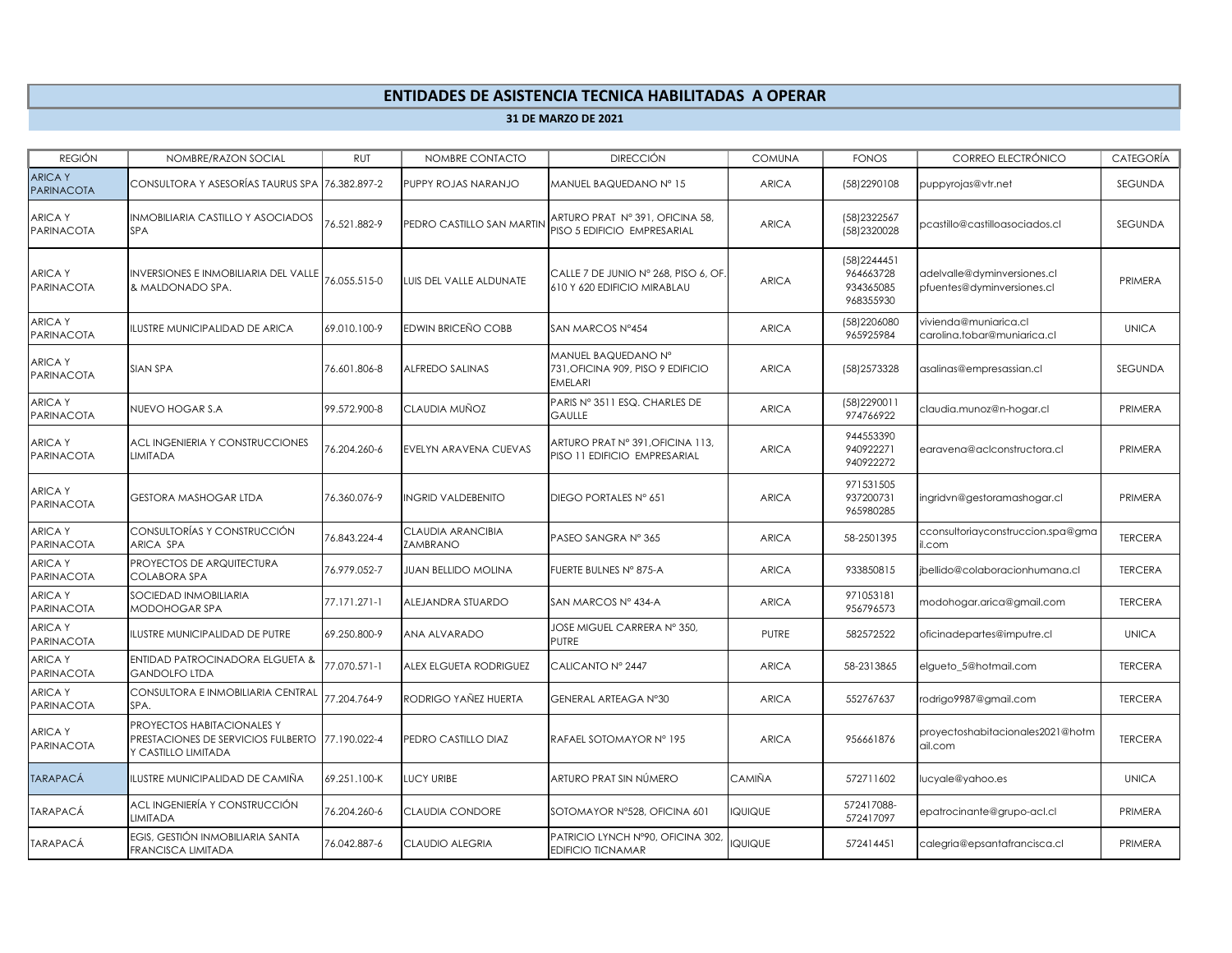| <b>TARAPACÁ</b> | CONSTRUCTORA SPENCER LIMITADA                                                        | 76.399.096-6 | <b>GLADYS RIVERA</b>    | PASAJE SIBAYA Nº2145                                         | QUIQUE               | 572432160 | spencerconstrucciones@gmail.vom           | <b>TERCERA</b> |
|-----------------|--------------------------------------------------------------------------------------|--------------|-------------------------|--------------------------------------------------------------|----------------------|-----------|-------------------------------------------|----------------|
| <b>TARAPACÁ</b> | SOCIEDAD CONSTRUCTORA CIMENTAR<br><b>LIMITADA</b>                                    | 76.643.095-3 | <b>GLORIA PLATERO</b>   | SIMÓN BOLIVAR Nº352, OFICINA 609                             | QUIQUE               | 59554230  | gplatero.cimentar@gmail.com               | <b>TERCERA</b> |
| TARAPACÁ        | <b>EGIS RENACER LIMITADA</b>                                                         | 76.010.914-2 | PAOLA ALARCÓN           | ESTACIÓN Nº63, OFICINA C-3 Y C5                              | QUIQUE               | 572420716 | egisrenacertarapaca@gmail.com             | SEGUNDA        |
| TARAPACÁ        | JUAN CARLOS GARCÍA SERVICIOS DE<br>ASESORÍA PROFESIONAL, TUNUPA<br>CONSULTORES EIRL. | 76.707.002-0 | JUAN CARLOS GARCÍA      | ARTURO PRAT Nº1085, BLOCK B,<br>OFICINA 46                   | QUIQUE               | 572410192 | tunupa.consultores@gmail.com              | <b>TERCERA</b> |
| <b>TARAPACÁ</b> | <b>ILUSTRE MUNICIPALIDAD IQUIQUE</b>                                                 | 69.010.300-1 | MAURO HERRERA           | SERRANO Nº132, EDIFICIO<br>CONSISTORIAL, 4ª PISO.            | QUIQUE               | 572514833 | mherrera.imi@gmail.com                    | <b>UNICA</b>   |
| TARAPACÁ        | INGENIERÍA Y CONSTRUCCIÓN GLC SPA 76.687.933-0                                       |              | <b>GABRIEL GALLARDO</b> | PATRICIO LYNCH Nº91 OFICINA 903,<br><b>EDIFICIO TICNAMAR</b> | QUIQUE               | 976153648 | ggallardo@glcingenieria.cl                | <b>TERCERA</b> |
| TARAPACÁ        | INMOBILIARIA D&M SPA.                                                                | 76.055.515-0 | STEFANIA RIVERA         | SOTOMAYOR Nº625, OFICINA G-H                                 | QUIQUE               | 572473014 | info@dyminversiones.cl                    | PRIMERA        |
| TARAPACÁ        | <b>EPCRECER SPA.</b>                                                                 | 76.821.716-5 | ELIZABETH AGUILERA      | LAS PIZARRAS Nº3595                                          | QUIQUE               | 942913116 | epcrecer@gmail.com                        | <b>TERCERA</b> |
| TARAPACÁ        | CONSTRUCCIONES CON SENTIDO SPA                                                       | 76.644.201-3 | ROBERTO OLGUIEN         | SOTOMAYOR Nº625, OFICINA 302                                 | QUIQUE               | 572720040 | contacto@construyeconsentido.cl           | <b>TERCERA</b> |
| <b>TARAPACÁ</b> | CONSTRUCTORA E INMOBILIARIA<br>ALDEBARAN LIMITADA                                    | 76.730.491-9 | <b>MARIEL FLORES</b>    | SOTOMAYOR Nº625, OFICINA 102                                 | QUIQUE               | 572269056 | info@sociedadaldebaran.cl                 | <b>TERCERA</b> |
| TARAPACÁ        | ENTIDAD ORGANIZADORA Y<br>CONSULTORA HABITACIONAL TERRA<br><b>SPA</b>                | 76.882.618-8 | CARLA VILLALÓN          | LATORRE Nº 339, OFICINA 41                                   | QUIQUE               | 57216250  | epterra@constructoraterra.cl              | SEGUNDA        |
| TARAPACÁ        | GESTORA MASHOGAR LIMITADA.                                                           | 76.360.076-9 | MARIANGELA CONSIGLIERI  | SALVADOR ALLENDENº1694 A                                     | QUIQUE               | 940545730 | mariangela@gestoramashogar.cl             | PRIMERA        |
| TARAPACÁ        | SION GESTIÓN Y ASESORÍA<br><b>INMOBILIARIA LIMITADA</b>                              | 76.311.649-2 | PAOLA ROCHA             | ESTACIÓN Nº63, OFICINA A                                     | QUIQUE               | 972480059 | sion.iquique@gmail.com                    | <b>TERCERA</b> |
| <b>TARAPACÁ</b> | ARQUITECTO MARIANA TOLEDO RIVERA<br>E.I.R.L.                                         | 76.861.713-9 | <b>MARIANA TOLEDO</b>   | SAN MARTÍN Nº255, OFICINA 34                                 | QUIQUE               | 572247251 | mariana.toledo@consultoracreativa.<br>cl. | <b>TERCERA</b> |
| <b>TARAPACÁ</b> | NUEVO HOGAR S.A.                                                                     | 99.572.786-K | <b>CORALY DÍAZ</b>      | SERRANO Nº 426                                               | QUIQUE               | 984126226 | coraly.diaz@n-hogar.cl                    | <b>TERCERA</b> |
| TARAPACÁ        | ENTIDAD DE GESTION INMOBILIARIA Y<br>SOCIAL HOGAR LIMITADA                           | 77.003.539-2 | LUIS ESPINOZA           | RAMIREZ N°690, OFICINA204                                    | QUIQUE               | 961689993 | contacto@hogarlimitada.cl                 | <b>TERCERA</b> |
| TARAPACÁ        | SOCIEDAD PATROCINADORA SANTA<br><b>BERTA LIMITADA</b>                                | 76.924.017-9 | JOSÉ PASTEN             | MANUEL BULNES Nº1068                                         | QUIQUE               | 572311871 | contacto@bvccorporation.cl                | <b>TERCERA</b> |
| <b>TARAPACÁ</b> | EBCO S.A.                                                                            | 96,844.950-8 | MARÍA MERCEDES BASTERRA | SANTIAGO POLANCO Nº2075                                      | QUIQUE               | 975290612 | mercedes.basterra@ebco.cl                 | <b>TERCERA</b> |
| <b>TARAPACÁ</b> | ENTIDAD PATROCINANTE JESSICA<br>SANDOVAL QUIROGA E.I.R.L.                            | 77.017.799-9 | <b>JESSICA SANDOVAL</b> | EDMUNDO WALLIS Nº1935                                        | QUIQUE               | 572431425 | jessicasandovalq@gmail.com                | <b>TERCERA</b> |
| TARAPACÁ        | INGENIERÍA GESTIÓN Y SERVICIOS<br><b>LIMITADA</b>                                    | 77.083.409-0 | FRANCISCO CARRASCO      | LOS AROMOS Nº2677                                            | <b>ALTO HOSPICIO</b> | 995078420 | ingesetarapacaltda@gmail.com              | <b>TERCERA</b> |
| <b>TARAPACÁ</b> | ENTIDAD PATROCINANTE MANUEL<br>MEDINA E.I.R.L.                                       | 77.104,631-2 | MANUEL MADINA           | SOTOMAYOR Nº625, OFICINA 504                                 | QUIQUE               | 973982126 | m.medina.carrasco@gmail.com               | <b>TERCERA</b> |
| TARAPACÁ        | <b>INGENIERIA Y CONSTRUCCION</b><br>ZEGARRA LIMITADA                                 | 76.310.952-6 | <b>ERICK ZEGARRA</b>    | LA PAMPA Nº3706 A                                            | <b>ALTO HOSPICIO</b> | 572730347 | ezegarra@grupo-z.cl                       | <b>TERCERA</b> |
| TARAPACÁ        | SOCIEDAD INMOBILIARIA SAN LORENZO<br><b>LIMITADA</b>                                 | 77.114.932-4 | <b>FRANCISCO RÍOS</b>   | HÉROES DE LA CONCEPCIÓN Nº1993                               | <b>IQUIQUE</b>       | 966339109 | frios@crsing.cl                           | <b>TERCERA</b> |
|                 |                                                                                      |              |                         |                                                              |                      |           |                                           |                |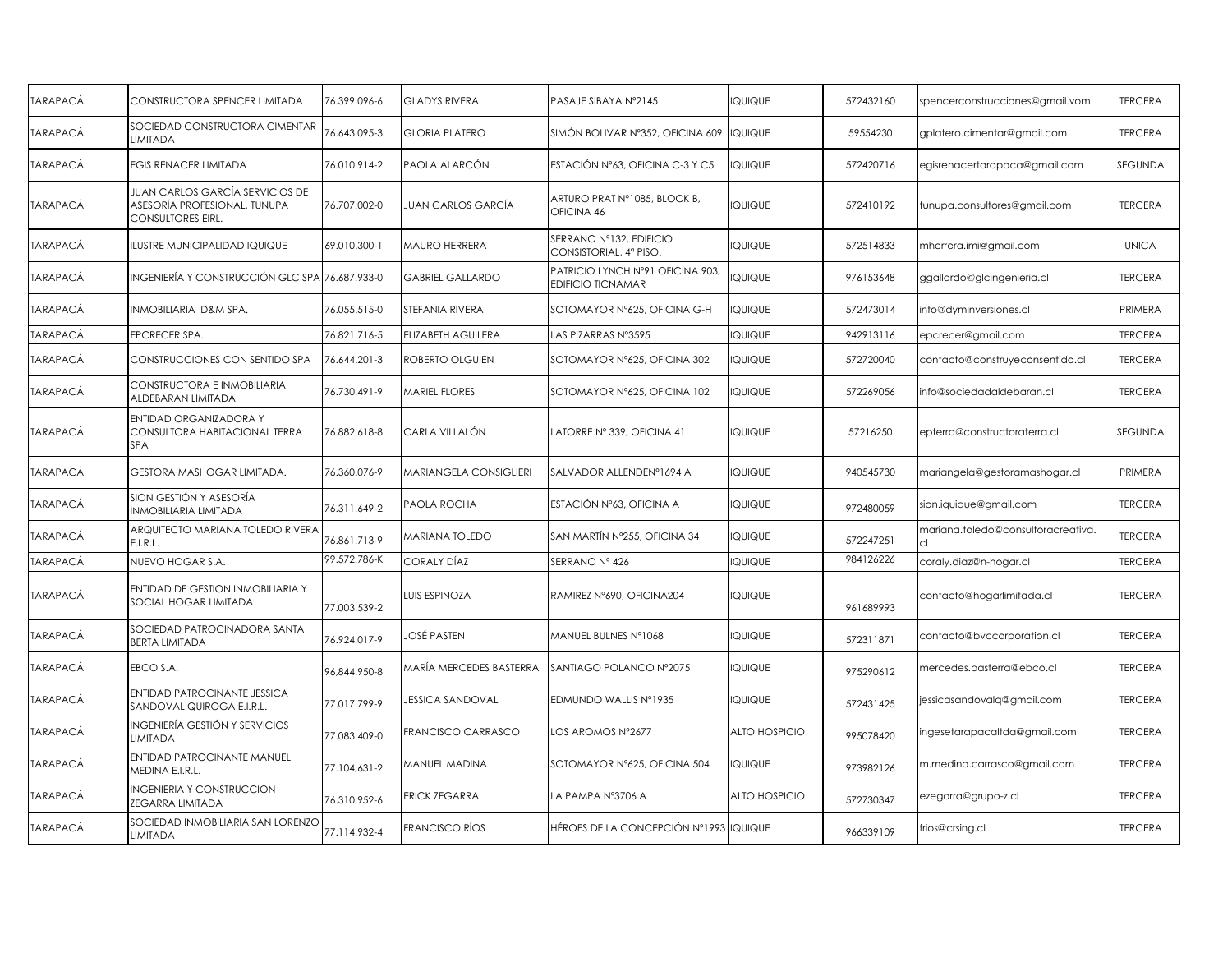| <b>TARAPACÁ</b>    | MAS INMOBILIARIA Y CONSULTORA<br>LIMITADA.                                           | 77.127.027-1 | ROBERTO URREA                                   | SIMÓN BOLIVAR Nº352, OFICINA 704                                 | <b>IQUIQUE</b>                 | 572414357                        | roberto.urreap@gmail.com          | <b>TERCERA</b> |
|--------------------|--------------------------------------------------------------------------------------|--------------|-------------------------------------------------|------------------------------------------------------------------|--------------------------------|----------------------------------|-----------------------------------|----------------|
| TARAPACÁ           | <b>ILUSTRE MUNICIPALIDAD DE HUARA</b>                                                | 69.010.200-5 | <b>CLAUDIO GUERRA</b>                           | VICUÑA MACKENA S/N                                               | <b>HUARA</b>                   | 572463200                        | guerraclaudio.m@gmail.com         | <b>UNICA</b>   |
| ANTOFAGASTA        | NAHUEN INGENIEROS CONSTRUCTORES<br>ASOCIADOS SPA.                                    | 76.638.675-K | MACARENA LAHAYE GÓMEZ                           | SENDERO NORTINO Nº10.848, CASA<br>33                             | ANTOFAGASTA                    | $(55)$ 2839640 $(55)$<br>2629469 | nahuenconstructores@gmail.com     | <b>TERCERA</b> |
| ANTOFAGASTA        | E.P. SOMAR G&C FRANKLIN HUANCA<br>RAMOS E.I.R.L                                      | 76.629.478-2 | FRANKLIN HUANCA RAMOS                           | AVDA. ANDRÉS SABELLA N°1290                                      | ANTOFAGASTA                    | (22)7618355<br>9 42306229        | somargyc@gmail.com                | <b>TERCERA</b> |
| ANTOFAGASTA        | LUSTRE MUNICIPALIDAD DE SAN PEDRO<br>DE ATACAMA                                      | 69.252.500-0 | MAKARENA VALENZUELA                             | GUSTAVO LE PAIGE N°328                                           | SAN PEDRO DE<br><b>ATACAMA</b> | (55) 2569204                     | vivienda@munispa.cl               | <b>UNICA</b>   |
| ANTOFAGASTA        | LUSTRE MUNICIPALIDAD DE SIERRA<br><b>GORDA</b>                                       | 69.253.20-7  | SELENE SUSANA ESPINOZA<br><b>AGUILAR</b>        | AVENIDA SALVADOR ALLENDE Nº 452                                  | SIERRA GORDA                   | (55) 2685882                     | secpla@munisg.cl                  | <b>UNICA</b>   |
| ANTOFAGASTA        | ILUSTRE MUNICIPALIDAD DE MEJILLONES 69.020.400-2                                     |              | CHERMEN FRANCISCO<br>ALCÓCER ALBURQUENQUE       | ALMIRANTE LATORRE N°399                                          | <b>MEJILLONES</b>              | (55) 2557394                     | egismejillones@mejillones.cl      | <b>UNICA</b>   |
| ANTOFAGASTA        | SOCIEDAD CARLOS LILLO COMPAÑÍA<br>LTDA.                                              | 76.716.266-9 | <b>CARLA ALEJANDRA ARANDA</b><br>VALLEJOS       | FREIRE N° 1384                                                   | <b>TOCOPILLA</b>               | 984080695                        | proger.psat@gmail.com             | <b>TERCERA</b> |
| ANTOFAGASTA        | CHRISTIAN MONTERO MARTÍNEZ                                                           | 10.078.234-0 | CHRISTIAN MONTERO<br>MARTÍNEZ                   | BAQUEDANO 239, OFICINA 420.                                      | ANTOFAGASTA                    | 973792191                        | arquitectura_byc@yahoo.com        | <b>TERCERA</b> |
| ANTOFAGASTA        | <b>ILUSTRE MUNICIPALIDAD DE TALTAL</b>                                               | 69.020.500-9 | EMILIA XIMENA GONZÁLEZ<br>COLLAO                | AVENIDA ARTURO PRAT Nº515                                        | <b>TALTAL</b>                  | (55) 2683012                     | egis.taltal@gmail.com             | <b>UNICA</b>   |
| ANTOFAGASTA        | KONO ARQUITECTURA Y SERVICIOS<br>E.I.R.L.                                            | 76.740.540-5 | JOSÉ LUIS LAURY GAJARDO                         | WASHINGTON N°2675. PISO 10,<br>OFICINA 1005.                     | ANTOFAGASTA                    | (55) 2940288                     | ep.ikono@gmail.com                | SEGUNDA        |
| <b>ANTOFAGASTA</b> | ÁVALOS Y IBACACHE ARQUITECTOS<br>SOCIALES LTDA.                                      | 76.308.849-9 | MIGUEL ÁVALOS OLIVARES                          | PATRIA NUEVA Nº 3416. CASA 5                                     | <b>ANTOFAGASTA</b>             | 999917936                        | tectonicarquitectos@gmail.com     | PRIMERA        |
| ANTOFAGASTA        | INVERSIONES E INMOBILIARIA DEL VALLE<br>Y MALDONADO LTDA.                            | 76.055.515-0 | ALEJANDRA DEL CARMEN<br>SIEDE ARAYA             | <b>TENIENTE IGNACIO SERRANO N°621</b><br>QUINTO PISO, OFICINA 51 | ANTOFAGASTA                    | (55) 2553244                     | adelvalle@dyminversiones.cl       | PRIMERA        |
| <b>ANTOFAGASTA</b> | PATRICIA DEL CARMEN ESPARZA<br>ESPARZA SERVICIOS DE VIVIENDA<br>ANTOFAGASTA E.I.R.L. | 76.048.286-2 | ANDREA NAVARRO TORO                             | CALLE ADAMSON N°3228                                             | ANTOFAGASTA                    | (55) 2252433                     | egis.servan@gmail.com             | PRIMERA        |
| ANTOFAGASTA        | ILUSTRE MUNICIPALIDAD DE CALAMA                                                      | 69.020.200-K | CONNIE ESTHER FABIAN BRITO VICUÑA MACKENNA 2001 |                                                                  | CALAMA                         | (55) 2768037                     | cfabian@municipalidadcalama.cl    | <b>UNICA</b>   |
| ANTOFAGASTA        | GESTORA MÁS HOGAR LTDA.                                                              | 76.360.076-9 | MARCELO GLEYZ FUENTES<br>GATTA                  | ISAAC ARCE RAMÍREZ N°251                                         | ANTOFAGASTA                    | 979603962                        | antofagasta@gestoramashogar.cl    | PRIMERA        |
| ANTOFAGASTA        | JAIME ROJAS VEGA                                                                     | 10.644.660-1 | <b>JAIME ROJAS VEGA</b>                         | AVENIDA ARGENTINA N°3030                                         | <b>ANTOFAGASTA</b>             | 972426002                        | entidadapatrocinantejrv@gmail.com | <b>TERCERA</b> |
| ANTOFAGASTA        | SOCIEDAD BACH CONSULTARA SPA                                                         | 76.847.415-K | CHIRSTIAN MONETERO<br>MARTÍNEZ                  | BAQUEDANO 239, OFICINA 420.                                      | ANTOFAGASTA                    | 973792191                        | arquitectura_byc@yahoo.com        | <b>TERCERA</b> |
| ANTOFAGASTA        | EME.PE.ELE. CONSTRUCTORA LTDA.                                                       | 76.002.363-9 | SANDY MUÑOZ POBLETE                             | MANUEL MONTT N° 2701                                             | CALAMA                         | 9 66970908                       | eagisemepeelecalama@gmail.com     | <b>TERCERA</b> |
| ANTOFAGASTA        | CONSTRUCTORA YUBINI Y CÍA. LTDA.                                                     | 76.046.833-9 | CRISTIAN A. FERIZ TORRES                        | PASAJE FRANCISCO BILBAO Nº2275<br>D-27, COLECTIVO PERÚ.          | <b>ANTOFAGASTA</b>             | 984189672                        | cferiz@yubini.cl                  | PRIMERA        |
| ANTOFAGASTA        | M2D INGENIERÍA Y CONSTRUCCIÓN<br><b>SPA</b>                                          | 76.998.495-K | VLADIMIR ENRIQUE<br><b>MONTENEGRO BARRAZA</b>   | 14 DE FEBRERO Nº1881                                             | ANTOFAGASTA                    | 55 2226723                       | /montenegro@constructoram2d.co    | <b>TERCERA</b> |
| ANTOFAGASTA        | ACL INGENIERÍA Y CONSTRUCCIÓN<br>LTDA.                                               | 76.204.260-6 | FRANCISCO MEDEL PIZARRO                         | CALLE ARTURO PRAT Nº461, OFICINA<br>N°1105                       | ANTOFAGASTA                    | 9 34469485                       | fmedel@grupo-acl.cl               | PRIMERA        |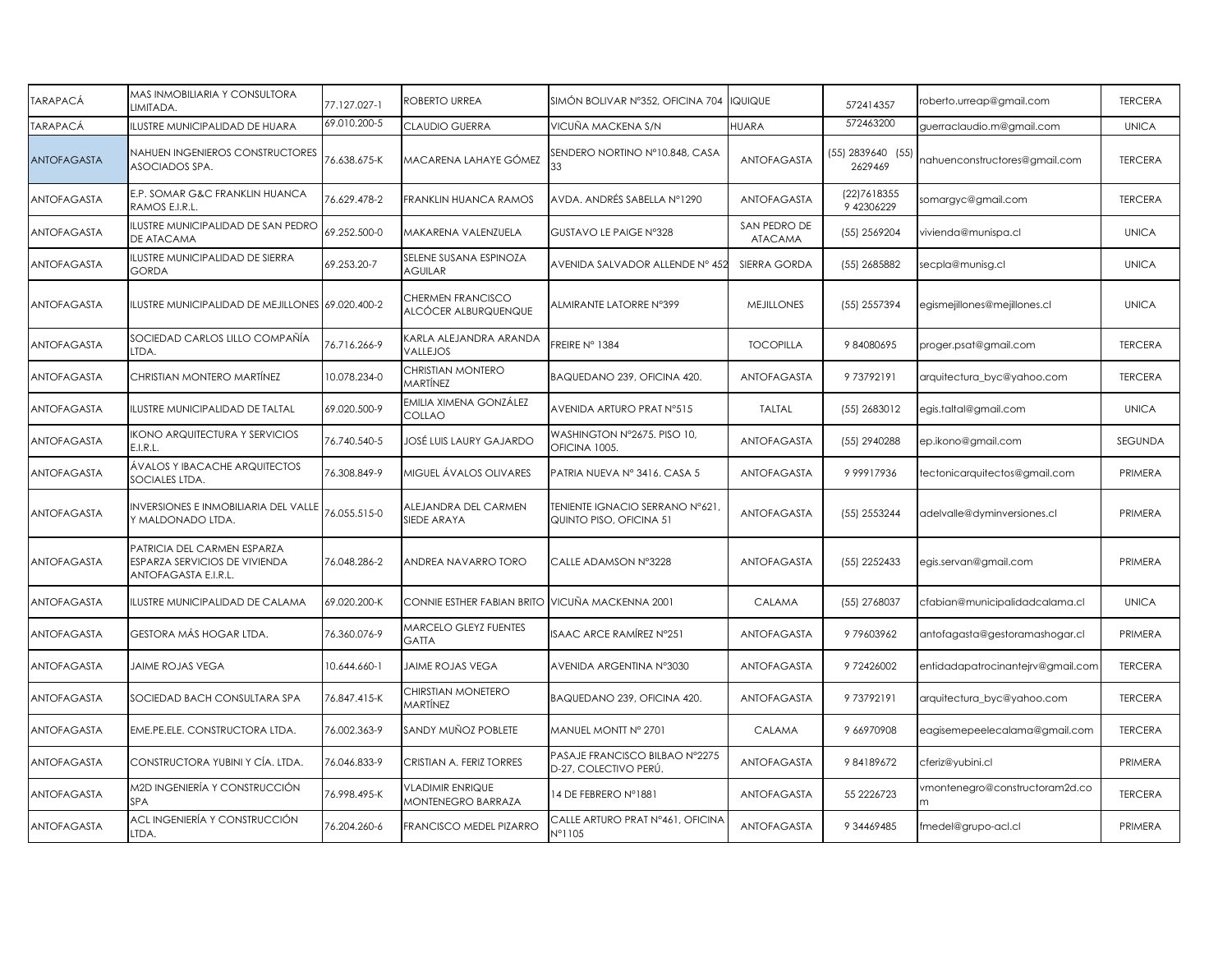| <b>ANTOFAGASTA</b> | EBCO S.A.                                                                                            | 96.844.950-8 |                                               | HUGO MATÍAS ACUÑA ARAYA EDUARDO ORCHARD N°1438           | ANTOFAGASTA                | 9 449 628 97                            | hugo.acuna@ebco.cl<br>leo.montes@ebco.cl | PRIMERA        |
|--------------------|------------------------------------------------------------------------------------------------------|--------------|-----------------------------------------------|----------------------------------------------------------|----------------------------|-----------------------------------------|------------------------------------------|----------------|
| <b>ANTOFAGASTA</b> | NUEVO HOGAR S.A.                                                                                     | 99.572.900-8 | OSVALDO JOSÉ ABDALA<br>VALENZUELA             | <b>JORGE WASHINGTON N°2513</b>                           | ANTOFAGASTA                | 9 68200760                              | oabdala@n-hogar.cl                       | PRIMERA        |
| <b>ANTOFAGASTA</b> | INNOVA P Y C GESTIÓN Y<br>CONSTRUCCIÓN SPA                                                           | 77.054.917-5 | CYNTHIA JOHANA NÚÑEZ<br>MUÑOZ                 | CALLE SUCRE Nº434, OFICINA 53                            | <b>ANTOFAGASTA</b>         | 984323795                               | innovagyc@gmail.com                      | <b>TERCERA</b> |
| ANTOFAGASTA        | CONSTRUCTORA E INMOBILIARIA<br>ATACAMA LA GRANDE SPA                                                 | 76.746.672-2 | ALEJANDRO VÉLIZ                               | CALLE ARTURO PRAT Nº214, OFICINA<br>N°407                | ANTOFAGASTA                | 95471116                                | alvelizveliz@gmail.com                   | <b>TERCERA</b> |
| <b>ANTOFAGASTA</b> | DEISSY ANDREA VALENCIA TORO<br>SERVICIOS DE CONSTRUCCIÓN Y<br>REPARACIÓN DE VIVIENDAS E.I.R.L.       | 77.146.142-5 | DEISSY VALENCIA TORO                          | MANUEL RODRÍGUEZ N°1344. LOCAL                           | <b>TOCOPILLA</b>           | 982891138                               | deissyvalencia@hotmail.com               | <b>TERCERA</b> |
| <b>ATACAMA</b>     | <b>ILUSTRE MUNICIPALIDAD DE COPIAPO</b>                                                              |              | ROMINA CARREÑO ORTIZ                          | COLIPINº 760                                             | <b>COPIAPO</b>             | 52-2357921<br>9651198244                | romina.carenno@gmail.com                 | <b>UNICA</b>   |
| <b>ATACAMA</b>     | ILUSTRE MUNICIPALIDAD DE DIEGO DE<br>ALMAGRO                                                         |              | LILIANA GONZALEZ                              | JUAN MARTÍNEZ N° 1903                                    | DIEGO DE<br><b>ALMAGRO</b> | 52) 2441049<br>[52] 2441927<br>93961928 | liliana.imda@gmail.com                   | <b>UNICA</b>   |
| <b>ATACAMA</b>     | ILUSTRE MUNICIPALIDAD DE FREIRINA                                                                    | $\Omega$     | HILDA HORTENCIA TORRES<br>BARRIOS             | CALLE TEMPLO SIN NUMERO<br><b>EDIFICIO LOS PORTALES,</b> | FREIRINA.                  | 995336965                               | vivienda@imfreirina.cl                   | <b>UNICA</b>   |
| <b>ATACAMA</b>     | ILUSTRE MUNICIPALIDAD DE VALLENAR                                                                    | 69.030.500-3 | CRISTIAN ZULETA                               | PLAZA Nº 25 VALLENAR                                     | VALLENAR                   | 984466748<br>512672094<br>989441679     | czuleta@vallenar.cl                      | <b>UNICA</b>   |
| <b>ATACAMA</b>     | ILUSTRE MUNICIPALIDAD DE CHAÑARAL                                                                    | 69.030.100-8 | MARIA PAOLA AROSTICA                          | CALLE ALMIRANTE LATORRE 700,                             | CHAÑARAL                   | 974506614                               | mariapaolaa@gmail.com                    | <b>UNICA</b>   |
| <b>ATACAMA</b>     | TICSA CONSULTORA LIMITADA                                                                            | 76.596.820-8 | ORENA CASTILLO ARAYA                          | RODRIGUEZ Nº 390 DEPARTAMENTO<br>403                     | <b>COPIAPO</b>             | 52) 221 6531                            | ticsaconsultora@gmail.com                | SEGUNDA        |
| <b>ATACAMA</b>     | ASESORIA E INGENIERIA SOL SPA                                                                        | 76.576.465-3 | <b>ERIK CAMPOS GODOY</b>                      | AV. MIGUEL LEMEUR 441                                    | <b>TIERRA AMARILLA</b>     | 998793681                               | erck.campos@comercialsol.cl              | <b>TERCERA</b> |
| <b>ATACAMA</b>     | CONSULTORIA, INGENIERIA Y<br>DESARROLLO LIMITADA O CID LTDA                                          | 76.250.528-2 | JULIETA ROJAS                                 | CARLOS CARDANI Nº 2506                                   | VALLENAR                   | 93326111                                | j.rojas@cidconsultores.cl                | PRIMERA        |
| <b>ATACAMA</b>     | ARQUITECTOS CANTO Y HERMOSILLA<br>TDA.                                                               | 76.291.253-8 | RODRIGO CANTO                                 | OHIGGINS Nº 1243                                         | <b>COPIAPO</b>             | 982139912                               | epcantohermosilla@gmail.com              | <b>TERCERA</b> |
| <b>ATACAMA</b>     | <b>GESTION INMOBILIARIA CUMBRES DEL</b><br>NORTE LTDA                                                | 76.079.461-9 | FRANCY JAVIER ROJAS DIAZ                      | YERBAS BUENAS N° 431, OF. 21                             | <b>COPIAPO</b>             | 52-2422250                              | gestioncumbresdelnorte@gmail.com         | <b>TERCERA</b> |
| <b>ATACAMA</b>     | NUEVO HOGAR S.A.                                                                                     | 99.572.900-8 | YOLYMAR ATENCIO MORENO   COLIPÍ 500           |                                                          | <b>COPIAPO</b>             | 954396542                               | yolymar.atencio@pacal.cl                 | <b>TERCERA</b> |
| <b>ATACAMA</b>     | INMOBILIARIA TU CASA - TU NORTE S.A.                                                                 | 76.605.109-K | ROCIO LAGOS SUSAETA                           | COLIPI 780                                               | <b>COPIAPO</b>             | 975873282                               | rlagoss@ecomac.cl                        | <b>TERCERA</b> |
| <b>ATACAMA</b>     | <b>DOMUSTEK SPA</b>                                                                                  | 77.141.785-K | LILIAN CORDOVA HERNANDEZ                      | CALLEJON JOSE JOAQUIN VALLEJOS<br>N° 705                 | <b>COPIAPO</b>             | 998829444                               | domustekcopiapo@gmail.com                | <b>TERCERA</b> |
| <b>ATACAMA</b>     | DYMSPA                                                                                               | 76.055.515-0 | <b>CARLA ANDREA RAMIREZ</b><br><b>MORALES</b> | VALLEJOS 535, OF. 207, EDIFICIO<br>DOÑA ISIDORA          | <b>COPIAPO</b>             | 939294161                               | KRAMIREZ@DYMINVERSIONES.CL               | PRIMERA        |
| <b>COQUIMBO</b>    | SERVICIOS PROFESIONALES E<br><b>INMOBILIARIOS JOSE FRANCISCO</b><br>ROJAS ZORRILLA E.I.R.L (SOLARIS) | 76.314.910-2 | JOSE FRANCISCO ROJAS<br>ZORRILLA              | CALLE FRANCISCO ENCINA, N°635                            | LA SERENA                  | 512433497<br>999704044                  | jfranciscorojaszorrilla@gmail.com        | <b>TERCERA</b> |
| <b>COQUIMBO</b>    | SOCIEDAD INMOBILIARIA P & M LTDA.                                                                    | 77.281.730-4 | ROXANA ARAYA SALINAS                          | CALLE CORDOVEZ, Nº 540, OFICINA<br>112, EDIFICIO BUALE   | LA SERENA                  | 51-2216344<br>992307584                 | consultorapymlaserena@hotmail.co         | <b>TERCERA</b> |
|                    |                                                                                                      |              |                                               |                                                          |                            |                                         |                                          |                |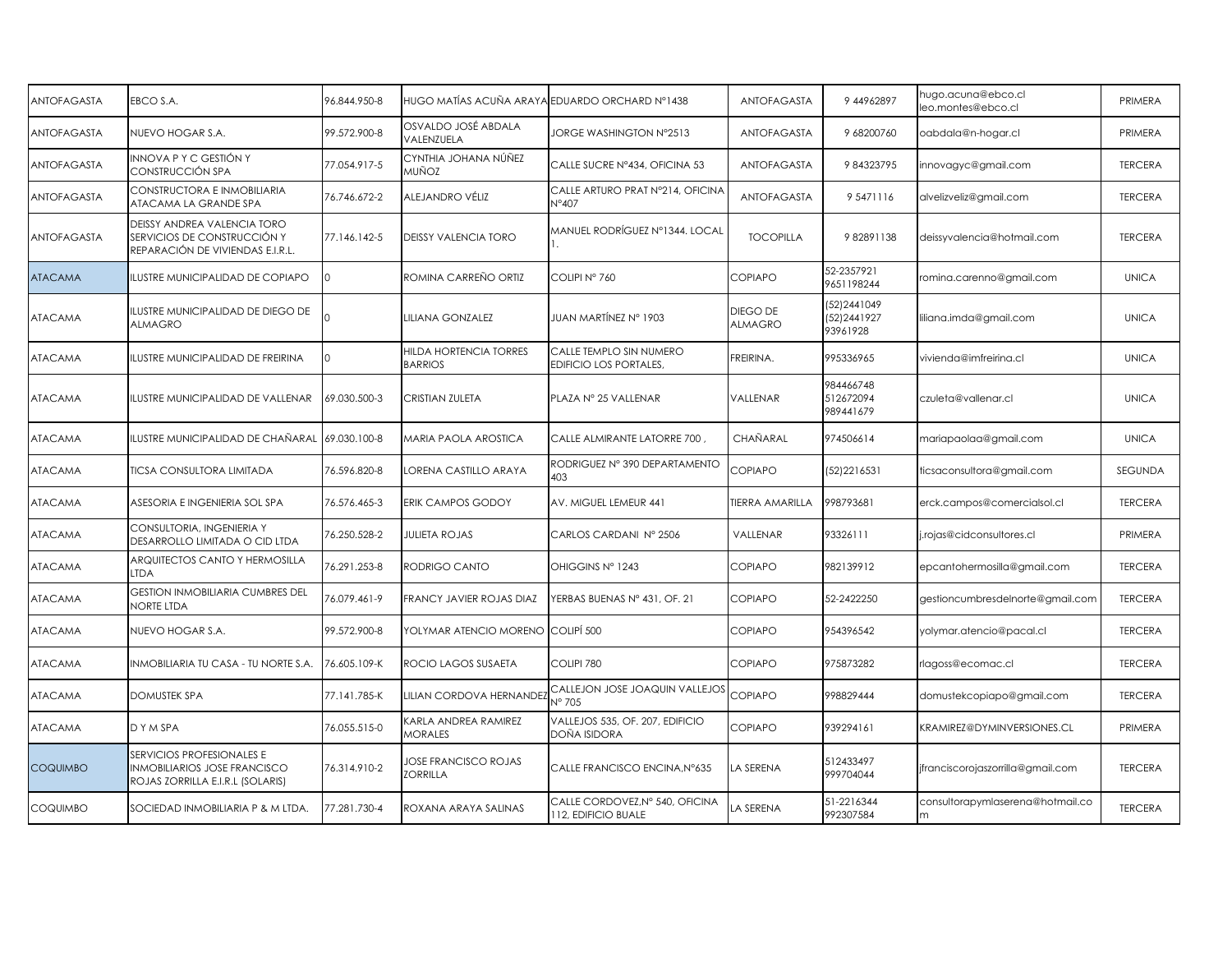| <b>COQUIMBO</b> | SOCIEDAD DE RESPONSABILIDAD<br>LIMITADA GESTION INMOBILIARIA<br><b>CUMBRES DEL NORTE</b> | 76.079.461-9 | FRANCY ROJAS DIAZ                   | CALLE COLÓN Nº 352, OFICINA 422,<br>EDIFICIO STUDIO OFFICE | A SERENA        | 51-2223528<br>51-2406440<br>932937529             | gestioncumbresdelnorte@gmail.com                                     | PRIMERA        |
|-----------------|------------------------------------------------------------------------------------------|--------------|-------------------------------------|------------------------------------------------------------|-----------------|---------------------------------------------------|----------------------------------------------------------------------|----------------|
| <b>COQUIMBO</b> | CONSULTORA DE ASISTENCIA TÉCNICA<br>ROLANDO SILVA Y COMPAÑIA<br><b>LIMITADA</b>          | 76.149.100-8 | ROLANDO SILVA ASTUDILLO             | CALLE PEDRO PABLO MUÑOZ Nº 935<br>DEPTO.11                 | LA SERENA       | 51-2221330<br>974312518                           | consultorarolandosilva@gmail.com                                     | <b>TERCERA</b> |
| <b>COQUIMBO</b> | CONSULTORIA INMOBILIARIA Y<br>CAPACITACION EDUMAR LIMITADA                               | 76.632.860-1 | CRISTIAN NUNEZ SANTELICES           | CALLE DIAGUITAS.N° 701                                     | LA SERENA       | 51-2229080<br>972134433<br>972124859<br>972124192 | cristiannunezsantelices@gmail.com                                    | PRIMERA        |
| COQUIMBO        | ENTIDAD ORGANIZADORA Y<br>CONSULTORA HABITACIONAL NUEVA<br>VIVIENDA LIMITADA             | 76.625.360-1 | <b>VAURICIO LEDEZMA</b><br>GALLARDO | CALLE ALMAGRO Nº 375                                       | LA SERENA       | 51-2560656                                        | mauryle@gmail.com                                                    | PRIMERA        |
| <b>COQUIMBO</b> | SOCIEDAD DE SERVICIOS<br>PROFESIONALES E INMOBILIARIOS CASA<br>FUTURA LIMITADA           | 76.049.025-3 | <b>JUAN LARRONDO PEREIRA</b>        | CALLE BALMACEDA N° 321 OF. 218<br><b>EDIFICIO ITALIA</b>   | A SERENA        | 51-2220472<br>994550150                           | casafutura.Itda@gmail.com                                            | <b>TERCERA</b> |
| <b>COQUIMBO</b> | SOCIEDAD DE ASESORIA INMOBILIARIA<br>JOFRE.TRIVIQUE Y MURGAS LIMITADA                    | 76.259.454-4 | JESSICA TRIVIQUE ROZAS              | CALLE INDEPENDENCIA Nº 0467                                | ILLAPEL         | 53-2201931<br>995422322<br>966321545              | ep.egr.nova@gmail.com<br>xolivaressegovia@gmail.com                  | <b>TERCERA</b> |
| <b>COQUIMBO</b> | <b>INGENIERIA CONTROL Y CONSULTORES</b><br>LIMITADA (BRICAM)                             | 76.374.326-8 | ALVARO CAMUS QUIROGA                | CALLE SAN MARTIN, Nº 215, OFICINA<br>303                   | ILLAPEL         | 53-2521910<br>979723311<br>996806342              | bricamconsultores@gmail.com                                          | <b>TERCERA</b> |
| <b>COQUIMBO</b> | INMOBILIARIA PROVIVIENDA LIMITADA                                                        | 76.649.573-7 | VONNE ESPINOZA MELLA                | CALLE LOS CARRERAS N° 232, OF.2                            | LA SERENA       | 228951459<br>983168621                            | iespinozam.provivienda@gmail.com                                     | SEGUNDA        |
| <b>COQUIMBO</b> | ENTIDAD PATROCINANTE DEL VALLE SPA 76.662.314-K                                          |              | SAVKA PLANCIC LILLO                 | CALLE PEDRO PABLO MUÑOZ Nº<br>356, DEPTO. E                | LA SERENA       | 959398020<br>51-2387708                           | s.plancic@epdelvalle.cl<br>secretaria@epdelvalle.cl                  | <b>TERCERA</b> |
| <b>COQUIMBO</b> | GESTION INMOBILIARIA C y V LIMITADA                                                      | 76.628.331-4 | ERLINDA VARAS QUINZACARA            | CALLE MAGALLANES N° 956,<br>2do.Piso. LAS ENCINAS          | <b>COQUIMBO</b> | 51-2637520<br>961953928<br>981203062<br>982068307 | contacto.gestioncyv@gmail.com                                        | <b>TERCERA</b> |
| <b>COQUIMBO</b> | SOCIEDAD CONSTRUCTORA RIO LIMARI<br>LTDA.                                                | 83.728.100-8 | ALEXIS CHACON MOSJOS                | CALLE VICUÑA MACKENNA Nº 885                               | OVALLE          | 53-2620309<br>998841377                           | alexis.chacon@empresasriolimari.cl                                   | <b>TERCERA</b> |
| <b>COQUIMBO</b> | <b>DIAZ INGENIEROS CONSULTORES</b><br>ASOCIADOS LTDA.                                    | 76.414.506-2 | MIGUEL DIAZ ARIAS                   | CALLE VICUÑA MACKENNA Nº 370,<br>OF. 11                    | OVALLE          | 983530266<br>53<br>2629260                        | migueldiazarias@gmail.com<br>diazingenierosconsultores@gmail.co      | <b>TERCERA</b> |
| <b>COQUIMBO</b> | CONSULTORA E INMOBILIARIA JY G<br>LIMITADA                                               | 76.677.799-6 | <b>JACQUELINE GARCIA RIVERA</b>     | CALLE MIGUEL AGUIRRE N° 373,<br>OFICINA <sub>12</sub>      | OVALLE          | 53-2474817<br>992818202                           | consultorajyg@gmail.com                                              | <b>TERCERA</b> |
| <b>COQUIMBO</b> | ELQUI ASESORIA INMOBILIARIA<br>LIMITADA - ELASIN                                         | 76.658.971-5 | <b>MARISELLA VALDIVIA ROJAS</b>     | CALLE O'HIGGINS N° 695                                     | VICUÑA          | 964245712                                         | ep.elasin.gestion@gmail.com                                          | <b>TERCERA</b> |
| <b>COQUIMBO</b> | CONSULTORA DESARROLLO Y<br><b>TERRITORIO SPA</b>                                         | 76.617.436-1 | ROBERTO PIZARRO DIAZ                | CALLE JUAN CISTERNAS, N° 2682,<br>OFICINA Nº 1             | LA SERENA       | 966368722<br>51-2752708                           | equipo@desarrolloyterritorio.cl<br>gerencia@desarrolloyterritorio.cl | <b>TERCERA</b> |
| <b>COQUIMBO</b> | CONSULTORA PROGRESA LIMITADA                                                             | 76.734.596-8 | HEMELY SOTO ESTRATIKAKIS            | CALLE LOS CARRERA Nº 148                                   | LA SERENA       | 51-2788911<br>989008007<br>990148501              | estraty25@gmail.com<br>natalia.sg.2105@gmail.com                     | <b>TERCERA</b> |
| <b>COQUIMBO</b> | INMOBILIARIA TU CASA TU NORTE S.A.                                                       | 76.605.109-K | ROCÍO LAGOS SUSAETA                 | CALLE MATTA N° 221                                         | LA SERENA       | 51-2671801<br>975873282                           | rlagoss@ecomac.cl                                                    | <b>TERCERA</b> |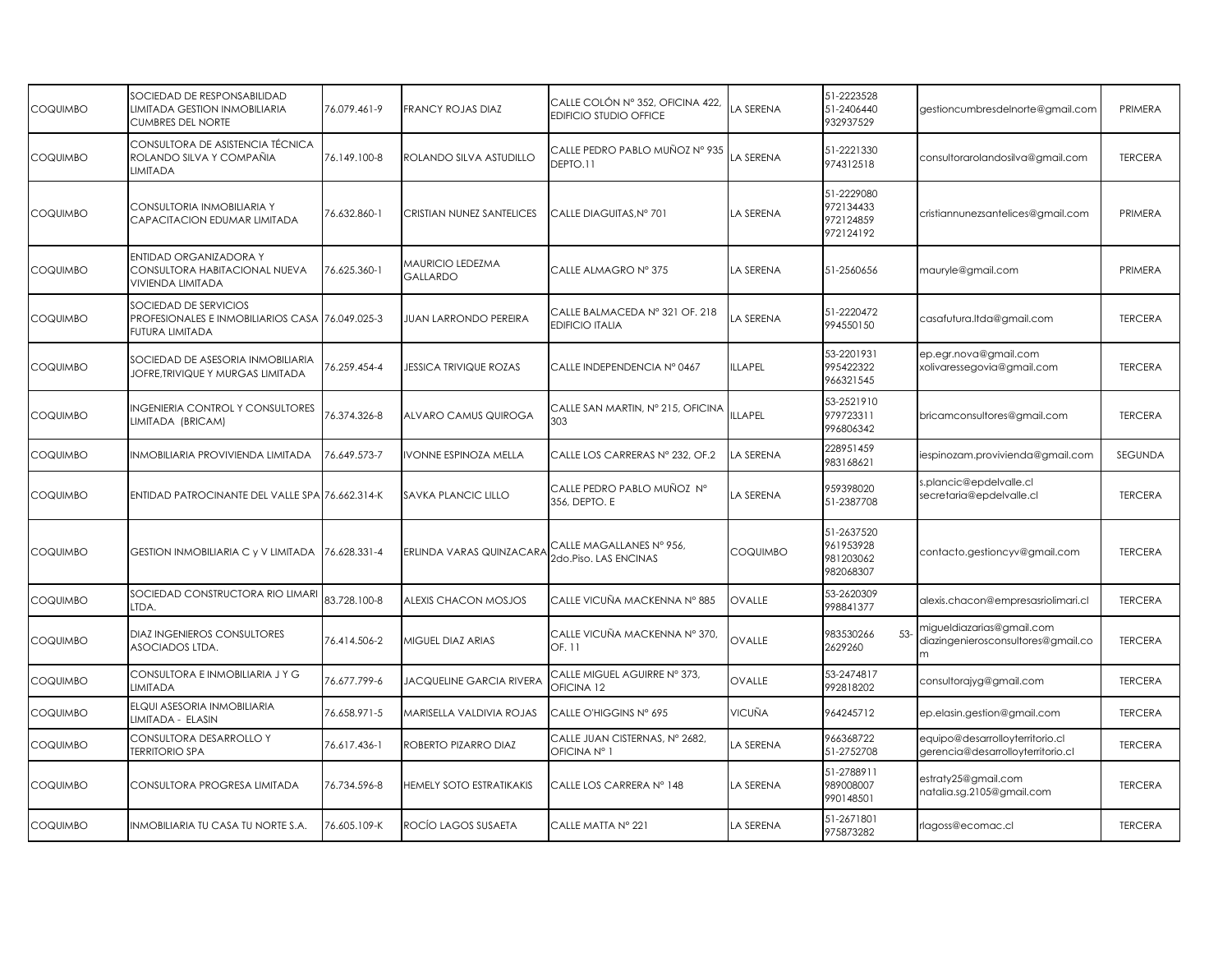| <b>COQUIMBO</b> | AIC ARQUITECTURA INGENIERÍA Y<br>CONSTRUCCIÓN SPA                                                    | 76.651.166-K | RUBEN ORREGO BUGUEÑO                       | CALLE SAN CARLOS Nº 504                                                 | COMBARBALA          | 53-2741109<br>985048093              | consultora.aicspa@gmail.com                                    | <b>TERCERA</b> |
|-----------------|------------------------------------------------------------------------------------------------------|--------------|--------------------------------------------|-------------------------------------------------------------------------|---------------------|--------------------------------------|----------------------------------------------------------------|----------------|
| <b>COQUIMBO</b> | INNOVA RURAL DISEÑO Y<br>CONSTRUCCIÓN SPA                                                            | 76.802.544-4 | ANDREA JARA GIACOMOZZI                     | CALLE LOS CARRERA Nº 161                                                | LA SERENA           | 51-2222315<br>932473365              | innovaruralcuarta@gmail.com                                    | <b>TERCERA</b> |
| COQUIMBO        | ENTIDAD PATROCINANTE DANIEL SILVA<br>EIRL. - BENIAN                                                  | 76.853.327-K | DANIEL SILVA SANHUEZA                      | CALLE ALDUNATE Nº 1557 OF.5                                             | COQUIMBO            | 51-2238004<br>997591937              | empresa.patrocinante@benian.cl                                 | <b>TERCERA</b> |
| COQUIMBO        | ANGELICA CORTES CONSULTORES SPA                                                                      | 76.754.555-K | ANGELICA CORTES ARAYA                      | AVENIDA SALVADOR ALLENDE Nº 504 ILLAPEL                                 |                     | 53-2472485<br>999187603              | acconsultoresspa@gmail.com                                     | <b>TERCERA</b> |
| COQUIMBO        | ENTIDAD DE GESTION RURAL JAIME<br>CHEPILLO EIRL - (E.P.PORTUGAL E.I.R.L.)                            | 76.908.048-1 | <b>JAIME CHEPILLO</b><br><b>BAHAMONDES</b> | CALLE GABRIELA MISTRAL N°340,<br>SECTOR EL LLANO                        | COQUIMBO            | 949256947                            | jchepillo@gmail.com<br>portugal.egr@gmail.com                  | <b>TERCERA</b> |
| <b>COQUIMBO</b> | CONSULTORA INMOBILIARIA DFB SpA                                                                      | 76.883.583-7 | <b>JUAN FLORES BRUNA</b>                   | CALLE ALDUNATE Nº 760, DEPTO. E,<br>OFICINA 5, 3er PISO                 | COQUIMBO            | 51-2788136<br>981230570<br>954414280 | jefb6@hotmail.com<br>mmvmota@gmail.com                         | <b>TERCERA</b> |
| COQUIMBO        | <b>ENTIDAD GESTION HABITACIONAL</b><br><b>HORIZONTE LIMITADA</b>                                     | 76.969.289-4 | CRISTIAN SALINAS CASTILLO                  | CALLE LOS CARRERA Nº 232, OF.8                                          | LA SERENA           | 51-2246432<br>955256324              | mariajoseolivosparedes@gmail.com<br>salinascristianc@gmail.com | <b>TERCERA</b> |
| <b>COQUIMBO</b> | CONSULTORA, ASISTENCIA TECNICA Y<br>CONSTRUCTORA HABITACIONAL<br>LIMITADA O CREA TU HOGAR LIMITADA   | 76.945.694-5 | CINTYA LARA MILLAS                         | PASAJE GARCIA HURTADO DE<br>MENDOZA Nº 174                              | <b>MONTE PATRIA</b> | 53-2473383<br>974820717              | consultoracreatuhogar@gmail.com                                | <b>TERCERA</b> |
| <b>COQUIMBO</b> | ENTIDAD PATROCINANTE DEL MAR LTDA. 76.888.737-3                                                      |              | EMELINA ARIAS GARRIDO                      | CALLE ANTILLANCA Nº 212 VILLA<br><b>RUCAHUE</b>                         | <b>ILLAPEL</b>      | 53-2211355<br>936798409              | epdelmar@gmail.com<br>eme.arias.garrido@gmail.com              | <b>TERCERA</b> |
| <b>COQUIMBO</b> | <b>ENTIDAD PATROCINANTE FRANCISCO</b><br><b>BRITO OLIVARES EIRL-</b><br>APROBADOS+ARQUITECTURA EIRL. | 76.962.248-9 | <b>FRANCISCO BRITO OLIVARES</b>            | CALLE MIGUEL AGUIRRE Nº 328,<br>EDIFICIO DON AUGUSTO, 2DO PISO,<br>OF.1 | OVALLE              | 53-2651875<br>957496629<br>932224288 | aprobadosmas.tsocial@gmail.com<br>aprobados.mas@gmail.com      | <b>TERCERA</b> |
| <b>COQUIMBO</b> | <b>ENTIDAD PATROCINANTE ID</b><br><b>CONSULTORES SPA</b>                                             | 76.994.312-9 | <b>NICOLAS NORERO BARRAZA</b>              | CALLE P.P.MUÑOZ N° 831 OF.311                                           | LA SERENA           | 946315318                            | nicolas@id-consultores.cl                                      | <b>TERCERA</b> |
| <b>COQUIMBO</b> | ENTIDAD PATROCINANTE INDIC<br>LIMITADA                                                               | 76.846.477-4 |                                            | JESSICA MORGADO PIZARRO CALLE VICTORIA Nº 387, OFICINA 4                | OVALLE              | 53-2650073<br>948640280<br>935483499 | indiclimitada@gmail.com                                        | <b>TERCERA</b> |
| <b>COQUIMBO</b> | ENTIDAD PATROCINANTE CHOAPA<br><b>LIMITADA</b>                                                       | 77.080.217-2 | <b>BARTOLOMÉ ANDRÉS ARAYA</b>              | CALLE FREIRE N° 286-C                                                   | <b>ILLAPEL</b>      | 53-2329985<br>988693018              | contacto@epchoapa.cl<br>andresaraya1981@hotmail.cl             | <b>TERCERA</b> |
| <b>COQUIMBO</b> | SOCIEDAD ENTIDAD PATROCINANTE<br>CANELA CRECE SPA                                                    | 77.056.035-7 | FRANCHESCA PAES PEREZ                      | CALLE JUAN LARRONDO Nº 690<br>CANELA BAJA                               | CANELA              | 53-2474986<br>974524844<br>946260978 | canelacrece@gmail.com                                          | <b>TERCERA</b> |
| <b>COQUIMBO</b> | SOCIEDAD ENTIDAD PATROCINANTE<br>CANELA SPA                                                          | 77.057.973-2 | VALESKA ROBLEDO<br>SANTANDER               | RUTA D-71, PARCELA B-34, LOS<br>OLIVOS FUNDO PUERTO OSCURO              | CANELA              | 946319116                            | abogada.epcanela@gmail.com                                     | <b>TERCERA</b> |
| COQUIMBO        | GRUPO SAMAC SPA                                                                                      | 77.061.753-6 | MONICA RAMOS GARCÍA                        | CALLE MIGUEL AGUIRRE Nº 328<br>OFICINAS 2 Y 3                           | OVALLE              | 53-2641532<br>942637807              | subsidios.samac@gmail.com                                      | <b>TERCERA</b> |
| COQUIMBO        | . MUNICIPALIDAD DE LA SERENA                                                                         | 69.040.100-2 | BERNARDO SALINAS MAYA                      | CALLE BRASIL Nº 465                                                     | LA SERENA           | 51-2206568<br>988035620              | bernardo.salinas@laserena.cl                                   | <b>UNICA</b>   |
| <b>COQUIMBO</b> | I. MUNICIPALIDAD DE LOS VILOS                                                                        | 69.041.500-3 | CAMILO GALLARDO BARRAZA                    | PASAJE LOBLE Nº 206, POBLACIÓN<br><b>CORVI</b>                          | LOS VILOS           | 53-2353080 Anexo<br>819 971384805    | camilo.gallardo@munilosvilos.cl                                | <b>UNICA</b>   |
|                 |                                                                                                      |              |                                            |                                                                         |                     |                                      |                                                                |                |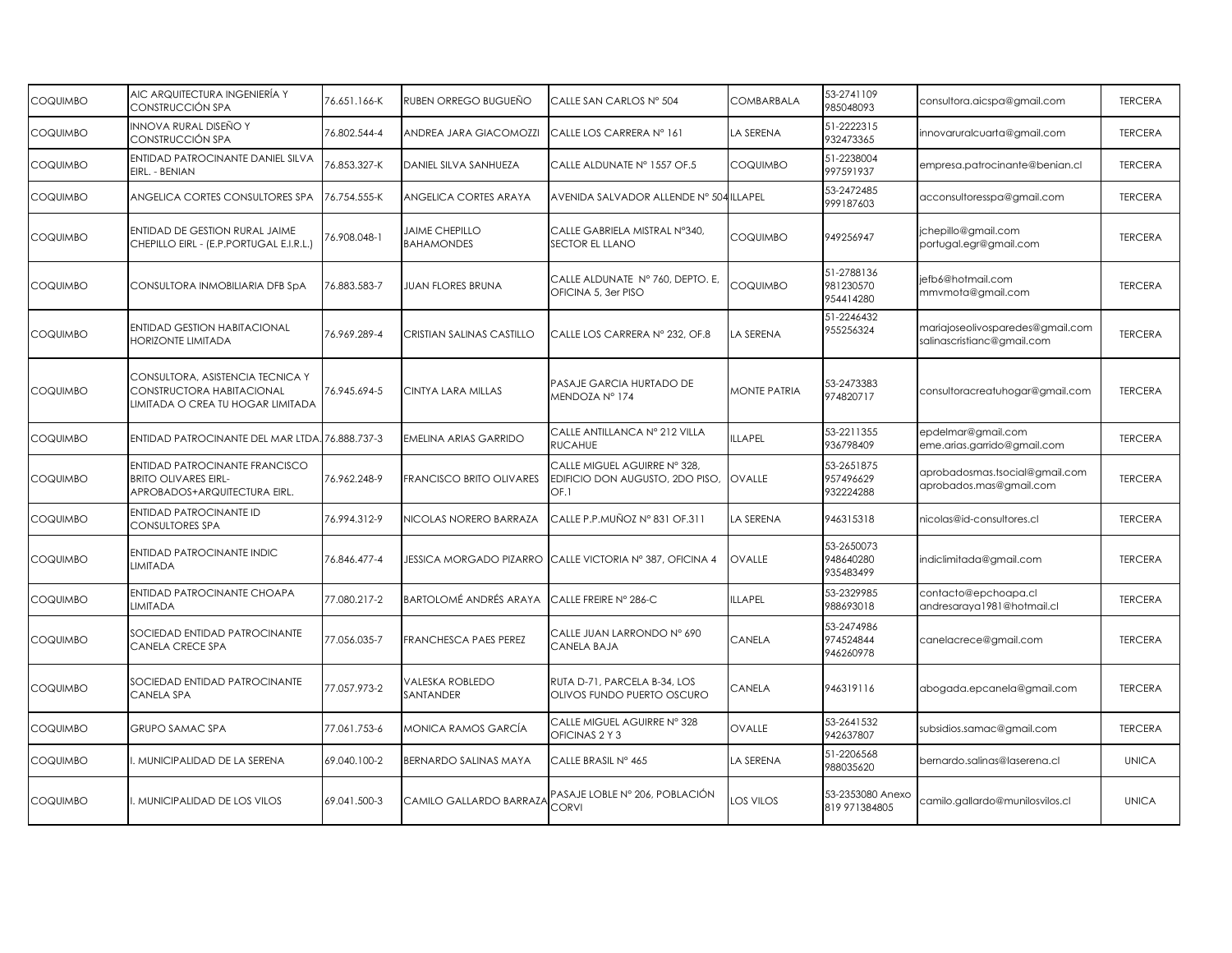| <b>COQUIMBO</b>   | MUNICIPALIDAD DE OVALLE                                             | 69.040.700-0 | DANILO SEGOVIA MORGADO CALLE MAESTRANZA Nº 52 |                                                 | OVALLE              | 53-2624301<br>$53-$<br>2661338 982502325                            | oficinaviviendaovalle@gmail.com<br>dsegovia@imovalle.cl<br>daniloarquitecto2@gmail.com | <b>UNICA</b>   |
|-------------------|---------------------------------------------------------------------|--------------|-----------------------------------------------|-------------------------------------------------|---------------------|---------------------------------------------------------------------|----------------------------------------------------------------------------------------|----------------|
| <b>COQUIMBO</b>   | . MUNICIPALIDAD DE MONTE PATRIA                                     | 69.040.800-7 | <b>JUAN FRANCISCO ARAYA</b>                   | CALLE DIAGUITAS, Nº 31                          | <b>MONTE PATRIA</b> | 53-2354400 ANEXO<br>291 - 993091475<br>OF. 958647877<br>(ENCARGADO) | juanaraya@mpatria.cl<br>sebastianalbanes@mpatria.cl                                    | <b>UNICA</b>   |
| <b>COQUIMBO</b>   | MUNICIPALIDAD DE RIO HURTADO                                        | 69.041.000-1 | PAULINA VEGA CAMPUSANO                        | CALLE SIN NUMERO, SAMO ALTO                     | RIO HURTADO         | 53-2691012<br>995401198                                             | oficinadevivienda@riohurtado.cl                                                        | <b>UNICA</b>   |
| <b>COQUIMBO</b>   | , MUNICIPALIDAD DE COQUIMBO                                         | 69.040.300-5 | ERIC OSORIO EGAÑA                             | CALLE ALESSANDRI, Nº 42, SECTOR<br>COVICO       | COQUIMBO            | 51-2323054<br>990475185                                             | eosorioegana@municoquimbo.cl                                                           | <b>UNICA</b>   |
| <b>COQUIMBO</b>   | MUNICIPALIDAD DE ILLAPEL                                            | 69.041.200-4 | VETTE ESQUIVEL JOFRE                          | CALLE CONSTITUCION, Nº 24                       | <b>ILLAPEL</b>      | 53-2662300<br>2662475                                               | 53- ivette.esquivel@municipalidadillapel.                                              | <b>UNICA</b>   |
| <b>COQUIMBO</b>   | MUNICIPALIDAD DE COMBARBALA                                         | 69.041.100-8 | <b>RODRIGO IBACACHE</b><br>ALVAREZ            | PLAZA DE ARMAS Nº 438                           | COMBARBALÁ          | 53-2655567<br>990423397                                             | oficina.vivienda@combarbala.cl                                                         | <b>UNICA</b>   |
| <b>COQUIMBO</b>   | . MUNICIPALIDAD DE SALAMANCA                                        | 69.041.400-7 | CLAUDIO FIGUEROA<br>CALDERÓN                  | CALLE MANUEL BULNES, Nº 599                     | SALAMANCA           | 53-2448643                                                          | c.figueroa@salamanca.cl                                                                | <b>UNICA</b>   |
| <b>COQUIMBO</b>   | , MUNICIPALIDAD DE VICUNA                                           | 69.040.500-8 | JOSELYNE GARRIDO<br>AHUMADA                   | CALLE SAN MARTIN, Nº 275                        | VICUÑA              | 51-2670371<br>990213599                                             | .garrido@munivicuna.cl                                                                 | <b>UNICA</b>   |
| <b>COQUIMBO</b>   | MUNICIPALIDAD DE CANELA                                             | 69.041.300-0 | <b>VADIA GALLARDO GALLARDC</b>                | CALLE LUIS INFANTE N°520 CANELA<br>BAJA         | CANELA              | 53-2422491<br>996717477                                             | nadiaegallardo@gmail.com<br>oficina.vivienda.canela1@gmail.com                         | <b>UNICA</b>   |
| <b>VALPARAÍSO</b> | AGENCIA INMOBILIARIA VALPARAISO<br>LTDA.                            | 77.796.160-8 | PAOLA FARIAS                                  | BELLAVISTA N°168, OFICINA 1303                  | VALPARAÍSO          | (32) 2222151<br>992242848<br>(32) 2545713<br>9-92242848             | info@aginva.cl                                                                         | PRIMERA        |
| VALPARAÍSO        | ANDES CONSULTORA LIMITADA                                           | 76.771.239-1 | vargarita araneda z.                          | MAX GRISSER 1533 CASA J                         | VIÑA DEL MAR        | 323277265<br>990159696                                              | maranedaz@hotmail.com                                                                  | SEGUNDA        |
| <b>VALPARAÍSO</b> | ARQ & PRO SPA                                                       | 77.012.879-K | <b>GONZALO LOYOLA</b>                         | EL BOSQUE N°86                                  | LA CALERA           | 995441137                                                           | ep.arqypro@gmail.com                                                                   | <b>TERCERA</b> |
| VALPARAÍSO        | ARQ. CONSTRUCCIÓN Y GESTIÓN INM.<br>JOSÉ OMAR MARIANGEL ÁGUILA EIRL | 76.214.081-0 | JOSÉ O. MARIANGEL AGUILA                      | FREIRE N°482                                    | <b>LOS ANDES</b>    | (34) 2404244                                                        | nabbitaeirl@gmail.com                                                                  | <b>TERCERA</b> |
| <b>VALPARAÍSO</b> | ARQUITECTURA SOCIAL LTDA                                            | 76.262.427-3 | FELIPE CERDA MORALES                          | CALLE CUMMING N°268, OF 1 Y 2                   | VILLA ALEMANA       | (32) 2531 677<br>56591699                                           | fcerda.arquitecturasocial@gmail.co<br>m;arquitectura.social@gmail.com                  | PRIMERA        |
| VALPARAÍSO        | ARQUITECTURA Y CONSULTORA SCAA<br>LIMITADA                          | 77.388.280-0 | ANA BAESLEY                                   | CALLE DOCE N°590-C                              | CON CON             | (32) 2814699<br>8-1892265                                           | centralscaa@gmail.com                                                                  | <b>TERCERA</b> |
| <b>VALPARAÍSO</b> | ASESORÍA TÉCNICA Y GESTIÓN<br>INMOBILIARIA ASVICORP LTDA.           | 76.030.622-3 | CECILIA MOLINA CRISTALINI                     | CALLE URUGUAY N°385, OFICINA 37                 | VALPARAÍSO          | (32) 2283500<br>32-259415232-<br>2748834                            | cecilia@asvicorp.cl,<br>asvicorp@asvicorp.cl                                           | <b>TERCERA</b> |
| VALPARAÍSO        | ASESORIA Y GESTION INMOBILIARIA<br>MATKA SPA                        | 77.210.407-3 | KATHERINE GUAJARDO                            | OS PEUMOS ORIENTE Nº2050,<br>JARDINES DEL VALLE | QUILLOTA            | 934692160                                                           | asesoriaygestionmatka@gmail.com                                                        | <b>TERCERA</b> |
| VALPARAÍSO        | ASESORIAS FELIPE ANDRES BARRAZA<br>CHAVEZ EIRL                      | 76.753.938-k | FELIPE A. BARRAZA CHAVEZ                      | <b>MAIPU 582</b>                                | QUILLOTA            | 34-2408409<br>992255809                                             | galicia.consultora@gmail.com                                                           | <b>TERCERA</b> |
| VALPARAÍSO        | ASESORIAS HABITACIONALES ROCAYU<br><b>LIMITADA</b>                  | 76.685.022-7 | ROBERTO BUSTAMANTE ORTIZ                      | CALLE RANCAGUA N°692, VILLA<br><b>OHIGGINS</b>  | LA CALERA           | 332244526                                                           | asesoriasrocayultda@gmail.com                                                          | <b>TERCERA</b> |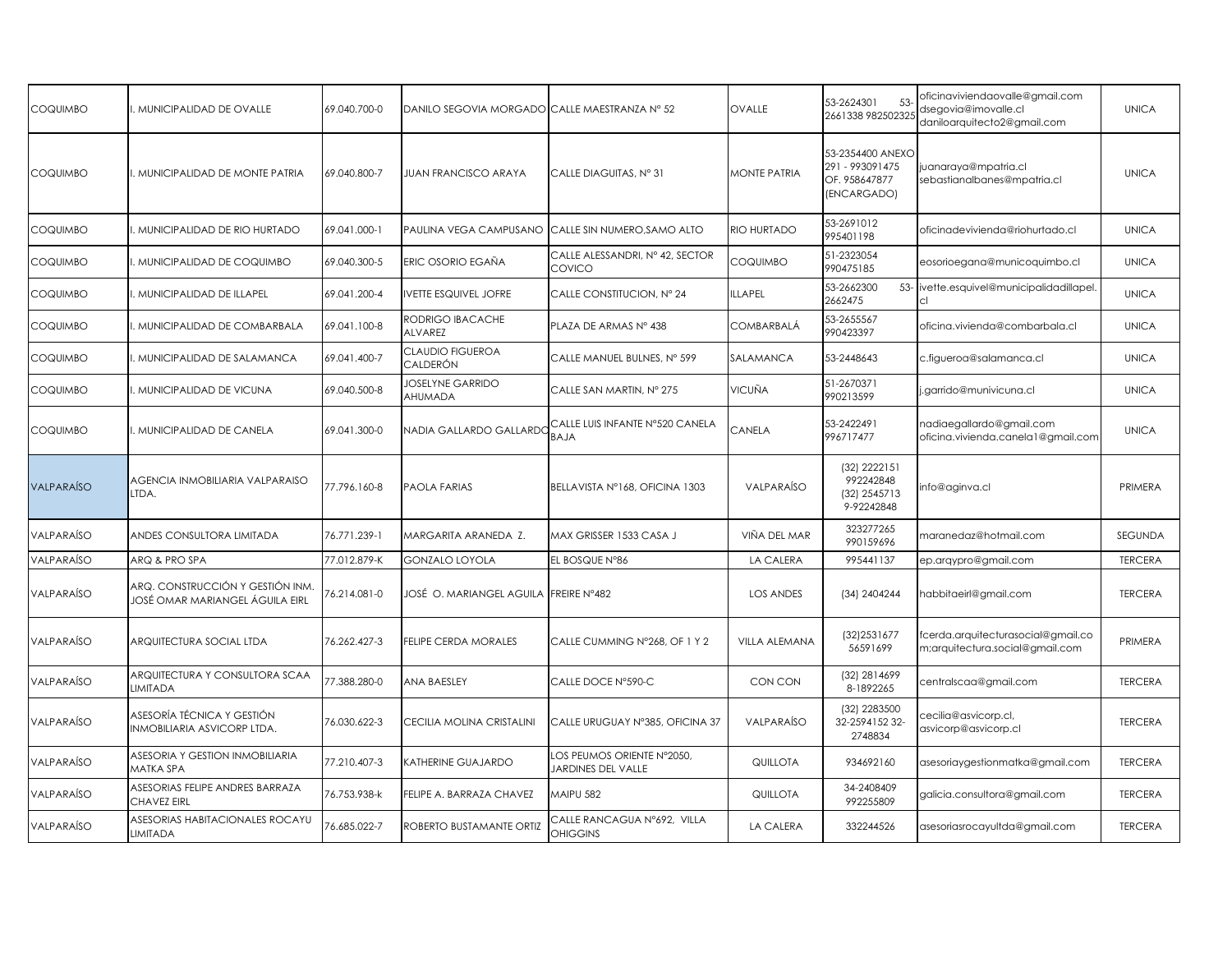| <b>VALPARAÍSO</b> | ASESORIAS HABITACIONALES Y GESTION<br>INMOBILIARIA ANDRES CRISTOBAL<br>VELOSO SANCHEZ E.I.R.L. | 76.187.381-4 | MARIA CRISTINA SANCHEZ               | PJE. CARAVELLI Nº 46                                         | EL QUISCO          | 226965961                 | egis.mcs@gmail.com                                            | <b>TERCERA</b> |
|-------------------|------------------------------------------------------------------------------------------------|--------------|--------------------------------------|--------------------------------------------------------------|--------------------|---------------------------|---------------------------------------------------------------|----------------|
| <b>VALPARAÍSO</b> | ASESORIAS TECNICAS YANELA ROGEL<br><b>OCHOA EIRL</b>                                           | 76.843.459-k | YANELA ROGEL OCHOA                   | IRARRAZABAL N°1062.                                          | <b>SANTA MARIA</b> | 92206468                  | santamariaasistencia@gmail.com                                | <b>TERCERA</b> |
| <b>VALPARAÍSO</b> | ASESORÍAS TORO CAPONE COMPAÑÍA<br>LIMITADA                                                     | 6.328.290-2  | RODRIGO TORO OLIVARES                | RODRIGO DE TRIANA Nº563, VILLA<br><b>FUNDADORES PLACILLA</b> | VALPARAÍSO         | (32) 2399093<br>9-5784891 | caponedelrio@gmail.com                                        | SEGUNDA        |
| VALPARAÍSO        | ASESORIAS Y CONSULTORIAS GEA LTDA                                                              | 76.977.620-6 | DANIELA DONOSO                       | AV. BENIDORM N°560 EDIF. TERRASOI<br>DEPTO 163 TORRE B       | VIÑA DEL MAR       | 22324245<br>990893408     | daniela@consultoragea.cl                                      | <b>TERCERA</b> |
| <b>VALPARAÍSO</b> | ASESORIAS Y CONSULTORIAS MEJOR<br><b>VIVIENDA LIMITADA</b>                                     | 76.910.683-9 | LUKAS ZAMORA VALENCIA                | PASAJE RAULÍ N°22, VILLA GABRIELA<br><b>MISTRAL</b>          | <b>NOGALES</b>     | 983217324<br>974760818    | mejorvivienda52@gmail.com                                     | <b>TERCERA</b> |
| VALPARAÍSO        | ASESORIAS Y SERVICIOS ELOHIM LTDA                                                              | 76.522.873-5 | <b>BENJAMIN ROJAS GAETE</b>          | 1 NORTE N°55                                                 | <b>SAN ANTONIO</b> | 632433304<br>944945896    | elohimays@gmail.com                                           | <b>TERCERA</b> |
| VALPARAÍSO        | ASISTENCIA SOCIAL TECNICA REGIONAL<br><b>LTDA</b>                                              | 76.816.755-9 | <b>GISELA PONCE ROJAS</b>            | BLANCO Nº1041 OF, 49                                         | VALPARAISO         | 991535333                 | gponce.aster@gmail.com                                        | <b>TERCERA</b> |
| <b>VALPARAÍSO</b> | ASTROZA Y HERMANOS LDA                                                                         | 76.435.512-1 | FRESIA ASTROZA                       | AV. EL VERGEL Nº425 PARADERO 8;<br>CERRO LA CRUZ             | VALPARAÍSO         | 974889067<br>323127789    | astrozayhermanos@gmail.com                                    | <b>TERCERA</b> |
| VALPARAÍSO        | <b>BIO CASA ARQUITECTURA Y</b><br>CONSTRUCCION LTDA                                            | 76.628.022-6 | FELIPE SOTTA BENAPRES                | CALLE ANGAMOS N°130                                          | <b>LIMACHE</b>     | 99176040                  | sottaller@gmail.com                                           | <b>TERCERA</b> |
| VALPARAÍSO        | CLAUDIA LORNA AHUMADA LTDA.                                                                    | 76.557.631-8 | CLAUDIA AHUMADA                      | PASAJE LOS LIRIOS Nº1726<br><b>CURAUMA</b>                   | VALPARAÍSO         | 322292316<br>994044657    | admcahumada@gmail.com                                         | <b>TERCERA</b> |
| VALPARAÍSO        | CLAUDIA REGINA RICHARD BERMEJO<br><b>GESTION Y PROYECTOS EIRL</b>                              | 76.448.397-9 | CLAUDIA RICHARD BERMEJO              | CALLE ETCHEVES N°158, OF N°206                               | VIÑA DEL MAR       | 32-2829466<br>82288288    | proyectos@consultorahabitar.cl                                | <b>TERCERA</b> |
| VALPARAÍSO        | COMUNIDAD SUSTENTABLE SPA                                                                      | 76.823.621-6 | YANDRO CUETO; FELIPE<br>GODOY        | CALLE 21 DE MAYO N°2644                                      | <b>LA CRUZ</b>     | 942750602                 | .godoyborquez@gmail.com                                       | <b>TERCERA</b> |
| <b>VALPARAÍSO</b> | CONSTRUCTORA E INMOBILIARIA SAN<br>ESTEBAN LIMITADA                                            | 77.669.160-7 | SANDRA CABALLERO<br><b>RODRIGUEZ</b> | AVENIDA SANTA TERESA Nº1422                                  | <b>LOS ANDES</b>   | (34) 2429683<br>961701996 | mvillalobos@cisel.cl<br>scaballero@cisel.cl;pmunoz@cisel.cl   | <b>TERCERA</b> |
| VALPARAÍSO        | CONSTRUCTORA INM. E INVERSIONES<br><b>OVAL LIMITADA</b>                                        | 76.048.251-k | OSCAR VALLADARES PLAZA               | PRAT 865, OF 52                                              | VALPARAISO         | 992948575                 | info@constructoraoval.cl                                      | SEGUNDA        |
| VALPARAÍSO        | CONSULTORA ANTARES ARQUITECTURA<br><b>LIMITADA</b>                                             | 76.040.031-9 | ALEJANDRA CANALES                    | CALLE MERCED N°309                                           | SAN FELIPE         | (34) 2231830              | consultoraantares@gmail.com                                   | <b>TERCERA</b> |
| VALPARAÍSO        | CONSULTORA BORDE URBANO SPA                                                                    | 76.383.592-8 | RAUL ARAYA                           | CALLE BLANCO Nº1215 DEPTO 1404                               | VALPARAÍSO         | 32 28 5 32 91<br>92999761 | Contacto@bordeurbano.cl                                       | PRIMERA        |
| VALPARAÍSO        | CONSULTORA E INVERSIONES MI.GEO<br>SPA                                                         | 77.060.807-4 | <b>FRANCISCO IRIBARRA</b>            | EDMUNDO ELUCHANS N°25                                        | VIÑA DEL MAR       | 632439853<br>961177187    | mi-geo.arquitecto@gmail.com                                   | <b>TERCERA</b> |
| VALPARAÍSO        | CONSULTORA FORJANDO DIGNIDAD<br><b>LTDA</b>                                                    | 76.842.995-2 | UZ ZUÑIGA ALVAREZ                    | LIBERTADOR B. OHIGGINS N°1250<br>DEPTO 2 3ER P.              | VALPARAISO         | 932284850                 | fodiconsultores@gmail.com                                     | <b>TERCERA</b> |
| VALPARAÍSO        | CONSULTORA HABITACIONAL MONDIE<br>LIMITADA                                                     | 76.896.944-1 | ORELLA DIENA                         | LUIS ACEVEDO Nº1771                                          | QUINTERO           | 323608139                 | contacto.mondie@gmail.com                                     | SEGUNDA        |
| <b>VALPARAÍSO</b> | CONSULTORA Y PROYECTOS SANTO<br><b>DOMINGO LIMITADA</b>                                        | 76334870-9   | LILIAM LEMA QUIROZ                   | CALLE ARZOBISPO VALDIVIESO N°244<br>(EX 250)                 | <b>SAN ANTONIO</b> | (35) 2287256              | consultora.santodomingo@gmail.co<br>manola.fernanda@gmail.com | <b>TERCERA</b> |
| VALPARAÍSO        | CONSULTORIAS Y ASESORIAS RAIZ<br>LIMITADA                                                      | 76.722.655-1 | JANNA SAKALHA DIAZ                   | RAMON DE LA CERDA N°207                                      | <b>LIMACHE</b>     | 229348288<br>28858613     | entidadpatrocinanteraiz@gmail.com                             | <b>TERCERA</b> |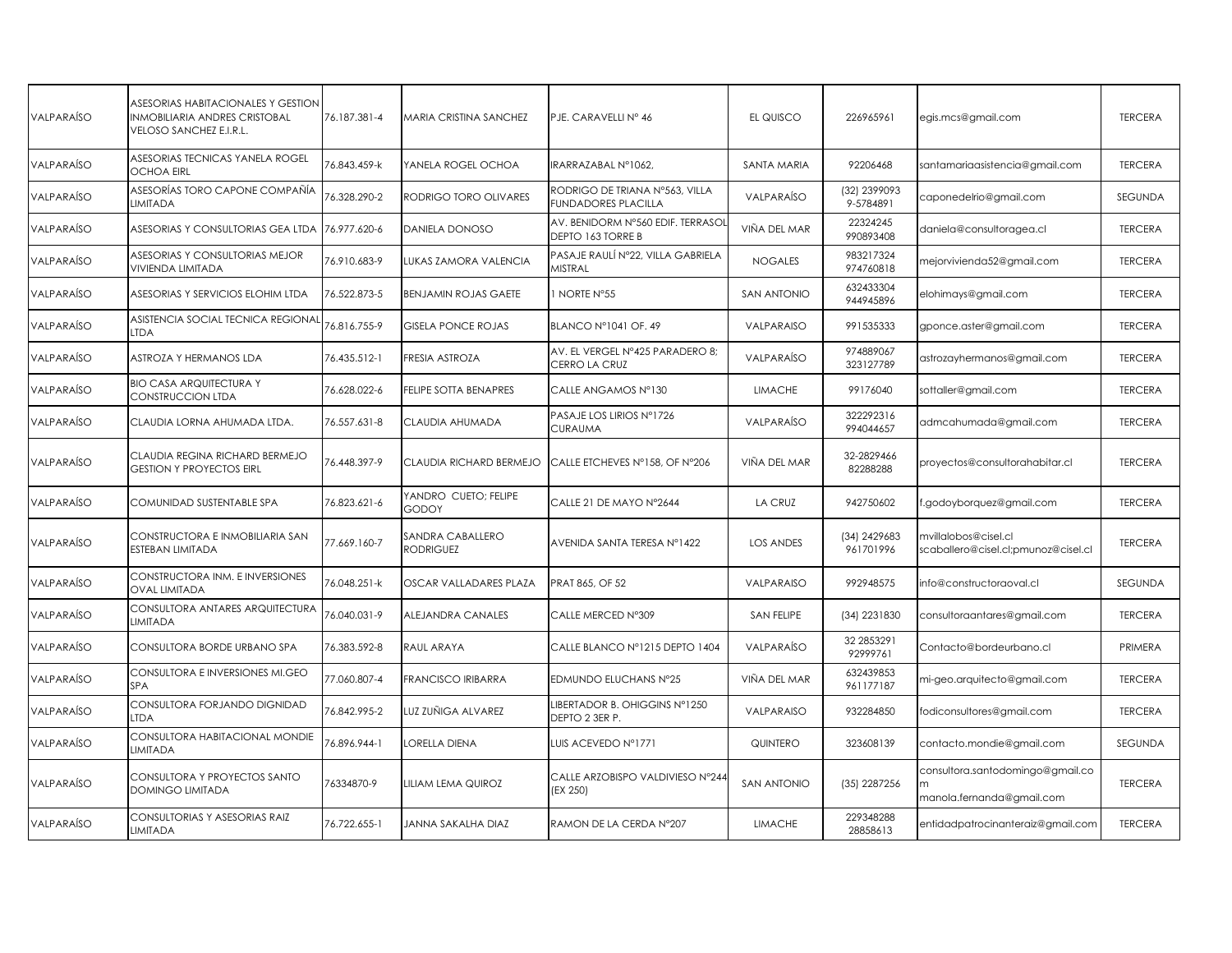| VALPARAÍSO        | CORDOVA CONSULTORES LTDA                                  | 76.562.764-8 | SONIA CORDOVA RIVERA                     | AV. BLANCO 1041 DEPTO Nº 68                                               | VALPARAÍSO         | 322239031<br>968453050                     | cordovaconsultores@gmail.com                                      | <b>TERCERA</b> |
|-------------------|-----------------------------------------------------------|--------------|------------------------------------------|---------------------------------------------------------------------------|--------------------|--------------------------------------------|-------------------------------------------------------------------|----------------|
| VALPARAÍSO        | CORPORACIÓN DE DESARROLLO<br>HABITACIONAL (CODEH)         | 65.079.410-9 | RICARDO MARÍN CORREA                     | 1 NORTE N°525, LOCAL B,<br>PRAT Nº467, LA CALERA<br>PRAT N°86, SAN FELIPE | VIÑA DEL MAR       | (32) 2684710<br>(33) 223983<br>(34) 506241 | info@codeh.cl                                                     | PRIMERA        |
| VALPARAÍSO        | CUMBRAL CONSULTORES LIMITADA                              | 76.740.162-0 | MARIA E. TRONCOSO PELAEZ                 | PRAT N°467, LA CALERA                                                     | LA CALERA          | 34-2413523<br>978474370                    | cumbralconsultores@gmail.com;cum<br>bral@cumbral.cl               | <b>TERCERA</b> |
| VALPARAÍSO        | DIAZ, MARAMBIO Y RAMOS LTDA                               | 76.576.452-1 | RMA DIAZ RIVEROS                         | PRAT N°86, SAN FELIPE                                                     | <b>SAN FELIPE</b>  | 322250488                                  | irmadiaz1@hotmail.com o<br>contacto@dimara.com                    | <b>TERCERA</b> |
| VALPARAÍSO        | DOMUN ENTIDAD PATROCINANTE SPA                            | 76.536.688-7 | GUILLERMO MACHADO MIRET                  | CALLE COIMAS N°263 DEPTO N°36                                             | SAN FELIPE         | 229493983                                  | gmachado@democorp.com                                             | PRIMERA        |
| VALPARAÍSO        | E. ORG. Y CONS.HABITACIONAL NUEVA<br>VIVIENDA LTDA.       | 76.625.360-1 | <b>MARCO PACHECO</b><br><b>CISTERNAS</b> | SUBIDA ECUADOR Nº170                                                      | VALPARAISO         | 224552250                                  | contacto@nuevavivienda.cl<br>marco.panes@nuevavivienda.cl         | PRIMERA        |
| VALPARAÍSO        | EGIS V COSTA LTDA.                                        | 76.094.916-7 | FABIOLA VERA                             | SANTA LUCIA 350, LLOLLEO                                                  | <b>SAN ANTONIO</b> | (35) 2370825<br>(9)79572999<br>82889247    | fabiola.vera.c@gmail.com                                          | <b>TERCERA</b> |
| VALPARAÍSO        | EMPRESA CONSTRUCTORA AXIAL SA                             | 96.608.490-1 | JESÚS VÁSQUEZ VARGAS                     | ALMIRANTE LATORRE N°355, C°<br>MONJAS                                     | VALPARAISO         | 322222435 /<br>993431083                   | administracion@axial.cl                                           | <b>TERCERA</b> |
| VALPARAÍSO        | ENTIDAD PATROCINANTE RANCAGUA                             | 76.404.738-9 | DANIEL GUERRERO LARA                     | CALLE YUNGAY N°2413 OF. 1,                                                | VALPARAÍSO         | 323600090<br>959114804                     | pedro.cornejo@eprancagua.cl,<br>asvalparaiso@eprancagua.com       | PRIMERA        |
| VALPARAÍSO        | ENTIDAD SOCIAL JAMES RODRIGUEZ<br>LIMITADA                | 76.928.063-4 | JAMES RODRIGUEZ                          | RENE CORTAZAR N°284, BARRIO<br><b>INDUSTRIAL</b>                          | <b>QUILLOTA</b>    |                                            | ignis.eirl@gmail.com                                              | <b>TERCERA</b> |
| VALPARAÍSO        | ENTRE VALLES LTDA.                                        | 76.890.251-8 | MARIA ELENA VARGAS<br><b>TRONCOSO</b>    | LOS JAZMINES N°1033                                                       | SAN FELIPE         | 995343745                                  | entrevallesasesorias@gmail.com                                    | <b>TERCERA</b> |
| VALPARAÍSO        | EUGENIA PENELOPE GOUDEAU LOPEZ                            | 3.023.819-k  | EUGENIA GOUDEAU LOPEZ                    | CALLE BUENOS AIRES N°663 OF 13                                            | VILLA ALEMANA      | 323125201<br>976446731                     | pegoudeau@yahoo.com                                               | <b>TERCERA</b> |
| <b>VALPARAÍSO</b> | FUNDACIÓN UN TECHO PARA CHILE                             | 65.533.130-1 | <b>CARLOS WESTERMEIER</b>                | CALLE 5 ORIENTE N°59                                                      | VIÑA DEL MAR       | (32) 2626415<br>945033203                  | carlos.w@techo.org                                                | PRIMERA        |
| VALPARAÍSO        | GESTIÓN INMOBILIARIA CUMBRES DEL<br>NORTE LIMITADA        | 76.079.461-9 | FRANCY ROJAS DIAZ                        | ESMERALDA Nº973 OF. 901                                                   | VALPARAÍSO         | (32) 2225609                               | gestioncumbresdelnorte@gmail.com                                  | <b>TERCERA</b> |
| VALPARAÍSO        | <b>GESTION INMOBILIARIA SOCIAL SUSAN</b><br><b>OLGUIN</b> | 76.966.463-7 | <b>SUSAN OLGUIN</b>                      | CALLE BLANCO N°1623 OF 1603                                               | VALPARAISO         | 988279684;<br>971958783                    | arquitectura.andreani@gmail.com;<br>egisconstruyefuturo@gmail.com | <b>TERCERA</b> |
| VALPARAÍSO        | <b>GESTION INMOBILIARIA Y SOCIAL</b><br>WENÜYKAN LTDA     | 76.862.629-4 | JULIE CIUDAD AGÜERO                      | MOLINA N°478 LOCAL 34                                                     | VALPARAISO         | 991090863                                  | gonzalezvasquezchile@gmail.com                                    | <b>TERCERA</b> |
| VALPARAÍSO        | GESTION SOCIAL PEDRO FELIPE PÉREZ<br><b>BRAVO EIRL</b>    | 77.100.742-2 | PEDRO PEREZ BRAVO                        | SAN RAFAEL N°638                                                          | SAN FELIPE         | 934165733<br>977254285                     | pedroperezbravo@gmail.com                                         | <b>TERCERA</b> |
| <b>VALPARAÍSO</b> | <b>GESTION Y PROYECTOS INMOB. BORDE</b><br><b>SUR SPA</b> | 6.738.472-6  | ESTEPHANI BRIONES BRIONES                | PJE. LAS MONJAS N°3 REÑACA                                                | VIÑA DEL MAR       | 944396869;<br>323470750                    | bordesurarg@gmail.com                                             | <b>TERCERA</b> |
| VALPARAÍSO        | MUNICIPALIDAD DE CABILDO                                  | 69.050.200-3 | ALBERTO ALIAGA DIAZ                      | FERROCARRIL IQUIQUE S/N<br>TERMINAL                                       | CABILDO            | 33-2762197<br>968448469                    | oficinavivienda@municipiocabildo.cl                               | <b>UNICA</b>   |
| VALPARAÍSO        | . MUNICIPALIDAD DE CALERA                                 | 69.051.200-9 | NGRID SILVA PAREDES                      | AV. GONZALO LIZASOAIN Nº406                                               | LA CALERA          | (33) 2381897<br>(33) 2381899               | isilva@lacalera.cl;<br>colivares@lacalera.cl                      | <b>UNICA</b>   |
|                   |                                                           |              |                                          |                                                                           |                    |                                            |                                                                   |                |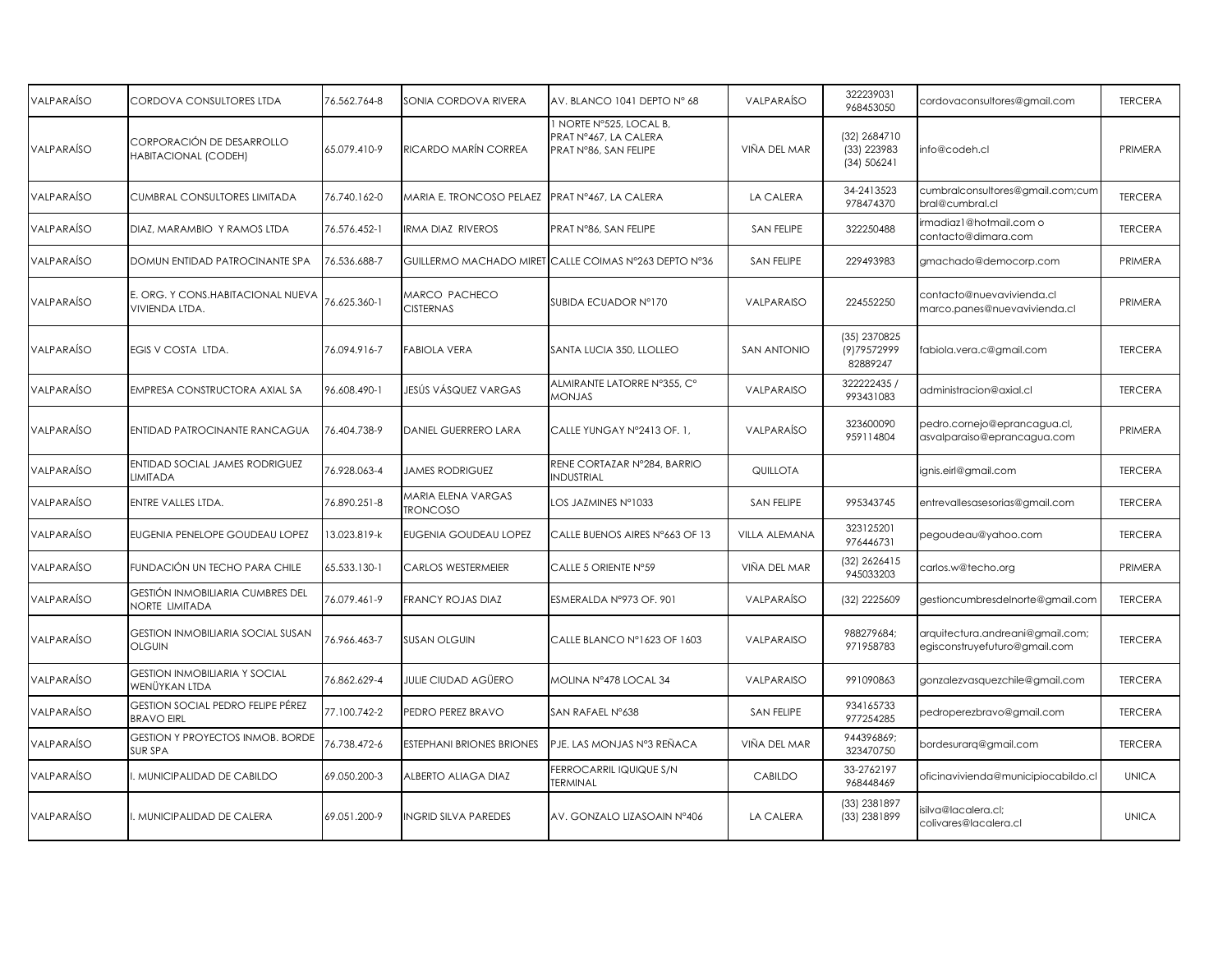| VALPARAÍSO        | MUNICIPALIDAD DE CASABLANCA     | 69.061.400-6 | RODRIGO MARTINEZ ROCA              | GENERAL OSCAR BONILLA Nº46                             | CASABLANCA                           | (32) 2277400 32<br>3462110<br>985588857        | rommy.escobar@e-casablanca.cl                                     | <b>UNICA</b> |
|-------------------|---------------------------------|--------------|------------------------------------|--------------------------------------------------------|--------------------------------------|------------------------------------------------|-------------------------------------------------------------------|--------------|
| VALPARAÍSO        | MUNICIPALIDAD DE HIJUELAS       | 69.060.500-7 | CLAUDIA FERNANDEZ PINILLA          | MANUEL RODRIGUEZ Nº1665                                | <b>HIJUELAS</b>                      | (33) 2290131                                   | cfernandez@hijuelas.cl                                            | <b>UNICA</b> |
| VALPARAÍSO        | . MUNICIPALIDAD DE LA CRUZ      | 69.060.200-8 | JAVIERA PIZARRO FLORES             | GABRIELA MISTRAL Nº3                                   | LA CRUZ                              | (33) 2317576<br>78526477                       | secplanlacruz@gmail.com                                           | <b>UNICA</b> |
| VALPARAÍSO        | . MUNICIPALIDAD DE LA LIGUA     | 69.050.100-7 | RICHARD MUÑOZ ARANCIBIA            | MANUEL MONTT Nº127                                     | <b>LA LIGUA</b>                      | (33) 2342371                                   | viviendalal@yahoo.es                                              | <b>UNICA</b> |
| VALPARAÍSO        | . MUNICIPALIDAD DE LLAY LLAY    | 69.060.400-0 | ELVIRA AHUMADA DIAZ                | BALMACEDA Nº174                                        | <b>LLAY LLAY</b>                     | (34) 2498605                                   | vivienda29@gmail.com                                              | <b>UNICA</b> |
| VALPARAÍSO        | . MUNICIPALIDAD DE LOS ANDES    | 69.051.100-2 | <b>CATHERINE AMESTICA</b>          | YERBAS BUENAS N°263                                    | <b>LOS ANDES</b>                     | (34) 2507766 34<br>2507760                     | camestica@munilosandes.cl<br>aallendes@munilosandes.cl            | <b>UNICA</b> |
| VALPARAÍSO        | . MUNICIPALIDAD DE OLMUÉ        | 69.061.200-3 | MACARENA SANTELICES                | CALLE PRAT N°12                                        | OLMUÉ                                | 332443728 -<br>993426397                       | vivienda.olmue@gmail.com                                          | <b>UNICA</b> |
| <b>VALPARAÍSO</b> | . MUNICIPALIDAD DE PANQUEHUE    | 69.050.800-1 | varia alejandra lópez<br>SILVA     | CALLE TRONCAL Nº1166                                   | PANQUEHUE                            | (34) 2591059<br>(34) 2597704 7706<br>7-2158406 | directorsecplac@munipanquehue.cl                                  | <b>UNICA</b> |
| VALPARAÍSO        | . MUNICIPALIDAD DE PETORCA      | 69.050.500-2 | GUSTAVO VALDENEGRO<br>RUBILLO      | MANUEL MONTT N°845                                     | <b>PETORCA</b>                       | (33) 2337865<br>9-2207143<br>7-4524239         | viviendapetorca@gmailtmail.com                                    | <b>UNICA</b> |
| VALPARAÍSO        | MUNICIPALIDAD DE PUCHUNCAVI     | 69.060.800-6 | ELIANA OLMOS                       | AV. BERNARDO O HIGGINS N°70                            | PUCHUNCAVI                           | 322139600                                      | ximena.ahumada@munipuchuncavi.                                    | <b>UNICA</b> |
| VALPARAÍSO        | . MUNICIPALIDAD DE PUTAENDO     | 69.050.700-5 | <b>GUILLERMO REYES</b>             | SAN MARTIN N°654                                       | PUTAENDO                             | 34-2501432                                     | manuel.gonzalez@putaendo.cl                                       | <b>UNICA</b> |
| VALPARAÍSO        | . MUNICIPALIDAD DE QUILLOTA     | 69.060.100-1 | YANARA SILVA                       | ASPILLAGA 141                                          | QUILLOTA                             | (33) 2291255<br>(33) 2291226<br>(33) 291132    | yanara.silva@quillota.cl                                          | <b>UNICA</b> |
|                   |                                 |              |                                    |                                                        |                                      |                                                |                                                                   |              |
| VALPARAÍSO        | . MUNICIPALIDAD DE RINCONADA    | 69.051.300-5 | CLAUDIA PALMA ZÁRATE               | AV. SAN MARTIN N°607                                   | <b>RINCONADA</b>                     | (34) 2509500<br>(34) 2509548                   | magao11@hotmail.com                                               | <b>UNICA</b> |
| VALPARAÍSO        | . MUNICIPALIDAD DE SAN ANTONIO  | 69.073.400-1 | <b><i>MARCELA ZAMORA TAPIA</i></b> | AV. BARROS LUCO Nº1881                                 | <b>SAN ANTONIO</b>                   | (35) 280860                                    | mzamora@sanantonio.cl                                             | <b>UNICA</b> |
| <b>VALPARAÍSO</b> | . MUNICIPALIDAD DE SAN ESTEBAN  | 69.051.400-1 | LAURA GARRIDO CHAVEZ               | AV. 26 DICIEMBRE 654,                                  | <b>SAN ESTEBAN</b>                   | 342481828                                      | dideco@munisanesteban.cl                                          | <b>UNICA</b> |
| VALPARAÍSO        | . MUNICIPALIDAD DE SAN FELIPE   | 69.050.600-9 | VALERIA SALDIVAR CORTES            | CALLE SALINAS N°381                                    | SAN FELIPE                           | (34) 509080<br>8-3603213                       | jamar@sanfe.cl                                                    | <b>UNICA</b> |
| VALPARAÍSO        | . MUNICIPALIDAD DE SANTA MARÍA  | 69.051.000-6 | UIS BASAUL CRAVIOLATTI             | AVDA. IRARRÁZABAL N°246                                | SANTA MARIA                          | (34) 2595362<br>(34) 2595348                   | basaul@gmail.com;marybel.mancilla                                 | <b>UNICA</b> |
| VALPARAÍSO        | . MUNICIPALIDAD DE VALPARAÍSO   | 69.060.900-2 | CARLA MEYER ARANCIBIA              | <b>INDEPENDENCIA 2099</b>                              | VALPARAÍSO                           | (32) 2939632<br>322939638                      | consuelo.fontealba@munivalpo.cl;<br>sebastian.micaly@munivalpo.cl | <b>UNICA</b> |
| VALPARAÍSO        | MUNICIPALIDAD DE VILLA ALEMANA  | 69.061.500-2 | <b>JOSE SABAT</b>                  | CALLE BUENOS AIRES N°850 4TO PISO                      | VILLA ALEMANA                        | 32-3140117 32-<br>3140185                      | ccerna@villaalemana.cl                                            | <b>UNICA</b> |
| VALPARAÍSO        | . MUNICIPALIDAD DE ZAPALLAR     | 69.050.400-6 | JUAN BUZETA NOVOA                  | GERMÁN RIESCO Nº399                                    | ZAPALLAR                             | (33) 7742000<br>9-9395923                      | jdiaz@munizapallar                                                | <b>UNICA</b> |
| VALPARAÍSO        | MUNICIPALIDAD ISLA DE PASCUA    | 69.061.800-1 | NGRID WESTERMELER TULI             | ATAMU TEKENA S/N HANGA ROA                             | <b>ISLA DE PASCUA</b>                | 32-2551036                                     | tapia@rapanui.net                                                 | <b>UNICA</b> |
| VALPARAÍSO        | <b>INMOBILIARIA 3L LIMITADA</b> | 77.730.720-7 | ESTEBAN RUIZ                       | BARROS LUCO Nº1814 OF. 13 BS,<br>CALLE PRAT Nº157 OF 6 | <b>SAN ANTONIO</b><br><b>LIMACHE</b> | 3223201552<br>57991693                         | eruiz@3l.cl                                                       | PRIMERA      |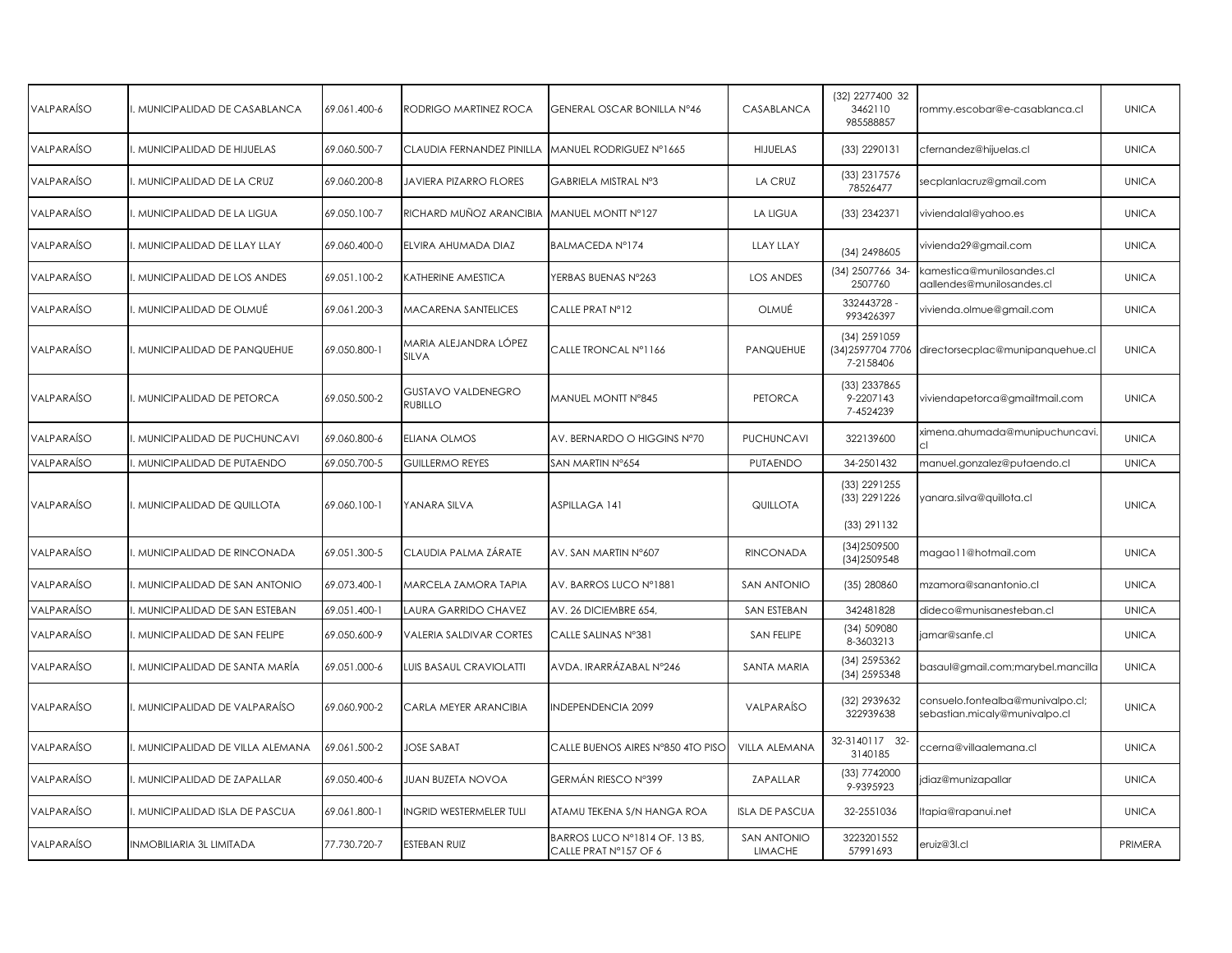| VALPARAÍSO        | INMOBILIARIA BENAVENTE LTDA                                          | 76.045.205-k | <b>GABRIEL BENAVENTE FONT</b>        | ARTILLERÍA Nº621-C,                                   | VALPARAÍSO         | (32) 2343684<br>9-2302429            | gabrielbenavente@egisproyeccion.c<br>gerencia@sbe.cl  | <b>TERCERA</b> |
|-------------------|----------------------------------------------------------------------|--------------|--------------------------------------|-------------------------------------------------------|--------------------|--------------------------------------|-------------------------------------------------------|----------------|
| <b>VALPARAÍSO</b> | INMOBILIARIA E INVERSIONES ARC LTDA                                  | 76.809.168-4 | <b>ALVARO GARRIDO</b>                | ARLEGUI N°1053 OF. 1                                  | VIÑA DEL MAR       | 944632701                            | agarrido@arclimitada.cl                               | <b>TERCERA</b> |
| VALPARAÍSO        | INMOBILIARIA INNOVA HOGAR LTDA                                       | 77.124.107-7 | CAROLINA BUSTAMANTE<br>PAREDES       | CABO TAMAR Nº47                                       | VIÑA DEL MAR       | 954151628                            | egisinnovahogar@gmail.com                             | <b>TERCERA</b> |
| <b>VALPARAÍSO</b> | INMOBILIARIA SOCIAL MODELO LTDA.                                     | 76.149.336-1 | VÁN POZO LOBOS                       | ESMERALDA Nº940 OF. 111,                              | VALPARAÍSO         | (32) 25993242<br>994736966           | van@epmodelo.cl                                       | PRIMERA        |
| VALPARAÍSO        | <b>INMOBILIARIA Y CONSTRUCTORA INSOC</b><br><b>LTDA</b>              | 76.961.330-7 | JOSE LUIS ELICER                     | BARROS LUCO Nº1418, BLOC 9<br>DEPTO 11                | <b>SAN ANTONIO</b> | 35-2412200<br>932386961<br>993203419 | a.ibarra@insoc.cl, j.elicer@insoc.cl                  | <b>SEGUNDA</b> |
| VALPARAÍSO        | <b>JOSELYN PEREZ ALVARADO</b>                                        | 16.143.264-4 | JOSELYN PEREZ                        | LA MORERA N°2961                                      | VIÑA DEL MAR       | 971958783                            | mmagdalenapa@gmail.com                                | <b>TERCERA</b> |
| VALPARAÍSO        | <b>JUAN GUZMAN MORENO</b><br>CONSULTORA DE VIVIENDA Y CONST.<br>EIRL | 76.393.324-5 | JUAN GUZMAN MORENO                   | FREIRE N°128,                                         | SAN FELIPE         | (34) 2515796<br>92777557             | juan.guzmanmoreno@gmail.com                           | <b>TERCERA</b> |
| <b>VALPARAÍSO</b> | KATHERINE VANESA GONZALEZ KOWAL                                      | 13.989.511-8 |                                      | KATHERINE GONZALEZ KOWAL GUILLERMO LAWRENCE Nº 718,   | VALPARAÍSO         | (32) 2286517<br>(9) 9847 1944        | :gonzalezkowal@gmail.com;<br>contacto.kgk@gmail.com   | <b>TERCERA</b> |
| VALPARAÍSO        | MEDITERRANEO SPA                                                     | 76.660.494-3 | PATRICIA RODRIGUEZ                   | MERCED N°318, OF 2                                    | SAN FELIPE         | 34-2231680<br>77350216               | entidad.mediterraneo@gmail.com                        | <b>TERCERA</b> |
| VALPARAÍSO        | MEJOR FUTURO CONSULTORES<br>LIMITADA                                 | 76.684.929-6 | JACQUELINE VARGAS GARAY              | 10 NORTE N°942 OF 2 Y 4                               | VIÑA DEL MAR       | 322183680<br>992183327               | jacki.vargas@gmail.com                                | <b>TERCERA</b> |
| VALPARAÍSO        | MEJORAMIENTO URBANO AB SPA                                           | 76.826.971-8 | CAROLINA ASTORGA<br><b>RODRIGUEZ</b> | HIJUELA LA LIBERTAD, PARCELA 29                       | <b>ALGARROBO</b>   | 32451898<br>995059217                | mejoramientourbanoab@gmail.com                        | <b>TERCERA</b> |
| VALPARAÍSO        | MEG ENERGIA COMUNITARIA SPA                                          | 77.247.511-k | <b>MARCELO OCARANZA E</b>            | 5 NORTE 1163 DEPTO 9                                  | VIÑA DEL MAR       | 32-3196417<br>997339801              | mocaranzaescobar@gmail.com                            | <b>TERCERA</b> |
| <b>VALPARAÍSO</b> | MINCCA SPA                                                           | 77.064.748-7 | FRANCISCO GONZALEZ<br>MUÑOZ          | YERBAS BUENAS N°435                                   | <b>LOS ANDES</b>   | 342204526<br>56965659344             | contacto@mincca.cl                                    | <b>TERCERA</b> |
| VALPARAÍSO        | MONTAÑO Y URIBE ARQUITECTOS<br><b>LIMITADA</b>                       | 76.115.519-9 | JUAN PABLO URIBE JAIME               | 8 NORTE N°647, OFICINA 1, CASA 2,                     | VIÑA DEL MAR       | (32) 3148660<br>9942426720           | contacto@muroconstructora.com                         | <b>TERCERA</b> |
| VALPARAÍSO        | NUEVE CERO CUATRO ARQUITECTOS<br>LIMITADA                            | 76.611.723-6 | DANIELA FUENTES CARO                 | 8 NORTE N°647, OF. 3                                  | VIÑA DEL MAR       | 322737946 /<br>942426720             | contacto@9cero4.com                                   | SEGUNDA        |
| VALPARAÍSO        | ORGANIZANDO FUTURO S.A.                                              | 76.118.682-5 |                                      | CAROLINA ZEREGA CAMPILLO CONSTITUCIÓN Nº252 OFICINA E | CASABLANCA         | $(32)$ 3506141<br>94795681           | egisfuturo2010@gmail.com<br>karenordonezu@gmail.com   | <b>TERCERA</b> |
| VALPARAÍSO        | PARRA Y FUENTES LTDA.                                                | 76.823.925-8 | JUAN DE DIOS PARRA                   | CALLE SANTA LUCIA N°569, CERRO<br>LARRAIN             | VALPARAISO         | 987255784                            | jparrategner@gmail.com                                | <b>TERCERA</b> |
| <b>VALPARAÍSO</b> | PLAN PROYECTA SPA                                                    | 76.920.142-4 | MARCELO OLIVA CASTILLO               | PASAJE LA PAZ Nº1333                                  | VIÑA DEL MAR       |                                      | planproyecta@gmail.com                                | <b>SEGUNDA</b> |
| VALPARAÍSO        | POCURO SPA                                                           | 77.055.799-2 | CRISTOBAL VIÑES CRISPI               | CALLE LARGA N°2028                                    | CALLE LARGA        |                                      | cristobal.vines.crispi@gmail.com                      | <b>TERCERA</b> |
| VALPARAÍSO        | PROVECSO SPA                                                         | 76.063.820-k | VICTOR NÚÑEZ                         | URRIOLA Nº332, OFICINA 21                             | VALPARAÍSO         | (32) 2213802<br>9-4437665            | contacto@provecso.cl<br>victornunezr@gmail.com        | PRIMERA        |
| VALPARAÍSO        | PROYECTA 2 SPA                                                       | 76.538.926-7 | CLAUDIO ASTORGA BRAVO                | CONDELL Nº1190 OF. 67                                 | VALPARAISO         | 322597383<br>977627477               | contacto@proyecta2.cl;claudioastor<br>ga@proyecta2.cl | <b>TERCERA</b> |
| VALPARAÍSO        | QUINTA CORDILLERA SPA                                                | 76.865.039-k | DIEGO BORT BORT                      | CALLE O HIGGINS N°335, OF 3                           | <b>QUILLOTA</b>    | 91785441                             | quintacordilleraspa@gmail.com                         | <b>TERCERA</b> |
| VALPARAÍSO        | RICARDO CONCHA SILVA ARQ.Y<br>SERVICIOS INM. EIRL                    | 76.691.000-9 | RICARDO CONCHA SILVA                 | BALMACEDA Nº84, DEPTO. 34                             | <b>LLAY LLAY</b>   | (34) 613270<br>9-6145622             | csarquitectura@yahoo.com                              | <b>TERCERA</b> |
| VALPARAÍSO        | SEREY Y OTROS ASOCIADOS SA                                           | 76.026.827-5 | CRISTIAN SEREY GAGGERO               | CONDELL Nº1190 PISO 11 DEPTO 115                      | VALPARAISO         |                                      | crear@crearasociados.cl                               | PRIMERA        |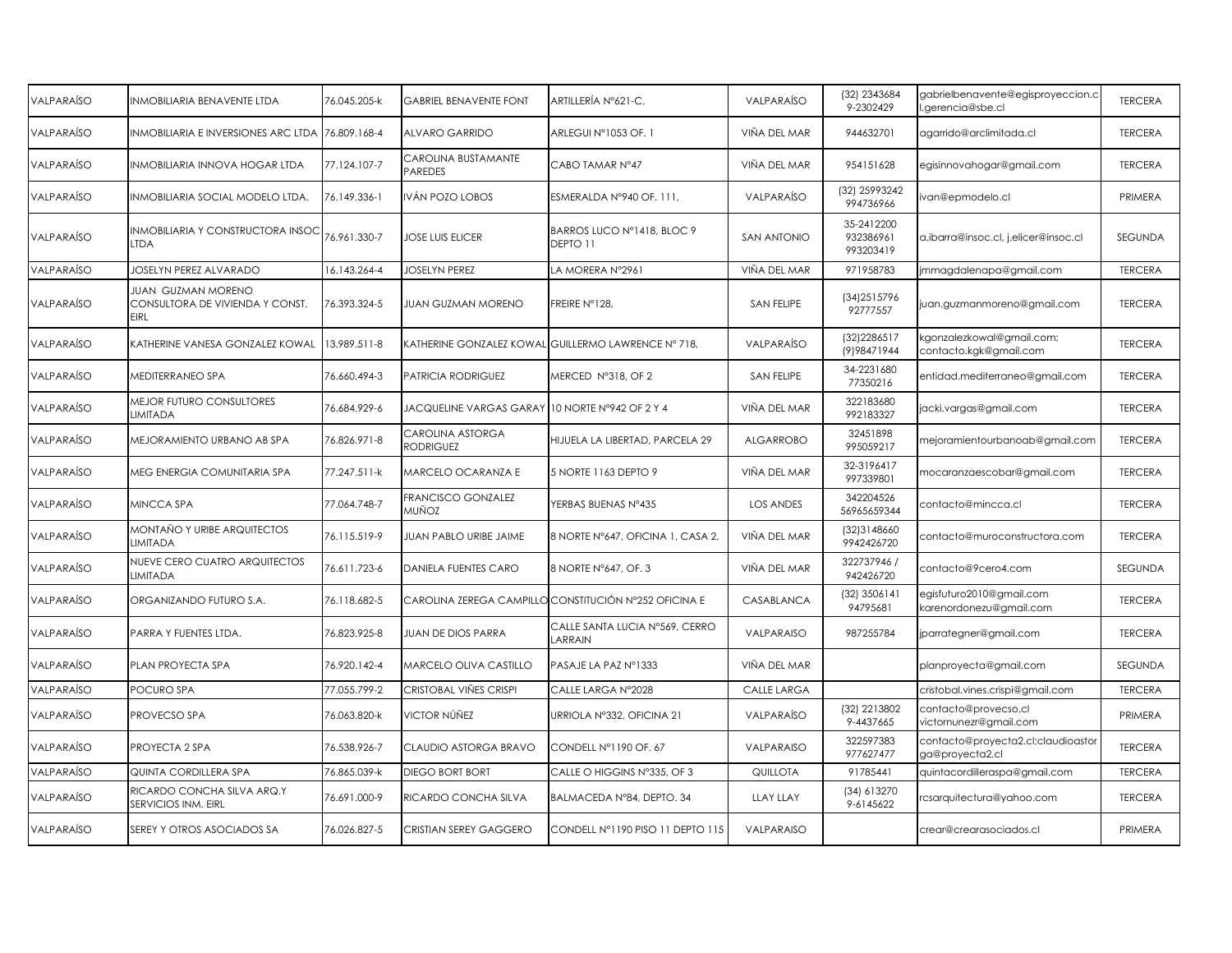| SERV. PROF.DE CONS. Y ASES. CARLOS<br>CARRILLO T. LTDA.                     | 76.021.000-5 | CARLOS CARRILLO TORRES                                            | TORO MAZOTE N°1077                                                                   | <b>SAN FELIPE</b>                           | (34) 2510540 34<br>2513001<br>(34) 512912<br>9-9183614 | administracion@ccct.cl<br>ccarrillo@ccct.cl                        | PRIMERA                                  |
|-----------------------------------------------------------------------------|--------------|-------------------------------------------------------------------|--------------------------------------------------------------------------------------|---------------------------------------------|--------------------------------------------------------|--------------------------------------------------------------------|------------------------------------------|
| SERV. PROFESIONALES, ASIST.DE LA<br>CONSTRUCCIÓN LTDA.                      | 76.588.510-8 | KARLA LANDAETA SAÁ                                                | CALLE HUITO N°565, OFICINA 6                                                         | VALPARAÍSO                                  | (32) 2237163<br>9-8123342                              | klanfor@gmail.com                                                  | <b>TERCERA</b>                           |
| SOC. CONSULTORA CUATRO EME SPA                                              | 76.438.253-6 | <b>ULISES MORALES</b>                                             | CALLE SERRANO 121 OF. 1                                                              | <b>LA LIGUA</b>                             | 332495648<br>968313136                                 | consultora4m@gmail.com                                             | <b>TERCERA</b>                           |
| SOCIEDAD DE ASESORÍAS RUKA PEWMA<br>LIMITADA                                | 76.887.130-2 | CARINA CID VIDAL                                                  | ESMERALDA Nº 1074 OF. 1202 P. 12<br>EDIF. ESTUDIANTIL                                | VALPARAÍSO                                  | (32) 2219074<br>9-9196816                              | rukapewma@gmail.com<br>caricid@gmail.com                           | SEGUNDA                                  |
| SOCIEDAD DE MEJORAMIENTO DE<br>VIVIENDA AGAL SPA                            | 76.977.424-6 | <b>ESLIE ARANCIBIA</b>                                            | BALMACEDA Nº440                                                                      | <b>LLAY LLAY</b>                            | 342203824                                              | psatagal@agalspa.cl                                                | <b>TERCERA</b>                           |
| VALENTINA DAVILA URREJOLA                                                   | 15.736.793-6 |                                                                   |                                                                                      | VALPARAISO                                  | 56992495192                                            | valentinadavilaurrejola@gmail.com                                  | <b>TERCERA</b>                           |
| VALENZUELA Y ENSEMEYER LTDA.                                                | 76.765.080-9 | ROSE MARIE ENSEMEYER                                              |                                                                                      | <b>LOS ANDES</b>                            | (34) 2402807                                           | consultora@vye.cl;gvoconsult@gmail<br>com;vyeconsultora2@gamil.com | <b>TERCERA</b>                           |
| VALPARAISO SPA                                                              | 77.077.213-3 | <b>LUIS GUERRERO</b>                                              | BLANCO N°625 OF.52                                                                   | VALPARAISO                                  | 983610100                                              | contactovalparaisospa@gmail.com;<br>equiposocial@valparaisospa.cl  | <b>TERCERA</b>                           |
| ILUSTRE MUNICIPALIDAD DE SAN PEDRO                                          |              | KAREN FARÍAS MOLINA                                               | AVENIDA HERMOSILLA Nº 11                                                             | SAN PEDRO                                   | 22840 5961 9 9327<br>7755                              | viviendasanpedro@gmail.com;<br>socialviviendasp@gmail.com          | <b>UNICA</b>                             |
| <b>FUENTES &amp; SHAE CONSULTORES</b><br>LIMITADA (F & S CONSULTORES LTDA.) | 76.028.541-2 | VANESSA FUENTES DE LA HOZ                                         | CALLE SERRANO Nº 73, OFICINA Nº<br>910                                               | SANTIAGO                                    | 226338255                                              | fysconsultores@gmail.com                                           | <b>TERCERA</b>                           |
| <b>GESTIÓN Y PROYECTOS INMOBILIARIOS,</b><br>PROYECTOS E.I.R.L.)            |              | VÁN GARAY ACUÑA                                                   | CALLE HECTOR BOCARDO Nº 1827,<br>DEPTO. D                                            | <b>INDEPENDENCIA</b>                        | 22737 9186                                             | contacto@gypinmobiliarios.cl;<br>igaray@gypinmobiliarios.cl        | <b>SEGUNDA</b>                           |
| <b>ILUSTRE MUNICIPALIDAD DE LO</b><br><b>BARNECHEA</b>                      | 69.255.200-8 | PAULINA LIZAMA                                                    | AVDA. EL RODEO Nº 12.777                                                             | LO BARNECHEA                                | 22757 3317-3525<br>22757 3260                          | plizama@lobarnechea.cl;<br>rcuevas@lobarnechea.cl                  | <b>UNICA</b>                             |
| INMOBILIARIA 3L SPA                                                         | 77.730.720-7 | ANDREA URQUIZA                                                    | AV. SUECIA Nº 0155, OFICINAS Nº<br>201-202, 2DO PISO (EDIFICIO PLAZA<br>SUECIA)      | <b>PROVIDENCIA</b>                          | 22989 4300 22898<br>6201 99920 4527                    | eruiz@3l.cl; aurquiza@3l.cl                                        | PRIMERA                                  |
| CONSULTORA HABITACIONAL DYN<br>LIMITADA (D Y N LTDA.)                       | 76.138.603-4 | ORELLA DIENA                                                      | PASEO AHUMADA Nº 131, OFICINA<br>N° 1013                                             | SANTIAGO                                    | 22920 1795 97569<br>9128                               | orella.diena@gmail.com;<br>dynconsultorahabitacional@gmail.c<br>om | PRIMERA                                  |
| SOCIEDAD INMOBILIARIA ARCAMERI<br>LIMITADA (ARCAMERI LTDA.)                 | 78.941.830-6 | <b>JUAN CAMPOS NILO</b>                                           | AVENIDA LIBERTADOR BERNARDO<br>O'HIGGINS Nº 776, OFICINA Nº 81,<br>PISO <sub>8</sub> | SANTIAGO                                    | 22633 7377<br>977659921                                | arcameri@yahoo.es                                                  | PRIMERA                                  |
| ENTIDAD DE GESTIÓN INMOBILIARIA<br>SOCIAL CHILE SPA (EGIS CHILE SPA)        | 76.048.179-3 | <b>MARISOL CERPA</b>                                              | PASEO HUÉRFANOS Nº 1160.<br>OFICINA Nº 714                                           | SANTIAGO                                    | 7942                                                   | marycerpa@egischile.cl                                             | <b>TERCERA</b>                           |
| ILUSTRE MUNICIPALIDAD DE MACUL                                              | 69.253.700-9 | <b>JESSICA CARABANTES</b>                                         | AVENIDA QUILÍN Nº 3248, 3º PISO                                                      | MACUL                                       | 22873 9260-61                                          | deptoviviendamacul@gmail.com                                       | <b>UNICA</b>                             |
|                                                                             |              | 69.073.100-2<br>IVÁN GARAY ACUÑA E.I.R.L. (GESTIÓN Y 76.131.089-5 |                                                                                      | VALENTINA DAVILA URREJOLA AV. ECUADOR N°517 | CALLE ESMERALDA N°637 PISO 2 OF 2                      |                                                                    | 22671 0078 99700   iva.cony31@gmail.com; |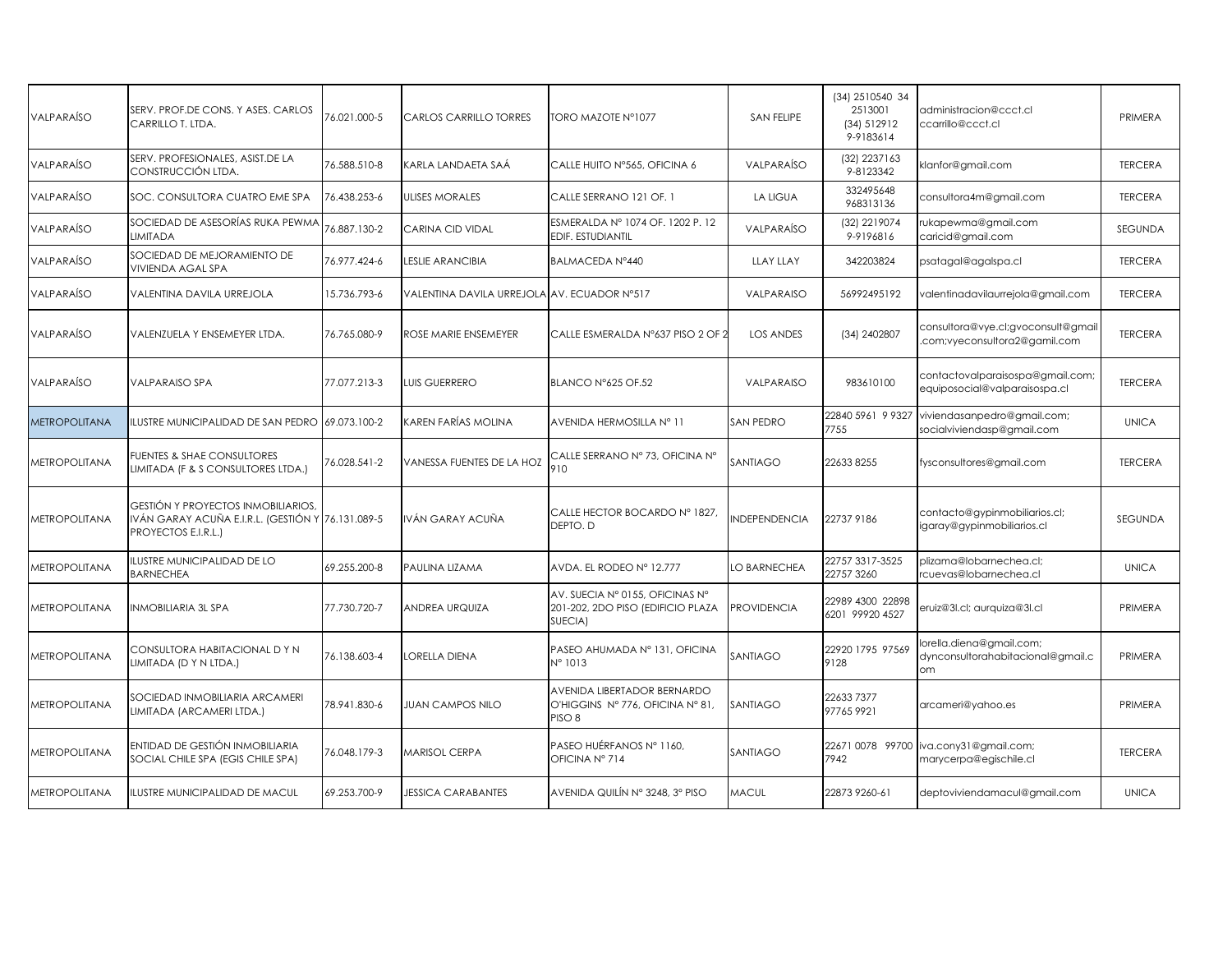| METROPOLITANA        | ILUSTRE MUNICIPALIDAD DE LA REINA                                                                              | 69.070.600-8 | <b>JAVIERA MENESES</b><br>CAMPUSANO               | AVDA. ALCALDE FERNANDO<br>CASTILLO VELASCO N°8580<br>(CASONA NEMESIO ANTUNEZ)      | LA REINA                   | 7279 22592 7371<br>98862 9762                                              | 22592 7306 22592   imeneses@mlareina.cl;<br>gerrazuriz@mlareina.cl;<br>vquezada@mlareina.cl | <b>UNICA</b>   |
|----------------------|----------------------------------------------------------------------------------------------------------------|--------------|---------------------------------------------------|------------------------------------------------------------------------------------|----------------------------|----------------------------------------------------------------------------|---------------------------------------------------------------------------------------------|----------------|
| <b>METROPOLITANA</b> | ILUSTRE MUNICIPALIDAD DE COLINA                                                                                | 69.071.500-7 | <b>PAULINA LAPLAGNE</b>                           | AVENIDA COLINA Nº 700                                                              | <b>COLINA</b>              | 22707 3353-52                                                              | paulina.laplagne@gmail.com<br>maria.alfaro@colina.cl;<br>fernanda.alfaro86@gmail.com        | <b>UNICA</b>   |
| <b>METROPOLITANA</b> | INMOBILIARIA ASISTENCIA TÉCNICA Y<br><b>GESTOR HABITACIONAL MILLALEMU</b><br>SOCIEDAD ANÓNIMA (MILLALEMU S.A.) | 76.936.840-K | <b>ROXANA KAM-CHINGS</b>                          | AVDA. VIEL Nº 1556                                                                 | SANTIAGO                   | 22544 1140 96728<br>3389 95421 4248<br>96728 3161 95954<br>2201 95357 0444 | millalemu.sa@gmail.com;<br>p.medina@egismillalemu.cl;<br>afuentes.millalemu@gmail.com       | PRIMERA        |
| <b>METROPOLITANA</b> | CONSULTORA DE PROYECTOS<br>HABITACIONALES E INMOBILIARIOS<br>LIMITADA (CONSULTORA TERRA ALTA<br>LTDA.)         | 76.141.116-0 | <b>DENISE HELFMANN</b>                            | CALLE SAN MANUEL Nº 160, VILLA EL<br><b>MIRADOR</b>                                | CURACAVÍ                   | 22835 9975 98723<br>1838                                                   | consultoraterraalta@yahoo.es                                                                | <b>TERCERA</b> |
| METROPOLITANA        | ZETA S.A.                                                                                                      | 96.520.170-K | <b>EDUARDO NUÑEZ</b>                              | CALLE SERRANO Nº 14, OFICINA Nº<br>304                                             | SANTIAGO                   | 22633 5072                                                                 | apadilla@zeta.cl;<br>tatiana.baro@zeta.cl;<br>eduardo.nunez@zeta.cl                         | <b>TERCERA</b> |
| METROPOLITANA        | CONSULTORA ARTURO FIABANE<br>VASQUEZ E.I.R.L. (DOMUS E.I.R.L.)                                                 | 76.038.603-0 | VASQUEZ                                           | ARTURO ALEJANDRO FIABANE CALLE SAN ANTONIO Nº 31, OFICINA<br>$N^{\circ}$ 508       | SANTIAGO                   | 22633 2820 98835<br>6441                                                   | domus.eirl@gmail.com;<br>info.domus.eirl@gmail.com                                          | <b>TERCERA</b> |
| METROPOLITANA        | ILUSTRE MUNICIPALIDAD DE LA PINTANA 69.253.800-5                                                               |              | MARIANA SILVA                                     | CALLE BALDOMERO LILLO Nº 1966                                                      | LA PINTANA                 | 22389 6350-53-58                                                           | cpatino@pintana.cl;<br>msilva@pintana.cl                                                    | <b>UNICA</b>   |
| <b>METROPOLITANA</b> | CÉSAR ANTONIO GONZÁLEZ FERNÁNDEZ 14.472.287-6                                                                  |              | CÉSAR ANTONIO GONZÁLEZ<br>FERNÁNDEZ               | AVDA. LIBERTADOR BERNARDO<br>O'HIGGINS Nº 4050, OFICINA Nº 508                     | ESTACIÓN<br><b>CENTRAL</b> | 22501 2008 99949<br>4868 931878656                                         | gonzalez@opcionurbana.cl;<br>mfernandez@opcionurbana.cl                                     | <b>TERCERA</b> |
| <b>METROPOLITANA</b> | ILUSTRE MUNICIPALIDAD DE MAIPÚ                                                                                 | 69.070.900-7 | <b>BASTIÁN BAEZ OSORIO</b>                        | CALLE ALBERTO LLONA Nº 1843/AV.<br>CINCO DE ABRIL Nº 0260                          | MAIPÚ                      | 22677 6799-6077                                                            | mherrera@maipu.cl;<br>kavalos@maipu.cl;<br>viviendamaipu@gmail.com                          | <b>UNICA</b>   |
| <b>METROPOLITANA</b> | ILUSTRE MUNICIPALIDAD DE LA FLORIDA                                                                            | 69.070.700-4 | <b>FRANCISCO TOBAR</b>                            | AVENIDA VICUÑA MACKENNA Nº<br>10.777                                               | LA FLORIDA                 | 22505 4070-71                                                              | ftobar@laflorida.cl;<br>maria.barra@laflorida.cl                                            | <b>UNICA</b>   |
| <b>METROPOLITANA</b> | SOLEDAD DEL CARMEN ARAOS<br>GARNICA CONSULTORA SOCIAL E.I.R.L.<br>SOCIEDAD CONSULTORA SOCIAL S.C.S<br>E.I.R.L. | 6.049.715-0  | <b>SOLEDAD DEL CARMEN</b><br><b>ARAOS GARNICA</b> | AVENIDA JOSÉ MIGUEL CARRERA N°<br>6560, CARACOL LO OVALLE, LOCAL<br>$N^{\circ}$ 83 | <b>LA CISTERNA</b>         | 22401 6338<br>99345 1820 22880<br>7735                                     | scs.eirl@gmail.com;<br>tecnico.scs.eirl@gmail.com                                           | SEGUNDA        |
| METROPOLITANA        | INMOBILIARIA Y CONSULTORA URBANO<br>LIMITADA (SOCIAL Y URBANO LIMITADA)                                        | 6.151.838-0  | KAREN ELENA NAVARRETE                             | PASAJE SANTA FLORENTINA Nº 0637,<br><b>VILLA SANTA FELICIA</b>                     | PUENTE ALTO                | 2265 7214 99487<br>1927                                                    | contacto@socialurbano.org;<br>socialurbano@gmail.com                                        | SEGUNDA        |
| <b>METROPOLITANA</b> | ENTIDAD ORGANIZADORA Y<br>CONSULTORA HABITACIONAL NUEVA<br><b>VIVIENDA SPA</b>                                 | 76.625.360-1 | MARCO PACHECO                                     | CALLE SAN ANTONIO Nº 19, OFICINA<br>N° 1805                                        | SANTIAGO                   | 22247 1100                                                                 | contacto@nuevavivienda.cl                                                                   | PRIMERA        |
| METROPOLITANA        | CORPORACIÓN DE DESARROLLO<br>URBANO NUEVO SAN JOAQUÍN                                                          | 65.012.860-5 | LINA ISOLDA ZAMORANO<br><b>RAMIREZ</b>            | CALLE SIERRA BELLA Nº 2888,<br>EDIFICIO CENTRO CÍVICO JUAN<br>PABLO II             | SAN JOAQUÍN                | 23 227 5534                                                                | nuevosanjoaquin@yahoo.com                                                                   | PRIMERA        |
|                      |                                                                                                                |              |                                                   |                                                                                    |                            |                                                                            |                                                                                             |                |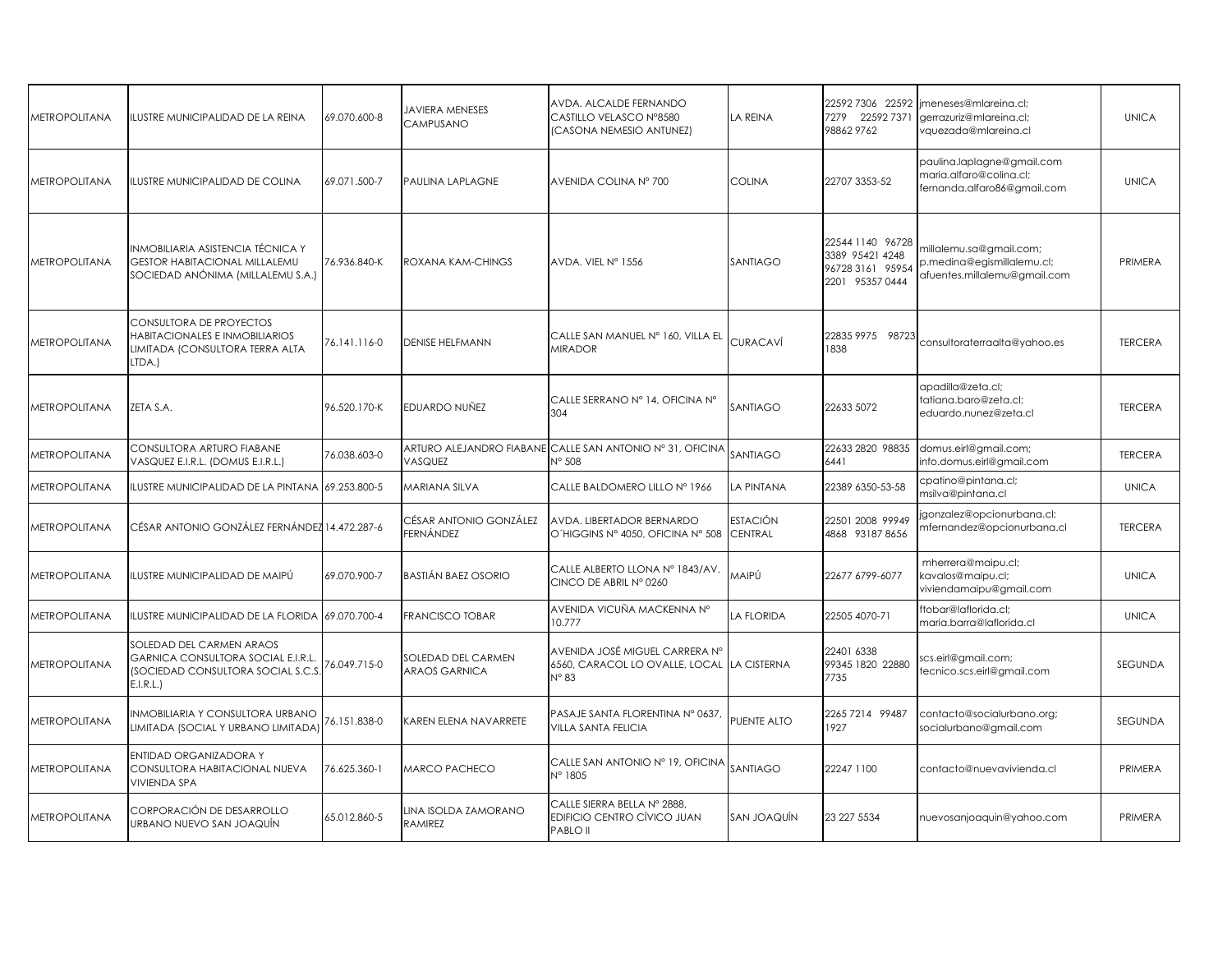| <b>METROPOLITANA</b> | SEREY Y OTROS ASOCIADOS S.A.<br>CREAR ASOCIADOS; CREAR)                                                                           | 76.026.827-5 | ANDRÉS SEREY                               | CALLE PADRE ALONSO DE OVALLE Nº<br>1545                  | SANTIAGO    | 8140                                                            | 22389 9500 98229 crear@crearasociados.cl;<br>andres.serey@crearasociados.cl                                                                   | PRIMERA        |
|----------------------|-----------------------------------------------------------------------------------------------------------------------------------|--------------|--------------------------------------------|----------------------------------------------------------|-------------|-----------------------------------------------------------------|-----------------------------------------------------------------------------------------------------------------------------------------------|----------------|
| <b>METROPOLITANA</b> | CONSULTORA ROIG LIMITADA<br>CONSULTORA ROIG LTDA.)                                                                                | 76.033.036-1 | <b>JESSICA IVONNE SARMIENTO</b><br>ULLOA   | AVENIDA FRANCISCO DE BILBAO Nº<br>656                    | PEÑAFLOR    | 228129041<br>99454 9254 99859<br>6492                           | consultoraroigitda@gmail.com;<br>info@consultoraroig.cl;<br>jsarmientou@gmail.com;                                                            | PRIMERA        |
| METROPOLITANA        | ASESORÍAS HABITACIONALES Y GESTIÓN<br>INMOBILIARIA ANDRÉS CRISTOBAL<br>VELOSO SANCHEZ E.I.R.L.                                    | 76.187.381-4 | ANDRES CRISTÓBAL VELOSO<br>SANCHEZ         | CALLE TEATINOS Nº 251, OFICINA Nº<br>$1004 - A$          | SANTIAGO    | 22696 5961 99846<br>6971                                        | egis.mcs@gmail.com                                                                                                                            | <b>TERCERA</b> |
| <b>METROPOLITANA</b> | ILUSTRE MUNICIPALIDAD DE CURACAVÍ                                                                                                 | 69.073.900-3 | CRISTIAN ANDRES ANDRADES<br>DEAGO          | AVENIDA AMBROSIO O'HIGGINS N°<br>305                     | CURACAVÍ    | 22299 2100-45                                                   | vivienda@municipalidadcuracavi.cl;<br>cvasquez@municipalidadcuracavi.cl                                                                       | <b>UNICA</b>   |
| METROPOLITANA        | XIMENA ALEJANDRA PAVÉZ REVECO<br>GESTIÓN INMOBILIARIA EMPRESA<br>INDIVIDUAL DE RESPONSABILIDAD<br>LIMITADA (EGIS RODAXI E.I.R.L.) | 76.026.992-1 | XIMENA ALEJANDRA PAVÉZ<br>REVECO           | CALLE SAN JOSÉ N° 5641, P.13, GRAN SAN MIGUEL<br>AV.     |             | 9927                                                            | 22521 2534 96656 xp152@yahoo.com;<br>da.olivos.p@gmail.com                                                                                    | PRIMERA        |
| METROPOLITANA        | BERGER, BERGER Y COMPAÑÍA<br>LIMITADA (BERGER Y BERGER LTDA.)                                                                     | 77.171.220-7 | PAULINA BERGER                             | PASEO ESTADO Nº 115, OFICINA Nº<br>307                   | SANTIAGO    | 22633 2284                                                      | paulina@bergeryberger.cl                                                                                                                      | PRIMERA        |
| <b>METROPOLITANA</b> | EPS AGENCIA HABITACIONAL S.A.                                                                                                     | 76.730.530-3 | CLAUDIA ANDREA NASH<br>LAVÍN               | CALLE SAN SEBASTIÁN Nº 2807,<br>OFICINA Nº 512, 5TO PISO | LAS CONDES  | 23223 3347-8919                                                 | cnash@epssa.cl; cnash@nash.cl;<br>contacto@epssa.cl                                                                                           | PRIMERA        |
| <b>METROPOLITANA</b> | ENTIDAD DE GESTIÓN INMOBILIARIA<br>SOCIAL LIMITADA (ASISTEC NOVA<br>LIMITADA)                                                     | 76.161.424-K | CAROLINA ANGELICA<br>COLIPUE ARELLANO      | CALLE SERRANO Nº 74, OFICINA Nº<br>301                   | SANTIAGO    | 22632 8830                                                      | carolina.colipue@asistecnova.cl;<br>mariapaz.avalos@asistecnova.cl                                                                            | PRIMERA        |
| METROPOLITANA        | ARQUITECTURA Y CONSTRUCCIÓN<br>ALEGRÍA OYARZÚN LIMITADA (EGIS<br>ALEGRÍA LTDA.)                                                   | 76.064.031-K | UIS ALFREDO ALEGRÍA<br>OYARZÚN             | CALLE ALHUÉ Nº 39, VILLA LOS<br>HÚSARES                  | MAIPÚ       | 22848 0169 99874<br>7007                                        | egis.alegria@gmail.com;<br>alegriaarquitecto@gmail.com                                                                                        | PRIMERA        |
| <b>METROPOLITANA</b> | <b>LUSTRE MUNICIPALIDAD DE PEDRO</b><br>AGUIRRE CERDA                                                                             | 69.254.900-7 | KATHERIN SANDOVAL                          | AV. PRESIDENTE SALVADOR ALLENDE PEDRO AGUIRRE<br>N° 2029 | CERDA       | 22 396 5083-50-40                                               | tapia@pedroaguirrecerda.cl;<br>administrativovivienda@pedroaguirr<br>ecerda.cl                                                                | <b>UNICA</b>   |
| <b>METROPOLITANA</b> | BERTA MARGARITA VALDENEGRO PLAZA 6.891.712-3                                                                                      |              | <b>BERTA MARGARITA</b><br>VALDENEGRO PLAZA | CALLE VALDÉS Nº 719                                      | MELIPILLA   | 22831 5802 97708<br>8855 95656 0099<br>96615 3839 97703<br>1832 | egis.bv@gmail.com;<br>bvaldenegrop53@gmail.com                                                                                                | <b>TERCERA</b> |
| <b>METROPOLITANA</b> | ILUSTRE MUNICIPALIDAD DE EL BOSQUE                                                                                                | 69.255.300-4 | FERNANDO VELASQUEZ                         | CALLE ALEJANDRO GUZMÁN Nº 735 EL BOSQUE                  |             | 22540 1698-99                                                   | nataly.figueroa@municipalidadelbos<br>que.cl;<br>patricia.vasquez@municipalidadelbo<br>sque.cl;<br>magaly.canas@municipalidaddelbo<br>sque.cl | <b>UNICA</b>   |
| <b>METROPOLITANA</b> | FUNDACIÓN UN TECHO PARA CHILE (UN<br><b>TECHO PARA MI PAÍS)</b>                                                                   | 65.533.130-1 | ALEJANDRA CAJAS                            | AVENIDA DEPARTAMENTAL Nº 440                             | SAN JOAQUÍN | 22838 7340-44<br>984187985                                      | alejandra.cajas@techo.org;<br>luisa.barrero@techo.org                                                                                         | PRIMERA        |
| METROPOLITANA        | GESTIÓN INMOBILIARIA CREANDO<br>FUTURO (FUTURO LTDA.)                                                                             | 76.189.308-4 | NATALIA HUENOLAF ORTIZ                     | CALLE LIBERTAD Nº 217                                    | MELIPILLA   | 22831 1387                                                      | egiscreandofuturo@gmail.com                                                                                                                   | <b>TERCERA</b> |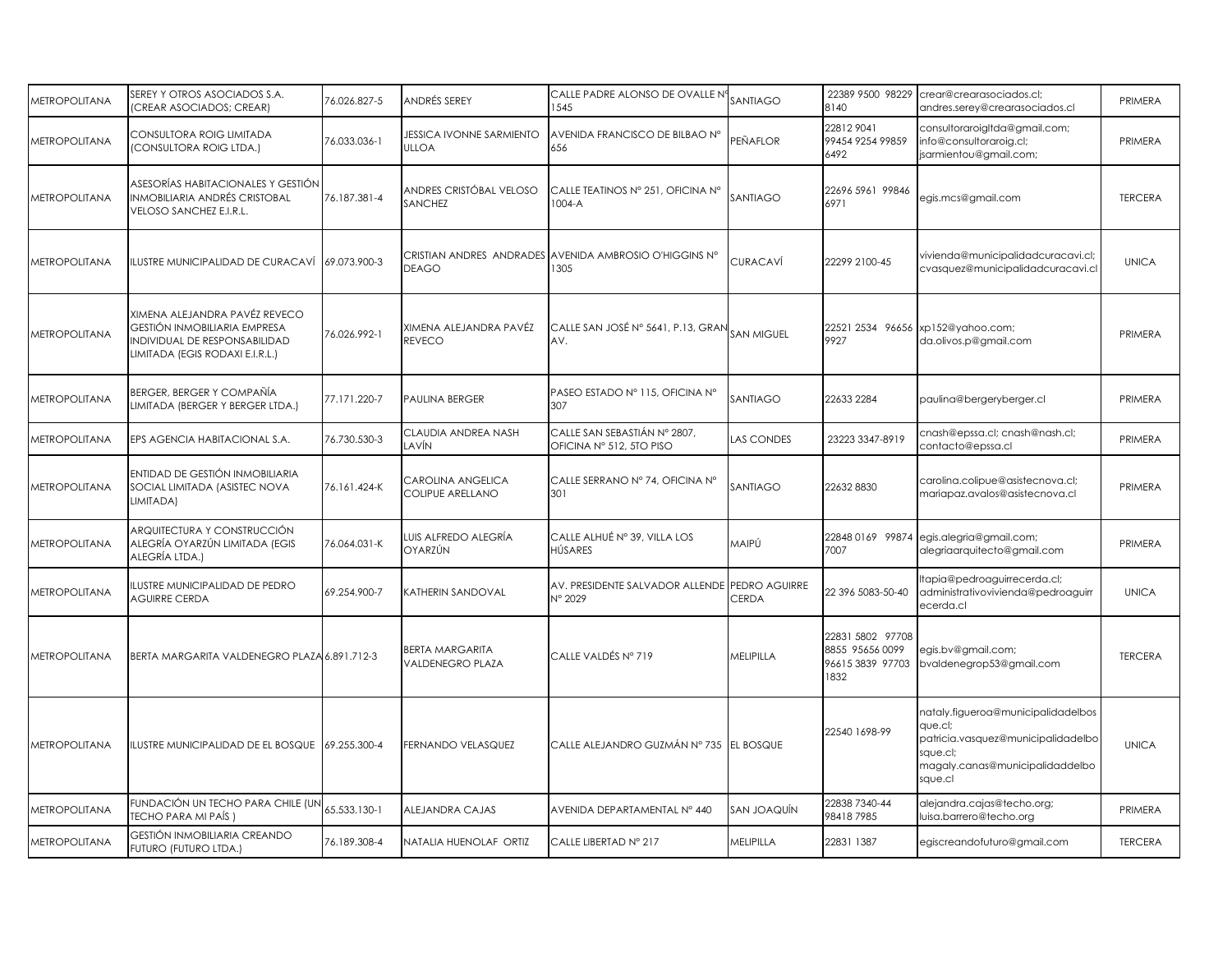| <b>METROPOLITANA</b> | FUNDACIÓN VIVIENDA                                                                                         | 70.016.130-7 | SILVIA ACEVEDO                               | CALLE LAS UVAS Y EL VIENTO Nº 316                  | <b>LA GRANJA</b>   | 22540 3200-11                             | sacevedo@fundacionvivienda.cl;<br>farteaga@fundacionvivienda.cl;<br>info@fundacionvivienda.cl       | <b>TERCERA</b> |
|----------------------|------------------------------------------------------------------------------------------------------------|--------------|----------------------------------------------|----------------------------------------------------|--------------------|-------------------------------------------|-----------------------------------------------------------------------------------------------------|----------------|
| <b>METROPOLITANA</b> | <b>OVAL INGENIEROS ASOCIADOS</b><br>LIMITADA (OVAL INGENIERÍA LTDA.)                                       | 76.094.195-6 | CAROLINA ANDREA MACAN<br>MARABOLÍ            | AV. PRESIDENTE RIESCO Nº 3316                      | LAS CONDES         | 22343 0660                                | cmacan@constructoraoval.cl;<br>ymaturana@constructoraoval.cl;<br>contacto@constructoraoval.cl       | PRIMERA        |
| <b>METROPOLITANA</b> | GESTIÓN INMOBILIARIA CASABLANCA<br>SPA                                                                     | 76.017.195-6 | SILVIA LEZCANO                               | CALLE LAS BRISAS Nº 213                            | LA CISTERNA        | 22212 5943 97988<br>6862                  | ericoyaneder@gmail.com;<br>p.jaracasablanca@gmail.com                                               | SEGUNDA        |
| <b>METROPOLITANA</b> | NMOBILIARIA CONCRECASA DOS<br>LIMITADA (CONCRECASA DOS LTDA.)                                              | 76.161.811-3 | LORENA URRUTIA                               | AVENIDA NUEVA COSTANERA Nº<br>4229, OFICINA Nº 305 | VITACURA           | 22241 9222 97141<br>8755                  | lurrutia@concrecasa.cl                                                                              | PRIMERA        |
| METROPOLITANA        | CENTRO DE ORIENTACIÓN<br>HABITACIONAL CENOHABIT LIMITADA                                                   | 50.278.660-1 | RITA DEL CARMEN PEÑA<br>LOPEZ                | CALLE SAN DIEGO Nº 161, LOCAL Nº<br>11             | SANTIAGO           | 229747795                                 | rpena@cenohabit.cl;<br>emylizama@gmail.com                                                          | <b>TERCERA</b> |
| <b>METROPOLITANA</b> | SOCIEDAD TECNOINGENIERÍA LIMITADA 77.877.320-1                                                             |              | YASNA HERNÁNDEZ POBLETE                      | PASEO PRESIDENTE BULNES Nº 139.<br>OFICINA Nº 64   | SANTIAGO           | 22696 8675-56<br>96699 3031 99874<br>9594 | tecnoingenieria@tecnoingenieria.cl;<br>yhernandez@tecnoingenieria.cl;<br>vflores@tecnoingenieria.cl | PRIMERA        |
| <b>METROPOLITANA</b> | ASESORÍAS CON VIVIENDA LIMITADA                                                                            | 96.786.070-0 | SANDRA GALVEZ                                | CALLE SERRANO Nº 20                                | SANTIAGO           | 227140198                                 | scgalvez@conavicoop.cl                                                                              | PRIMERA        |
| <b>METROPOLITANA</b> | <b>GESTIONES Y SOLUCIONES</b><br>HABITACIONALES E INMOBILIARIA<br>LIMITADA (INMOBILIARIA SOLHABIT<br>LTDA) | 76.012.162-2 | <b>PAULINA DEL ROSARIO</b><br>RAMÍREZ FARÍAS | AVENIDA SERRANO Nº 319                             | MELIPILLA          | 22831 1319 99023<br>7371 22832 6541       | olhabit@hotmail.com                                                                                 | <b>TERCERA</b> |
| METROPOLITANA        | DOSG ASESORÍA EN CONSTRUCCIÓN<br>LIMITADA                                                                  | 76.121.026-2 | SARA GONZÁLEZ                                | CALLE JOSÉ MANUEL VÉLIZ Nº 236                     | MARÍA PINTO        | 22835 4048 98379<br>3120 97670 4284       | dosgvivienda@gmail.com;<br>rafa.cespedes@gmail.com                                                  | <b>TERCERA</b> |
| METROPOLITANA        | ILUSTRE MUNICIPALIDAD DE ÑUÑOA                                                                             | 69.070.500-1 | SARA YAÑEZ                                   | AV. IRARRÁZAVAL Nº 2434                            | ÑUÑOA              | 22253 0663-68                             | vivienda@nunoa.cl; jlira@nunoa.cl;<br>talvear@nunoa.cl                                              | <b>UNICA</b>   |
| <b>METROPOLITANA</b> | LUSTRE MUNICIPALIDAD DE CERRO<br><b>NAVIA</b>                                                              | 69.254.200-2 | CARLA ROCCO                                  | DEL CONSISTORIAL Nº 6645                           | CERRO NAVIA        | 22380 4054 -70                            | consultas.vivienda@cerronavia.cl                                                                    | <b>UNICA</b>   |
| <b>METROPOLITANA</b> | RODRIGO ALEJANDRO HENRÍQUEZ DÍAZ 12.108.700-6                                                              |              | RODRIGO ALEJANDRO<br><b>HENRIQUEZ DIAZ</b>   | CALLE COMPAÑÍA DE JESÚS Nº 2540,<br>OFICINA Nº 101 | SANTIAGO           | 22682 5253 99308<br>2939                  | rodhex.arq@gmail.com;<br>rhd.psat@gmail.com                                                         | <b>TERCERA</b> |
| <b>METROPOLITANA</b> | CONSTRUCTORA INMOBILIARIA E<br><b>INVERSIONES OVAL LIMITADA</b>                                            | 76.048.251-K | OSCAR VALLADARES PLAZA                       | AV. PRESIDENTE RIESCO Nº 3316                      | LAS CONDES         | 22343 0660                                | social@constructoraoval.cl;<br>calidad@constructoraoval.cl;<br>contacto@constructoraoval.cl         | <b>TERCERA</b> |
| <b>METROPOLITANA</b> | ILUSTRE MUNICIPALIDAD DE EL MONTE                                                                          | 69.073.000-6 | <b>JACQUELINE CAROLINA</b><br>PINTO GODOY    | CALLE BENAVENTE Nº 195                             | EL MONTE           | 22560 9760 95627<br>3339                  | jpinto@munielmonte.cl;<br>eruiz@munielmonte.cl                                                      | <b>UNICA</b>   |
| METROPOLITANA        | LUSTRE MUNICIPALIDAD DE LO ESPEJO                                                                          | 69.255.100-1 | JOSÉ CORDOVA                                 | AV. CENTRAL CARDENAL SILVA<br>HENRÍQUEZ Nº 8321    | LO ESPEJO          | 22485 6214 99043<br>8152                  | vivienda@loespejo.cl;<br>joseasistentesocial@yahoo.com                                              | <b>UNICA</b>   |
| <b>METROPOLITANA</b> | FUNDACIÓN PROYECTO PROPIO                                                                                  | 65.892.690-K | <b>MARCELA ROBLES</b>                        | CALLE LOS JESUITAS Nº 727                          | <b>PROVIDENCIA</b> | 22333 2119 95235<br>1379                  | mrobles@proyectopropio.cl;<br>proyecto@proyectopropio.cl                                            | PRIMERA        |
| METROPOLITANA        | EME.PE.ELE. CONSTRUCTORA LIMITADA                                                                          | 76.002.363-9 | PAULA ORMEÑO                                 | AV. GRECIA Nº 5720/FRATERNIDAD<br>N° 1778          | PEÑALOLÉN          | 22272888495255<br>4069 95867 8972         | npl.egis@gmail.com;<br>paulaormeno.urbina@gmail.com;<br>danielarv.ts@gmail.com                      | <b>TERCERA</b> |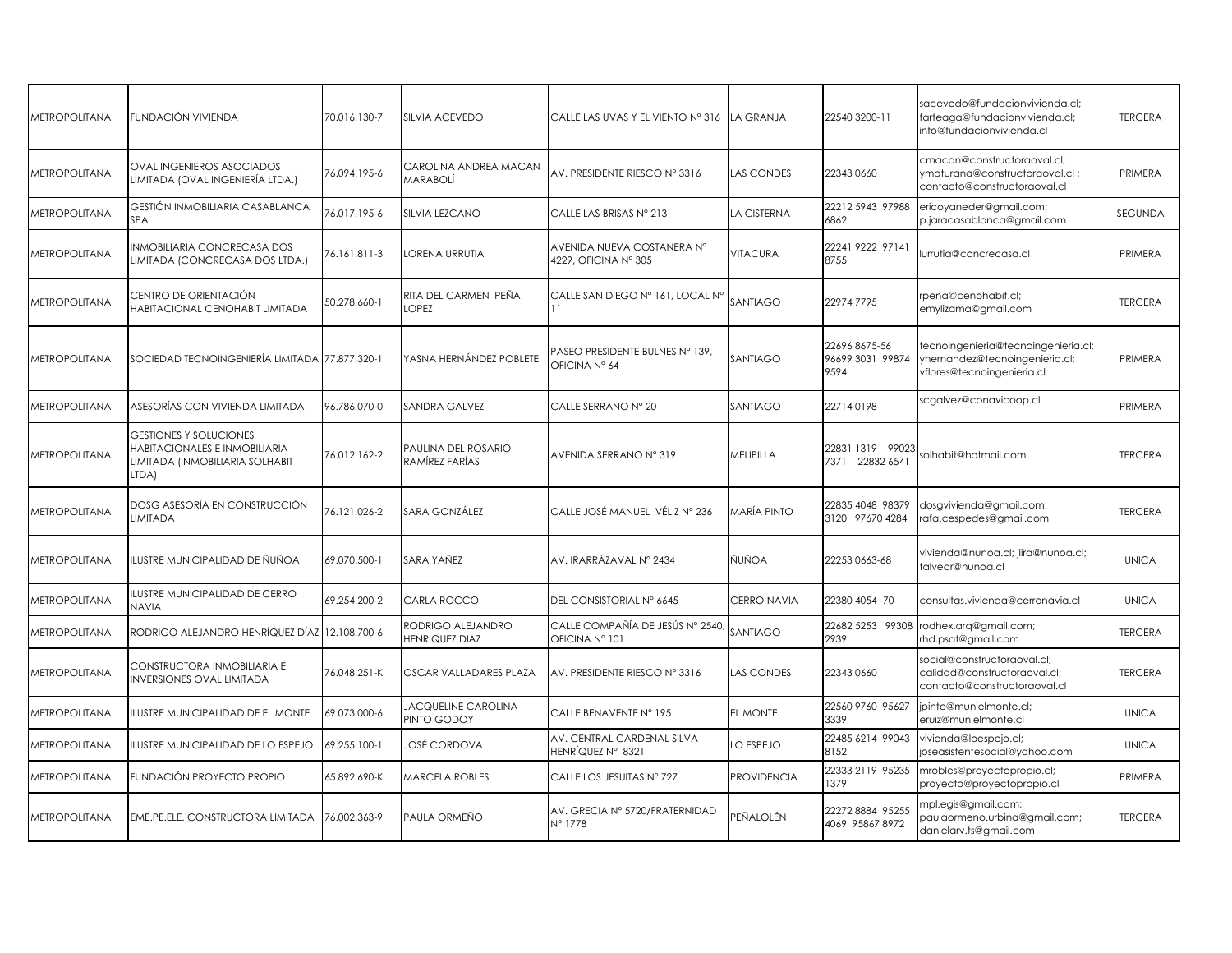| <b>METROPOLITANA</b>        | INMOBILIARIA Y GESTORA DE<br>PROYECTOS SOCIALES INMOBILIARIA<br><b>FUTURO SPA</b>            | 76.327.322-9 | RODRIGO VALLADARES                               | CALLE RÍO BOROA Nº 1681                                   | <b>CERRO NAVIA</b> | 23250 6863 96344<br>0510                         | nmobiliaria.social.chile@hotmail.co<br>m                                                       | <b>TERCERA</b> |
|-----------------------------|----------------------------------------------------------------------------------------------|--------------|--------------------------------------------------|-----------------------------------------------------------|--------------------|--------------------------------------------------|------------------------------------------------------------------------------------------------|----------------|
| <b><i>AETROPOLITANA</i></b> | <b>GESTIÓN INMOBILIARIA EL CANELO</b><br>LIMITADA                                            | 76.021.386-1 | <b>DOMINGO VALENZUELA</b><br>DURRET              | CALLE EL CANELO Nº 2715                                   | <b>PROVIDENCIA</b> | 22346 6531-38<br>99346 0578                      | dvd@cbiobio.cl:<br>dvalenzuela@cbiobio.cl                                                      | PRIMERA        |
| <b>METROPOLITANA</b>        | ILUSTRE MUNICIPALIDAD DE MELIPILLA                                                           | 69.072.900-8 | HERNÁN HURTADO OYARZÚN                           | CALLE SILVA CHÁVEZ Nº 480                                 | MELIPILLA          | 22902 7301-7296                                  | viviendamelipilla@gmail.com;<br>alycitat@gmail.com                                             | <b>UNICA</b>   |
| <b>METROPOLITANA</b>        | 2P ARQUITECTOS LIMITADA                                                                      | 76.204.505-2 | PATRICIO ESTEBAN<br>ARRIAGADA ABURTO             | CALLE SAN IGNACIO Nº 1265                                 | SANTIAGO           | 22544 1600                                       | 2p.arquitectos@gmail.com;<br>2p.parriagada@gmail.com;<br>2p.pfernandez@gmail.com               | PRIMERA        |
| <b>METROPOLITANA</b>        | <b>VERDE - AZUL ARQUITECTOS</b><br><b>ASOCIADOS LIMITADA</b>                                 | 76.054.935-5 | FELIPE ARAYA ALLENDE                             | CALLE MARÍN Nº 0114, PISO 2, OF. B                        | <b>PROVIDENCIA</b> | 22984 9950                                       | contacto@verdeazul.cl                                                                          | PRIMERA        |
| <b>METROPOLITANA</b>        | <b>GESTIÓN Y PROYECTOS INMOBILIARIOS</b><br>RUCALHUE LIMITADA                                | 6.270.853-1  | <b>GONZALO ANDRÉS</b><br>CARRASCO                | CALLE GLUCK Nº 2794                                       | SAN JOAQUÍN        | 22505 9742 95715<br>5835 94439 6872<br>999059128 | ucalhueltda@gmail.com                                                                          | PRIMERA        |
| <b>METROPOLITANA</b>        | CONSULTORA SOCIAL NÚCLEO S.A.                                                                | 76.246.733-K | RENÉ MIRANDA                                     | CALLE VASCO DE GAMA Nº 5948                               | PEÑALOLÉN          | 22226 6692 99309<br>6989                         | cnucleosa@gmail.com;<br>renemir@gmail.com;<br>renemiranda.1551@icloud.com                      | <b>TERCERA</b> |
| <b>METROPOLITANA</b>        | ARCO ESTUDIO LIMITADA                                                                        | 76.312.672-2 | OMAR HUMBERTO JARA<br>HERNÁNDEZ                  | CALLE SEMINARIO Nº 535 (ACCESO<br>POR CALLE ADELAIDA S/N) | <b>PROVIDENCIA</b> | 23235 9364 98414<br>2517                         | ojara@arcoestudio.cl;<br>contacto@arcoestudio.cl                                               | PRIMERA        |
| <b>METROPOLITANA</b>        | ARQUITECTURA SUSANA PIMENTEL E.I.R.L<br>(ABITARE E.I.R.L.)                                   | 76.299.671-5 | <b>SUSANA MONICA PIMENTEL</b>                    | CALLE GRAJALES Nº 2588, DEPTO Nº<br>802                   | SANTIAGO           | 22409 9554 98828<br>9970 98623 5589              | psatsusanapimentel@gmail.com;<br>cesar.lillo@gmail.com                                         | <b>TERCERA</b> |
| <b>METROPOLITANA</b>        | ILUSTRE MUNICIPALIDAD DE<br><b>INDEPENDENCIA</b>                                             | 69.255.500-7 | NICOLÁS PAEZ                                     | AV. INDEPENDENCIA Nº 753                                  | NDEPENDENCIA       | 22363 1081-75<br>94240 6456                      | npaez@independencia.cl                                                                         | <b>UNICA</b>   |
| <b>METROPOLITANA</b>        | ILUSTRE MUNICIPALIDAD DE PUENTE<br><b>ALTO</b>                                               | 69.072.100-7 | <b>ISRAEL FARÍAS</b>                             | CALLE JOSÉ MANUEL IRARRAZABAL<br>$N^{\circ}$ 185          | PUENTE ALTO        | 22731 5317-18-08                                 | marisol.ibanez@mpuentealto.cl;<br>israel.farias@mpuentealto.cl;<br>marcos.araya@mpuentealto.cl | <b>UNICA</b>   |
| <b><i>METROPOLITANA</i></b> | LUSTRE MUNICIPALIDAD DE SAN<br>RAMÓN                                                         | 69.253.900-1 | EDMUNDO GARCÍA ALEGRE                            | AVENIDA OSSA Nº 1771                                      | SAN RAMÓN          | 22390 9243 95859<br>0857                         | psat.sanramon@gmail.com;<br>psatsanramon3@gmail.com;<br>psatsanramon2@gmail.com                | <b>UNICA</b>   |
| <b>METROPOLITANA</b>        | ILUSTRE MUNICIPALIDAD DE LO PRADO                                                            | 69.254.100-6 | JUAN EDUARDO ORELLANA<br>PEREIRA                 | AVENIDA SAN PABLO Nº 7127                                 | LO PRADO           | 22643 1452 97648<br>0150                         | waldo.castro@loprado.cl;<br>ecatrifol@loprado.cl;<br>psat@loprado.cl                           | <b>UNICA</b>   |
| <b>METROPOLITANA</b>        | ILUSTRE MUNICIPALIDAD DE PEÑALOLÉN 69.254.000-K                                              |              | SARA CAMPOS                                      | AVENIDA GRECIA Nº 8299                                    | PEÑALOLÉN          | 22278 8523 2232<br>7590 99542 8238               | scampos@penalolen.cl;<br>vsoto@penalolen.cl;<br>atencionvivienda@penalolen.cl                  | <b>UNICA</b>   |
| <b>METROPOLITANA</b>        | INMOBILIARIA INSPECCIÓN TÉCNICA Y<br><b>GESTOR HABITACIONAL RUKALEMU</b><br>SOCIEDAD ANONIMA | 76.099.786-2 | ROXANA SCARLETT KAM -<br>CHINGS BARRIOS          | AVENIDA VIEL Nº 1556                                      | SANTIAGO           | 22544 1140 22503<br>4500                         | ukalemu@gmail.com;<br>afuentes.rukalemu@gmail.com;<br>mllanos.inmobiliaria@gmail.com           | PRIMERA        |
| <b>METROPOLITANA</b>        | likan Gestión inmobiliaria jorge<br>SANTIBANEZ GONZALEZ E.I.R.L                              | 76.272.521-5 | JORGE SANTIBAÑEZ<br>GONZALEZ; ROMINA<br>SANDOVAL | CALLE EL PINAR Nº 205, OFICINA Nº 5 SAN JOAQUÍN           |                    | 2232820787                                       | gestionlikan@gmail.com;<br>vivienda@gestionlikan.cl                                            | <b>TERCERA</b> |
| <b>METROPOLITANA</b>        | ORGANIZANDO FUTURO SOCIEDAD<br><b>ANONIMA</b>                                                | 76.118.682-5 | ALBERTO ZEREGA                                   | CALLE CONDOR Nº 949                                       | SANTIAGO           | 22639 0551                                       | egisfuturo2010@gmail.com                                                                       | <b>TERCERA</b> |
|                             |                                                                                              |              |                                                  |                                                           |                    |                                                  |                                                                                                |                |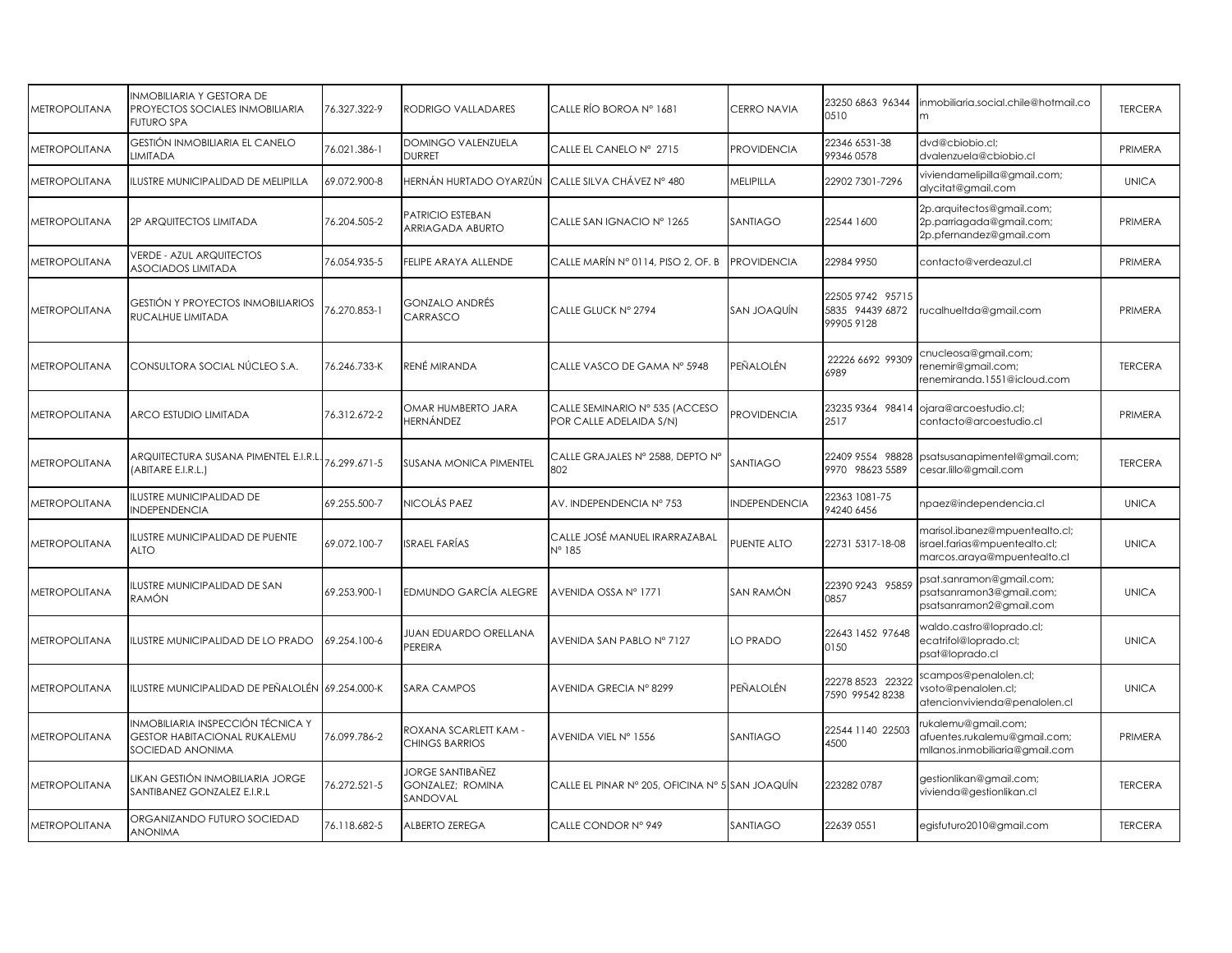| <b>METROPOLITANA</b> | ILUSTRE MUNICIPALIDAD DE RECOLETA                                                                                | 69.254.800-8 | EVELYN VALENZUELA<br><b>RODRIGUEZ</b>          | AVENIDA RECOLETA Nº 2774, PISO 2                                                   | <b>RECOLETA</b>     | 22945 7538-114<br>92070 9169                                              | evalenzuela@recoleta.cl;<br>mosanchez@recoleta.cl;<br>dasaavedra@recoleta.cl                   | <b>UNICA</b>   |
|----------------------|------------------------------------------------------------------------------------------------------------------|--------------|------------------------------------------------|------------------------------------------------------------------------------------|---------------------|---------------------------------------------------------------------------|------------------------------------------------------------------------------------------------|----------------|
| <b>METROPOLITANA</b> | EMILE STRAUB Y COMPAÑIA LIMITADA                                                                                 | 76.614.810-7 | <b>EMILE STRAUB BARROS</b>                     | CALLE DIAGONAL ORIENTE Nº 1490.<br><b>ESQUINA ANTONIO VARAS 2105</b>               | <b>PROVIDENCIA</b>  | 22204 8807                                                                | emilestraubbarros@gmail.com;<br>straub.consultora@gmail.com                                    | PRIMERA        |
| <b>METROPOLITANA</b> | <b>TRAMAS CONSULTORES LIMITADA</b>                                                                               | 76.107.651-5 | CLAUDIA TRONCOSO                               | PASEO HUÉRFANOS Nº 1373,<br>OFICINA Nº 511                                         | SANTIAGO            | 22725 3011                                                                | vivienda@tramasconsultores.cl;<br>tramas@tramasconsultores.cl                                  | <b>TERCERA</b> |
| <b>METROPOLITANA</b> | CONSULTORA V Y S LIMITADA (VEYESE<br><b>CONSULTORES LTDA.)</b>                                                   | 76.117.600-5 | AY                                             | ROSSANA JIMENA VICENTELO CALLE PRESIDENTE JUAN ANTONIO<br>RÍOS Nº 50, DEPTO. Nº 54 | SANTIAGO            | 22633 1228 22632<br>6454                                                  | consultoraveyese@gmail.com                                                                     | SEGUNDA        |
| <b>METROPOLITANA</b> | PROYECTA3 SERVICIOS<br>HABITACIONALES LIMITADA                                                                   | 76.179.464-7 | <b>VARIA LORETO BARRALES</b>                   | CALLE SERRANO Nº 74, OFICINA 401                                                   | SANTIAGO            | 226640110 94249<br>4174                                                   | lbarrales@proyecta3.cl                                                                         | PRIMERA        |
| <b>METROPOLITANA</b> | COOPERATIVA ABIERTA DE VIVIENDA<br><b>CONAVICOOP</b>                                                             | 70.020.030-2 | SANDRA GALVEZ                                  | CALLE SERRANO Nº 20                                                                | SANTIAGO            | 600 5865 500<br>227140198                                                 | scgalvez@conavicoop.cl                                                                         | PRIMERA        |
| <b>METROPOLITANA</b> | <b>DISEÑO ARQUITECTURA SOCIAL</b><br><b>INGENIERÍA Y ESTUDIO CONSULTORES</b><br>LIMITADA (CONSULTORA D.A.S.I.E.) | 76.146.502-3 | JUAN DELGADO ESCARATE                          | CALLE HUÉRFANOS N° 886, OFICINA<br>N° 713                                          | SANTIAGO            | 23224 9785 96689<br>9143                                                  | consultora.dasie@gmail.com                                                                     | <b>SEGUNDA</b> |
| <b>METROPOLITANA</b> | ILUSTRE MUNICIPALIDAD DE ESTACIÓN<br>CENTRAL                                                                     | 69.254.300-9 | ELEONOR CARO                                   | PASAJE LAS AZUCENAS Nº 316                                                         | ESTACIÓN<br>CENTRAL | 22730 6633-34-35-                                                         | eleonorcaro@gmail.com;<br>pablosotob@gmail.com;<br>rodrigomarino 1@gmail.com                   | <b>UNICA</b>   |
| <b>METROPOLITANA</b> | PEHUÉN S.A.                                                                                                      | 76.893.260-3 | <b>JORGE ROZAS</b>                             | PASEO ESTADO Nº 115, OFICINA Nº<br>807                                             | SANTIAGO            | 23224 3951-52                                                             | pehuen@pehuensa.cl                                                                             | PRIMERA        |
| <b>METROPOLITANA</b> | ILUSTRE MUNICIPALIDAD DE SANTIAGO                                                                                | 69.070.100-6 | XENIA BARRAZA                                  | AMUNATEGUI Nº 980, PISO 5                                                          | SANTIAGO            | 22827 1487 99949<br>0434                                                  | msanchez@munistgo.cl;<br>vivienda@munistgo.cl;<br>xbarraza@munistgo.cl                         | <b>UNICA</b>   |
| <b>METROPOLITANA</b> | <b>ILUSTRE MUNICIPALIDAD DE SAN</b><br><b>MIGUEL</b>                                                             | 69.070.800-0 | SAAVEDRA                                       | EONARDO JORGE GAJARDO AVENIDA JOSÉ MIGUEL CARRERA N°<br>3418                       | SAN MIGUEL          | 22678 9145-045                                                            | unidaddeviviendasm@gmail.com                                                                   | <b>UNICA</b>   |
| <b>METROPOLITANA</b> | INMOBILIARIA Y CONSTRUCTORA INSOC<br>LIMITADA                                                                    | 76.961.330-7 | JOSE LUIS ELICER GUTIÉRREZ                     | CALLE MONEDA Nº 920, DEPTO. Nº<br>202                                              | SANTIAGO            | 22697 3887 99320<br>4409 99320 1436<br>993203419                          | .elicer@insoc.cl; a.ibarra@insoc.cl;<br>.rojas@insoc.cl                                        | PRIMERA        |
| <b>METROPOLITANA</b> | <b>ENTIDAD PATROCINANTE VIVIR MEJOR</b><br><b>LIMITADA</b>                                                       | 76.390.726-0 | YOLIMAR CONDE                                  | CALLE LOS ÁLAMOS Nº 2685                                                           | LA PINTANA          | 22526 0325 22716<br>3987                                                  | epvivirmejor@gmail.com;<br>pcast.social@gmail.com;<br>ccastilla@vivirmejor.cl                  | <b>TERCERA</b> |
| <b>METROPOLITANA</b> | CONSULTORA Y ASESORÍAS TAURUS SPA                                                                                | 76.382.897-2 | <b>PUPPY ANTONIETA ROJAS</b><br><b>OLIARAN</b> | MARCHANT PEREIRA Nº150, OFICINA<br>N° 901                                          | <b>PROVIDENCIA</b>  | 992348048 99434<br>4721 99437 8081<br>22335 0838 22335<br>3102 95829 7100 | puppyrojas@vtr.net;<br>macarenabobadilla.taurus@gmail.c<br>om; david.araya@consultorataurus.cl | <b>SEGUNDA</b> |
| <b>METROPOLITANA</b> | ILUSTRE MUNICIPALIDAD DE LA GRANJA 69.072.400-6                                                                  |              | <b>ELIPE MORALES OSSIO</b>                     | AVENIDA AMERICO VESPUCIO Nº<br>002, ENTRADA POR CALLE<br><b>CONSISTORIAL</b>       | LA GRANJA           | 22550 3759-3831-<br>3829                                                  | Izarate.social@gmail.com;<br>viviendalagranja@gmail.com                                        | <b>UNICA</b>   |
| <b>METROPOLITANA</b> | ORBE RODOLFO RODRIGO TORRES<br>MIRANDA E.I.R.L.                                                                  | 76.347.350-3 | RODOLFO RODRIGO TORRES<br><b>MIRANDA</b>       | CALLE ALONSO DE CÓRDOVA Nº<br>2681, DEPTO. Nº 402                                  | VITACURA            | 23224 2220-21<br>99886 4396                                               | orbeeirl@yahoo.es                                                                              | <b>TERCERA</b> |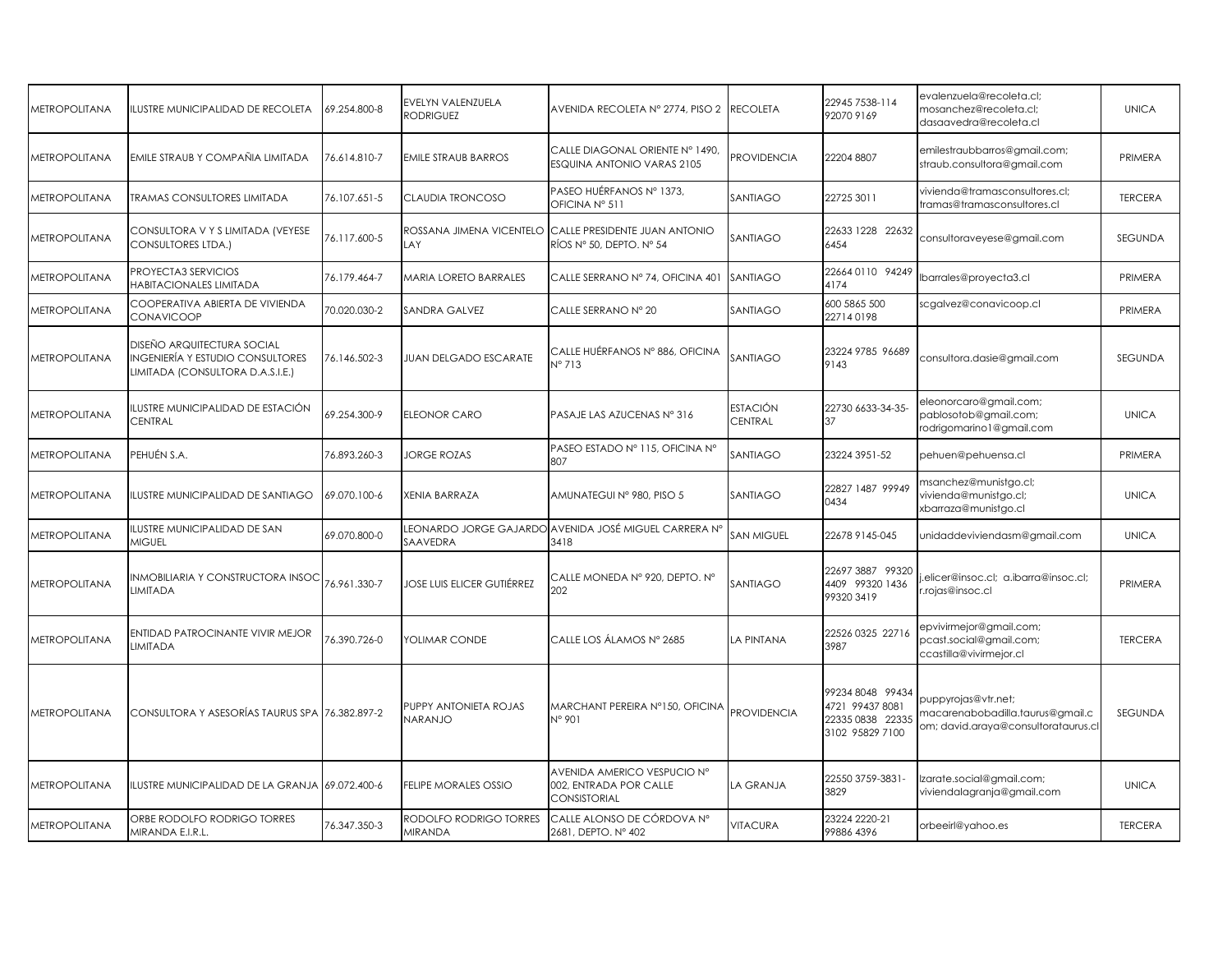| <b>METROPOLITANA</b> | SERVICIOS Y ASESORÍAS DESARROLLA<br><b>SPA</b>                                                           | 76.043.495-7 |                                                                      | JAIME MARAMBIO LABRADOR PASEO BULNES N° 188, OFICINA N° 72 SANTIAGO |                    | 22531 6843<br>99570 9932                                                                                         | des.iden@gmail.com;<br>proyectos@desarrollai.cl                                                            | PRIMERA        |
|----------------------|----------------------------------------------------------------------------------------------------------|--------------|----------------------------------------------------------------------|---------------------------------------------------------------------|--------------------|------------------------------------------------------------------------------------------------------------------|------------------------------------------------------------------------------------------------------------|----------------|
| <b>METROPOLITANA</b> | ILUSTRE MUNICIPALIDAD DE BUIN                                                                            | 69.072.500-2 | YANET ANTINAO                                                        | CALLE BALMACEDA Nº305                                               | <b>BUIN</b>        | 22821 9272 95404<br>9054                                                                                         | yantinao@buin.cl; rperez@buin.cl;<br>maraya@buin.cl                                                        | <b>UNICA</b>   |
| <b>METROPOLITANA</b> | INMOBILIARIA SOCIAL CONVERGE<br><b>LIMITADA</b>                                                          | 76.366.565-8 | RODRIGO ROJAS                                                        | PASAJE LOS GLADIOLOS Nº 9724                                        | EL BOSQUE          | 23221 1653 96677<br>0162                                                                                         | converge@iconverge.cl;<br>hlucioclaudio@gmail.com;<br>vilaza.claudia@gmail.com                             | PRIMERA        |
| <b>METROPOLITANA</b> | SERVICIOS DE ARQUITECTURA EDGAR<br>VILLALOBOS SAENZ DE TEJADA E.I.R.L.<br>(ACCION ARQUITECTURA E.I.R.L.) | 76.066.503-7 | <b>EDGAR AMBROSIO</b><br>VILLALOBOS SÁENZ DE TEJADA LOCAL D, 1º PISO | PASAJE EL SOL Nº 393, TORRE 2,                                      | <b>RECOLETA</b>    | 22884 4108 95405<br>8382                                                                                         | accionarquitectura@gmail.com;<br>info@accionarquitectura.cl                                                | <b>TERCERA</b> |
| METROPOLITANA        | ASESORÍA PARA PROYECTOS DE<br>VIVIENDA SOCIAL COLECTIVO<br>EMERGENTE LIMITADA                            | 76.391.899-8 | MARIA JOSÉ CARRASCO<br>MARTÍNEZ                                      | CALLE ARTURO PRAT Nº 644, OF. 609 SANTIAGO                          |                    | 9374                                                                                                             | 23294 2688 96170 colemergente@gmail.com;<br>pablocaceres@live.cl                                           | <b>TERCERA</b> |
| <b>METROPOLITANA</b> | <b>ENTIDAD PATROCINANTE Y</b><br>CONSULTORA DE VIVIENDAS Y<br>URBANISMO EVOLUTIVA LIMITADA               | 76.392.316-9 | NATALIA MUÑOZ                                                        | CALLE MINISTRO CARVAJAL Nº 27                                       | <b>PROVIDENCIA</b> | 227118997                                                                                                        | ep.evolutiva@gmail.com;<br>benito.evolutiva@gmail.com;<br>mmartinez.evolutiva@gmail.com                    | PRIMERA        |
| <b>METROPOLITANA</b> | ENTIDAD PATROCINANTE KUTRALWE<br>LIMITADA                                                                | 76.396.352-7 | LORENA BEATRIZ PINO PALMA                                            | CALLE NUEVA DE LYON Nº 96.<br>OFICINA Nº 307                        | <b>PROVIDENCIA</b> | 23224 6944 22300<br>8227-2322 94261<br>3152                                                                      | lorena.pino@kutralwe.com;<br>victor.sandoval@ingvicsa.cl;<br>lorenapp@gmail.com                            | <b>TERCERA</b> |
| <b>METROPOLITANA</b> | CONSULTORA SOCIAL Y HABITACIONAL<br><b>DENTIDADES LIMITADA</b>                                           | 76.413.791-4 | MARIA FERNANDA MELLA<br>LARA                                         | CALLE MOSQUETO Nº 459, OFICINA<br>$N^{\circ}$ 101                   | SANTIAGO           | 22809 7641 23298<br>5120 97517 0778<br>99494 9134                                                                | consultoraidentidades@gmail.com;<br>ofcentral@consultoraidentidades.co<br>fmella@consultoraidentidades.com | PRIMERA        |
| <b>METROPOLITANA</b> | QUINTRIQUEO INMOBILIARIA LIMITADA<br>(MINGA LTDA)                                                        | 76.317.126-4 | ANGÉLICA MARIA<br>QUINTRIQUEO LINCOPÍ                                | CALLE LOS SAUCES Nº 744, LOCAL B EL BOSQUE                          |                    | 9333                                                                                                             | 22456 7339 94866 angelica.quintriqueo@gmail.com;<br>mingainmobiliaria@gmail.com                            | <b>TERCERA</b> |
| <b>METROPOLITANA</b> | <b>ENTIDAD PATROCINANTE Y</b><br>CONSULTORA DE VIVIENDAS Y<br>URBANISMO EVOLUTIVA VIVIENDA<br>LIMITADA   | 76.404.217-4 | MARCELO COSMELLI<br><b>MARAMBIO</b>                                  | CALLE MINISTRO CARVAJAL Nº 27                                       | <b>PROVIDENCIA</b> | 22711 8997 99843<br>2685 96209 1278<br>977613147 93118<br>5461 94917 6022<br>95374 8374 96863<br>4012 94116 4014 | ep.evolutiva@gmail.com;<br>diaz.evolutiva@gmail.com;<br>rodriguez.evolutiva@gmail.com                      | PRIMERA        |
| <b>METROPOLITANA</b> | EMPRESA DE GESTIÓN Y PROYECTOS<br><b>INMOBILIARIOS CIUDAD URBANA</b><br><b>LIMITADA</b>                  | 76.427.838-0 | EVELYN VALENTINA VILLEGAS<br><b>BARRAZA</b>                          | CALLE BUENAVENTURA Nº 3416,<br>PASAJE 6, CASA M                     | LA FLORIDA         | 23231 8560 97879<br>3779                                                                                         | evciudadurbana@gmail.com                                                                                   | SEGUNDA        |
| <b>METROPOLITANA</b> | FUNDACIÓN DE VIVIENDAS HPH CHILE                                                                         | 65.553.800-3 | LUIS SANTIBAÑEZ                                                      | CALLE TEATINOS Nº 371, OFICINA Nº<br>216                            | <b>SANTIAGO</b>    | 22688 1415-8364<br>98383 3854                                                                                    | egis@hphchile.cl;<br>erika.lira.hph@gmail.com;<br>contacto@hphchile.cl                                     | SEGUNDA        |
| <b>METROPOLITANA</b> | ASESORÍAS Y CONSULTORÍAS GEA<br>LIMITADA                                                                 | 76.977.620-6 | <b>DANIELA DONOSO</b>                                                | CALLE ELIODORO YAÑEZ Nº 2979,<br>OFICINA Nº 810, PISO 8             | <b>PROVIDENCIA</b> | 22232 4245 99089<br>3408                                                                                         | daniela@consultoragea.cl;<br>info@consultoragea.cl                                                         | <b>TERCERA</b> |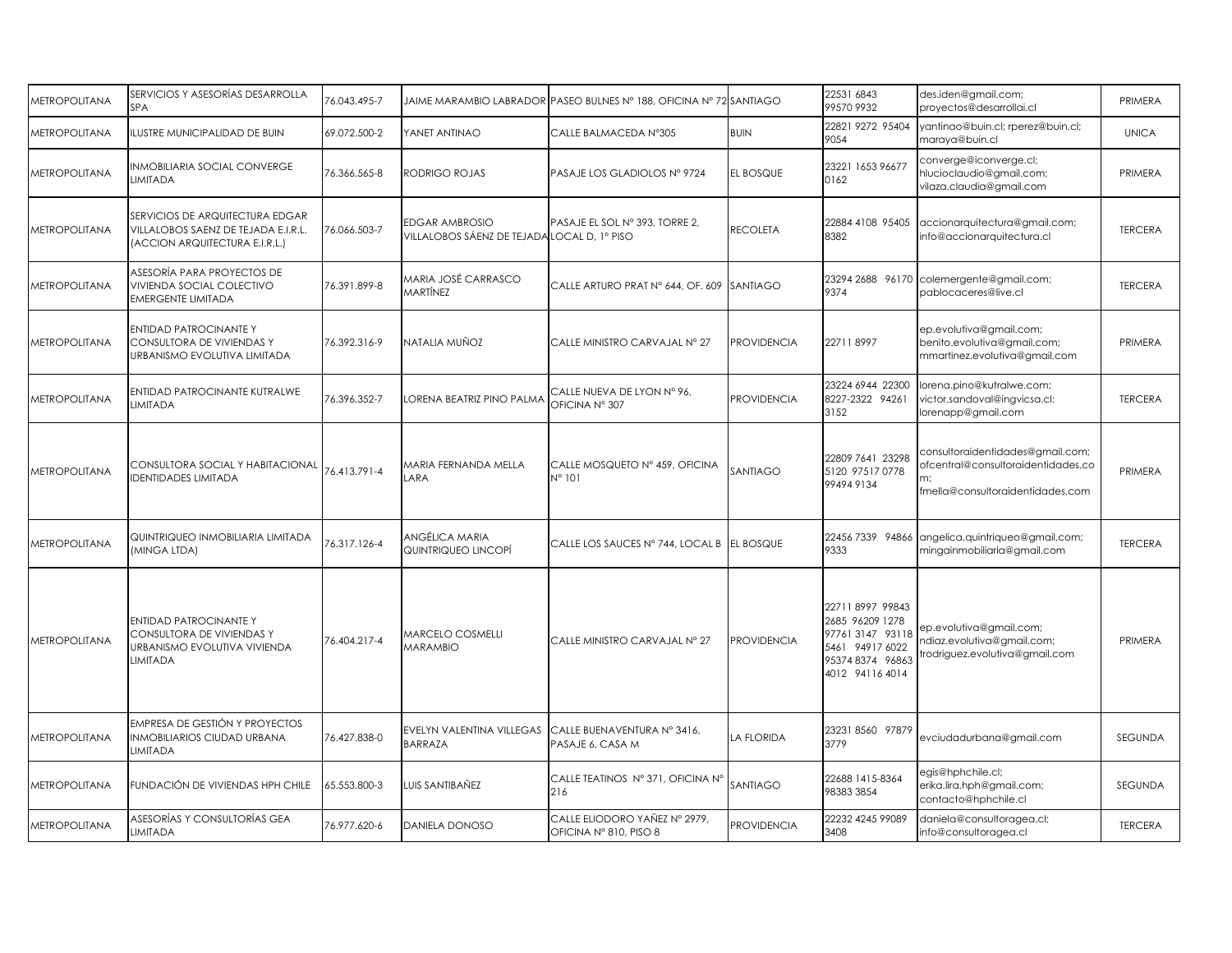| <b>METROPOLITANA</b> | CONSTRUCTORA Y ESTUDIOS SOCIALES<br><b>GANESA LIMITADA</b>    | 6.270.803-5  | JOSÉ GAJARDO                       | CALLE AGUSTINAS Nº 1070, OFICINA<br>Nº 147, PISO 2         | SANTIAGO               | 23295 5000 99090<br>0167 95617 3395                           | oficina.ganesa@gmail.com;<br>ielea.gasa@ug.uchile.cl;<br>libiabcontreras@gmail.com              | <b>TERCERA</b> |
|----------------------|---------------------------------------------------------------|--------------|------------------------------------|------------------------------------------------------------|------------------------|---------------------------------------------------------------|-------------------------------------------------------------------------------------------------|----------------|
| <b>METROPOLITANA</b> | NUEVO HOGAR SPA                                               | 76.423.609-2 | MARCIA PÉREZ TIRADO                | AV. PAJARITOS Nº 3195, OFICINA Nº<br>903                   | MAIPÚ                  | 23202 6631 94268<br>6753                                      | gorellana@accechile.cl;<br>narcia.perez@egisnuevohogar.cl;<br>contacto@egisnuevohogar.cl        | <b>TERCERA</b> |
| <b>METROPOLITANA</b> | <b>INMOBILIARIA MAHUEN LIMITADA</b>                           | 76.419.155-2 | <b>JUAN VILLEGAS</b>               | GRAN AVDA. JOSÉ MIGUEL<br>CARRERA Nº 11.356, DEPTO A       | EL BOSQUE              | 22507 2458 99618<br>3782                                      | inmobiliariamahuen@gmail.com;<br>juan.mahuen@gmail.com                                          | <b>TERCERA</b> |
| <b>METROPOLITANA</b> | ENTIDAD ORGANIZADORA Y<br>CONSULTORA QUINTAY LIMITADA         | 76.417.014-8 | <b>ALICIA CAPRIROLI</b>            | CALLE PEDRO SUBERCASEAUX Nº<br>3095                        | PEDRO AGUIRRE<br>CERDA | 23266 9197                                                    | consultoraquintayltda@gmail.com;<br>quillermo@microcontrol.cl                                   | <b>TERCERA</b> |
| <b>METROPOLITANA</b> | GESTIÓN VIVIENDA LIMITADA                                     | 76.003.928-4 | <b>MARGARITA TRONCOSO</b>          | CALLE ROMÁN DÍAZ Nº 221, CASA BIPROVIDENCIA                |                        | 22335 8006 99139<br>3194 96848 3233                           | rancisco@urbanismosocial.cl;<br>pilar@urbanismosocial.cl;<br>rodrigoh@urbanismosocial.cl        | PRIMERA        |
| <b>METROPOLITANA</b> | <b>RUKANTU SPA</b>                                            | 76.436.127-K | <b>FELIPE SALGADO</b>              | CALLE LOS CORCONELES Nº 6806                               | <b>LA REINA</b>        | 22839 2009 97499<br>2487                                      | ukantu.spa@gmail.com                                                                            | <b>TERCERA</b> |
| <b>METROPOLITANA</b> | ILUSTRE MUNICIPALIDAD DE QUILICURA                            | 69.071.300-4 | <b>DENISSE ECHEVERRÍA</b>          | AV. JOSÉ FRANCISCO VERGARA Nº<br>450                       | QUILICURA              | 22366 6810 22366<br>6790 95709 3489                           | m.lazo@quilicura.cl;<br>d.echeverria@quilicura.cl                                               | <b>UNICA</b>   |
| <b>METROPOLITANA</b> | CONSOLIDA SPA                                                 | 76.398.484-2 | <b>GABRIEL LAGOS</b>               | AVDA. JOSÉ ARRIETA Nº 5821<br><b>INTERIOR</b>              | PEÑALOLÉN              | 22222 4442 96285<br>6349                                      | contacto@consolida.cl                                                                           | <b>TERCERA</b> |
| METROPOLITANA        | ENTIDAD DE GESTIÓN INMOBILIARIA<br>SOCIAL GIRASOL LIMITADA    | 76.571.734-5 | MARIELA VALVERDE                   | PASEO HUERFÁNOS Nº 757, OFICINA<br>N° 407                  | SANTIAGO               | 23245 0667 94070<br>0556 93279 7366                           | egisgirasolltda@gmail.com                                                                       | SEGUNDA        |
| <b>METROPOLITANA</b> | INMOBILIARIA Y CONSULTORA SOCIAL<br>DESARROLLA FUTURO SPA     | 76.501.997-4 | ALEXIS DÍAZ SOTO                   | AV. LIBERTADOR BERNARDO<br>O'HIGGINS Nº 4.050, OF Nº 1.008 | SANTIAGO               | 23245 0753 22456<br>7347 93195 2864                           | diazsotoalexis@gmail.com;<br>desarrollafuturo@gmail.com                                         | SEGUNDA        |
| <b>METROPOLITANA</b> | SOCIEDAD URBANA METROPOLITANA<br>SPA (SOCIEDAD SUM SPA)       | 76.532.403-3 | JORGE SOTO MUÑOZ                   | PASAJE SANTA PATRICIA Nº 28                                | <b>LA FLORIDA</b>      | 22283 1425 22285<br>5992                                      | entidadpatrocinantesum@gmail.co<br>m                                                            | <b>TERCERA</b> |
| METROPOLITANA        | ENTIDAD PATROCINANTE NUEVO<br>PROYECTO LIMITADA               | 76.548.284-4 | EUGENIO ANDRÉS<br>VALDERRAMA SILVA | CALLE PARÍS Nº 712, PISO 6, OFICINA<br>$N^{\circ}$ 1       | SANTIAGO               | 22639 4512 22721<br>6680 98902 6069                           | egis.proyectonuevo@gmail.com;<br>eugenio.nuevoproyecto@gmail.com                                | SEGUNDA        |
| <b>METROPOLITANA</b> | PRO VIVIENDA SPA                                              | 76.594.394-9 | ALFREDO CRISTIAN CORNEJO<br>PEÑA   | AV. ARGENTINA N° 1536                                      | SAN RAMÓN              | 23282 5231                                                    | cornejo_alfredo@yahoo.com;<br>egisprovivienda@gmail.com                                         | <b>TERCERA</b> |
| <b>METROPOLITANA</b> | VS INTEGRA SPA (VSI SPA)                                      | 76.532.469-6 | <b>BÁRBARA ALFARO</b>              | MAC IVER Nº 376, DEPTO. Nº 36                              | SANTIAGO               | 22846 3205 94239<br>0397 93543 1360                           | administracion@vsintegra.cl;<br>dvera@vsintegra.cl;<br>vsintegraspa@gmail.com                   | <b>TERCERA</b> |
| METROPOLITANA        | INMOBILIARIA MI CASA LOGA LIMITADA<br>(MCL LTDA.)             | 76.231.360-K | CAROLINA ESPINOSA                  | CALLE HUÉRFANOS Nº 757, OFICINA<br>N° 712                  | SANTIAGO               | 22706 1001 94438<br>7379                                      | carolinaespinosa@loga.cl;<br>nconsiglieri@loga.cl                                               | PRIMERA        |
| METROPOLITANA        | ILUSTRE MUNICIPALIDAD DE<br><b>HUECHURABA</b>                 | 6.925.400-0  | CLAUDIO DONOSO                     | AV. RECOLETA Nº 5640                                       | <b>HUECHURABA</b>      | 22719 7266-65<br>96619 6906 94255<br>7443                     | claudio.donoso@huechuraba.cl;<br>patricio.garcia@huechuraba.cl;<br>valeska.lorca@huechuraba.cl  | <b>UNICA</b>   |
| METROPOLITANA        | MANQUEHUE CONSULTORA DE<br><b>VIVIENDAS SOCIALES LIMITADA</b> | 76.573.787-7 | <b>KAREN ESPINOZA</b>              | AV. ALONSO DE CÓRDOVA Nº 5870,<br>OFICINA Nº 206           | <b>LAS CONDES</b>      | 22813 7762 99903<br>6160 93015 1313<br>9903 6160<br>945253561 | nanquehueconsultora@gmail.com;<br>klazo@manquehueconsultora.cl;<br>karen@manquehueconsultora.cl | PRIMERA        |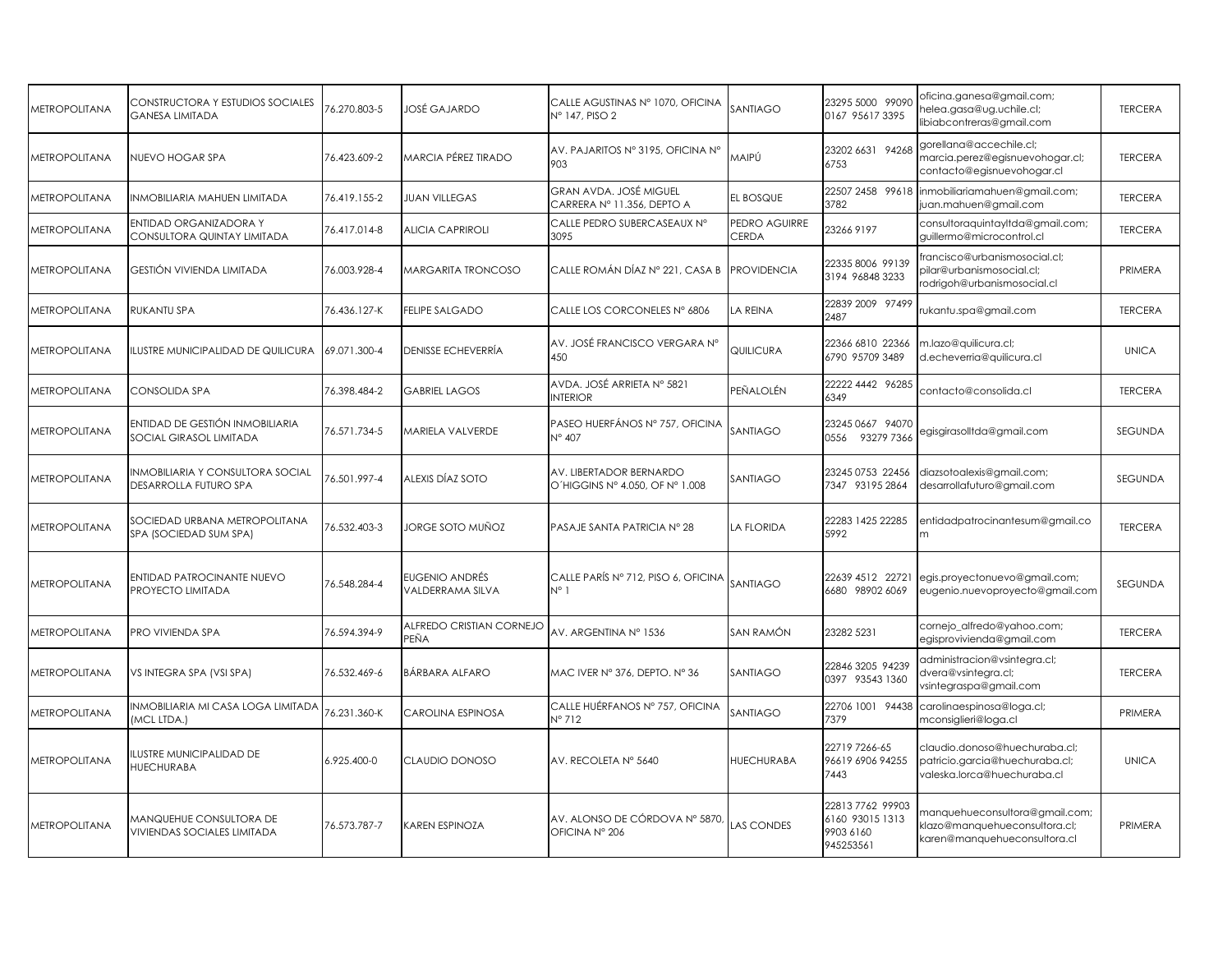| METROPOLITANA        | SOCIEDAD INMOBILIARIA RUNTIME<br><b>LIMITADA</b>                                                                                 | 76.560.947-K | MACARENA ROJAS                        | CALLE BOMBERO OSSA Nº 1010,<br>OFICINA Nº 216               | SANTIAGO           | 224718582 96612<br>6354 99234 2434<br>99999 249                            | ivanulloa.runtime@gmail.com;<br>run.timeltda@gmail.com;<br>fabiola.runtime@gmail.com               | SEGUNDA        |
|----------------------|----------------------------------------------------------------------------------------------------------------------------------|--------------|---------------------------------------|-------------------------------------------------------------|--------------------|----------------------------------------------------------------------------|----------------------------------------------------------------------------------------------------|----------------|
| <b>METROPOLITANA</b> | ENTIDAD DE GESTIÓN INMOBILIARIA<br>SOCIAL METROPOLITANA SUR<br>COMPAÑÍA LIMITADA                                                 | 76.125.035-3 | ALEXIS HERRERA                        | CALLE LINARES Nº 0520, POBLACIÓN<br><b>MALAQUÍAS CONCHA</b> | LA GRANJA          | 23255 6527 98479<br>8249 99344 7651                                        | egismetropolitanasur@gmail.com;<br>alexisherrerapereira@yahoo.com;<br>arjell@gmail.com             | <b>TERCERA</b> |
| <b>METROPOLITANA</b> | DOMUM ENTIDAD PATROCINANTE SPA<br>(DOMUM EP)                                                                                     | 76.536.688-7 | <b>INGRID INZUNZA</b>                 | CALLE VOLCÁN LASCAR ORIENTE N°<br>721                       | PUDAHUEL           | 22601 9882 93245<br>1921 97451 0923<br>22949 3983                          | mconte@epdomum.cl;<br>crojas@epdomum.cl                                                            | <b>SEGUNDA</b> |
| <b>METROPOLITANA</b> | GESTIÓN INMOBILIARIA ALESSANDRI<br>LIMITADA (CRECIENDO JUNTOS<br>LIMITADA)                                                       | 76.528.716-2 | <b><i>TERESITA ALESSANDRI</i></b>     | AV. LIBERTADOR BERNARDO<br>O'HIGGINS Nº 2205                | SANTIAGO           | 22699 3827 22646<br>5991 97135 5658                                        | alessandri@miuandes.cl                                                                             | <b>TERCERA</b> |
| METROPOLITANA        | CONSTRUCTORA SEPHER LIMITADA                                                                                                     | 76.543.596-K | ANÍBAL SEPÚLVEDA                      | PASAJE SOLDADO OLGUÍN Nº 13.731                             | LA PINTANA         | 22542 7847                                                                 | sepher.limitada@gmail.com                                                                          | <b>TERCERA</b> |
| <b>METROPOLITANA</b> | <b>ENTIDAD PATROCINANTE CREA TU</b><br><b>FUTURO SPA</b>                                                                         | 76.636.403-9 | ALFONSO CASTRO                        | CALLE LORD COCHRANE Nº 30.<br>OFICINA Nº 307                | SANTIAGO           | 22502 9430 96229<br>5448 98845 2591<br>97530 4739                          | creatufuturospa@gmail.com;<br>coordinadoracreatufuturospa@gmail<br>.com; a.alexis.castro@gmail.com | <b>TERCERA</b> |
| <b>METROPOLITANA</b> | ASESORÍAS CANAHUE LIMITADA                                                                                                       | 76.637.099-3 | PABLO RAMÍREZ PAREDES                 | CALLE HAMBURGO Nº 1371                                      | ÑUÑOA              | 22813948495422<br>4378 98494 5576                                          | canahueltda@gmail.com;<br>beapulgar@gmail.com;<br>pabloramirez.737@gmail.com                       | <b>TERCERA</b> |
| METROPOLITANA        | SANCAL GESTIÓN INMOBILIARIA<br><b>LIMITADA</b>                                                                                   | 76.510.242-1 | <b>JOHANNA HETCH QUIROZ</b>           | CALLE SERRANO Nº 73, OFICINA Nº<br>913                      | SANTIAGO           | 22993 2817 95904<br>6369                                                   | contacto@sancalinmobiliaria.cl;<br>calderonsantos@gmail.com;<br>acalderon@sancalinmobiliaria.cl    | <b>TERCERA</b> |
| <b>METROPOLITANA</b> | FABIÁN BARAHONA ENTIDAD<br>PATROCINANTE Y PROYECTOS DE<br>ARQUITECTURA DE DESARROLLO<br>SOCIAL E.I.R.L. (EGIS DINAMIZA E.I.R.L.) | 76.445.542-8 | FABIÁN BARAHONA                       | AV. NUEVA PROVIDENCIA Nº 1881,<br>OFICINA Nº 520            | <b>PROVIDENCIA</b> | 22753 3604 99649<br>0513 23245 0617                                        | fabian.egis.chile@gmail.com;<br>egis.dinamiza@gmail.com                                            | <b>TERCERA</b> |
| <b>METROPOLITANA</b> | P.S.A.T. INTEGRA SPA                                                                                                             | 76.648.633-9 | <b>JORGE IGNACIO GAMBOA</b><br>SUÁREZ | VICUÑA MACKENNA Nº530, DEPTO.                               | <b>PROVIDENCIA</b> | 98972 1218 98742<br>6765 94142 5899<br>96451 1415 93019<br>5649 23245 1283 | psat.integra@gmail.com; b.tapia@s-<br>ge.cl; j.gamboa@s-ge.cl                                      | <b>SEGUNDA</b> |
| <b>METROPOLITANA</b> | ASESORÍAS Y GESTIÓN DE PROYECTOS<br>TÉCNICO SOCIALES MARCO ANTONIO<br>ROJAS CAAMAÑO E.I.R.L (PROYECTA<br>CONSULTORES E.I.R.L.)   | 76.879.530-4 | MARCO ROJAS                           | AV. LARRAÍN Nº 6642, OFICINA Nº<br>005                      | LA REINA           | 22260 4534 96847<br>2303                                                   | egisproyecta@gmail.com                                                                             | SEGUNDA        |
| <b>METROPOLITANA</b> | SOCIEDAD NYC SPA                                                                                                                 | 76.530.773-2 | YOLANDA NAVARRETE                     | CALLE PARÍS Nº 834, OFICINA Nº 307                          | SANTIAGO           | 23227 0238                                                                 | entidad.nyc@gmail.com                                                                              | <b>TERCERA</b> |
| <b>METROPOLITANA</b> | ILUSTRE MUNICIPALIDAD DE TALAGANTE 69.071.800-6                                                                                  |              | <b>SERGIO MARDONES</b>                | AV. BALMACEDA Nº 584                                        | <b>TALAGANTE</b>   |                                                                            | 22598 9200-9304-05 viviendaentorno@gmail.com                                                       | <b>UNICA</b>   |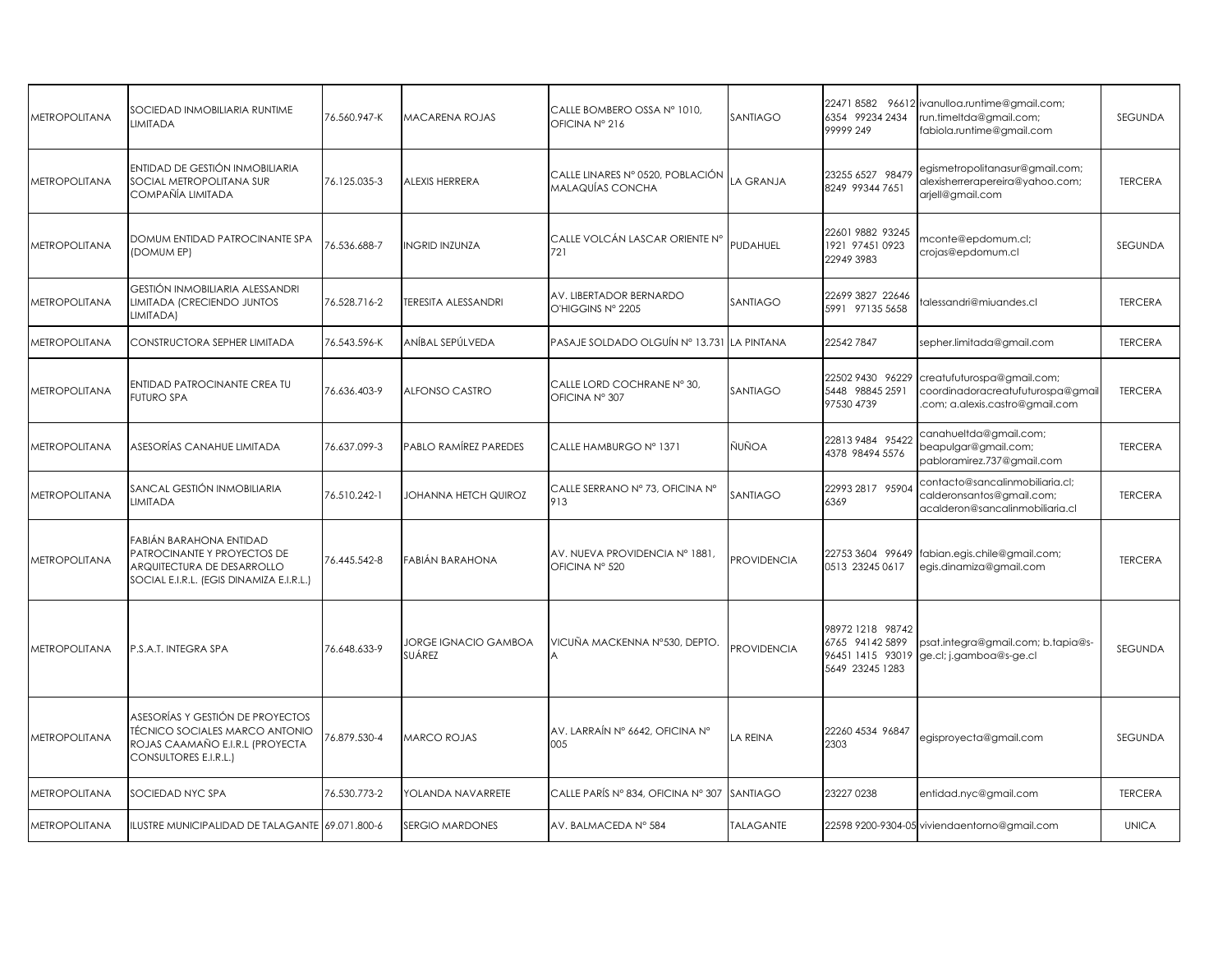| <b>METROPOLITANA</b> | CONSULTORA & GESTIÓN INMOBILIARIA<br><b>ALIWEN SPA</b>                                                      | 76.664.858-4 | JONATHAN DONOSO           | CALLE LEONIDAS Nº 6983                                    | <b>LA REINA</b>   | 22457 2952 95008<br>8338 94982 1923<br>99957 9044 93868<br>0553 23271 3504 | gerencia@aliwenconsultora.cl;<br>adonoso@aliwenconsultora.cl;<br>schinchilla@aliwenconsultora.cl     | <b>TERCERA</b> |
|----------------------|-------------------------------------------------------------------------------------------------------------|--------------|---------------------------|-----------------------------------------------------------|-------------------|----------------------------------------------------------------------------|------------------------------------------------------------------------------------------------------|----------------|
| <b>METROPOLITANA</b> | QL SPA                                                                                                      | 76.668.501-3 | FERNANDO QUEIROLO         | AVDA. PRÍNCIPE DE GALES Nº 6253-D LA REINA                |                   | 22233 5508 97379<br>9427                                                   | queirolo@gestionql.cl;<br>mlozano@gestionql.cl;<br>contacto@gestiongl.cl                             | PRIMERA        |
| METROPOLITANA        | FERNANDO ADOLFO CÁCERES CHÁVEZ 13.340.203-9                                                                 |              | <b>FERNANDO CÁCERES</b>   | HIJUELA Nº3, LOCALIDAD DE EL<br>PRADO CAMINO PÚBLICO      | <b>SAN PEDRO</b>  | 23229 3149 99529<br>8674                                                   | fernandocaceres27@yahoo.es                                                                           | <b>TERCERA</b> |
| <b>METROPOLITANA</b> | CONSULTORA DE VIVIENDA Y<br>URBANISMO ALBORADA SPA                                                          | 76.718.487-5 | <b>KARLA ROA</b>          | PASAJE ITRIO Nº 1631                                      | MAIPÚ             | 22771 1696 94479<br>9210 98635 9555                                        | alborada.central@gmail.com;<br>kroau@gmail.com                                                       | <b>TERCERA</b> |
| <b>METROPOLITANA</b> | ASESORÍA E INGENIERÍA SOL SPA                                                                               | 76.576.465-3 | <b>JHON SOL</b>           | CALLE MALAGA Nº 115, OFICINA Nº<br>703                    | <b>LAS CONDES</b> | 23252 3135                                                                 | patricio.valenzuela@comercialsol.cl;<br>matias.carrasco@comercialsol.cl;<br>ihon.sol@comercialsol.cl | <b>TERCERA</b> |
| <b>METROPOLITANA</b> | DOUGLAS BANNURA VARGAS, GESTIÓN<br>INMOBILIARIA E.I.R.L (INMOBILIARIA<br>DABV E.I.R.L.)                     | 76.730.388-2 | <b>DOUGLAS BANNURA</b>    | AV. SANTA ROSA Nº 17, OFICINA Nº<br>61                    | SANTIAGO          | 23245 0617 95519<br>2549                                                   | douglasbannura@yahoo.com;<br>inmobiliariadabv@gmail.com;<br>rbueno.idabv@gmail.com                   | <b>TERCERA</b> |
| <b>METROPOLITANA</b> | ENTIDAD PATROCINANTE PAULINA DE<br>LOURDES MORALES CARRASCO E.I.R.L.<br>(ENTIDAD PATROCINANTE PMC E.I.R.L.) | 76.730.366-1 | PAULINA MORALES           | CALLE BARRALES Nº 565                                     | MELIPILLA         | 9171                                                                       | 228320132 99160 entidadpatrocinante.pmc@gmail.co                                                     | <b>TERCERA</b> |
| METROPOLITANA        | ILUSTRE MUNICIPALIDAD DE RENCA                                                                              | 69.071.200-8 |                           | DARÍO OYARZÚN HERMOSILLA AV. BLANCO ENCALADA Nº 1335      | <b>RENCA</b>      | 22685 6667-40<br>9864 6794                                                 | dario.oyarzun@renca.cl;<br>vivienda@renca.cl;<br>doyarzun@renca.cl                                   | <b>UNICA</b>   |
| <b>METROPOLITANA</b> | ILUSTRE MUNICIPALIDAD DE PEÑAFLOR                                                                           | 69.071.700-K | <b>VIOLA VALENZUELA</b>   | CALLE DR. TAGLE N° 89                                     | <b>PEÑAFLOR</b>   | 22432 7754-41-52<br>96169 7708 96303<br>2832 22434 7746<br>22432 7747      | viola.valenzuela@penaflor.cl;<br>entidad.patrocinante@penaflor.cl;<br>valeska.lagos@penaflor.cl      | <b>UNICA</b>   |
| <b>METROPOLITANA</b> | MARCELA BEATRIZ CASTRO VILA.<br>ARQUITECTURA, INGENIERÍA Y<br>CONSTRUCCIÓN E.I.R.L                          | 52.002.761-0 | <b>MARCELA CASTRO</b>     | CALLE ROSAL Nº 360, OFICINA B,<br><b>BARRIO LASTARRIA</b> | SANTIAGO          | 22639 5850-0139<br>99257 2883 34231<br>8545                                | info@castrovila.cl:<br>mcastrov@castrovila.cl;<br>marcela.castrovila@gmail.com                       | <b>TERCERA</b> |
| METROPOLITANA        | GESTIÓN Y PROYECTOS INMOBILIARIOS<br><b>BORDE SUR LIMITADA</b>                                              | 76.738.472-6 | <b>ESTEPHANIE BRIONES</b> | CALLE RIVAS Nº 850                                        | <b>SAN MIGUEL</b> | 23231 3921 94439<br>6869 98334 7950                                        | bordesurarq@gmail.com;<br>ebbarq@gmail.com                                                           | <b>TERCERA</b> |
| <b>METROPOLITANA</b> | COOPERATIVA DE VIVIENDA<br><b>COOPVITAL</b>                                                                 | 65.109.837-8 | <b>CARLOS FUENTEALBA</b>  | CALLE ESMERALDA Nº 1051                                   | <b>TALAGANTE</b>  | 22815 4783 95904<br>2093                                                   | coopvitalcooperativa@gmail.com;<br>contacto@coopvital.cl                                             | <b>TERCERA</b> |
| <b>METROPOLITANA</b> | GESTIÓN INMOBILIARIA SANTIAGO<br>LIMITADA (EGIS SANTIAGO LTDA.)                                             | 76.752.005-0 | MARIA ELENA LEIVA         | CALLE DIAGONAL PARAGUAY Nº<br>481, OFIC. 42               | SANTIAGO          | 22442 7927                                                                 | mar13.elena@gmail.com;<br>egissantiago@gmail.com                                                     | PRIMERA        |
| <b>METROPOLITANA</b> | NUEVA ENTIDAD DE GESTIÓN<br>INMOBILIARIA SOCIAL SPA                                                         | 76.764.231-8 | RUBÍ FUENTES              | CALLE ROSAS Nº 2898, DEPTO. Nº<br>1105                    | SANTIAGO          | 22775 8812 95958<br>0775                                                   | nuevaegis.com@gmail.com;<br>rubi.hodek.fuentes@gmail.com;<br>nruminot@gmail.com                      | <b>TERCERA</b> |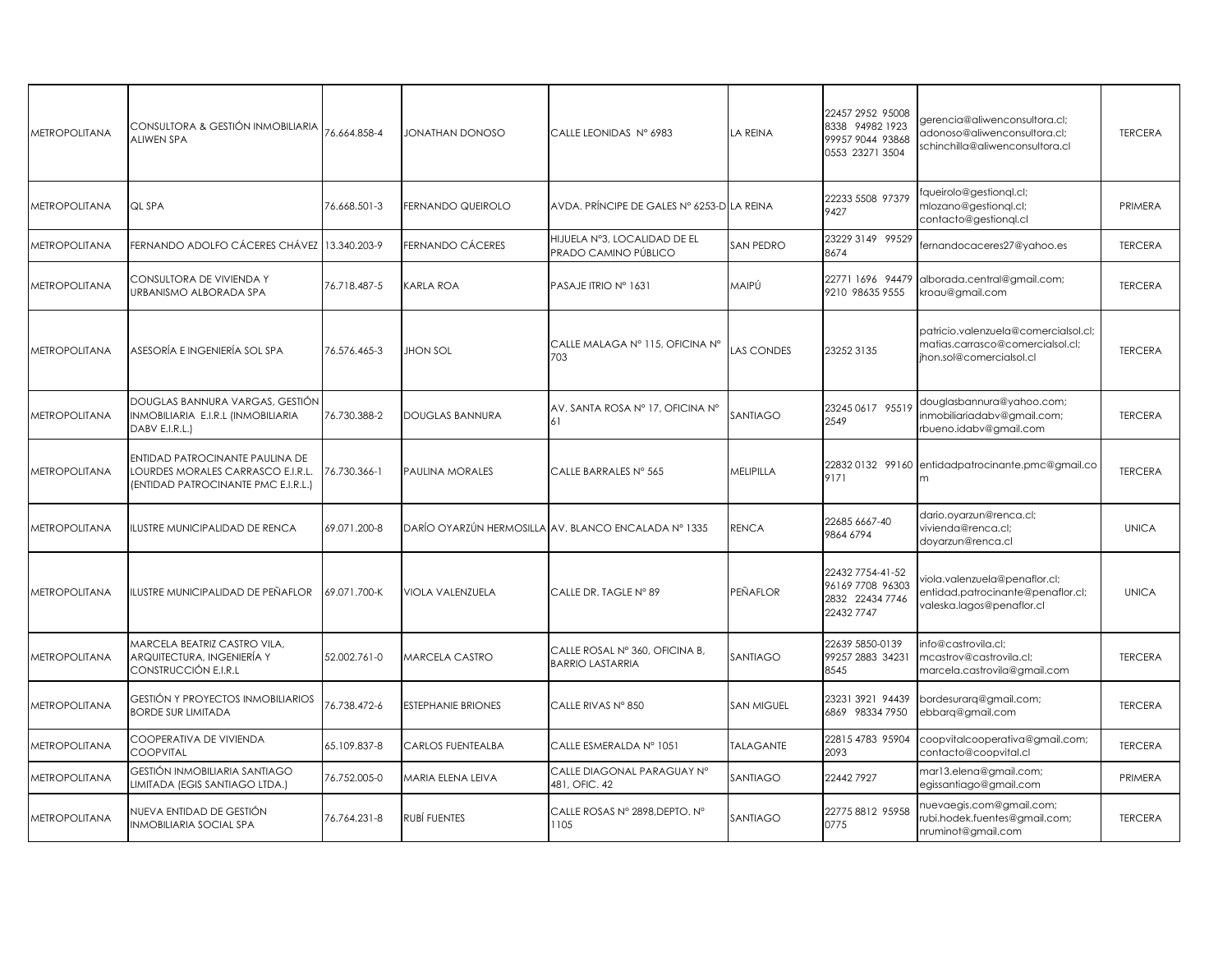| METROPOLITANA               | GESTIÓN, ASESORÍA Y CONSTRUCCIÓN<br>SPA (GACSA SPA)                                                                 | 76.685.250-5 | UIS ALEGRÍA                         | PASEO AHUMADA Nº 312, OFICINA<br>$N^{\circ}$ 204                | SANTIAGO           | 22699 6794                                        | gacsaspa@gmail.com;<br>consultor@gacsa.cl                                             | <b>TERCERA</b> |
|-----------------------------|---------------------------------------------------------------------------------------------------------------------|--------------|-------------------------------------|-----------------------------------------------------------------|--------------------|---------------------------------------------------|---------------------------------------------------------------------------------------|----------------|
| <b>METROPOLITANA</b>        | <b>ENTIDAD PATROCINANTE Y</b><br>CONSULTORA DE VIVIENDAS Y<br>URBANISMO HÁBITAT RESIDENCIAL SPA                     | 76.761.106-4 | CLAUDIA DEL VALLE                   | RODAS Nº 7179                                                   | <b>CERRO NAVIA</b> | 22669 1513 99427<br>2740                          | cdelvalle.ephabitatresidencial@gma<br>il.com                                          | <b>TERCERA</b> |
| <b>METROPOLITANA</b>        | AVANCE URBANO SPA                                                                                                   | 76.633.659-0 | CARLOS CATALÁN                      | GUARDIA VIEJA Nº 12, OFICINA Nº<br>33                           | <b>PROVIDENCIA</b> | 22233 4495                                        | avanceurbano2011@gmail.com;<br>carloscatalang@gmail.com                               | <b>TERCERA</b> |
| METROPOLITANA               | SORIA & LAZO ARQUITECTOS<br>ASOCIADOS LIMITADA (S &L<br><b>ARQUITECTOS)</b>                                         | 76.356.394-4 | ALDO SORIA DEL AGUILA               | AVDA. VECINAL Nº 5565, DEPTO. Nº<br>43                          | SAN JOAQUÍN        | 22312 5434 97888<br>0353                          | asoria@sylarquitectos.cl;<br>clazo@sylarquitectos.cl                                  | <b>TERCERA</b> |
| <b>METROPOLITANA</b>        | ENTIDAD DE GESTIÓN INMOBILIARIA<br>SOCIAL Y PRESTADOR DE SERVICIOS DE<br>ASISTENCIA TÉCNICA PROYECTO<br>REFORMA SPA | 76.687.691-9 | LONARDO IBACETA CORTES              | AV. SANTA ROSA Nº 79, OFICINA Nº                                | SANTIAGO           | 23245 0925 97588<br>0100                          | contacto@proyectoreforma.cl                                                           | <b>TERCERA</b> |
| METROPOLITANA               | EMPRESA DE DESARROLLO Y GESTIÓN<br>ORGANIZACIONAL EDOS SPA                                                          | 76.780.304-4 | CARLOS DURÁN CALQUÍN                | AV. IRARRÁZAVAL Nº 2401, OFICINA<br>$N^{\circ}$ 614             | ÑUÑOA              | 23228 2166                                        | edosspa@gmail.com                                                                     | <b>TERCERA</b> |
| <b>METROPOLITANA</b>        | EGIS RED SOCIAL LIMITADA                                                                                            | 76.491.592-5 | ANDRÉS IVÁN ROJO SARIEGC            | AV. PROVIDENCIA Nº 2214, OFICINA<br>N° 92                       | <b>PROVIDENCIA</b> | 22 759 8000<br>99001 1569                         | andres71rojo@gmail.com                                                                | <b>TERCERA</b> |
| <b>METROPOLITANA</b>        | INMOBILIARIA ALCABRINA SPA                                                                                          | 76.813.368-9 | <b>BRIGADIER ACEVEDO</b><br>CÓRDOVA | CAMINO PADRE HURTADO SITIO C-2,<br>LOCALIDAD DE HUELQUÉN        | PAINE              | 22259 8253 98340<br>5881                          | alcabrina@gmail.com                                                                   | <b>TERCERA</b> |
| <b><i>METROPOLITANA</i></b> | CONSULTORA E INMOBILIARIA HOGAR<br><b>SPA</b>                                                                       | 76.834.891-K | CRISTIAN LECAROS<br>VILLARROEL      | AVDA. LIBERTADOR BERNARDO<br>O'HIGGINS Nº 1112, OFICINA Nº 1102 | SANTIAGO           | 22697 4140 99232<br>6777 93445 1659<br>22697 4140 | cristian.lecaros@gmail.com;<br>felipe.castrosaa@gmail.com                             | SEGUNDA        |
| <b>METROPOLITANA</b>        | INMOBILIARIA GESTIONA FÁCIL SPA                                                                                     | 76.830.635-4 | EVELYN FUENTES CERDA                | CALLE MORANDÉ N° 835, OFICINA N°<br>1106                        | SANTIAGO           | 23246 0432 93928<br>4884                          | evelyn2315@hotmail.com;<br>a.gonzalez@gestionafacil.cl                                | <b>TERCERA</b> |
| <b>METROPOLITANA</b>        | LUSTRE MUNICIPALIDAD DE CONCHALÍ                                                                                    | 69.070.200-2 | JOSÉ CASANUEVA                      | CALLE SAGITARIO Nº 1655                                         | CONCHALÍ           | 22828 6100 22828<br>6530                          | jose.casanueva@conchali.cl;<br>alejandra.gonzalez@conchali.cl;<br>mcorrea@conchali.cl | <b>UNICA</b>   |
| <b>METROPOLITANA</b>        | SOCIEDAD INMOBILIARIA NEW HELP SPA 76.817.965-4                                                                     |              | <b>MARGARITA JORQUERA</b>           | SAN JOSÉ Nº 3115                                                | MAIPÚ              | 23233 6755 95614<br>9064 94029 6372               | info@newhelp.cl                                                                       | <b>TERCERA</b> |
| <b>METROPOLITANA</b>        | ENTIDAD PATROCINANTE WADI<br><b>LIMITADA</b>                                                                        | 76.821.793-9 | CAMILO VISTOSO MORENO               | AVDA. IRARRÁZAVAL N° 2821, BLOCK<br>B. OFICINA Nº 1125          | ÑUÑOA              | 23276 4454                                        | camilo.vistoso@gmail.com                                                              | <b>TERCERA</b> |
| <b><i>AETROPOLITANA</i></b> | NMOBILIARIA E INVERSIONES ARC<br>LMITADA                                                                            | 76.809.168-4 | ALFONSO JEREZ RUIZ                  | SERRANO Nº 73, OFICINA Nº 1012                                  | SANTIAGO           | 22 323 5425 94025<br>7239                         | ajerezr76@hotmail.com;<br>eparclimitada@gmail.com;<br>arcinmobiliaria@gmail.com       | <b>TERCERA</b> |
| <b>METROPOLITANA</b>        | RENUEVA ARQUITECTOS SPA                                                                                             | 76.844.756-K | ANGELA SILVA SANTELICES             | COMPAÑÍA Nº 2540, OFICINA Nº 101 SANTIAGO                       |                    | 22682 5253 99997<br>6322                          | renueva.arquitectos@gmail.com                                                         | <b>TERCERA</b> |
| <b>METROPOLITANA</b>        | VIVIANA ELENA FREUDE GARCÍA                                                                                         | 8.670.454-4  | <b>VIVIANA FREUDE</b>               | CALLE BALMACEDA Nº 1120                                         | LAMPA              | 3864 99334 5384                                   | 23235 3312 93345 gestioninmobiliaria.asesorias@gmail.<br>com                          | <b>TERCERA</b> |
|                             |                                                                                                                     |              |                                     |                                                                 |                    |                                                   |                                                                                       |                |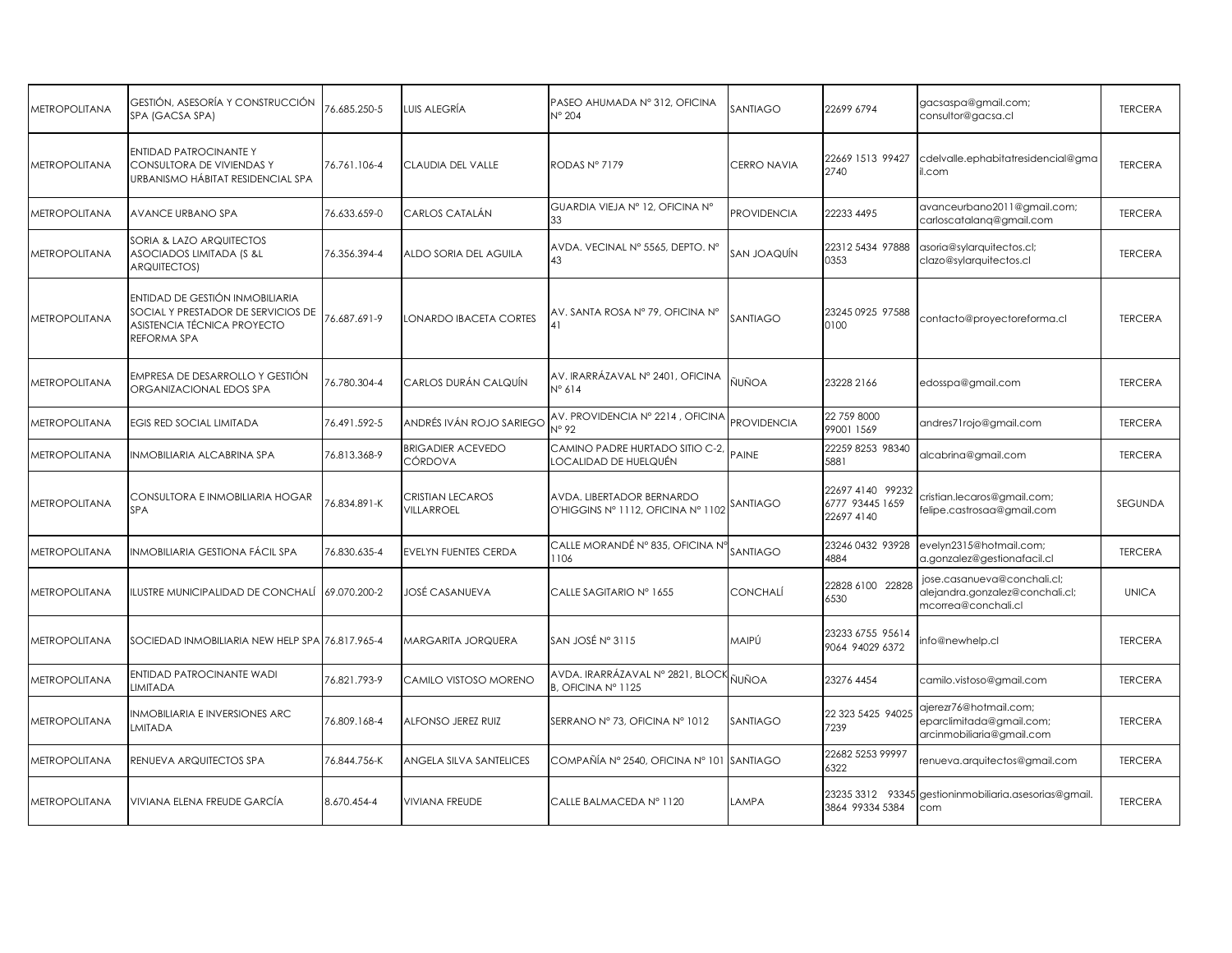| <b>METROPOLITANA</b> | ASESORÍAS P AL CUBO LIMITADA                                                                 | 76.797.831-6 | PAULINA PEÑA            | SAN DIEGO Nº 630, OFICINA Nº 53                                              | SANTIAGO           | 22979 8257 93455<br>3334 97578 7867 | p.alcuboarquitectura@gmail.com;<br>p.alcubosocial@gmail.com                                 | SEGUNDA        |
|----------------------|----------------------------------------------------------------------------------------------|--------------|-------------------------|------------------------------------------------------------------------------|--------------------|-------------------------------------|---------------------------------------------------------------------------------------------|----------------|
| <b>METROPOLITANA</b> | EGIS PSAT COMUNIDAD Y BARRIO SPA                                                             | 76.854.148-5 | <b>ALEXIS PRADO</b>     | CALLE TEMUCO Nº 113                                                          | LA FLORIDA         | 2241600145<br>93522 3944            | epcomunidadybarrio@gmail.com                                                                | <b>TERCERA</b> |
| METROPOLITANA        | JUAN MANUEL SILVA GOMEZ ENTIDAD<br>DE ASISTENCIA TÉCNICA E.I.R.L                             | 76.853.108-0 | JUAN MANUEL SILVA GÓMEZ | AV. TOBALABA Nº 10.125 G, BLOCK<br>34, DEPTO 12                              | PEÑALOLÉN          | 223300 7084                         | jmsilva.g89@gmail.com;<br>mariacanio92@gmail.com;<br>ocampojota@gmail.com                   | <b>TERCERA</b> |
| <b>METROPOLITANA</b> | PROACTIVA CHILE SPA                                                                          | 76.876.172-8 | XIMENA LEÓN GAULE       | AV. OSSA Nº 180, OFICINA B                                                   | ÑUÑOA              | 22785 2927                          | ep.proactiva@gmail.com<br>ysandovalc@proactiva-chile.cl;<br>xleon@procativa-chile.cl        | <b>TERCERA</b> |
| <b>METROPOLITANA</b> | DRYCONING S.A.                                                                               | 76.143.109-9 | VERÓNICA SAN MARTÍN     | AV. LOS LEONES Nº 2532, PISO 5,<br>OFICINA Nº 503                            | <b>PROVIDENCIA</b> | 22205 0348                          | vsanmartin@dryconing.cl                                                                     | <b>TERCERA</b> |
| <b>METROPOLITANA</b> | CONSULTORA S & M LIMITADA                                                                    | 76.817.401-6 | <b>MARIO SUFFIOTTI</b>  | AV. SIMÓN BOLÍVAR Nº 3741-A                                                  | ÑUÑOA              | 23 227 3500<br>94255 7042           | cgsuffiotti@gmail.com                                                                       | <b>TERCERA</b> |
| <b>METROPOLITANA</b> | CONSULTORA TECNOVIVIENDA<br>LIMITADA                                                         | 76.634.226-4 | RAÚL CANCINO            | CALLE MONJITAS Nº 527, OFICINA Nº<br>1114                                    | SANTIAGO           | 23224 6446<br>96606 3539            | consultoratecnovivienda@gmail.co<br>m;<br>raulcancinotecnovivienda@gmail.co<br><sub>m</sub> | SEGUNDA        |
| <b>METROPOLITANA</b> | INMOBILIARIA MAGIS SPA                                                                       | 76.614.699-6 | LUIS ORREGO             | AV. LIBERTADOR BERNARDO<br>O'HIGGINS Nº 776, OFICINA Nº 43                   | SANTIAGO           | 9210 98137 5494                     | 22771 1696 944799 magis.central@gmail.com;<br>magis.luisorrego@gmail.com                    | <b>TERCERA</b> |
| METROPOLITANA        | ORGANIZACIÓN DE DESARROLLO<br>URBANO LIMITADA                                                | 76.898.813-9 | ANA MARÍA YAÑEZ         | CALLE PASO DEL ROBLE N° 126                                                  | LA FLORIDA         | 22920 2420<br>22416 5914            | organizaciondedesarrollourbano@g<br>mail.com                                                | <b>TERCERA</b> |
| <b>METROPOLITANA</b> | CONSULTORA OIKOS SPA                                                                         | 76.898.802-1 | HERNANDO DÍAZ           | AVDA. SAN MIGUEL Nº 418, VILLA<br>LOS EDILES                                 | EL MONTE           | 23287 3973 98928<br>7186 995123268  | consultora.oikos.spa@gmail.com                                                              | <b>TERCERA</b> |
| METROPOLITANA        | PRESTADOR DE SERVICIOS DE<br>ASISTENCIA TÉCNICA INNOVA SPA                                   | 76.906.744-2 | <b>EVELYN TORO</b>      | CALLE MARIA CASETTI VALENZUELA<br>Nº 1998, CONDOMINIO UMBRALES<br>DE BUIN II | <b>BUIN</b>        | 23248 1309 96133<br>2818 99304 3925 | osat.innova@gmail.com                                                                       | <b>TERCERA</b> |
| <b>METROPOLITANA</b> | LMF GESTIÓN INMOBILIARIA SPA                                                                 | 76.892.262-4 | YHARA HIZMERI           | PJE. TONGOY Nº 0222, VILLA ANDES<br><b>DEL SUR</b>                           | PUENTE ALTO        | 23247 6600 98971<br>1759            | Imfgestioninmobiliaria@gmail.com                                                            | <b>TERCERA</b> |
| <b>METROPOLITANA</b> | <b>ILUSTRE MUNICIPALIDAD DE</b><br><b>PROVIDENCIA</b>                                        | 69.070.300-9 | <b>VANIA CIUDAD</b>     | CALLE ELIODORO YAÑEZ Nº 1947                                                 | <b>PROVIDENCIA</b> | 22654 3735 22654<br>3582 22654 3323 | karolina.faundez@providencia.cl;<br>vania.ciudad@providencia.cl                             | <b>UNICA</b>   |
| <b>METROPOLITANA</b> | EMPRESA CONSTRUCTORA DE<br>VIVIENDAS MAXIMILIANO ENRIQUE<br><b>GERBIER VALLEJOS E.I.R.L.</b> | 76.156.843-4 | <b>TEOBALDO CANCINO</b> | CALLE AGUSTINAS Nº 1502, OFICINA<br>N° 807                                   | SANTIAGO           | 22699 7526<br>99840 6764            | teoconfalek@gmail.com;<br>constructora-falek@hotmail.com;                                   | <b>TERCERA</b> |
| <b>METROPOLITANA</b> | SOCIEDAD DE SERVICIOS GESTIÓN<br>SOCIAL CONSULTORA SPA                                       | 76.161.125-4 | <b>JESSICA CESPEDES</b> | CALLE VARGAS Nº 399                                                          | MELIPILLA          | 22793 8574 99068<br>9121            | consultoragestionsocial1@gmail.com<br>yessicacontreras@gmail.com                            | <b>TERCERA</b> |
| <b>METROPOLITANA</b> | JULIE ZAMBRANO ASESORÍAS Y<br>CAPACITACIÓN INMOBILIARIA E.I.R.L.                             | 76.775.124-4 | <b>JULIE ZAMBRANO</b>   | SANTO DOMINGO Nº 758, DEPTO<br>1705                                          | SANTIAGO           | 23247 8497 9338<br>1274 957118175   | elsabaeza74@gmail.com;<br>ulie_zambrano@yahoo.com;<br>ep.isocialchile@gmail.com             | <b>TERCERA</b> |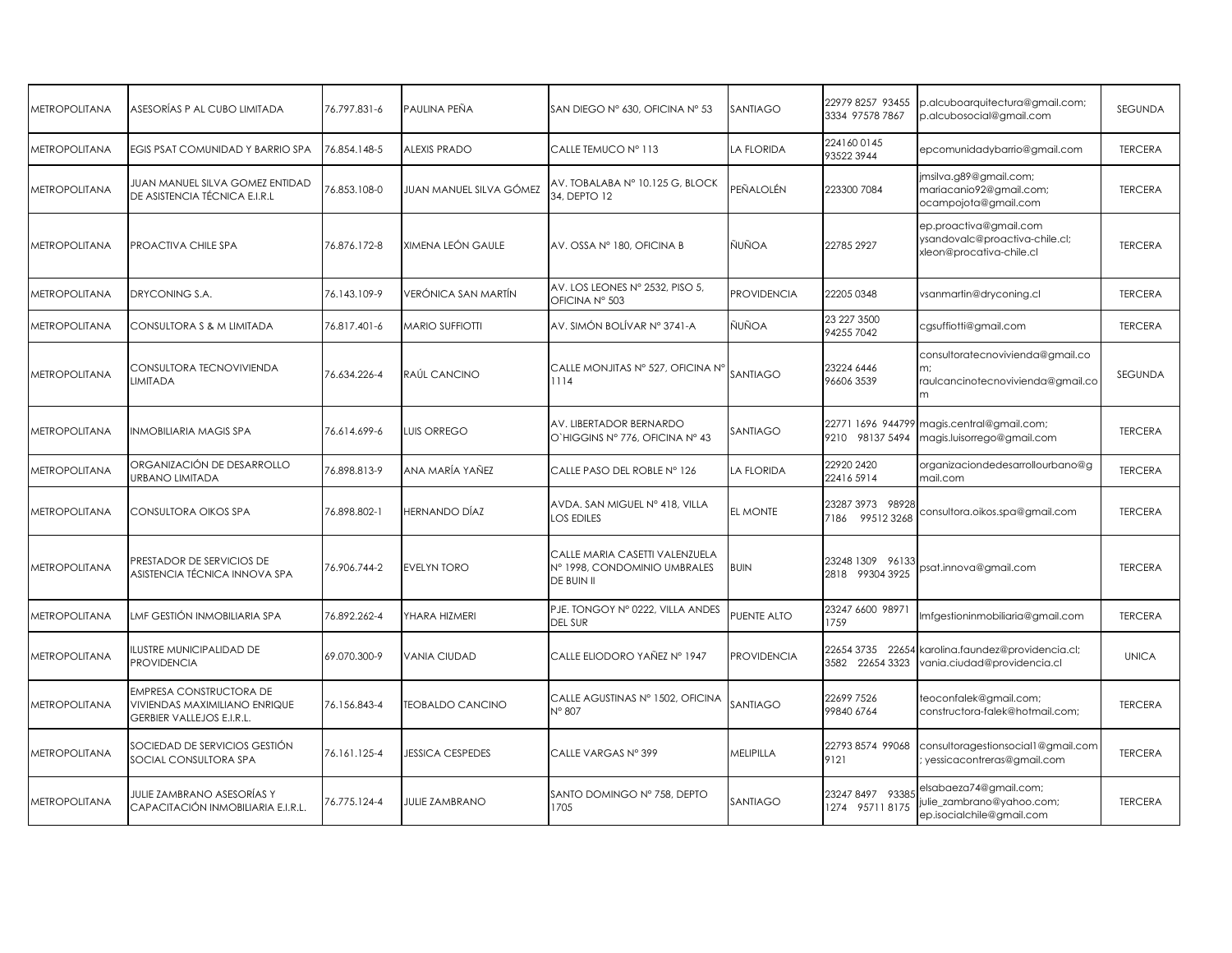| <b>METROPOLITANA</b> | HOGAR GESTIÓN AGENTE DE SERVICIOS<br>HABITACIONALES LIMITADA                  | 76.073.134-K | TATIANA SALAZAR                     | PASEO AHUMADA Nº 236, OFICINA<br>N° 620                              | SANTIAGO           | 22699 6588<br>965769437                                                    | tatiana.salazar@hogargestion.cl                                                                     | <b>TERCERA</b> |
|----------------------|-------------------------------------------------------------------------------|--------------|-------------------------------------|----------------------------------------------------------------------|--------------------|----------------------------------------------------------------------------|-----------------------------------------------------------------------------------------------------|----------------|
| <b>METROPOLITANA</b> | CONSTRUCTORA SIGLOCORP SPA                                                    | 76.390.086-K | BERNARDO FARÍAS                     | AVDA, VICUÑA MACKENNA<br>PONIENTE Nº 7255, OFICINA Nº 515            | LA FLORIDA         | 7550                                                                       | 22221 2170 99871 bernardo.farias@siglocorp.cl;<br>carmen@siglocorp.cl                               | <b>TERCERA</b> |
| <b>METROPOLITANA</b> | PROYECTA SPA                                                                  | 76.945.189-7 | MIGUEL ESPINOZA                     | PASEO HUERFÁNOS Nº 1373,<br>OFICINA Nº 1305                          | SANTIAGO           | 23287 9424 95629<br>0497                                                   | psat.proyecta.spa@gmail.com                                                                         | <b>TERCERA</b> |
| <b>METROPOLITANA</b> | SIMMER SPA                                                                    | 76.923.062-9 | <b>MARIO MORENO</b>                 | AV. IRARRÁZAVAL Nº 2821, OFICINA<br>N° 513 TORRE A, EDIFICIO CENTURY | ÑUÑOA              | 7188                                                                       | 23248 8517 96190 morenokrauss@gmail.com;<br>contacto@simmer.cl                                      | <b>TERCERA</b> |
| <b>METROPOLITANA</b> | <b>GRUPO ISANTA TELECOMUNICACIONES</b><br>SPA                                 | 76.505.533-4 | PIA NUÑEZ                           | CALLE SANTO DOMINGO Nº 748.<br>OFICINA Nº 1705                       | SANTIAGO           | 23247 7922 96899<br>4125                                                   | gerencia@grupoisanta.cl                                                                             | <b>TERCERA</b> |
| <b>METROPOLITANA</b> | ASESORÍAS HABITACIONALES NEWEN<br><b>LIMITADA</b>                             | 76.861.218-8 | <b>SILVIA LEZCANO</b>               | CALLE COLÓN Nº 8316                                                  | LA CISTERNA        | 22548 7499<br>98414 4377                                                   | egis.newen@gmail.com;<br>lezcanobordoness@gmail.com                                                 | <b>TERCERA</b> |
| <b>METROPOLITANA</b> | PSAT ALQUIHUE LIMITADA                                                        | 76.944.634-6 | <b>CRISTOPHER AEDO</b>              | PASEO AHUMADA Nº 312, OFICINA<br>Nº 909, PRIVADO Nº 2                | SANTIAGO           | 23249 5444 9965<br>4119 976177111                                          | psat.alquihue@gmail.com;<br>flores.karina@gmail.com;<br>cristopheraedo@gmail.com                    | <b>TERCERA</b> |
| <b>METROPOLITANA</b> | INMOBILIARIA, INSPECCIÓN TÉCNICA Y<br><b>GESTOR HABITACIONAL LICANRAY SPA</b> | 6.920.822-4  | ROXANA KAM-CHINGS                   | AV. VIEL Nº 1556                                                     | SANTIAGO           | 22544 1140 96728<br>3389 95421 4248<br>96728 3161 95954<br>2201 95357 0444 | egislicanray.spa@gmail.com;<br>mvigneau.inmobiliaria@gmail.com;<br>ecarrasco.inmobiliaria@gmail.com | PRIMERA        |
| <b>METROPOLITANA</b> | GESTIÓN INMOBILIARIA CUMBRES DEL<br>NORTE LIMITADA                            | 76.079.461-9 | <b>FRANCI ROJAS</b>                 | CALLE AGUSTINAS Nº 1442, OFICINA<br>N° 207 TORRE A                   | SANTIAGO           | 22606 5973 96843<br>4723                                                   | gestioncumbresdelnorte@gmail.com                                                                    | <b>TERCERA</b> |
| <b>METROPOLITANA</b> | ENTIDAD PATROCINANTE AVANZA SPA                                               | 76.930847-4  | CLAUDIO MORALES<br><b>FERNANDEZ</b> | CALLE FRESIA Nº 2133                                                 | RENCA              | 9221                                                                       | 23239 1915 95215 nacuna.avanza@gmail.com;<br>criquelme.avanza@gmail.com                             | <b>TERCERA</b> |
| <b>METROPOLITANA</b> | CLAUDIA SOFÍA SAN MARTÍN OSORIO                                               | 17.021.808-6 | CLAUDIA SAN MARTIN                  | CALLE DEBUSSY Nº 3360                                                | SANTIAGO           | 23290 9773                                                                 | espacio.centralchile@gmail.com                                                                      | <b>TERCERA</b> |
| <b>METROPOLITANA</b> | ASESORÍAS E INGENIERÍA ORIGEN SPA                                             | 76.961.875-9 | PATRICIO VALENZUELA                 | CALLE RECABARREN Nº 1733                                             | NDEPENDENCIA       | 229248421                                                                  | pablo@vallesnaturales.cl;<br>fc.arquitecta@gmail.com;<br>patricio.valenzuelaroym@gmail.com          | <b>TERCERA</b> |
| <b>METROPOLITANA</b> | GESTORA MASHOGAR LIMITADA                                                     | 76.360.076-9 | MARCELO FUENTES                     | CALLE MARCHANT PEREIRA Nº 201,<br>4TO PISO                           | <b>PROVIDENCIA</b> | 22757 1800-1845                                                            | marcelofg@gestoramashogar.cl;<br>nidia.pavez@gmail.com                                              | <b>TERCERA</b> |
| METROPOLITANA        | COMUNIDAD ROSIL SPA                                                           | 76.953.793-7 | <b>INGRID SILVA</b>                 | CALLE ERNESTO PINTO LAGARRIGUE<br>Nº 219, OFICINA 1-C SUBTERRÁNEO    | RECOLETA           | 22639 0348 98469<br>2524 98569 9455                                        | comunidadrosilspa@gmail.com                                                                         | <b>TERCERA</b> |
| <b>METROPOLITANA</b> | INMOBILIARIA ECOCASA SPA                                                      | 76.986.630-2 | RICARDO ACEVEDO                     | CALLE MIRAFLORES Nº 557                                              | SANTIAGO           | 22639 0348 99433<br>6440 96572 6423                                        | icardoacevedot@hotmail.com;<br>mserranoaspee@gmail.com                                              | <b>TERCERA</b> |
| <b>METROPOLITANA</b> | PROYECTOS DE ARQUITECTURA<br>COLABORA SPA                                     | 76.979.052-7 | LILIANA FERNÁNDEZ                   | CALLE LIRA Nº 2553                                                   | SAN JOAQUÍN        | 22551 7097                                                                 | lfernandez@colaboracionhumana.cl;<br>cvallejos@colaboracionhumana.cl                                | PRIMERA        |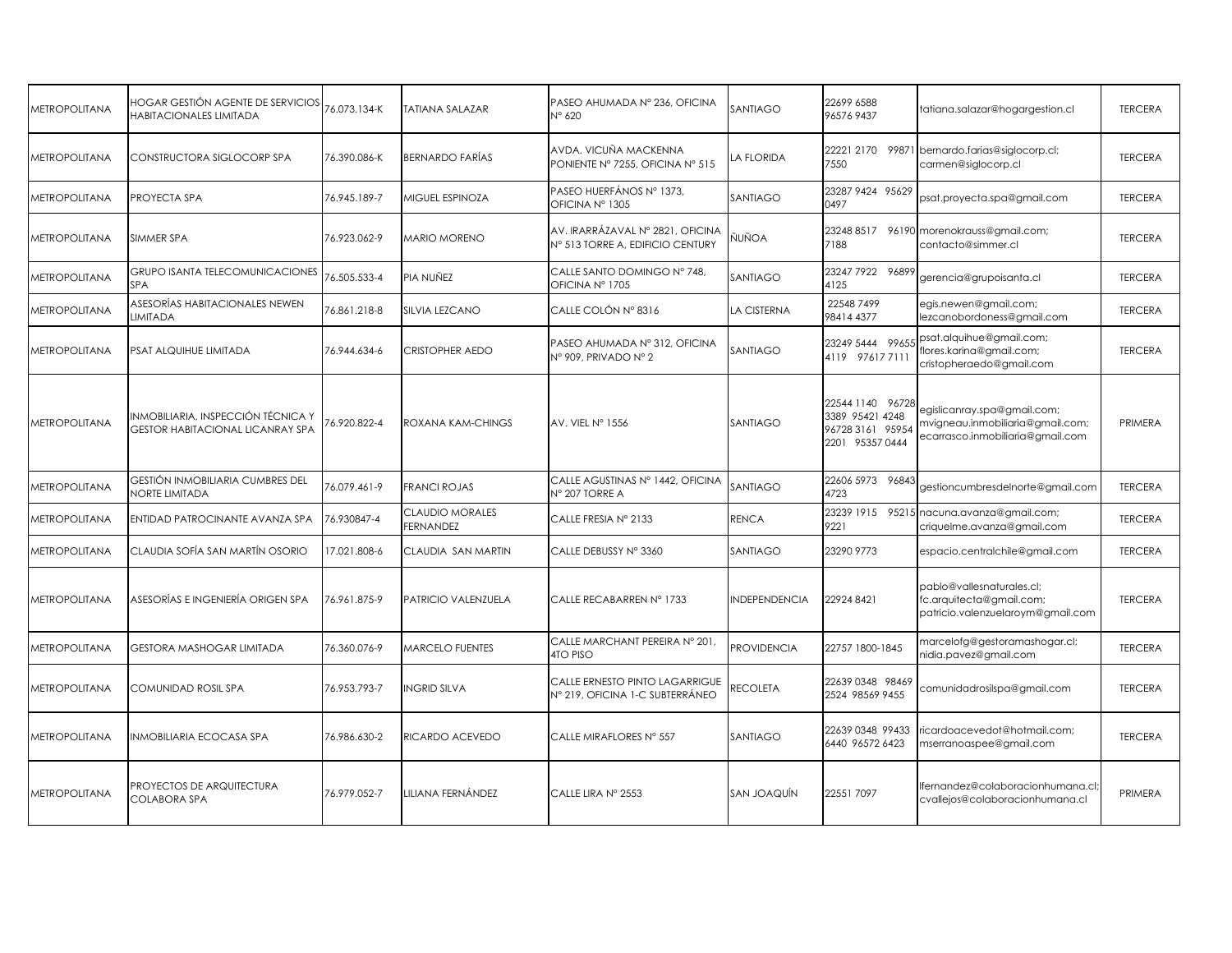| <b>METROPOLITANA</b> | ASESORÍAS PROGRESO LIMITADA                                                  | 77.009.404-6 | CAROLINA OLMOS                                                       | CALLE LOS OLMOS Nº 2685                                                                 | LA PINTANA         | 22518 5800 97836<br>4934 93107 0783                                        | progresoasesoriasItda@gmail.com;<br>pablo.arenaso@gmail.com                                | <b>TERCERA</b> |
|----------------------|------------------------------------------------------------------------------|--------------|----------------------------------------------------------------------|-----------------------------------------------------------------------------------------|--------------------|----------------------------------------------------------------------------|--------------------------------------------------------------------------------------------|----------------|
| <b>METROPOLITANA</b> | PUCARA SPA                                                                   | 77.024.365-3 | MARCELO FARÍAS                                                       | AVDA, NUEVA PROVIDENCIA Nº<br>2155, OFICINA 507, TORRE B,<br><b>EDIFICIO PANÓRAMICO</b> | <b>PROVIDENCIA</b> | 23254 4252 94277<br>5632                                                   | mfariasfuentes@gmail.com;<br>manuel.jara.arg@gmail.com                                     | <b>TERCERA</b> |
| <b>METROPOLITANA</b> | CONSULTORA Y PRESTADORA DE<br>SERVICIOS HEXAGON SPA                          | 76.697.604-2 | VÍCTOR BELMAR CUTIÑO                                                 | CALLE PALQUI Nº 2916, DEPTO Nº 93 NUÑOA                                                 |                    | 22906 0110 95355<br>3004                                                   | acuna.joseh@gmail.com                                                                      | <b>TERCERA</b> |
| <b>METROPOLITANA</b> | CONSULTORA HABITACIONAL MONDIE<br><b>LIMITADA</b>                            | 76.986.944-1 | LORELLA DIENA                                                        | CALLE ALFREDO RIOSECO Nº 282                                                            | <b>PROVIDENCIA</b> | 22791 6521<br>97569 9128                                                   | orella.diena@gmail.com;<br>contacto.mondie@gmail.com                                       | <b>TERCERA</b> |
| <b>METROPOLITANA</b> | DE LA RIVERA CATALAN ENTIDAD<br>PATROCINANTE SPA                             | 77.044.623-6 | EVELYN CATALÁN                                                       | SAN DIEGO N° 161, OFICINA N° 16                                                         | <b>SANTIAGO</b>    | 22846 3054 97706<br>0384 93027 7416                                        | info@rc-ep.cl; carolina.munoz@rc-<br>ep.cl; e.catalan@rc-ep.cl; rafael@rc-<br>ep.cl        | <b>SEGUNDA</b> |
| <b>METROPOLITANA</b> | COOPERATIVA DE TRABAJO KINCHA                                                | 65.169.361-6 | <b>DIEGO SANCHEZ</b>                                                 | TENIENTE BERGMANN N° 5297                                                               | QUINTA NORMAL      | 22857 2444<br>98229 1402<br>991343815                                      | cooperativa.kincha@gmail.com                                                               | <b>TERCERA</b> |
| <b>METROPOLITANA</b> | <b>GESTIÓN Y PROYECTOS B2 LIMITADA</b>                                       | 77.088.101-3 | PAULINA BERGER                                                       | CALLE ESTADO Nº 115, OFICINA Nº<br>307                                                  | SANTIAGO           | 22633 2284                                                                 | gestionyproyectosb2@gmail.com                                                              | PRIMERA        |
| <b>METROPOLITANA</b> | PROACTIVA EP SPA                                                             | 77.075.041-5 | <b>XIMENA LEON GAULE</b>                                             | AV. OSSA Nº 180, DEPTO. B                                                               | ÑUÑOA              | 35229 2413                                                                 | xleon@proactiva-chile.cl                                                                   | <b>TERCERA</b> |
| <b>METROPOLITANA</b> | AYÜN RUKA SPA                                                                | 77.076.961-2 | <b>VERONICA AVALOS</b><br>ORELLANA                                   | PJE. MILLARAY INTERIOR Nº 249,<br>VILLA SANTA MARÍA DE MAIPÚ                            | MAIPÚ              | 22605 9289 96569<br>5167                                                   | ayunrukaspa@gmail.com                                                                      | <b>TERCERA</b> |
| <b>METROPOLITANA</b> | <b>GESTOR SOCIAL SPA</b>                                                     | 77.019.436-9 | LUIS REYES LOPEZ                                                     | CALLE LITORAL N°6225                                                                    | PEÑALOLÉN          | 22846 0987 99039<br>0159                                                   | g.social.spa@gmail.com                                                                     | <b>TERCERA</b> |
| <b>METROPOLITANA</b> | PROYECTOS INMOBILIARIOS<br>LUMINOSOLAR LIMITADA                              | 76.943.066-0 | HUMBERTO FLORES MATELUNA<br><b>GONZALO CARRASCO</b><br><b>GARCIA</b> | CALLE GLUCK Nº 2794 (ENTRADA<br>POR CALLE VERDI)                                        | <b>SAN JOAQUÍN</b> | 22505 9742 95715<br>5835 94439 6872<br>99542 9506 96407<br>9947            | uminosolarltda@gmail.com                                                                   | PRIMERA        |
| <b>METROPOLITANA</b> | SOCIEDAD DE ASESORIAS<br>HABITACIONALES NUEVO HORIZONTE<br>LIMITADA          | 76.814.914-3 | <b>JAQUELINE CADIN COLLIN</b>                                        | CALLE PINTOR GOYA Nº 3671,<br>OFICINA Nº 41, 4TO PISO                                   | SAN JOAQUÍN        | 23254 4856 97998<br>9892                                                   | soc.nuevohorizonte@gmail.com                                                               | <b>TERCERA</b> |
| <b>METROPOLITANA</b> | INMOBILIARIA, INSPECCION TECNICA Y<br><b>GESTOR HABITACIONAL PUYEHUE SPA</b> | 6.969.353-K  | ROXANA SCARLETT KAM-<br>CHING BARRIOS                                | AVDA. VIEL Nº 1556                                                                      | SANTIAGO           | 22544 1140 96728<br>3389 95421 4248<br>96728 3161 95954<br>2201 95357 0444 | egispuyehue2019@gmail.com;<br>afuentes.puyehue@gmail.com;<br>mllanos.inmobiliaria@gmail.co | PRIMERA        |
| <b>METROPOLITANA</b> | PSAT AVANZA SPA                                                              | 77.054.477-7 | CAROLINA IBAZETA                                                     | PJE. VICUÑA Nº 403                                                                      | <b>CERRILLOS</b>   | 23 2545657                                                                 | libanez@psatavanza.cl;<br>cibaceta@psatavanza.cl                                           | <b>TERCERA</b> |
| METROPOLITANA        | <b>ENTIDAD PATROCINANTE UNION SPA</b>                                        | 77.088.268-0 | NICOLAS TAMAYO MARTINEZ                                              | CALLE SERRANO Nº 63, DEPTO. Nº 57 SANTIAGO                                              |                    | 23255 8526 96699<br>5508                                                   | ntamayo@unionep.cl;<br>ntamayo@uc.cl                                                       | <b>SEGUNDA</b> |
| <b>METROPOLITANA</b> | NICOLE ANDREA ZAMORA CORTES                                                  | 16.776.596-3 | NICOLE ZAMORA CORTES                                                 | SERRANO Nº 73, OFICINA Nº 907                                                           | <b>SANTIAGO</b>    | 23227 0238                                                                 | nyc.contable@gmail.com                                                                     | <b>TERCERA</b> |
| METROPOLITANA        | <b>INMOBILIARIA SUCASA II SPA</b>                                            | 76.834.165-6 | PATRICIO LUNA GOMEZ                                                  | CALLE PARIS N° 834, OFICINA N° 307 SANTIAGO                                             |                    | 22929 4483-82<br>97420 9932                                                | sucasa@hotmail.cl                                                                          | <b>TERCERA</b> |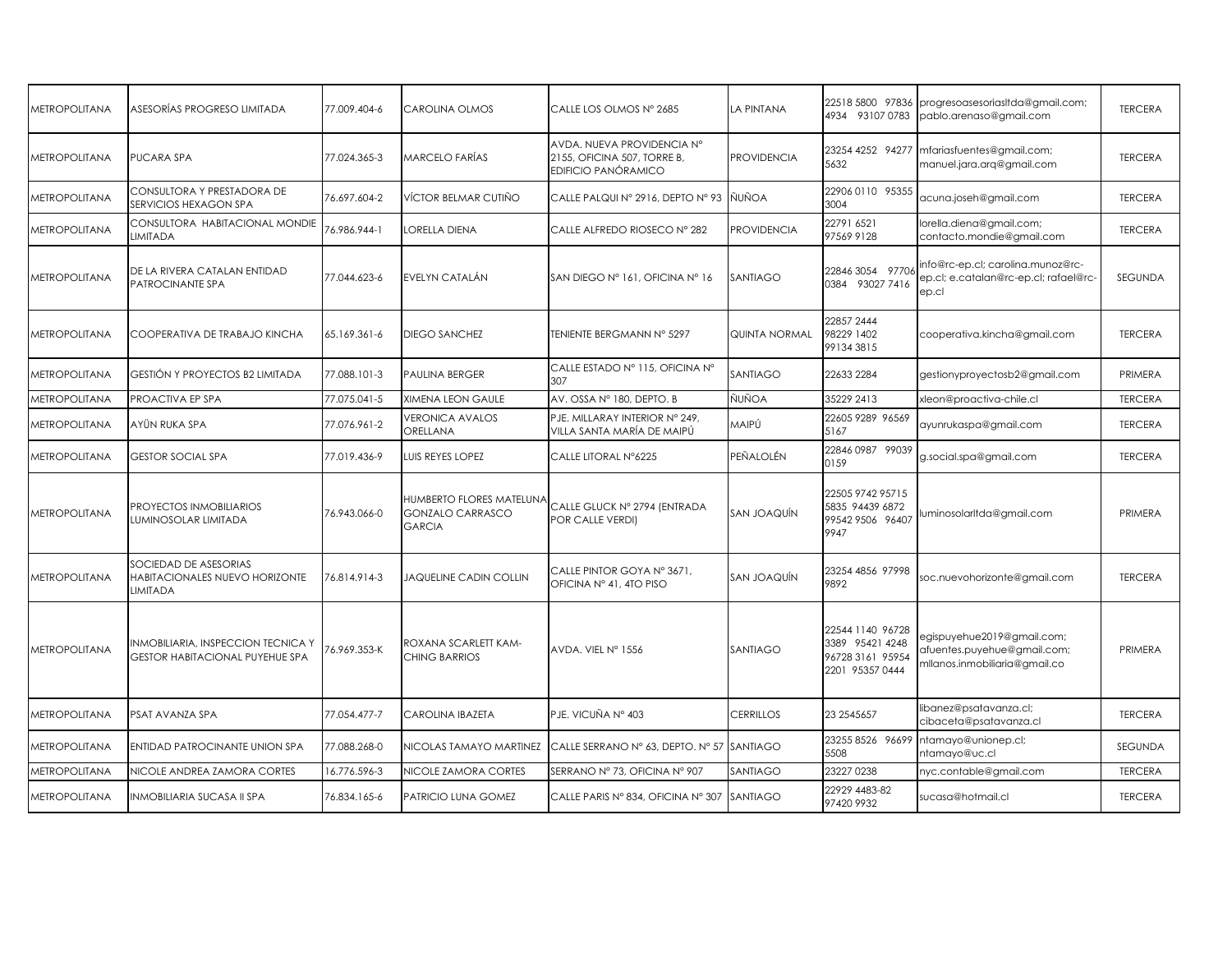| <b>METROPOLITANA</b> | PROGRESO Y GESTION SOCIAL SPA                                             | 77.125.786-0 | <b>FRINEY VENEGAS VENEGAS</b> | BANDERA Nº465, OFICINA Nº 901                       | <b>SANTIAGO</b>                    | 7570<br>981587117                     | 23256 5662 99579 friney@gmail.com;<br>98808 2296 f.venegas.proges@gmail.com;<br>m.galaz.proges@gmail.com | <b>TERCERA</b> |
|----------------------|---------------------------------------------------------------------------|--------------|-------------------------------|-----------------------------------------------------|------------------------------------|---------------------------------------|----------------------------------------------------------------------------------------------------------|----------------|
| <b>METROPOLITANA</b> | <b>JBL HABITACIONAL SPA</b>                                               | 77.083.066-4 | PAMELA CONSTANT               | SERRANO N °444                                      | SANTIAGO                           | 95523 8999 94914<br>1043 23255 2122   | adm@jblhabitacional.cl;<br>contacto@jblhabitacional.cl;<br>areatecnica@jblhabitacional.cl                | <b>TERCERA</b> |
| METROPOLITANA        | EP NUEVO FUTURO LIMITADA                                                  | 77.117.767-0 | KARINA GONZALEZ               | AVDA, SUCRE Nº2680, OFICINA 2,<br>PISO <sub>1</sub> | ÑUÑOA                              | 99095 0375                            | epnuevofuturo@gmail.com                                                                                  | <b>TERCERA</b> |
| <b>METROPOLITANA</b> | <b>GESTIÓN DE PROYECTOS</b><br><b>INMOBILIARIOS SOCIALES JCS LIMITADA</b> | 77.063.653-1 | <b>WALDO MOLINA</b>           | CALLE PARIS Nº 748, OFICINA 71-B                    | <b>SANTIAGO</b>                    | 226388115                             | casaintegra@gmail.com;<br>sergioschneider.abogados@gmail.co                                              | <b>TERCERA</b> |
| <b>METROPOLITANA</b> | RENACER SPA                                                               | 77.230.952-K | CELINDA MIRANDA               | PATRIA VIEJA Nº 280                                 | <b>RECOLETA</b>                    | 2329 0856 23290<br>3663               | contacto@entidadrenacer.cl:<br>moreno@renacer.cl                                                         | <b>TERCERA</b> |
| <b>METROPOLITANA</b> | <b>ENTIDAD PATROCINANTE COBARRIO</b><br>SPA                               | 77.220.692-5 | MARÍA JOSÉ CARRASCO           | ARTURO PRAT Nº 644, DEPTO. Nº 609 SANTIAGO          |                                    | 23294 2688 96170<br>9374 93949 6907   | osecatinez@gmail.com;<br>psat.cobarrio@gmail.com;<br>cobarrio.mcarrasco@gmail.com                        | <b>TERCERA</b> |
| <b>O'HIGGINS</b>     | ILUSTRE MUNICIPALIDAD DE SANTA<br>CRUZ                                    | 69.090.600-7 | LUIS MORALES                  | PLAZA DE ARMAS N° 242                               | <b>SANTA CRUZ</b>                  | 722978899<br>994080849                | 722978890 / Imorales.luis@gmail.com                                                                      | PRIMERA        |
| O'HIGGINS            | LUSTRE MUNICIPALIDAD DE SAN<br><b>VICENTE</b>                             | 69.081.000-k | CAMILA SERRANO ESPAÑA         | CARMEN GALLEGOS N° 813 OF.5                         | <b>SAN VICENTE</b>                 |                                       | 722326828 / camila.serrano@msanvicente.cl;<br>722326800 oscar.munoz@msanvicente.cl                       | PRIMERA        |
| <b>O'HIGGINS</b>     | ILUSTRE MUNICIPALIDAD DE REQUINOA                                         | 69.081.300-9 | CRISTIAN QUILODRAN            | COMERCIO Nº 121                                     | <b>REQUINOA</b>                    |                                       | 722976277 / cristianquilodrand@gmail.com;<br>722957798 danielafaune@requinoa.cl                          | PRIMERA        |
| O'HIGGINS            | ILUSTRE MUNICIPALIDAD DE RENGO                                            | 69.081.200-2 | <b>GLADYS REYES</b>           | AV. BISQUERT N° 262 TERCER PISO                     | <b>RENGO</b>                       | 722358199<br>722358186                | greyes@munirengo.cl                                                                                      | PRIMERA        |
| O'HIGGINS            | ILUSTRE MUNICIPALIDAD DE RANCAGUA 69.080.100-0                            |              | ALFREDO DOMINGUEZ             | AV. REPÚBLICA DE CHILE N° 530                       | <b>RANCAGUA</b>                    | 722251486<br>722253929                | entidad.patrocinante@rancagua.cl                                                                         | PRIMERA        |
| <b>O'HIGGINS</b>     | ILUSTRE MUNICIPALIDAD DE QUINTA DE<br><b>TILCOCO</b>                      | 59.081.700-4 | TERESA FAUNE JARA             | MANUEL FLORES N° 050                                | <b>QUINTA DE</b><br><b>TILCOCO</b> | 958582490 om                          | 722541420 / teresavivienda@gmail.com;<br>722540062 / areatecnicaviviendaguinta@gmail.c                   | PRIMERA        |
| O'HIGGINS            | ILUSTRE MUNICIPALIDAD DE PUMANQUE 69.090.800-k                            |              | CLAUDIA DIAZ SALAS            | LUIS ANTONIO BARAHONA N° 120                        | <b>PUMANQUE</b>                    | 953639239 /<br>722605259              | 722605256 / cdiaz@munipumanque.cl                                                                        | PRIMERA        |
| <b>O'HIGGINS</b>     | ILUSTRE MUNICIPALIDAD DE PLACILLA                                         | 69.090.200-1 | LUIS ALBANI FERNANDEZ         | AVDA. OSCAR GAJARDO Nº 2250                         | <b>PLACILLA</b>                    | 74993040<br>722856112                 | uis.albani@muniplacilla.cl                                                                               | PRIMERA        |
| <b>O'HIGGINS</b>     | ILUSTRE MUNICIPALIDAD DE PICHILEMU                                        | 69.091.200-7 | PAOLA VARGAS TOBAR            | ÁNGEL GAETE N° 365                                  | PICHILEMU                          | 722976594 /<br>722976593<br>974982670 | egis@pichilemu.cl;<br>mivonnemolina@gmail.com                                                            | PRIMERA        |
| <b>O'HIGGINS</b>     | ILUSTRE MUNICIPALIDAD DE PERALILLO                                        | 69.091.500-6 | CATALINA CERON                | AV. BERNARDO O'HIGGINS N° 237                       | PERALILLO                          |                                       | 722351338 cceron@muniperalillo.cl                                                                        | PRIMERA        |
| O'HIGGINS            | <b>ILUSTRE MUNICIPALIDAD DE PALMILLA</b>                                  | 69.091.000-4 | <b>RAUL RIVERA MOORE</b>      | JUAN GUILLERMO DAY N° 80                            | PALMILLA                           |                                       | egispalmilla@gmail.com;<br>442928012 viviendamunipalmilla@gmail.com;<br>raul.rivera@munipalmilla.cl      | PRIMERA        |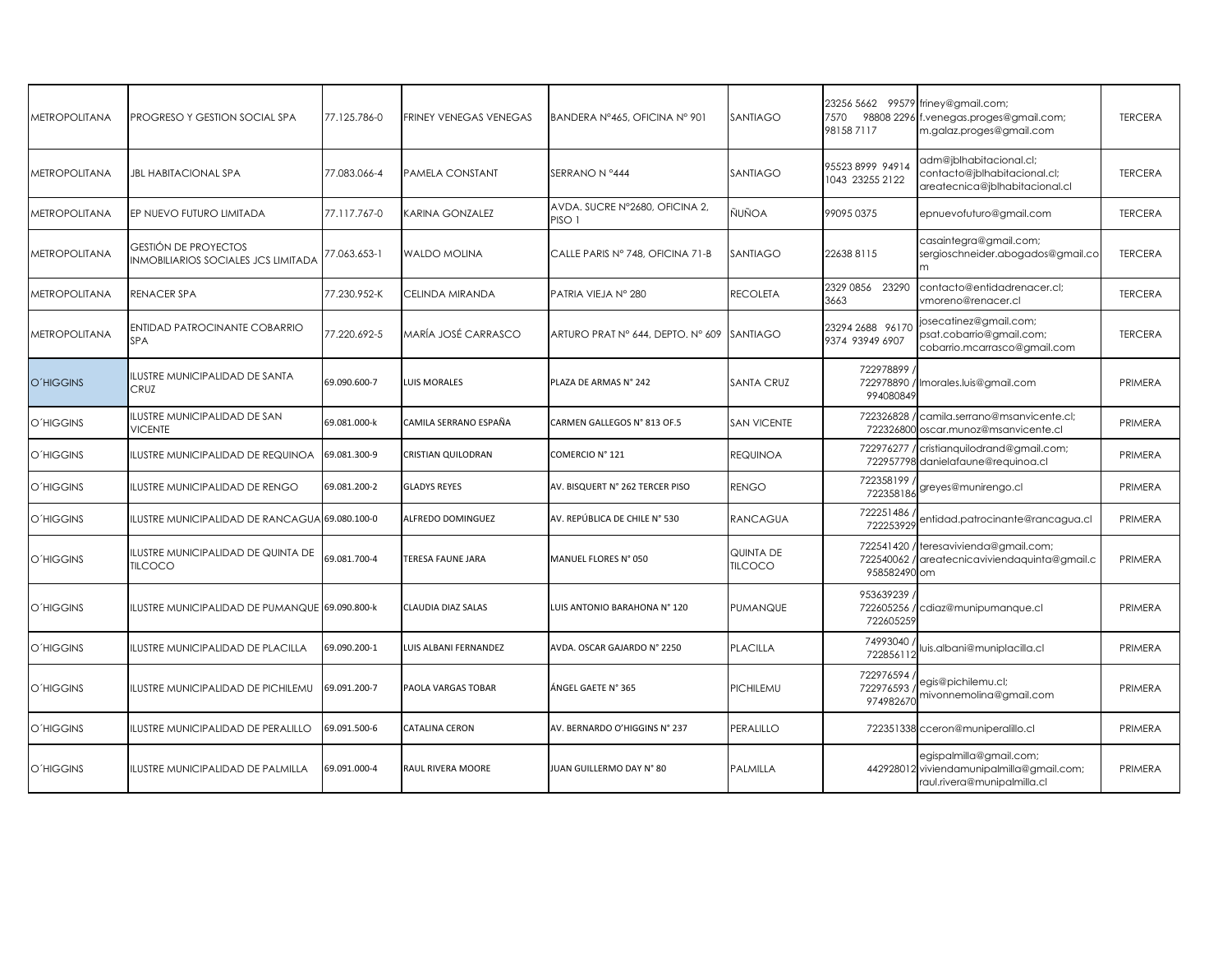| <b>O'HIGGINS</b> | <b>ILUSTRE MUNICIPALIDAD DE</b><br>NANCAGUA                                                                           | 69.090.400-4 | DANIEL RIVEROS CASTRO        | ARMANDO JARAMILLO Nº 99                                               | NANCAGUA           | 722858313<br>722858217    | egisnancagua@gmail.com;<br>ximena.salazar@municipalidadnanc<br>agua.cl;<br>fernanda.avila@municipalidadnanc<br>agua.cl | PRIMERA        |
|------------------|-----------------------------------------------------------------------------------------------------------------------|--------------|------------------------------|-----------------------------------------------------------------------|--------------------|---------------------------|------------------------------------------------------------------------------------------------------------------------|----------------|
| <b>O'HIGGINS</b> | ILUSTRE MUNICIPALIDAD DE MOSTAZAL                                                                                     | 69.080.500-6 | CAROLINA MONDACA             | INDEPENDENCIA Nº 480                                                  | MOSTAZAL           | 722350049                 | cmondaca@mostazal.cl                                                                                                   | PRIMERA        |
| <b>O'HIGGINS</b> | ILUSTRE MUNICIPALIDAD DE MACHALI                                                                                      | 69.080.200-7 | MARCELO MATURANA CALDERÓN    | PLAZA DE ARMAS N° 11                                                  | MACHALI            | 722746718 /<br>722746718  | egis@machali.cl                                                                                                        | PRIMERA        |
| O'HIGGINS        | ILUSTRE MUNICIPALIDAD DE LOLOL                                                                                        | 69.090.500-0 | VANESSA PIZARRO SALAS        | LOS AROMOS N° 85                                                      | lolol              |                           | 722941074 egis.lolol@gmail.com                                                                                         | PRIMERA        |
| <b>O'HIGGINS</b> | ILUSTRE MUNICIPALIDAD DE LA ESTRELLA                                                                                  | 69.091.400-K | <b>ALEXIS LORCA</b>          | DIEGO PORTALES N° 619                                                 | LA ESTRELLA        | 722957520<br>964623377    | alexis.lorca@munilaestrella.cl                                                                                         | PRIMERA        |
| <b>O'HIGGINS</b> | ILUSTRE MUNICIPALIDAD DE COLTAUCO 69.080.700-9                                                                        |              | SOFIA PINO RUBIO             | AV. ARTURO PRAT N° 66                                                 | COLTAUCO           | 722283339 /<br>722283340  | 968459531 / vivienda@coltauco.cl                                                                                       | PRIMERA        |
| <b>O'HIGGINS</b> | ILUSTRE MUNICIPALIDAD DE COINCO                                                                                       | 69.081.600-8 | MARÍA RAMÍREZ SEPÚLVEDA      | PLAZA DE LOS HÉROES N° 3                                              | COINCO             | 722355919<br>989053249    | vivienda@municoinco.cl                                                                                                 | PRIMERA        |
| <b>O'HIGGINS</b> | <b>ILUSTRE MUNICIPALIDAD DE</b><br><b>CHIMBARONGO</b>                                                                 | 69.090.300-8 | IENNIFER MUÑOZ HERRERA       | JAVIERA CARRERA N° 511                                                | <b>CHIMBARONGO</b> | 722782054 o.com           | 722781017 / vivienda@municipalidadchimbarong                                                                           | PRIMERA        |
| <b>O'HIGGINS</b> | ILUSTRE MUNICIPALIDAD DE<br>PICHIDEGUA                                                                                | 69.081.100-6 | VICTOR JARA MARAMBIO         | AV. INDEPENDENCIA N 525                                               | PICHIDEGUA         |                           | 722299625 / vivienda.pichidegua@gmail.com;<br>722591250 victorjara@pichidegua.cl                                       | PRIMERA        |
| <b>O'HIGGINS</b> | ILUSTRE MUNICIPALIDAD DE CODEGUA                                                                                      | 69.080.400-K | ROBERTO CRUZ ZUÑIGA          | O'HIGGINS N° 376                                                      | CODEGUA            | 957586130 / 72<br>2973535 | epcodegua@gmail.com                                                                                                    | PRIMERA        |
| <b>O'HIGGINS</b> | ILUSTRE MUNICIPALIDAD DE DOÑIHUE                                                                                      | 69.080.600-2 | CAROLINA DIAZ ENRIQUEZ       | AV. ESTACIÓN Nº 344                                                   | Doñihue            | 722959254 / 9<br>66427028 | dptoviviendadonihue@gmail.com;<br>egismunicipaldonihue@gmail.com;<br>vivienda@mdonihue.cl                              | PRIMERA        |
| <b>O'HIGGINS</b> | <b>ILUSTRE MUNICIPALIDAD DE OLIVAR</b>                                                                                | 69.081.400-5 | <b>VICTORIA GAMIN</b>        | CALLE PLAZA ESMERALDA S/N                                             | <b>OLIVAR</b>      |                           | 722358323 / oficinavivienda@muniolivar.cl;<br>993200911 rubenignacioalv@gmail.com                                      | PRIMERA        |
| <b>O'HIGGINS</b> | CLAUDIA BEATRIZ TIZNADO NITOR<br>SERVICIOS PROFESIONALES DE<br>ARQUITECTURA DISEÑO Y GESTION<br>INMOBILIARIA E.I.R.L. | 76.206.237-2 | CLAUDIA TIZNADO NITOR        | CARMEN GALLEGOS N° 350 SEGUNDO PISO<br>LOCAL 9                        | <b>SAN VICENTE</b> | 722572737<br>982304589    | claudiatiznado@gmail.com                                                                                               | <b>TERCERA</b> |
| <b>O'HIGGINS</b> | BEATRIZ VALENZUELA VAN TREEK<br><b>ESTUDIO 360 SOLUCIONES</b><br>TERRITORIALES E.I.R.L.                               | 76.028.318-5 | BEATRIZ VALENZUELA VAN TREEK | CARRERA PINTO N° 823                                                  | RANCAGUA           | 968494233 om              | 722530519 / beatriz.valenzuela.vantreek@gmail.c                                                                        | <b>SEGUNDA</b> |
| <b>O'HIGGINS</b> | CONSULTORA VICTOR EDUARDO TAPIA<br>LEAL E.I.R.L.                                                                      | 76.713.963-2 | VICTOR TAPIA LEAL            | PSJE SAN MARTIN DE PORRES VILLA SAN<br>VICENTE DE PAUL N° 2034 OF. O. | RANCAGUA           |                           | 722961073 consultora.vtl.eirl@gmail.com                                                                                | <b>TERCERA</b> |
| <b>O'HIGGINS</b> | DARWIN CASTRO MORIS ASESORIA<br>EMPRESARIAL Y EN MATERIA DE GESTION 76.735.707-9<br>E.I.R.L.                          |              | DARWIN CASTRO MORIS          | AV. GRECIA Nº 124                                                     | RANCAGUA           | 722539132/<br>994049405   | consultorafenixeirl@gmail.com                                                                                          | <b>TERCERA</b> |
| <b>O'HIGGINS</b> | ATHWEN GESTION INMOBILIARIA S.P.A.                                                                                    | 76.591.433-7 | LESLIA RIVERA                | ASTORGA N° 272 OF. 8                                                  | RANCAGUA           |                           | 722487967 athweninmobiliaria@gmail.com                                                                                 | <b>TERCERA</b> |
| <b>O'HIGGINS</b> | LIDIA DEL ROSARIO REYES GALLEGOS                                                                                      | 08.372.547-8 | LIDIA REYES GALLEGOS         | GAMERO N° 192 OF. 2                                                   | <b>RANCAGUA</b>    |                           | 722985672 lidiareyesg@gmail.com                                                                                        | <b>TERCERA</b> |
| <b>O'HIGGINS</b> | RENA Y R LIMITADA                                                                                                     | 76.436.535-6 | FRANCISCO CHAVEZ PAVEZ       | COVADONGA N° 93                                                       | <b>PICHIDEGUA</b>  |                           | 722340570 ep.renayr@gmail.com                                                                                          | <b>TERCERA</b> |
| <b>O'HIGGINS</b> | INMOBILIARIA CRUZERO LIMITADA                                                                                         | 76.282.386-1 | MITZI SEGUEL ORTIZ           | BUERAS N° 672                                                         | <b>RANCAGUA</b>    |                           | 722233118 mseguel@epcruzero.cl                                                                                         | PRIMERA        |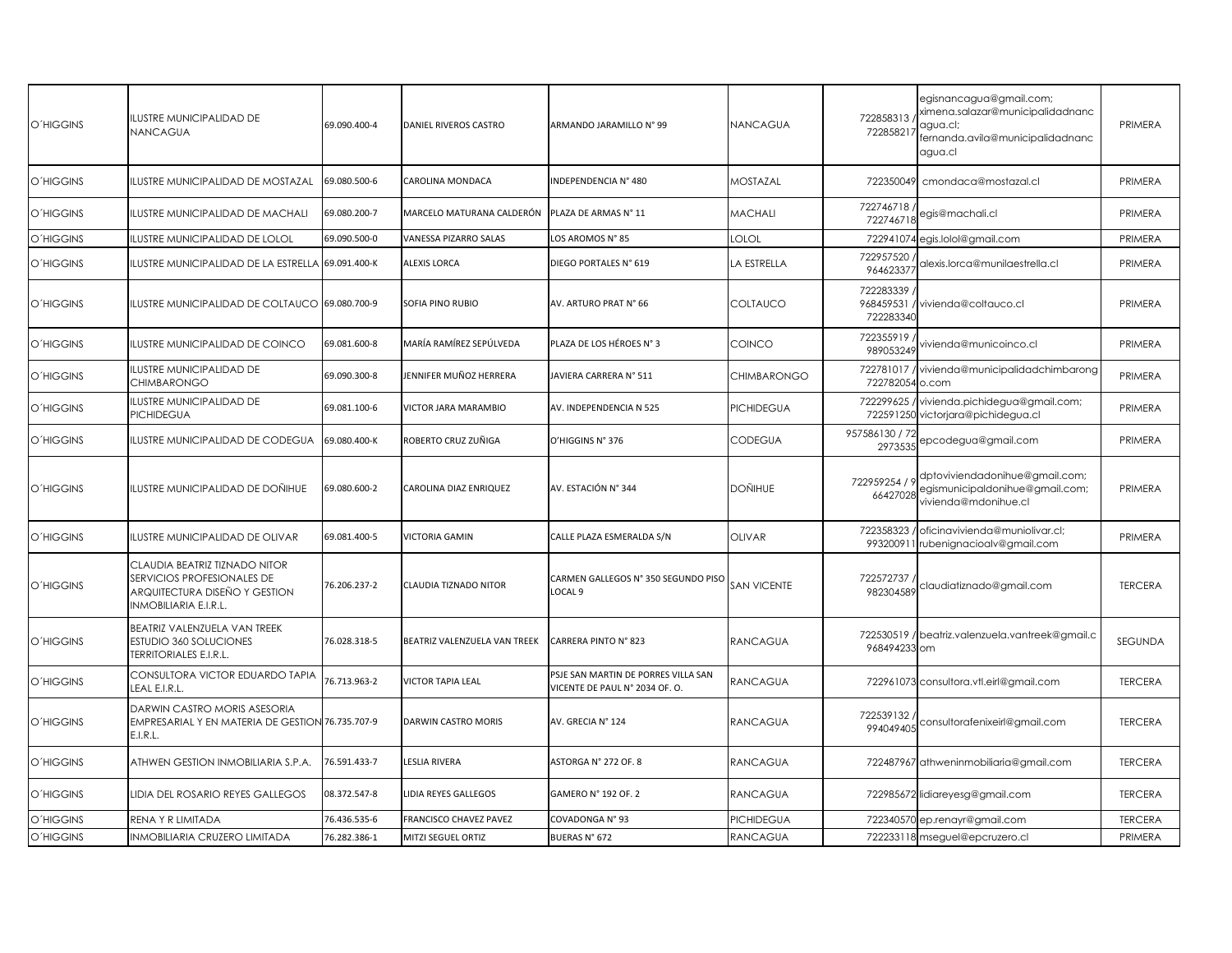| O'HIGGINS        | INMOBILIARIA Y CONSTRUCTORA<br>VIENTO DEL SUR LIMITADA    | 78.608.000-2 | <b>UAN SUTER CARR</b>             | ARCADIO LETELIER N°83 POBL. MANSO DE<br><b>VELASCO</b>          | RANCAGUA            |                          | 95492175 / juansuter@gmail.com;<br>722237990 jeannettecadenas@gmail.com | <b>TERCERA</b> |
|------------------|-----------------------------------------------------------|--------------|-----------------------------------|-----------------------------------------------------------------|---------------------|--------------------------|-------------------------------------------------------------------------|----------------|
| <b>O'HIGGINS</b> | INMOBILIARIA Y CONSTRUCTORA INSOC<br>LIMITADA             | 76.961.330-7 | OSE LUIS ELICER GUTIERREZ         | MUJICA N° 609 OF. 402                                           | <b>RANCAGUA</b>     | 9 93201436<br>993204409  | 993203419 / j.elicer@insoc.cl                                           | SEGUNDA        |
| <b>O'HIGGINS</b> | <b>ILUSTRE MUNICIPALIDAD DE PEUMO</b>                     | 69.080.900-1 | ORGE GONZALEZ                     | HERMANOS CARRERA Nº 18                                          | PEUMO               |                          | 942460106 jorgegonzalez383@gmail.com                                    | PRIMERA        |
| O'HIGGINS        | CONSTRUCTORA E INMOBILIARIA SAN<br>ESTEBAN LIMITADA       | 77.669.160-7 | TRIVIÑO PATRICIO ERNESTO          | POBLACIÓN BERNARDO O'HIGGINS S/N,<br><b>CUNACO</b>              | NANCAGUA            |                          | 722603823 ptrivino@cisel.cl                                             | <b>TERCERA</b> |
| O'HIGGINS        | CONSULTORA NUEVO DIA LIMITADA                             | 76.515.489-8 | DANIEL GALVEZ OLIVARES            | SANTA JULIA N° 195                                              | <b>GRANEROS</b>     | 722472360<br>935241623   | danielgalvezo@hotmail.com                                               | <b>TERCERA</b> |
| <b>O'HIGGINS</b> | <b>GESTION INMOBILIARIA ANDINA</b><br>LIMITADA            | 76.702.135-6 | MACARENA PINTO GALAZ              | CALLE SAN ALBERTO HURTADO Nº 091,<br>VILLA MONASTERIO           | <b>GRANEROS</b>     |                          | 722458897 andinalimitada01@gmail.com                                    | <b>TERCERA</b> |
| <b>O'HIGGINS</b> | MANA INGENIERIA Y CONSTRUCCION<br>LIMITADA                | 76.083.843-8 | VIGUEL GALVEZ DURAN               | COVADONGA N° 1157, POBL. LA GRANJA                              | <b>RANCAGUA</b>     |                          | 722216000 galvezduran.m@gmail.com                                       | <b>TERCERA</b> |
| O'HIGGINS        | SOCIEDAD DE TRANSPORTES Y SERVICIO<br>MAVAL LIMITADA      | 76.079.765-0 | EDUARDO VARGAS LORCA              | SAN MIGUEL DE CALLEUQUE S/N                                     | PERALILLO           |                          | 722399450 contacto@maval.cl                                             | <b>TERCERA</b> |
| <b>O'HIGGINS</b> | OFICINA UMBRAL ARQUITECTURA<br>LIMITADA                   | 76.821.512-K | ELOISA CISTERNA RAMOS             | CORONEL SANTIAGO BUERAS N° 643 -1                               | <b>RANCAGUA</b>     |                          | 973703746 contacto@umbralarquitectura.net                               | <b>TERCERA</b> |
| <b>O'HIGGINS</b> | INMOBILIARIA IMB S.P.A.                                   | 76.340.994-5 | PABLO MARAMBIO BARRERA            | CARLOS WALKER N° 361 PRIMER PISO                                | <b>SAN VICENTE</b>  | 722573866                | ep.inmobiliaria.imb@gmail.com                                           | <b>SEGUNDA</b> |
| O'HIGGINS        | TREKAN S.P.A.                                             | 76.758.835-6 | MARGARITA ZENTENO                 | CALLE SAN MARTIN N° 541 OF. 15                                  | RANCAGUA            |                          | 950952018 zenteno.margarita1@gmail.com                                  | <b>TERCERA</b> |
| <b>O'HIGGINS</b> | CONSULTORA DE SERVICIOS<br>HABITACIONLAES VITTALIA S.P.A. | 76.823.153-2 | CLAUDIA MUÑOZ OLAVE               | HÉCTOR ZAMORANO N° 1471                                         | <b>RANCAGUA</b>     | 963341888<br>722835604   | consultora.vittalia@gmail.com                                           | <b>TERCERA</b> |
| O'HIGGINS        | SOLAR GESTION INMOBILIARIA<br>AMBIENTAL S.P.A.            | 76.781.917-K | GERMAN ARAVENA ORTIZ              | ASTORGA N° 272 OF. 9                                            | <b>RANCAGUA</b>     |                          | 722692249 germanaravena.o@gmail.com                                     | <b>TERCERA</b> |
| O'HIGGINS        | CICLO VERDE ARQUITECTURA Y<br>CONSTRUCCION S.P.A.         | 76.839.815-1 | SERGIO URRUTIA VISCARRA           | AVENIDA SANTA ROSA Nº 173                                       | <b>MALLOA</b>       |                          | 978514831 sergiourrutia.vis@gmail.com                                   | <b>TERCERA</b> |
| <b>O'HIGGINS</b> | <b>SOCIEDAD HABITACIONAL RUCALHUE</b><br>LIMITADA         | 76.425.135-0 | PATRICIO HENRIQUEZ HENRIQUEZ      | CHINCHILLA N° 1303 BLOCK 8, DPTO. 101<br>POBL. MANSO DE VELASCO | RANCAGUA            | 722255423 /<br>999181418 | ucalhue.egis@gmail.com                                                  | <b>TERCERA</b> |
| O'HIGGINS        | NMOBILIARIA MENDOZA Y MUÑOZ<br>LIMITADA                   | 76.126.687-k | MARIO MENDOZA MELO                | AVDA. BRASIL N° 850 OF.405                                      | RANCAGUA            | 722532347<br>78379108    | sociedad.m.m@gmail.com                                                  | <b>TERCERA</b> |
| <b>O'HIGGINS</b> | ENTIDAD PATROCINANTE RANCAGUA<br><b>LIMITADA</b>          | 76.404.738-9 | DANIEL GUERRERO LARA              | GERMAN RIESCO N° 277 DPTO. 151                                  | <b>RANCAGUA</b>     | 342291108                | catalina.bass@eprancagua.com;<br>daniel.guerrero@eprancagua.com         | PRIMERA        |
| <b>O'HIGGINS</b> | CONSULTORA MATRIZ LIMITADA                                | 76.031.658-K | ORGE PEÑALOZA ORTIZ               | MONSEÑOR LARRAIN N° 1205-A VILLA<br><b>CENTINELA</b>            | <b>SAN FERNANDO</b> | 722713035<br>90856472    | matriz.ltda@gmail.com                                                   | <b>SEGUNDA</b> |
| <b>O'HIGGINS</b> | SOCIEDAD INMOBILIARIA NUEVA VIDA<br>LIMITADA              | 76.405.847-K | ROXANA MIRANDA VENEGAS            | LOS ALMENDROS S/N°, GULTRO                                      | <b>OLIVAR</b>       | 974142871<br>722396260   | .nuevavida@gmail.com                                                    | <b>TERCERA</b> |
| O'HIGGINS        | SOCIEDAD INGENIERIA Y<br>CONSTRUCCION VIPALCO LIMITADA    | 76.233.490-9 | ORLANDO VILLARROEL                | CALLE 1 N°75, POBLACIÓN LOS BUENOS<br>AMIGOS                    | RANCAGUA            | 722257218<br>63336238    | constructora@vipalco.cl                                                 | SEGUNDA        |
| <b>O'HIGGINS</b> | SOCIEDAD CONSTRUCTORA E<br>INMOBILIARIA ZAGALL LIMITADA   | 76.070.196-3 | RAMIRO ZAVALA GALLARDO            | CARMEN GALLEGOS N° 309 3 PISO DEPTO.                            | <b>SAN VICENTE</b>  | 722573419<br>961575724   | inmobzagall@gmail.com                                                   | <b>TERCERA</b> |
| <b>O'HIGGINS</b> | CONSTRUCTORA JEANNETTE BECERRA<br>E.I.R.L.                | 76.823.305-5 | <b>EANNETTE BECERRA CONTRERAS</b> | CALLE SAN RAFAEL N° 0704, VILLA EL<br><b>BOSQUE</b>             | <b>RANCAGUA</b>     |                          | 993216235 consultoraweliwen@gmail.com                                   | <b>TERCERA</b> |
| <b>O'HIGGINS</b> | CONSTRUCTORA SANTA CARMEN<br>LIMITADA                     | 76.091.495-9 | <b>NICOLAS SEGURA TORO</b>        | EL MINERAL N° 140, VILLA SAGASCA                                | <b>RANCAGUA</b>     |                          | 722611420 epcosac@ccosac.cl                                             | <b>TERCERA</b> |
|                  |                                                           |              |                                   |                                                                 |                     |                          |                                                                         |                |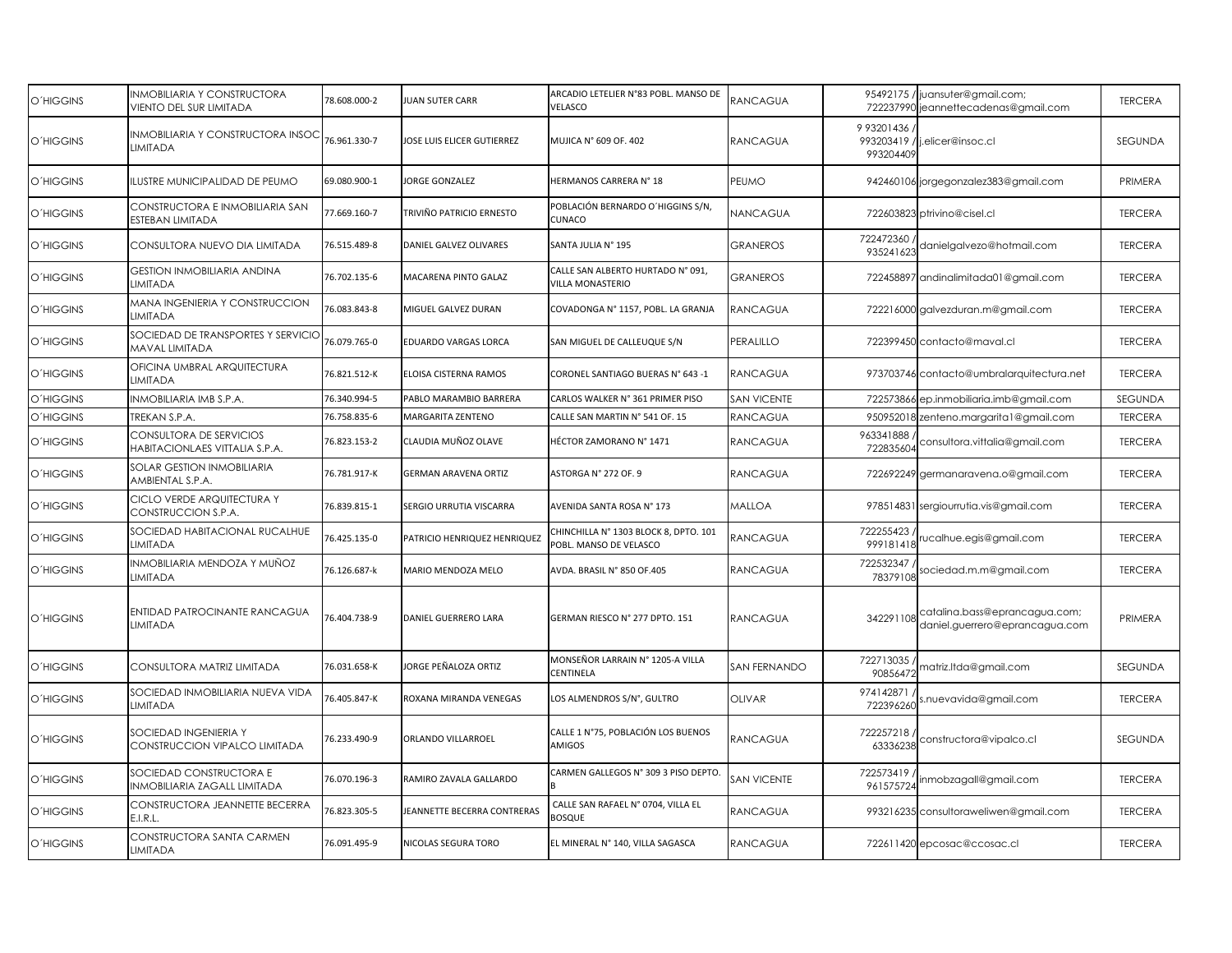| <b>O'HIGGINS</b> | <b>OVAL INGENIEROS ASOCIADOS</b><br>LIMITADA                                  | 76.094.195-6 | CAROLINA MACAN MARABOLI                     | CALLE CUEVAS N° 253 TERCER PISO                             | <b>RANCAGUA</b>   |                                | 722906005 oval@constructoraoval.cl          | PRIMERA        |
|------------------|-------------------------------------------------------------------------------|--------------|---------------------------------------------|-------------------------------------------------------------|-------------------|--------------------------------|---------------------------------------------|----------------|
| <b>O'HIGGINS</b> | CONSULTORA ADOBE S.P.A.                                                       | 76.975.425-3 | BRAULIO CACERES HERRERA                     | LA AGUADA S/N                                               | LA ESTRELLA       | 964623377<br>990126307         | 722495700 / a2bconsultoraspa@gmail.com      | <b>TERCERA</b> |
| <b>O'HIGGINS</b> | SOCIEDAD HABITACIONAL DOMUS<br>S.P.A.                                         | 77.035.785-3 | <b>JORGE PEREZ</b>                          | ILLANES N° 98 B                                             | <b>RANCAGUA</b>   |                                | 224152368 epdomus@gmail.com                 | <b>TERCERA</b> |
| <b>O'HIGGINS</b> | ASESORÍA TÉCNICA ZIMENTA S.P.A.                                               | 77.211.932-1 | TERESA VILLALOBOS                           | AV. LA PAZ N° 280 LOCAL 5                                   | LOLOL             |                                | 965312147 egiszimenta@gmail.com             | <b>TERCERA</b> |
| <b>O'HIGGINS</b> | <b>G.F. CONSTRUCCIONES LIMITADA</b>                                           | 77.119.063-4 | <b>GASTON PARADA MORA</b>                   | VIÑA DEL MAR N° 089                                         | <b>RANCAGUA</b>   | 993522248                      |                                             | <b>TERCERA</b> |
| <b>O'HIGGINS</b> | ACOTA ESTUDIO S.P.A.                                                          | 77.229.508-1 | ELÍAS HERNÁNDEZ CÉSPEDES                    | HÉCTOR ZAMORANO Nº 1418                                     | <b>RANCAGUA</b>   | 722907300<br>976154578         | elias.hernandez@acotaestudio.cl             | <b>TERCERA</b> |
| <b>O'HIGGINS</b> | ENTIDAD PATROCINANTE BOIE S.P.A.                                              | 77.256.573-9 | YARUSKA CARREÑO CARRIZO                     | ALCAZAR ALTOS N° 530                                        | <b>RANCAGUA</b>   |                                | 976093063 yaruska@boie.cl                   | <b>TERCERA</b> |
| <b>MAULE</b>     | EGIS ILUSTRE MUNICIPALIDAD DE<br>CAUQUENES                                    | 69.120.400-6 | UIS ALEJANDRO FERNANDEZ<br><b>JARAMILLO</b> | ANTONIO VARAS N° 466                                        | CAUQUENES         | 732565293                      | egis.muni.cauquenes@gmail.com               | <b>UNICA</b>   |
| MAULE            | EGIS MUNICIPALIDAD DE TALCA                                                   | 69.110.400-1 | PATRICITA ELENA ALBORNOZ<br>AVENDAÑO        | 5 ORIENTE Nº 1270                                           | <b>TALCA</b>      | 92556060-712<br>203858         | egismunicipal@talca.cl                      | <b>UNICA</b>   |
| MAULE            | <b>EGIS PROGRESA SPA</b>                                                      | 77.171.635-0 | CARLOS ANTONIO NUÑEZ FARIAS                 | MAIPU N° 479                                                | <b>CURICO</b>     | (75) 2260594                   | egis.progresaspa@gmail.com                  | <b>TERCERA</b> |
| MAULE            | <b>GESTION INMOBILIARIA PROFESIONAL</b><br>ltda.                              | 76.856.449-3 | FELIPE ESTEBAN VALENZUELA SAIZ              | MANUEL MONTT 248 OFICINA 5                                  | <b>CURICO</b>     | 75 2 32 1 8 3 3 -<br>990474820 | contactogesprov@gmail.com                   | <b>TERCERA</b> |
| MAULE            | CONSULTORA LICATEN SPA                                                        | 76.675.937-8 | PABLO ORMAZABAL MEDINA                      | JUAN ESTEBAN MONTERO N° 90                                  | <b>LICANTEN</b>   | 990888831                      | licantenconsultora@gmail.com                | <b>TERCERA</b> |
| MAULE            | EGIS ILUSTRE MUNICIPALIDAD DE<br>CONSTITUCIÓN                                 | 69.120.100-7 | CARLOS VALENZUELA GAJARDO                   | PORTALES 450                                                | CONSTITUCION      | (71) 2249967                   | egis.constitucion@gmail.com                 | <b>UNICA</b>   |
| MAULE            | CONSULTORA SEPTIMO SUEÑO<br>LIMITADA                                          | 76.442.108-6 | <b>MONICA ANDREA HERRERA</b><br>VALENZUELA  | AVENIDA CEMENTERIO N°1457                                   | <b>MOLINA</b>     | (75) 249 2783-<br>(9)72145894  | monica@septimosueno.cl                      | SEGUNDA        |
| MAULE            | EGIS ILUSTRE MUNICIPALIDAD DE RETIRO 69.130.800-6                             |              | ELIADA BEATRIZ BARRA FUENTES                | PRESIDENTE ERRAZURIZ, NUMERO 240                            | <b>RETIRO</b>     | (73) 2620728                   | epmunicipalidadretiro@gmail.com             | <b>UNICA</b>   |
| MAULE            | SOCIEDAD DE ASESORIA TECNICA<br>MONTECINOS Y VIDAL LTDA                       | 76.577.142-0 | CYNTHIA MONTECINOS MELLA                    | EDIFICIO LA MERCED 255, TORRE A OF 104                      | <b>CURICO</b>     | 752319407                      | egisfuturo@outlook.com                      | <b>TERCERA</b> |
| MAULE            | ARMENTE VILLELA ARQUITECTOS<br><b>ASOCIADOS LIMITADA</b>                      | 77.843.990-3 | FERNANDO VILLELA - PILAR<br>ARMENTE SEGU    | YUMBEL 646                                                  | <b>LINARES</b>    | (073) 2210535 /<br>996303064   | fdo.villela.b@gmail.com                     | PRIMERA        |
| MAULE            | CONSTRUCTORA SANDRO ALIQUINTUI<br><b>EIRL</b>                                 | 76.683.154-0 | SANDRO ALIQUINTUI VERA                      | CATEDRAL Nº 319, OFICINA 207                                | <b>CAUQUENES</b>  | 932451826                      | constructora.sandroaliquintui@gmail.<br>com | <b>TERCERA</b> |
| MAULE            | FERNANDA ANDREA VALDIVIA HERRERA                                              | 15.129.654-8 | FERNANDA ANDREA VALDIVIA<br>HERRERA         | O'HIGGINS #1126 - CURICO                                    | <b>CURICO</b>     | (75) 2353310                   | inmobiliariafav@gmail.com                   | <b>TERCERA</b> |
| MAULE            | SOCIEDAD CONSULTORA PARALELO<br>PLUS LTDA.                                    | 76.818.656-1 | OHANNA PEREIRA SANCHEZ                      | BALMACEDA N° 329, OFICINA 18                                | <b>CAUQUENES</b>  | (73) 251 2875                  | paraleloplus@gmail.com                      | <b>TERCERA</b> |
| MAULE            | <b>DICASA SPA</b>                                                             | 77.028.113-K | ORENA ALEJANDRA VALENZUELA<br>ANDAUR        | AVENIDA BALMACEDA Nº 10510                                  | <b>SAN JAVIER</b> | 984573456                      | gestionsocialdicasa@gmail.com               | <b>TERCERA</b> |
| MAULE            | PROYECTO TALCA DEL MAULE LIMITADA 76.207.604-7                                |              | GABRIELA ROJAS DOMINGUEZ                    | 1 PONIENTE 2 NORTE N° 1258, PISO 5<br>OFICINA 505           | <b>TALCA</b>      | 981375423                      | protalca@gmail.com                          | <b>TERCERA</b> |
| MAULE            | SOCIEDAD INMOBILIARIA DE ASISTENCIA<br>TECNICA CAPACITACIÓN Y<br>CONSTRUCCION | 76.031.053-0 | ALEXIS CASTILLOS ALARCON                    | 1 SUR N° 865, PISO 10 OFICINA n° 102<br><b>EDIFIO TORRE</b> | <b>TALCA</b>      | (71) 2228187                   | gycgestionlimitada@gmail.com                | PRIMERA        |
| MAULE            | <b>INMOBILIARIA VICE LTDA</b>                                                 | 77.042.347-3 | MARLENE ROJAS MUÑOZ                         | MERCED N 255 OFICINA 402                                    | <b>TALCA</b>      | (75)2397789                    | contacto@ivice.cl                           | <b>TERCERA</b> |
|                  |                                                                               |              |                                             |                                                             |                   |                                |                                             |                |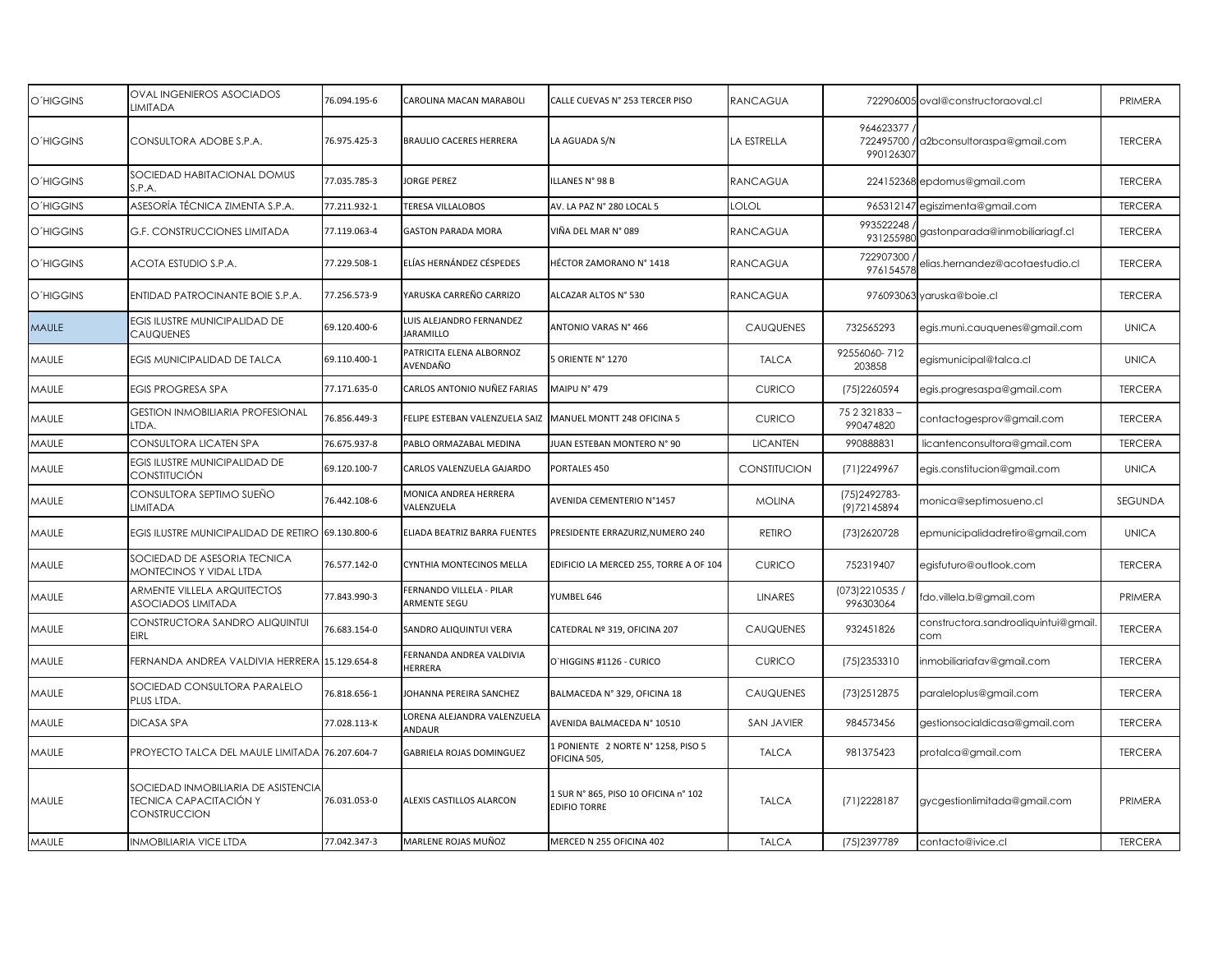| MAULE | CONSULTORA PROYECTA SPA                                                  | 77.152.963-1 | MIRIAM ALEJANDRA GUAGARDO<br>MORAGA         | CALLE YUNGAY, 571 OFICINA 1                | <b>CURICO</b>       | 75-2606146 /9<br>97705100                  | egis.proyecta@yahoo.com                                                 | <b>TERCERA</b> |
|-------|--------------------------------------------------------------------------|--------------|---------------------------------------------|--------------------------------------------|---------------------|--------------------------------------------|-------------------------------------------------------------------------|----------------|
| MAULE | INMOBILIARIA FERVAL SPA                                                  | 76.055.432-4 | FERNANDO RETAMAL                            | 2 SUR, N° 621, TALCA                       | <b>TALCA</b>        | 71-2-234830 /<br>712236579                 | iretamal@fervali.cl                                                     | PRIMERA        |
| MAULE | INMOBILIARIA MI CASA LIMITADA                                            | 76.271.726-3 | HERNAN SOTO ACUÑA                           | DIECIOCHO 450 INTERIOR                     | PARRAL              | 56442871645/9757<br>11952                  | egismicasa2013@gmail.com                                                | SEGUNDA        |
| MAULE | <b>ENTIDAD DE GESTION INMOBILIARIA</b><br>SOCIAL CRUZ DEL MAULE LIMITADA | 76.384.076-K | CHARLOTT CRUZ DUARTE                        | 6 OTE 1075 OF 7 EDIF PAULA                 | <b>TALCA</b>        | (71) 2215144 / 9<br>85397144<br>9 44706675 | charlottcruzduarte@gmail.com                                            | SEGUNDA        |
| MAULE | <b>GESTION INMOBILIARIA Y CONSULTORA</b><br><b>CONTI SPA</b>             | 77.131.602-6 | EDISON FELIPE FRITZ DÍAZ                    | O'HIGGINS N° 280                           | <b>CONSTITUCION</b> | 956541290                                  | efritzd@gmail.com                                                       | <b>TERCERA</b> |
| MAULE | CONSULTORA E INMOBILIARIA<br>PROYECCIONES SpA                            | 76.543.751-2 | MARIO GONZALEZ CASTILLO                     | 8 Y 1/2 SUR B 2789                         | <b>TALCA</b>        | 997694374                                  | egisproyecciones@gmail.com                                              | <b>TERCERA</b> |
| MAULE | 4 CANELOS ENTIDAD DE GÉSTION<br><b>INMOBILIARIA SOCIAL SPA</b>           | 77.001.499-9 | IOSE LUIS VÁQUEZ ARAYA                      | FLOR DE CHILE, SITIO 5, LOTE 1             | <b>TALCA</b>        | 975732765                                  | jose.luis.vasquez.a@gmail.com/cecili<br>aloyolaempresasnehuen@gmail.com | <b>TERCERA</b> |
| MAULE | LORENA ANGELICA VERA HUME                                                | 8.716.541-8  | LORENA VERA HUME                            | MAX JARA N° 182                            | <b>LINARES</b>      | 981403792 / 73233<br>1490                  | ecasa.subsidios@yahoo.com                                               | <b>TERCERA</b> |
| MAULE | EMPRESA DE GESTÓN INMOBILIARIA<br>NUEVA CASA LTDA                        | 76.998.531-K | <b>IOCELYN DANIELA SOTO NEIRA</b>           | 91/2 SUR N°285                             | <b>TALCA</b>        | (71) 2435397 -<br>941736124                | egisnuevacasa@gmail.com                                                 | <b>TERCERA</b> |
| MAULE | EGIS ILUSTRE MUNICIPALIDAD DE<br>LICANTÉN                                | 69.100.500-3 | MARCELO FERNANDEZ VILOS                     | JUAN ESTEBAN MONTERO 25                    | <b>LICANTEN</b>     | (75) 2555330<br>68996721                   | egis.licanten@gmail.com                                                 | <b>UNICA</b>   |
| MAULE | LONCOMILLA SPA                                                           | 76.401.383-2 | PAMELA GATICA GUZMAN                        | SARGENTO ALDEA N°2466                      | <b>SAN JAVIER</b>   | (73) 2321 219                              | egis.loncomilla@gmail.com                                               | <b>SEGUNDA</b> |
| MAULE | EMPRESA DE GESTIÓN INMOBILIARIA<br>PROMAULE LTDA.                        | 76.789.954-8 | MARINA TAPIA SALDIAS                        | COOPERATIVA PERSITAL, MANZANA 30<br>CASA 9 | <b>TALCA</b>        | 961926311                                  | promaule2018@gmail.com                                                  | <b>TERCERA</b> |
| MAULE | <b>GESTION INMOBILIARIA RUCALHUE</b><br>MAULE LIMITADA                   | 76.221.478-4 | CLAUDIA PARADA FARIAS                       | 3 ORIENTE 4 Y 5 SUR N° 721                 | <b>TALCA</b>        | 982909527                                  | rucalhuemaule@gmail.com                                                 | SEGUNDA        |
| MAULE | CONSULTORA E INMOBILIARIA<br><b>BUENAVISTA SPA</b>                       | 76.521.196-4 | EDUARDO BRAVO CANALES                       | MERINO JARPA #27                           | <b>CURICO</b>       | 84799101 / 961587<br>93                    | consultorabuenavista@gmail.com                                          | <b>TERCERA</b> |
| MAULE | ASISTENCIA TECNICA ASESORIAS Y<br>GESTION INMOBILIARIA CATAL SPA         | 76.734.956-4 | CATERIN PEREZ HORMAZABAL                    | CALLE 2 NORTE 1681                         | <b>TALCA</b>        | (71) 2433298-<br>997397370                 | catal.talca@gmail.com                                                   | <b>TERCERA</b> |
| MAULE | SOCIEDAD ENTIDAD PATROCINANTE<br><b>HONORATO LIMITADA</b>                | 76.906.158-4 | MARIA EUGENIA VALDES ALFARO                 | 1 SUR EDIFICIO TORRE TALCA N°865 OF 62     | <b>TALCA</b>        | 71-2233623                                 | contacto@ihonorato.cl                                                   | <b>TERCERA</b> |
| MAULE | <b>ENTIDAD PATROCINANTE IGNACIO</b><br>SALAS SANDOVAL SPA                | 76.364.275-5 | <b>GNACIO GABRIEL SALAS</b><br>SANDOVAL     | FREIRE 789                                 | <b>LINARES</b>      | (73) 233 1 1 5 2                           | entidadepis@gmail.com                                                   | <b>TERCERA</b> |
| MAULE | <b>INMOBILIARIA NEWEN SPA</b>                                            | 77.214.845-3 | MARIA CECILIA DEL PILAR BARRERA<br>ALARCÓN  | 1 NORTE N° 801, OF 903                     | <b>TALCA</b>        | 981422002                                  | inmobiliarianewenspa@gmail.com                                          | <b>TERCERA</b> |
| MAULE | HABITAT CRATE LIMITADA                                                   | 76.156.045-K | GABRIELA ANDREA DEL PINO<br>NAVARRETE       | 18 ORIENTE Y 4 SUR LOTE A 8850             | <b>TALCA</b>        | (71) 2231065                               | administracion@crate.cl                                                 | PRIMERA        |
| MAULE | SOCIEDAD CONSULTORA Y PROYECTOS<br>EL PORVENIR LTDA.                     | 76.810.422-0 | ELSA PATRICIA OROSTICA<br><b>MORALES</b>    | CALLE CARMEN N° 747 OFICINA n° 63          | <b>CURICO</b>       | (75) 2326379                               | consultoraelporvenir@gmail.com                                          | <b>TERCERA</b> |
| MAULE | <b>FUNDACION CRATE</b>                                                   | 70.552.800-4 | <b>IORGE BRITO OBREQUE</b>                  | 1 NORTE N° 550 PISO 4                      | <b>TALCA</b>        | (71) 2231052 /<br>(71) 2210 857            | administracion@crate.cl;<br>iuridicovivienda@crate.cl                   | PRIMERA        |
| MAULE | TERRA VERDE SpA                                                          | 76.437.753-2 | FRANCISCA ALCANTARA FIGUEROA 5 OTE 851 OF 3 |                                            | <b>TALCA</b>        | 712229803 /<br>964346041                   | terraverdespa@gmail.com                                                 | PRIMERA        |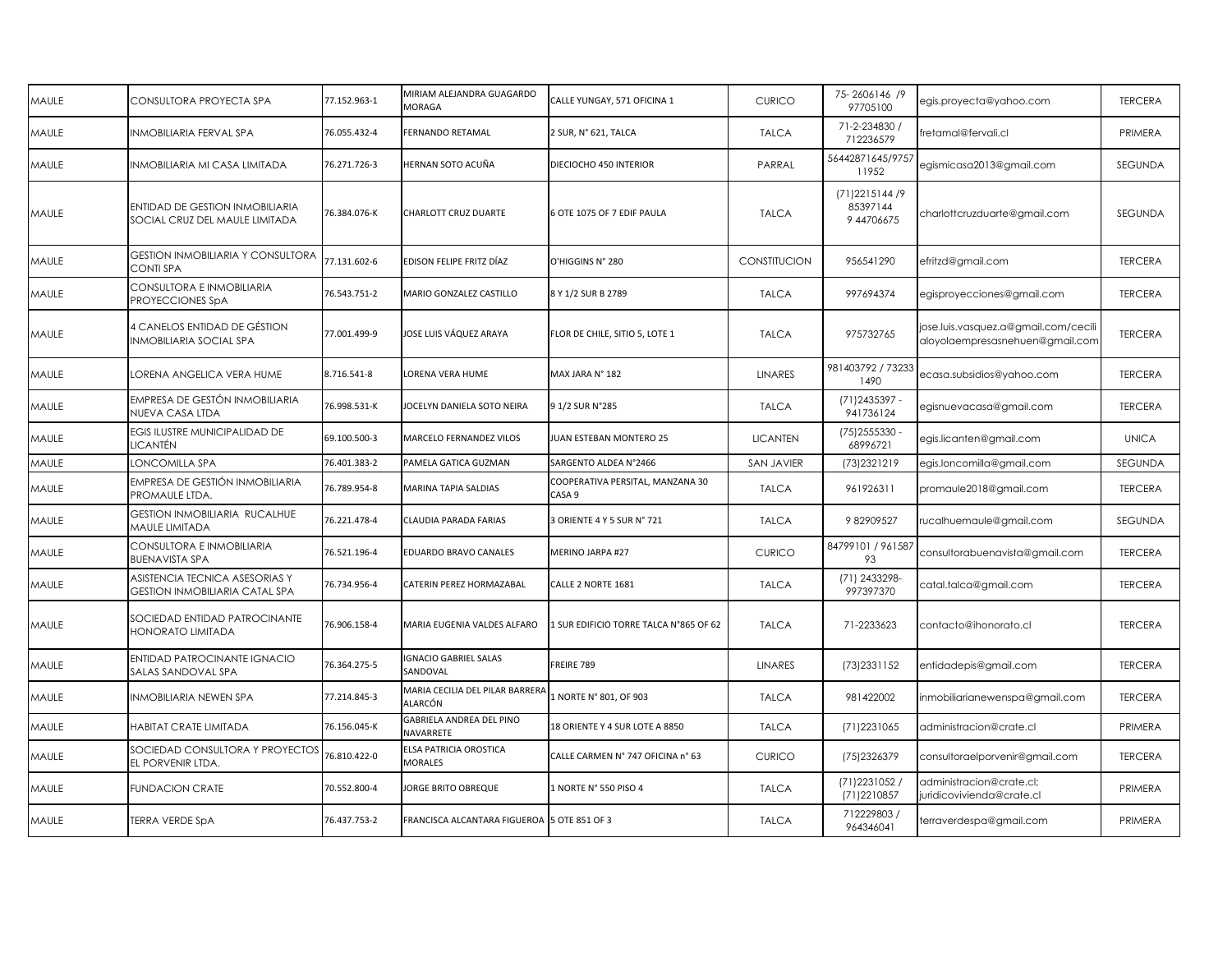| MAULE | MDOS CONSULTORES SPA                                                                          | 77.012.901-K | ERIKA ELIANA TAPIA MELLA                                              | IGNACIO CARRERA PINTO N° 345 OF 6                           | PARRAL              | (73) 246 2192-<br>965797876     | contacto@mdosconsultores.cl                                    | SEGUNDA        |
|-------|-----------------------------------------------------------------------------------------------|--------------|-----------------------------------------------------------------------|-------------------------------------------------------------|---------------------|---------------------------------|----------------------------------------------------------------|----------------|
| MAULE | SOCIEDAD CONSULTORA TIERRA DEL<br><b>VALLE LIMITADA</b>                                       | 76.016.291-4 | CLAUDA MERCEDES VALENZUELA<br>SAAVEDRA                                | <b>11 PONIENTE 12 SUR 174</b>                               | <b>TALCA</b>        | (9) 95589248                    | tierra.delvalle@yahoo.com                                      | <b>TERCERA</b> |
| MAULE | ALEX MAURICIO FUENTES SUAZO                                                                   | 13.614.775-7 | ALEX MAURICIO FUENTES SUAZO                                           | CALLE BALMACEDA, N°221, OF 13, GALERIA<br><b>MIRIAM</b>     | <b>CAUQUENES</b>    | (73) 2513389                    | fuentesasesoriatecnica@gmail.com                               | <b>TERCERA</b> |
| MAULE | S&D INGENIERIA LIMITADA                                                                       | 76.744.504-0 | DANIELA PACHECO CASTRO Y<br>SANDRO ALIQUINTUI VERA                    | CATEDRAL Nº 319, OFICINA 207                                | <b>CAUQUENES</b>    | 932451826                       | daniela.pacheco.castro@gmail.com<br>syd.ingenieria17@gmail.com | <b>SEGUNDA</b> |
| MAULE | GESTION INMOBILIARIA DEL MAULE LTDA 76.680.269-9                                              |              | PATRICIA YEVENES REDLICH -<br><b>MARIA LUORDES BIERE</b><br>CONTRERAS | LONCOMILLA 2672                                             | <b>SAN JAVIER</b>   | (73) 2 290944 /<br>+56962843933 | gestioninmobiliariadelmaule@gmail.<br>com                      | <b>TERCERA</b> |
| MAULE | SOCIEDAD DE GESTIÓN TÉCNICA<br><b>INNOVAR LTDA</b>                                            | 77.163.864-3 | EDUARDO ANDRES VALDES<br><b>DOMINGUEZ</b>                             | 12 1/2 NORTE A, N° 1430                                     | <b>TALCA</b>        | 987717658 /<br>712277613        | innovarltda2020@gmail.com                                      | <b>TERCERA</b> |
| MAULE | SOCIEDAD DE SERVICIOS<br>HABITACIONALES CASA PROPIA<br><b>LIMITADA</b>                        | 76.353.560-6 | LUIS LOZANO DONAIRE                                                   | CALLE 4 NORTE, N° 620, QUINTO PISO,<br>OFICINA 501, ALAMEDA | <b>TALCA</b>        | (71)2511030                     | casapropia@casapropiatalca.cl                                  | PRIMERA        |
| MAULE | ENTIDAD PATROCINANTE HABITARQ SpA 76.539.667-0                                                |              | MANUEL ALEJANDRO RECABAL<br>CASTRO                                    | MANUEL RODRIGUEZ 133                                        | <b>VILLA ALEGRE</b> | (9) 749 79856                   | entidadpatrocinantehabitarq@gmail<br>com                       | <b>TERCERA</b> |
| MAULE | <b>GESTA CONSULTORES LIMITADA</b>                                                             | 76.469.550-K | JULIO SANTOS PARADA - VICTOR<br>RAMIREZ                               | 2 NORTE, N°57                                               | LONGAVI             | (73) 241 2336 /<br>987751546    | gestaconsultores@gmail.com                                     | PRIMERA        |
| MAULE | SOCIEDAD AVE FENIX SPA                                                                        | 77.125.531-0 | <b>EMILIA ELISABETH SOLAR HUNTER</b>                                  | 2 PONIENTE N 1061 DEP 310                                   | <b>TALCA</b>        | 975503415                       | epfenixspa@gmail.com                                           | <b>TERCERA</b> |
| MAULE | SALAZAR SpA                                                                                   | 76.010.802-2 | MARCO SALAZAR                                                         | VILLA RAUQUEN CALLE LOS ROBLES N° 410                       | <b>CURICO</b>       | 752327181 /<br>74951474         | nabimaule@gmail.com                                            | PRIMERA        |
| MAULE | ENTIDAD PATROCINANTE RV LIMITDA                                                               | 77.207.975-3 | <b>IOCELYN NICOLE REYES</b><br><b>BUSTAMANTE</b>                      | 14 SUR N° 1401, VILLA EL ESFUERZO                           | <b>TALCA</b>        | (71)2274155                     | entidadpatrocinanterv@gmail.com                                | <b>TERCERA</b> |
| MAULE | CONSTRUCTORA LOMAS DEL MAULE<br>LTDA.                                                         | 52.001.128-5 | MARIO ALFONSO PEREZ VILCHES                                           | O'HIGGINS N°583 OFICINA 3                                   | CONSTITUCION        | (71)2676751                     | constructoramperez@gmail.com                                   | SEGUNDA        |
| MAULE | CONSTRUCCIONES SANTA SOFIA SpA                                                                | 76.649.122-7 | JUAN CARLOS ARANDA ARANDA                                             | YERBAS BUENAS N° 1309                                       | <b>MOLINA</b>       | 442928099                       | contacto@egissantasofia.cl                                     | <b>TERCERA</b> |
| MAULE | SOCIEDAD DE SERVICIOS<br>HABITACIONALES Y GESTIÓN<br><b>INMOBILIARIA SOCIAL CASAS DEL SUR</b> | 76.191.318-2 | CLAUDIA ANDREA MUÑOZ MOLINA 3 ORIENTE 4 SUR N° 987 OF 1 y 2           |                                                             | <b>TALCA</b>        | 954188701 / 712-<br>386135      | epcasasdelsur@gmail.com                                        | <b>TERCERA</b> |
| MAULE | PABLO LUCIANO SUMONTE ROJAS                                                                   | 13.858.432-1 | PABLO LUCIANO SUMONTE ROJAS                                           | HUAMACHUCO N° 887                                           | <b>SAN CLEMENTE</b> | 985145525                       | psumonte1980@gmail.com                                         | <b>TERCERA</b> |
| MAULE | ASESORIA JOSE QUEZADA SALAS<br>EMPRESA INDIVIDUAL DE<br>RESPONSABILIDAD LIMITADA              | 76.719.162-6 | JOSE QUEZADA SALAS                                                    | BALMACEDA 221, OFICINA Nº12                                 | <b>CAUQUENES</b>    | 942955336                       | fuentesalegria.psat@gmail.com                                  | <b>TERCERA</b> |
| MAULE | ARQUITECTURA RECICLABLE SPA                                                                   | 76.452.315-6 | EDUARDO OSCAR EUGENIO<br><b>STOCKER</b>                               | VILLA LAS VERTIENTES PSJE 14 S/N                            | PELLUHUE            | 988163989                       | arquitecturareciclablecl@gmail.com                             | <b>TERCERA</b> |
| MAULE | . MUNICIPALIDAD DE MOLINA                                                                     | 69.110.100-2 | PRISCILLA CASTILLO GERLI                                              | GALERIA AV QUECHEREGUAS 1639,<br>OFICINA 2 Y 3              | <b>MOLINA</b>       | 964549776                       | egisvivienda@molina.cl                                         | <b>UNICA</b>   |
| MAULE | EGIS ILUSTRE MUNICIPALIDAD DE<br>PARRAL                                                       | 69.130.700-K | PAULA RETAMAL URRUTIA -<br>SILVANNA CHANDIA ELGUETA                   | CALLE DIECIOCHO Nº 720                                      | PARRAL              | 77079155 -<br>(73) 2637788      | felipe.cortinez@parral.cl                                      | <b>UNICA</b>   |
| MAULE | CONSULTORA CURICOSUR LIMITADA                                                                 | 77.027.272-6 | MARIA TERESA CORDERO NUÑEZ                                            | AVENIDA CAVALIN Nº 87 SARMIENTO                             | <b>CURICO</b>       | 984709909                       | info.curicosur@gmail.com                                       | <b>TERCERA</b> |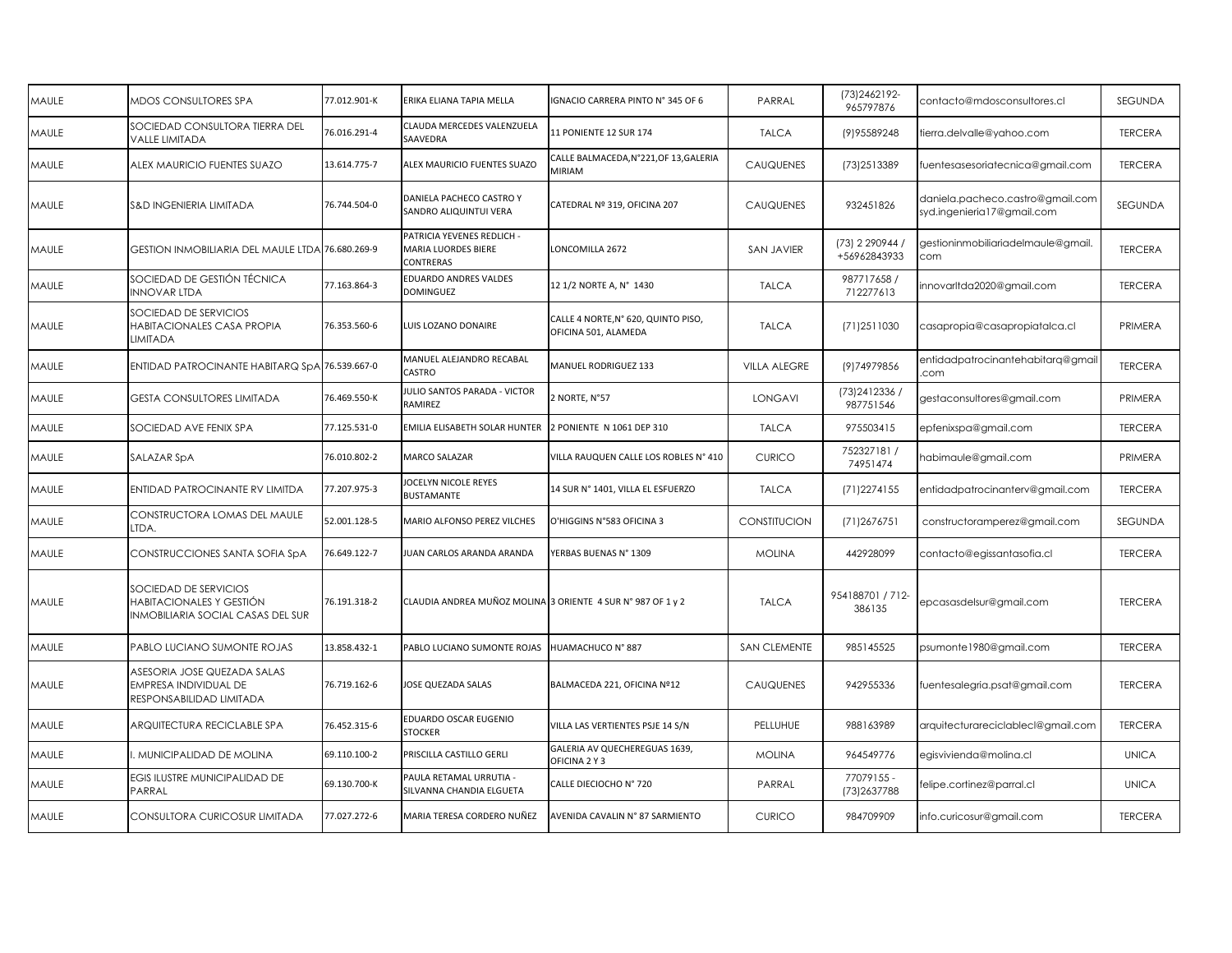| FRANCISCO JAVIER CAMPOS<br>993442099<br>MAULE<br><b>TECKOM INGENIERIA LIMITADA</b><br>76.701.253-5<br>1 NORTE N° 963, OF 522<br><b>TALCA</b><br>teckom.ingenieria@gmail.com<br>DONOSO<br>732636600 /<br><b>EGIS ILUSTRE MUNICIPALIDAD DE</b><br>69.120.300-K<br>JOSE LUIS CACERES BUENO<br>egischanco@gmail.com<br>MAULE<br>JOSE LUIS CACERES BUENO<br><b>CHANCO</b><br>732636671<br><b>CHANCO</b><br>EGIS ILUSTRE MUNICIPALIDAD DE<br>69.100.400-7<br>LUIS QUEZADA HERRERA<br>AV. BALMACEDA N° 35<br>RAUCO<br>(75) 2564561<br>MAULE<br>egis@munirauco.cl<br>RAUCO<br>GLENDA ROXANA VALENZUELA SALTOS<br>CALLE CORAZON DE LOS ANDES N° 1598,<br>(73) 2215934 /<br>MAULE<br>EMPRESA INDIVIDUAL DE<br>76.702.380-4<br><b>GLENDA VALENZUELA SALTOS</b><br><b>LINARES</b><br>glendavalenzuelas@yahoo.es<br>VILLA NEMESIO ANTUNEZ<br>978872430<br>RESPONSABILIDAD LIMITADA<br>(75) 2324665/<br>MAULE<br>ASESORIA PRO HOGAR SPA<br>76.758.306-0<br>CHARLOTT CESPEDES CARRASCO<br>EDIFICIO MERCED N° 255 OF. 106<br><b>CURICO</b><br>pro.hogar2017@gmail.com<br>990158496<br>CONSULTORA 7R SPA<br>77.075.409-7<br>ELSA CAROLINA LABRAÑA PINO<br>MERCED N° 614 B<br><b>CURICO</b><br>946686522<br>consultora7r@gmail.com><br>MAULE<br>yeseniaespinoza.consultorayeros@g<br>JORGE DEL CARMEN ARAYA<br>MAIPU N°461<br><b>LINARES</b><br>(73) 2227195<br>MAULE<br>CONSULTORA YEROS SPA<br>76.073.193-5<br>URRUTIA<br>mail.com<br>VILLA DOÑA GLORIA II, 15 PONIENTE 22 1/2<br>228862217/95201<br><b>EGIS BARRIO VIVO SpA</b><br>76.846.095-7<br>URIEL ISAAC VELOSO LAGOS<br><b>TALCA</b><br>egisbarriovivo@gmail.com<br>MAULE<br><b>SUR N° 0274</b><br>537<br>$(73)$ 2561146<br>EGIS ILUSTRE MUNICIPALIDAD DE<br>ARIEL ENRIQUE OYARZUN<br>69.130.500-7<br>ADOLFO NOVOA N° 419 - COLBÚN<br><b>COLBUN</b><br>egiscolbun@gmail.com<br>MAULE<br>COLBÚN<br>78537600<br><b>NAVARRO</b><br>966836705/98254:<br>EGIS MUTRÚN LIMITADA<br>JOSÉ RAMOS FAÚNDEZ<br>CONSTITUCION<br>MAULE<br>76.982.055-8<br>MONTT N ° 220 OF 8<br>e.mutrun@gmail.com<br>649<br>ELIZABETH PARDO GONZALES EMPRESA<br>JOCELYN ELIZABETH PARDO<br>INDIVIDUAL DE RESPONSABILIDAD<br>MAULE<br>76.653.869-K<br>1 NORTE 11 Y 12 ORIENTE Nº 1803 A<br><b>TALCA</b><br>978812967<br>egismirandoalfuturo@gmail.com<br>GONZALEZ<br>LIMITADA<br>ENTIDAD DE GESTION INMOBILIARIA<br><b>IESSICA GONZALEZ - LORETO</b><br>76.246.704-6<br>30 ORIENTE N° 1528 PISO 5 OF N° 506<br><b>TALCA</b><br>981587496<br>MAULE<br>egis@talcaoriente.cl<br>SOCIAL TALCA ORIENTE<br>AYALA<br>ENTIDAD PATROCINANTE NUEVA ERA<br>ALONZO DE ERCILLA PAS 4 1/2 NORTE B<br>77.006.497-k<br>228958523<br>MAULE<br>EUGENIA GODOY ROJAS<br><b>TALCA</b><br>egisnuevaera@gmail.com<br>LTDA<br>INTERIOR N° 3464<br>MARIANO ANDRES FARÍAS<br>30 ORIENTE N° 1546, CENTRO LAS RASTRAS<br>INMOBILIARIA ELEVA SPA<br>76.888.156-1<br><b>TALCA</b><br>(71) 2746312<br>MAULE<br>ep@grupoeleva.cl<br><b>GUAJUARDO</b><br>I, OF 717<br>POBLACION DIEGO PORTALES, CALLE 5 DE<br>RIO CLARO<br>984776809<br>MAULE<br>INMOBILIARIA NUEVO HOGAR SPA<br>76.725.669-8<br>MARIA JOSE VERDUGO ALBORNOZ<br>nuevohogarspa@gmail.com<br>ABRIL, CASA N° 2, CUMPEO<br>BERNARDITA ANDREA BRAVO<br>EDIFICIO CAPITANIA 2 SUR, ENTRE 1 Y 2<br>MAULE<br>INMOBILIARIA SAN JOAQUÍN SpA<br>76.435.235-1<br><b>TALCA</b><br>(71) 2438036<br>inmobiliariasanjoaquin@gmail.com<br>GONZÁLEZ<br>ORIENTE, 2° PISO, OFICINA N° 11<br>$71-$<br>MAULE<br>LAMBDA INMOBILIARIA SPA<br>76.760.839-K<br>RODRIGO ARIEL GARCIA GONZALEZ 1 PONIENTE Nº 1258, 5 PISO OFICINA 501<br><b>TALCA</b><br>2273608/97518396 lambdainmobiliaria@gmail.com<br>2 / 965992112<br>LORIENTE EDIFICIO CAMPANARIO Nº 1060<br>SOCIEDAD RIVERO Y COMPAÑÍA<br>76.492.789-3<br>LAURA RIVERO<br>MAULE<br><b>TALCA</b><br>967411041<br>laurariv17@gmail.com<br>LIMITADA<br>OFICINA N° 23<br>POABLACION YERBAS BUENAS, LOS<br><b>CRECE SpA</b><br>(8) 940 8976<br>MAULE<br><b>LINARES</b><br>crecepsat@gmail.com<br>76.519.218-8<br>BERNARDITA PAOLA BUSTOS RIOS<br>AVELLANOS N° 1437<br>979655806<br>MAULE<br>ENTIDAD PATROCINANTE ELIM LIMITADA 76.556.195-7<br>FABIOLA CONTRERAS SOTO<br>12 ORIENTE NUMERO 92 VILLA BEMMEL<br><b>TALCA</b><br>egiselim@gmail.com<br>ANDRES LILLO GESTION INMOBILIARIO<br>MAULE<br>76.779.438-K<br>ANDRES MIGUEL LILLO CORIA<br>UNO ORIENTE N 1264<br><b>TALCA</b><br>950634038<br>nehuenconsultores@gmail.com<br><b>SPA</b> | MAULE | EGIS ILUSTRE MUNICIPALIDAD DE<br>CURICO | 69.100.100-8 | JUAN PABLO LETELIER S. | ESTADO 279 | <b>CURICO</b> | 75) 2558241 -<br>4793 | (75)2547633/98464 juanpablo.letelier@curico.cl | <b>UNICA</b>   |
|----------------------------------------------------------------------------------------------------------------------------------------------------------------------------------------------------------------------------------------------------------------------------------------------------------------------------------------------------------------------------------------------------------------------------------------------------------------------------------------------------------------------------------------------------------------------------------------------------------------------------------------------------------------------------------------------------------------------------------------------------------------------------------------------------------------------------------------------------------------------------------------------------------------------------------------------------------------------------------------------------------------------------------------------------------------------------------------------------------------------------------------------------------------------------------------------------------------------------------------------------------------------------------------------------------------------------------------------------------------------------------------------------------------------------------------------------------------------------------------------------------------------------------------------------------------------------------------------------------------------------------------------------------------------------------------------------------------------------------------------------------------------------------------------------------------------------------------------------------------------------------------------------------------------------------------------------------------------------------------------------------------------------------------------------------------------------------------------------------------------------------------------------------------------------------------------------------------------------------------------------------------------------------------------------------------------------------------------------------------------------------------------------------------------------------------------------------------------------------------------------------------------------------------------------------------------------------------------------------------------------------------------------------------------------------------------------------------------------------------------------------------------------------------------------------------------------------------------------------------------------------------------------------------------------------------------------------------------------------------------------------------------------------------------------------------------------------------------------------------------------------------------------------------------------------------------------------------------------------------------------------------------------------------------------------------------------------------------------------------------------------------------------------------------------------------------------------------------------------------------------------------------------------------------------------------------------------------------------------------------------------------------------------------------------------------------------------------------------------------------------------------------------------------------------------------------------------------------------------------------------------------------------------------------------------------------------------------------------------------------------------------------------------------------------------------------------------------------------------------------------------------------------------------------------------------------------------------------------------------------------------------------------------------------------------------------------------------------------------------------------------------------------------|-------|-----------------------------------------|--------------|------------------------|------------|---------------|-----------------------|------------------------------------------------|----------------|
|                                                                                                                                                                                                                                                                                                                                                                                                                                                                                                                                                                                                                                                                                                                                                                                                                                                                                                                                                                                                                                                                                                                                                                                                                                                                                                                                                                                                                                                                                                                                                                                                                                                                                                                                                                                                                                                                                                                                                                                                                                                                                                                                                                                                                                                                                                                                                                                                                                                                                                                                                                                                                                                                                                                                                                                                                                                                                                                                                                                                                                                                                                                                                                                                                                                                                                                                                                                                                                                                                                                                                                                                                                                                                                                                                                                                                                                                                                                                                                                                                                                                                                                                                                                                                                                                                                                                                                                                          |       |                                         |              |                        |            |               |                       |                                                | <b>TERCERA</b> |
|                                                                                                                                                                                                                                                                                                                                                                                                                                                                                                                                                                                                                                                                                                                                                                                                                                                                                                                                                                                                                                                                                                                                                                                                                                                                                                                                                                                                                                                                                                                                                                                                                                                                                                                                                                                                                                                                                                                                                                                                                                                                                                                                                                                                                                                                                                                                                                                                                                                                                                                                                                                                                                                                                                                                                                                                                                                                                                                                                                                                                                                                                                                                                                                                                                                                                                                                                                                                                                                                                                                                                                                                                                                                                                                                                                                                                                                                                                                                                                                                                                                                                                                                                                                                                                                                                                                                                                                                          |       |                                         |              |                        |            |               |                       |                                                | <b>UNICA</b>   |
|                                                                                                                                                                                                                                                                                                                                                                                                                                                                                                                                                                                                                                                                                                                                                                                                                                                                                                                                                                                                                                                                                                                                                                                                                                                                                                                                                                                                                                                                                                                                                                                                                                                                                                                                                                                                                                                                                                                                                                                                                                                                                                                                                                                                                                                                                                                                                                                                                                                                                                                                                                                                                                                                                                                                                                                                                                                                                                                                                                                                                                                                                                                                                                                                                                                                                                                                                                                                                                                                                                                                                                                                                                                                                                                                                                                                                                                                                                                                                                                                                                                                                                                                                                                                                                                                                                                                                                                                          |       |                                         |              |                        |            |               |                       |                                                | <b>UNICA</b>   |
|                                                                                                                                                                                                                                                                                                                                                                                                                                                                                                                                                                                                                                                                                                                                                                                                                                                                                                                                                                                                                                                                                                                                                                                                                                                                                                                                                                                                                                                                                                                                                                                                                                                                                                                                                                                                                                                                                                                                                                                                                                                                                                                                                                                                                                                                                                                                                                                                                                                                                                                                                                                                                                                                                                                                                                                                                                                                                                                                                                                                                                                                                                                                                                                                                                                                                                                                                                                                                                                                                                                                                                                                                                                                                                                                                                                                                                                                                                                                                                                                                                                                                                                                                                                                                                                                                                                                                                                                          |       |                                         |              |                        |            |               |                       |                                                | <b>TERCERA</b> |
|                                                                                                                                                                                                                                                                                                                                                                                                                                                                                                                                                                                                                                                                                                                                                                                                                                                                                                                                                                                                                                                                                                                                                                                                                                                                                                                                                                                                                                                                                                                                                                                                                                                                                                                                                                                                                                                                                                                                                                                                                                                                                                                                                                                                                                                                                                                                                                                                                                                                                                                                                                                                                                                                                                                                                                                                                                                                                                                                                                                                                                                                                                                                                                                                                                                                                                                                                                                                                                                                                                                                                                                                                                                                                                                                                                                                                                                                                                                                                                                                                                                                                                                                                                                                                                                                                                                                                                                                          |       |                                         |              |                        |            |               |                       |                                                | <b>TERCERA</b> |
|                                                                                                                                                                                                                                                                                                                                                                                                                                                                                                                                                                                                                                                                                                                                                                                                                                                                                                                                                                                                                                                                                                                                                                                                                                                                                                                                                                                                                                                                                                                                                                                                                                                                                                                                                                                                                                                                                                                                                                                                                                                                                                                                                                                                                                                                                                                                                                                                                                                                                                                                                                                                                                                                                                                                                                                                                                                                                                                                                                                                                                                                                                                                                                                                                                                                                                                                                                                                                                                                                                                                                                                                                                                                                                                                                                                                                                                                                                                                                                                                                                                                                                                                                                                                                                                                                                                                                                                                          |       |                                         |              |                        |            |               |                       |                                                | <b>TERCERA</b> |
|                                                                                                                                                                                                                                                                                                                                                                                                                                                                                                                                                                                                                                                                                                                                                                                                                                                                                                                                                                                                                                                                                                                                                                                                                                                                                                                                                                                                                                                                                                                                                                                                                                                                                                                                                                                                                                                                                                                                                                                                                                                                                                                                                                                                                                                                                                                                                                                                                                                                                                                                                                                                                                                                                                                                                                                                                                                                                                                                                                                                                                                                                                                                                                                                                                                                                                                                                                                                                                                                                                                                                                                                                                                                                                                                                                                                                                                                                                                                                                                                                                                                                                                                                                                                                                                                                                                                                                                                          |       |                                         |              |                        |            |               |                       |                                                | <b>TERCERA</b> |
|                                                                                                                                                                                                                                                                                                                                                                                                                                                                                                                                                                                                                                                                                                                                                                                                                                                                                                                                                                                                                                                                                                                                                                                                                                                                                                                                                                                                                                                                                                                                                                                                                                                                                                                                                                                                                                                                                                                                                                                                                                                                                                                                                                                                                                                                                                                                                                                                                                                                                                                                                                                                                                                                                                                                                                                                                                                                                                                                                                                                                                                                                                                                                                                                                                                                                                                                                                                                                                                                                                                                                                                                                                                                                                                                                                                                                                                                                                                                                                                                                                                                                                                                                                                                                                                                                                                                                                                                          |       |                                         |              |                        |            |               |                       |                                                | <b>TERCERA</b> |
|                                                                                                                                                                                                                                                                                                                                                                                                                                                                                                                                                                                                                                                                                                                                                                                                                                                                                                                                                                                                                                                                                                                                                                                                                                                                                                                                                                                                                                                                                                                                                                                                                                                                                                                                                                                                                                                                                                                                                                                                                                                                                                                                                                                                                                                                                                                                                                                                                                                                                                                                                                                                                                                                                                                                                                                                                                                                                                                                                                                                                                                                                                                                                                                                                                                                                                                                                                                                                                                                                                                                                                                                                                                                                                                                                                                                                                                                                                                                                                                                                                                                                                                                                                                                                                                                                                                                                                                                          |       |                                         |              |                        |            |               |                       |                                                | <b>UNICA</b>   |
|                                                                                                                                                                                                                                                                                                                                                                                                                                                                                                                                                                                                                                                                                                                                                                                                                                                                                                                                                                                                                                                                                                                                                                                                                                                                                                                                                                                                                                                                                                                                                                                                                                                                                                                                                                                                                                                                                                                                                                                                                                                                                                                                                                                                                                                                                                                                                                                                                                                                                                                                                                                                                                                                                                                                                                                                                                                                                                                                                                                                                                                                                                                                                                                                                                                                                                                                                                                                                                                                                                                                                                                                                                                                                                                                                                                                                                                                                                                                                                                                                                                                                                                                                                                                                                                                                                                                                                                                          |       |                                         |              |                        |            |               |                       |                                                | <b>TERCERA</b> |
|                                                                                                                                                                                                                                                                                                                                                                                                                                                                                                                                                                                                                                                                                                                                                                                                                                                                                                                                                                                                                                                                                                                                                                                                                                                                                                                                                                                                                                                                                                                                                                                                                                                                                                                                                                                                                                                                                                                                                                                                                                                                                                                                                                                                                                                                                                                                                                                                                                                                                                                                                                                                                                                                                                                                                                                                                                                                                                                                                                                                                                                                                                                                                                                                                                                                                                                                                                                                                                                                                                                                                                                                                                                                                                                                                                                                                                                                                                                                                                                                                                                                                                                                                                                                                                                                                                                                                                                                          |       |                                         |              |                        |            |               |                       |                                                | <b>TERCERA</b> |
|                                                                                                                                                                                                                                                                                                                                                                                                                                                                                                                                                                                                                                                                                                                                                                                                                                                                                                                                                                                                                                                                                                                                                                                                                                                                                                                                                                                                                                                                                                                                                                                                                                                                                                                                                                                                                                                                                                                                                                                                                                                                                                                                                                                                                                                                                                                                                                                                                                                                                                                                                                                                                                                                                                                                                                                                                                                                                                                                                                                                                                                                                                                                                                                                                                                                                                                                                                                                                                                                                                                                                                                                                                                                                                                                                                                                                                                                                                                                                                                                                                                                                                                                                                                                                                                                                                                                                                                                          |       |                                         |              |                        |            |               |                       |                                                | PRIMERA        |
|                                                                                                                                                                                                                                                                                                                                                                                                                                                                                                                                                                                                                                                                                                                                                                                                                                                                                                                                                                                                                                                                                                                                                                                                                                                                                                                                                                                                                                                                                                                                                                                                                                                                                                                                                                                                                                                                                                                                                                                                                                                                                                                                                                                                                                                                                                                                                                                                                                                                                                                                                                                                                                                                                                                                                                                                                                                                                                                                                                                                                                                                                                                                                                                                                                                                                                                                                                                                                                                                                                                                                                                                                                                                                                                                                                                                                                                                                                                                                                                                                                                                                                                                                                                                                                                                                                                                                                                                          |       |                                         |              |                        |            |               |                       |                                                | <b>TERCERA</b> |
|                                                                                                                                                                                                                                                                                                                                                                                                                                                                                                                                                                                                                                                                                                                                                                                                                                                                                                                                                                                                                                                                                                                                                                                                                                                                                                                                                                                                                                                                                                                                                                                                                                                                                                                                                                                                                                                                                                                                                                                                                                                                                                                                                                                                                                                                                                                                                                                                                                                                                                                                                                                                                                                                                                                                                                                                                                                                                                                                                                                                                                                                                                                                                                                                                                                                                                                                                                                                                                                                                                                                                                                                                                                                                                                                                                                                                                                                                                                                                                                                                                                                                                                                                                                                                                                                                                                                                                                                          |       |                                         |              |                        |            |               |                       |                                                | <b>TERCERA</b> |
|                                                                                                                                                                                                                                                                                                                                                                                                                                                                                                                                                                                                                                                                                                                                                                                                                                                                                                                                                                                                                                                                                                                                                                                                                                                                                                                                                                                                                                                                                                                                                                                                                                                                                                                                                                                                                                                                                                                                                                                                                                                                                                                                                                                                                                                                                                                                                                                                                                                                                                                                                                                                                                                                                                                                                                                                                                                                                                                                                                                                                                                                                                                                                                                                                                                                                                                                                                                                                                                                                                                                                                                                                                                                                                                                                                                                                                                                                                                                                                                                                                                                                                                                                                                                                                                                                                                                                                                                          |       |                                         |              |                        |            |               |                       |                                                | <b>TERCERA</b> |
|                                                                                                                                                                                                                                                                                                                                                                                                                                                                                                                                                                                                                                                                                                                                                                                                                                                                                                                                                                                                                                                                                                                                                                                                                                                                                                                                                                                                                                                                                                                                                                                                                                                                                                                                                                                                                                                                                                                                                                                                                                                                                                                                                                                                                                                                                                                                                                                                                                                                                                                                                                                                                                                                                                                                                                                                                                                                                                                                                                                                                                                                                                                                                                                                                                                                                                                                                                                                                                                                                                                                                                                                                                                                                                                                                                                                                                                                                                                                                                                                                                                                                                                                                                                                                                                                                                                                                                                                          |       |                                         |              |                        |            |               |                       |                                                | <b>TERCERA</b> |
|                                                                                                                                                                                                                                                                                                                                                                                                                                                                                                                                                                                                                                                                                                                                                                                                                                                                                                                                                                                                                                                                                                                                                                                                                                                                                                                                                                                                                                                                                                                                                                                                                                                                                                                                                                                                                                                                                                                                                                                                                                                                                                                                                                                                                                                                                                                                                                                                                                                                                                                                                                                                                                                                                                                                                                                                                                                                                                                                                                                                                                                                                                                                                                                                                                                                                                                                                                                                                                                                                                                                                                                                                                                                                                                                                                                                                                                                                                                                                                                                                                                                                                                                                                                                                                                                                                                                                                                                          |       |                                         |              |                        |            |               |                       |                                                | <b>TERCERA</b> |
|                                                                                                                                                                                                                                                                                                                                                                                                                                                                                                                                                                                                                                                                                                                                                                                                                                                                                                                                                                                                                                                                                                                                                                                                                                                                                                                                                                                                                                                                                                                                                                                                                                                                                                                                                                                                                                                                                                                                                                                                                                                                                                                                                                                                                                                                                                                                                                                                                                                                                                                                                                                                                                                                                                                                                                                                                                                                                                                                                                                                                                                                                                                                                                                                                                                                                                                                                                                                                                                                                                                                                                                                                                                                                                                                                                                                                                                                                                                                                                                                                                                                                                                                                                                                                                                                                                                                                                                                          |       |                                         |              |                        |            |               |                       |                                                | <b>TERCERA</b> |
|                                                                                                                                                                                                                                                                                                                                                                                                                                                                                                                                                                                                                                                                                                                                                                                                                                                                                                                                                                                                                                                                                                                                                                                                                                                                                                                                                                                                                                                                                                                                                                                                                                                                                                                                                                                                                                                                                                                                                                                                                                                                                                                                                                                                                                                                                                                                                                                                                                                                                                                                                                                                                                                                                                                                                                                                                                                                                                                                                                                                                                                                                                                                                                                                                                                                                                                                                                                                                                                                                                                                                                                                                                                                                                                                                                                                                                                                                                                                                                                                                                                                                                                                                                                                                                                                                                                                                                                                          |       |                                         |              |                        |            |               |                       |                                                | SEGUNDA        |
|                                                                                                                                                                                                                                                                                                                                                                                                                                                                                                                                                                                                                                                                                                                                                                                                                                                                                                                                                                                                                                                                                                                                                                                                                                                                                                                                                                                                                                                                                                                                                                                                                                                                                                                                                                                                                                                                                                                                                                                                                                                                                                                                                                                                                                                                                                                                                                                                                                                                                                                                                                                                                                                                                                                                                                                                                                                                                                                                                                                                                                                                                                                                                                                                                                                                                                                                                                                                                                                                                                                                                                                                                                                                                                                                                                                                                                                                                                                                                                                                                                                                                                                                                                                                                                                                                                                                                                                                          |       |                                         |              |                        |            |               |                       |                                                | <b>TERCERA</b> |
|                                                                                                                                                                                                                                                                                                                                                                                                                                                                                                                                                                                                                                                                                                                                                                                                                                                                                                                                                                                                                                                                                                                                                                                                                                                                                                                                                                                                                                                                                                                                                                                                                                                                                                                                                                                                                                                                                                                                                                                                                                                                                                                                                                                                                                                                                                                                                                                                                                                                                                                                                                                                                                                                                                                                                                                                                                                                                                                                                                                                                                                                                                                                                                                                                                                                                                                                                                                                                                                                                                                                                                                                                                                                                                                                                                                                                                                                                                                                                                                                                                                                                                                                                                                                                                                                                                                                                                                                          |       |                                         |              |                        |            |               |                       |                                                | <b>TERCERA</b> |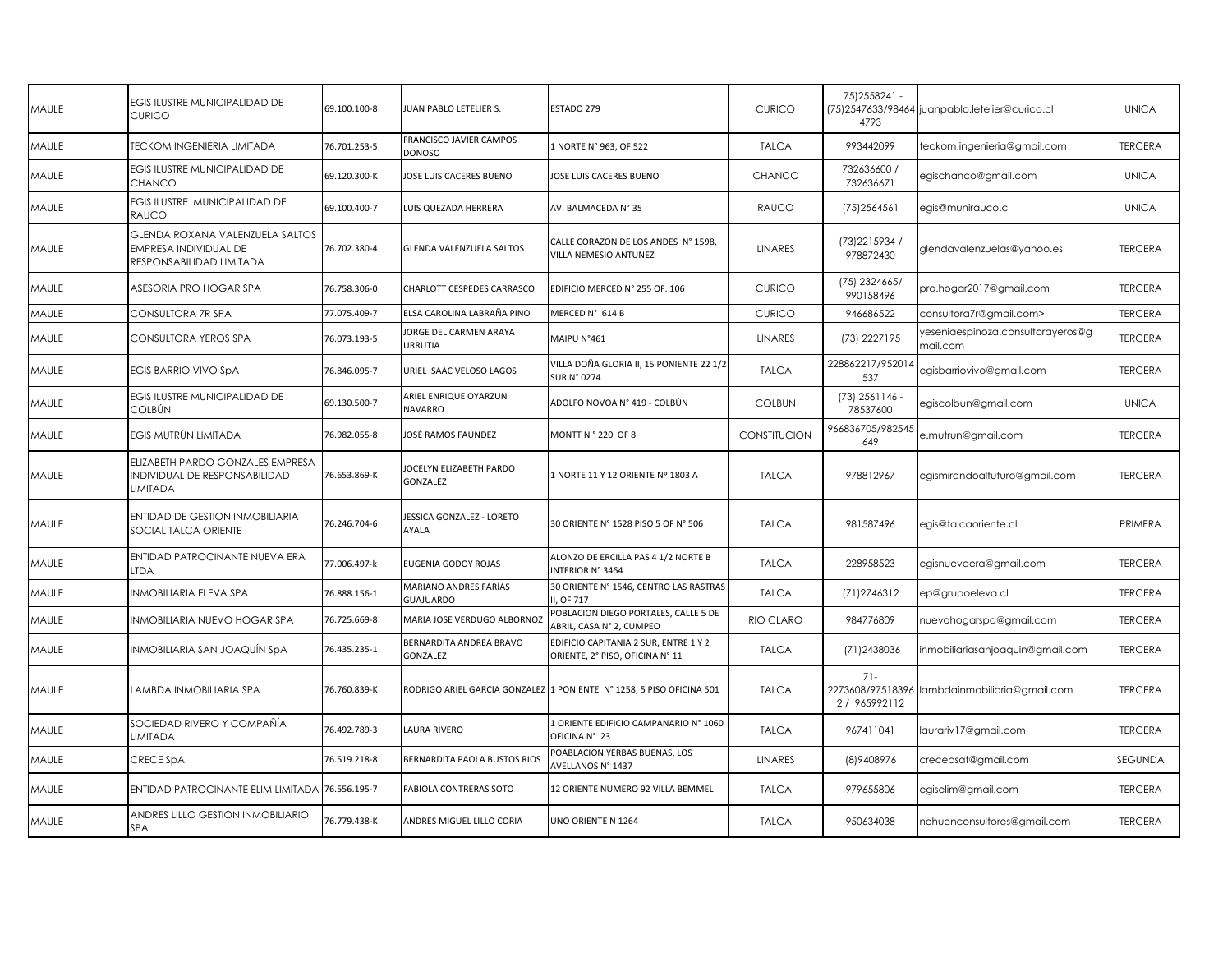| MAULE | <b>OVAL INGENIEROS ASOCIADOS</b><br><b>LIMITADA</b>                            | 76.094.195-6 | CAROLINA ANDREA MACAN<br>MARABOLI                       | 1 SUR N 690 OF 819                                                    | <b>TALCA</b>     | (71) 2276342                         | ymaturana@constructoraoval.cl                    | PRIMERA        |
|-------|--------------------------------------------------------------------------------|--------------|---------------------------------------------------------|-----------------------------------------------------------------------|------------------|--------------------------------------|--------------------------------------------------|----------------|
| MAULE | ENTIDAD SOCIAL JAMES RODRIGUEZ<br>E.I.R.L.                                     | 76.928.063-4 | JAMES ROY RODRIGUEZ ROA                                 | PAICAVI 824, VILLA LA MONTAÑA                                         | PARRAL           | 998480268                            | ignis.eirl@gmail.com                             | <b>TERCERA</b> |
| MAULE | CASAS DEL MAULE AGENTE<br><b>HABITACIONAL SpA</b>                              | 76.974.516-5 | RODRIGO LINO VARGAS WAMAN                               | 1 NORTE N° 931 OF. 410                                                | <b>TALCA</b>     | (71) 2217689                         | hninoles@casasdelmaule.cl                        | <b>TERCERA</b> |
| MAULE | CONSULTORA HABITACIONAL CASAL<br>LIMITADA                                      | 76.562.041-4 | MONICA COLOMA ZURITA                                    | PASAJE 2 N°1631, VILLA PIEDRA                                         | <b>MOLINA</b>    | (75) 249 1349                        | consultoracasal@gmail.com                        | <b>TERCERA</b> |
| MAULE | EGIS E Y M LIMITADA                                                            | 76.219.594-1 | ESTEBAN PEREZ ARRIAGA                                   | POBL. MAITENHUAPI 15 ORIENTE N° 1672                                  | <b>TALCA</b>     | (71) 2247432                         | egiseym@gmail.com                                | SEGUNDA        |
| MAULE | ENTIDAD PATROCINANTE REGION DEL<br>MAULE SpA                                   | 76.449.214-5 | CAROL SEPULVEDA MORA                                    | CALLE 1 NORTE N° 931 OF 605 ED. PORTAL<br>DE MAULE                    | <b>TALCA</b>     | (71) 2746044 /<br>999429333          | epregiondelmaule@gmail.com                       | <b>TERCERA</b> |
| MAULE | GRUPO 841 SPA                                                                  | 76.929.941-6 | CATALINA DEL PILAR CASTILLO<br>SANZ                     | 2 SUR 783 OF 7 Y 8 EDIFICIO CAPITANIA                                 | <b>TALCA</b>     | 962210357                            | contacto@grupo841.cl                             | <b>TERCERA</b> |
| MAULE | INMOBILIARIA SOCIAL GENIAL TU CASA<br><b>LTDA</b>                              | 77.035.015-8 | FRANCISCO JAVIER LAGOS<br><b>MONROY</b>                 | 1 SUR 1 y 2 ORIENTE N° 85 EDIFICIO<br>TORRE TALCA PISO 12 OFICINA 121 | <b>TALCA</b>     | 981378446/<br>94927789/<br>712472685 | egisgenialtucasa@gmail.com.                      | <b>TERCERA</b> |
| MAULE | PATRICIO ESTEBAN BENAVENTE MEZA                                                | 17.967.900-0 | PATRICIO ESTEBAN BENAVENTE<br>MEZA                      | SAN FRANCISCO N° 205                                                  | <b>CAUQUENES</b> | 984108499                            | pbenaventemeza@gmail.com                         | <b>TERCERA</b> |
| MAULE | PAZ GABRIELA ARAVENA ARAVENA                                                   | 15.147.664-3 | PAZ GABRIELA ARAVENA ARAVENA BALMACEDA Nº 221, LOCAL 10 |                                                                       | <b>CAUQUENES</b> | 996717086                            | asesoriapazaravena@gmail.com                     | <b>TERCERA</b> |
| MAULE | SOCIEDAD CONSULTORA DE<br>PROYECTOS VICHUQUEN LIMITADA                         | 76.020.481-1 | ROSA MOLINA - ROBERTO<br>MARTINEZ                       | CALLE MERCED N° 255 OFIC 109                                          | <b>CURICO</b>    | (75) 2313327                         | contacto@consultoravichuquen.cl                  | PRIMERA        |
| MAULE | TE AYUDAMOS SPA                                                                | 76.941.766-4 | BARBARITA MICHEL VALENZUELA<br>CRUZ                     | CALLE RODRIGUEZ N 905 OF 204 EDIFICIO<br><b>CERESUELA</b>             | <b>CURICO</b>    | 987678875                            | egisteayudamos@gmail.com                         | <b>TERCERA</b> |
| MAULE | CONSTRUCTORA E INMOBILIARIA<br>LICANCABUR LIMITADA                             | 76.222.726-6 | UAN PABLO DINAMARCA<br><b>MONTECINOS</b>                | CALLE UNO N 1595 VILLA PUERTAS DEL SUR                                | <b>TALCA</b>     | 982046437                            | licancabur.consultores@gmail.com                 | <b>TERCERA</b> |
| MAULE | G Y G PROYECTOS SPA                                                            | 77.232.886-9 | MARGARITA DEL CARMEN<br><b>FUENTEALBA ARAYA</b>         | AVENIDA BERNARDO OHIGGINS 676                                         | <b>TALCA</b>     | 959241887                            | ideasygestiong@gmail.com                         | <b>TERCERA</b> |
| MAULE | <b>INMOBILIARIA LOS ROBLES SPA</b>                                             | 76.837.208-K | MARIA IGNACIA CEPEDA CHAT                               | 1 NORTE N° 963, OFICINA n° 101 EDIFICIO<br>CENTRO 2000                | <b>TALCA</b>     | (71) 2227529                         | ramirez@ilosrobles.cl<br>pfuentesr@ilosrobles.cl | PRIMERA        |
| MAULE | CONSTRUYENDO SUEÑOS LIMITADA                                                   | 77.033.662-7 | PAULO ANDRES QUIROGA<br>QUIROGA                         | 38 1/2 ORIENTE 6 1/2 SUR N° 577,<br>HUERTOS DE SAN MIGUEL             | <b>TALCA</b>     | 979013288                            | egisconstruyendosuenos@gmail.com                 | <b>TERCERA</b> |
| MAULE | NOVA CASA SPA                                                                  | 77.195.182-5 | FRANCISCA MARLENE TEJO TAPIA                            | 30 ORIENTE N° 1420, 3 PISO OF 302                                     | <b>TALCA</b>     | 955192107                            | novacasa.spa@gmail.com                           | <b>TERCERA</b> |
| MAULE | CONSULTORA RAYUN SPA                                                           | 77.097.009-1 | CRISTIAN ADOLFO GONZALEZ<br>MENDOZA                     | I SUR N° 690 OFICINA 809 EDIFICIO<br>PLAZA TALCA                      | <b>TALCA</b>     | 953863457                            | contacto@consultorarayun.cl                      | <b>TERCERA</b> |
| MAULE | EGIS AMERICO VERA ROMERO<br>EMPRESA INDIVIDUAL Y DE<br>RESPONSABILIAD LIMITADA | 76.419.854-9 | AMERICO VERA ROMERO                                     | DOS ORIENTE 3 Y 4 SUR, EDIFICIO LOS<br>ROBLES DPTO 404                | <b>TALCA</b>     | 94750925                             | rakiffe@gmail.com                                | <b>TERCERA</b> |
| MAULE | EMPRESA DE GESTIÓN INMOBILIARIA<br>CENTRO-SUR LIMITADA                         | 76.154.306-7 | ANDREA CEA PAVEZ                                        | 9 ORIENTE N°2034 9 Y 10 NORTE                                         | <b>TALCA</b>     | (71) 2215 207                        | contacto@egiscentrosur.cl                        | SEGUNDA        |
| MAULE | ENTIDAD PATROCINANT INGEFAP SpA                                                | 76.989.701-1 | VANESSA ANDREA PERÉZ<br>HERNANDEZ                       | 1 ORIENTE N° 1436                                                     | <b>TALCA</b>     | 946304107                            | ingefap.spa@gmail.com                            | <b>TERCERA</b> |
| MAULE | <b>GESTION INMOBILIARIA TRIVAL SPA</b>                                         | 77.282.837-3 | FRANCISCA LORETO MUÑOZ NOM                              | 30 ORIENTE N 1528 SUBT 1 E 49 CENTRO<br><b>LAS RASTRAS</b>            | <b>TALCA</b>     | (071)2426874                         | egistrival@gmail.com                             | <b>TERCERA</b> |
|       |                                                                                |              |                                                         |                                                                       |                  |                                      |                                                  |                |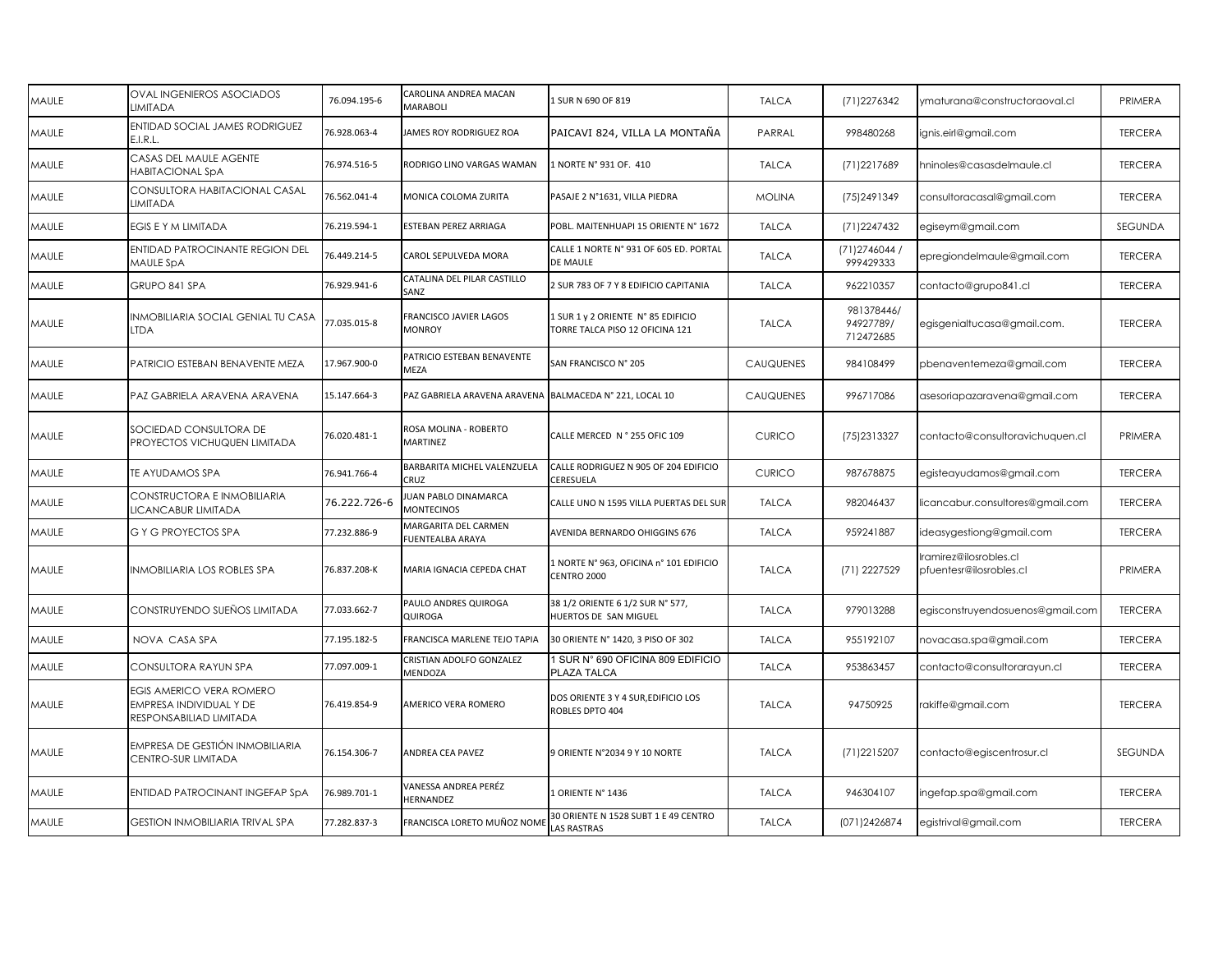| MAULE | SOCIEDAD INMOBILIARIA VISION<br>URBANA SPA                                               | 77.214.157-2 | ARIEL VALENZUELA MUÑOZ                    | 1 NORTE N 841 BLOK A1 OFICINA 1                     | <b>TALCA</b>      | 965275871                      | contacto@viurban.cl              | <b>TERCERA</b> |
|-------|------------------------------------------------------------------------------------------|--------------|-------------------------------------------|-----------------------------------------------------|-------------------|--------------------------------|----------------------------------|----------------|
| MAULE | VIVETUVIVIENDA LIMITADA                                                                  | 77.128.084-6 | <b>UIS IVAN SALAS ROJAS</b>               | PSJE SAN PIO X N 339                                | <b>TALCA</b>      | 944390992                      | vivetuviviendaegis@gmail.com     | <b>TERCERA</b> |
| MAULE | 7 SUR ARQUITECTURA Y<br>CONSTRUCCION LTDA                                                | 76.139.660-9 | GERARDO ANTONIO SOTO DURÁN                | <b>CARMEN 747 OF. 71</b>                            | <b>CURICO</b>     | (75) 2313621                   | sietesur@yahoo.es                | <b>TERCERA</b> |
| MAULE | ASESORIAS Y GESTION EGIS VIDA NUEVA 76.457.968-2                                         |              | ALEX ENRIQUE MELLADO                      | CALLE VICTORIA Nº 304                               | <b>CAUQUENES</b>  | (9) 427 18605                  | agvidanuevaltda@gmail.com        | <b>TERCERA</b> |
| MAULE | AVANCEMOS LIMITDA                                                                        | 77.155.624-8 | EVELYN VIVIANA ROJAS<br>SÉPULVEDA         | 1 PONIENTE N 1258 OF 816 EDIFICIO PLAZA<br>MAULE    | <b>TALCA</b>      | 981365462                      | evelyn.rojas.sepulveda@gmail.com | <b>TERCERA</b> |
| MAULE | CONSTRUCTORA CARLOS GONZÁLES<br>BELTRÁN EMPRESA INDIVIDUAL DE<br>RSPONSABILIDAD LIMITADA | 76.925.960-0 | CARLOS GONZALEZ BELTRAN                   | MERCED 255, OFICINA 402                             | <b>CURICO</b>     | (75) 2315821                   | constructora.murano@gmail.com    | <b>TERCERA</b> |
| MAULE | CONSULTORA COECH SpA                                                                     | 76.495.554-4 | SUSAN GLORIA GAJARDO YAÑEZ                | YERBAS BUENAS 620                                   | <b>LINARES</b>    | (73) 2214749                   | consultoracoech@gmail.com        | <b>TERCERA</b> |
| MAULE | CONSULTORA E INMOBILIARIA ALIWEN<br>LIMITADA                                             | 76.726.294-9 | FRANCESCA NICOLE MOLINA<br>MUÑOZ          | CALLE MERCED Nº 235, OFICINA 110,<br>Curico         | <b>CURICO</b>     | (75) 2321160 /<br>989487852    | contacto@aliwenconsultores.cl    | <b>TERCERA</b> |
| MAULE | CRISTIAN ALFREDO CASTILLO VILLEGAS                                                       | 14.056.347-1 | CRISTIAN CASTILLO VILLEGAS                | <b>MONTT 672</b>                                    | <b>CAUQUENES</b>  | 982654300                      | cristiancaarquitecto@hotmail.com | <b>TERCERA</b> |
| MAULE | ENTIDAD PATROCINANTE ALTAS<br>CUMBRES TAZAS SPA                                          | 76.769.271-4 | ALEJANDRO ROJAS PINTO                     | AVENIDA QUECHEREGUAS Nº 1783                        | <b>MOLINA</b>     | 99980495                       | entidadaltascumbres@gmail.com    | <b>TERCERA</b> |
| MAULE | ENTIDAD PATROCINANTE LP CURICO-<br>MAULE LIMITADA                                        | 76.657.042-9 | <b>MARIA ANGELICA CERECEDA</b><br>MORALES | ESTADO Nº 790 OF. 4                                 | <b>CURICO</b>     | (9) 929 12759-<br>(75) 2590375 | pcuricomaule@gmail.com           | <b>TERCERA</b> |
| MAULE | ENTIDAD PATROCINANTE MASE LTDA                                                           | 76.978.961-8 | ROBRTO SALAZAR - ANDRES<br>ESPIONOZA      | ALTOS DEL ESTERO 12 SUR 27 ORIENTE N°<br>504 B      | <b>TALCA</b>      | 96432450                       | maseltda@gmail.com               | <b>TERCERA</b> |
| MAULE | <b>GESTION INMOBILIARIA NELLY</b><br><b>BAHAMONDES EIRL</b>                              | 77.008.212-9 | <b>NELLY BAHAMONDES</b>                   | 6 ORIENTE 1 y 2 SUR N° 1330, OF 8                   | <b>TALCA</b>      | 963238407                      | plenitud.eirl@gmail.com          | <b>TERCERA</b> |
| MAULE | MUNICIPALIDAD DE RIO CLARO                                                               | 69.110.700-0 | AMÉRICO GUSTAVO GUAJARDO<br>OYARCE        | CALLE CASIMIRO SEPULVEDA Nº 1 CUMPEO                | RIO CLARO         | 712291022                      | mariatrinidad.gomez@gmail.com    | <b>UNICA</b>   |
| MAULE | LUGARES ARQUITECTURA Y<br>CONSTRUCCION SOC DE<br>RESPONSABILIDAD LIMITADA                | 76.656.019-9 | DIEGO VERGARA GUERRERO                    | 2 SUR 853 OFIC 25                                   | <b>TALCA</b>      | 987536617 -<br>981607073       | ugaresarquitectura@gmail.com     | <b>TERCERA</b> |
| MAULE | MORADAS SPA.                                                                             | 77.043.315-0 | RAMÓN CARREÑO GUTIÉRREZ                   | 30 ORIENTE N 1420 OFICINA 616                       | <b>TALCA</b>      | (71) 2423835                   | contacto@moradas.cl              | <b>TERCERA</b> |
| MAULE | PROGRESO Y COMPAÑÍA LIMITADA                                                             | 76.490.195-9 | PAMELA ALEJANDRA BAEZA<br>TOLEDO          | FREIE N°382 C                                       | <b>LINARES</b>    | (73) 2130 26                   | egisprogreso2015@gmail.com       | <b>TERCERA</b> |
| MAULE | SOCIEDAD AVANCEMOS JUNTOS<br>LIMITADA                                                    | 77.036.465-5 | CONSTANZA DANIELA MORALES<br>ALEGRIA      | POBLACION LA UNION CALLE NUEVA<br>ESPERANZA N° 1447 | <b>CAUQUENES</b>  | 950582068                      | egisavancemosjuntos@gmail.com    | <b>TERCERA</b> |
| MAULE | SOCIEDAD CONSULTORA ALTURAS<br>LIMITADA                                                  | 76.926.343-8 | PATRICIA SANTANA QUINTEROS                | BALMACEDA N° 498-B                                  | PARRAL            | 942106440-<br>998726094        | egis.alturas@gmail.com           | <b>TERCERA</b> |
| MAULE | SOCIEDAD GESTORA DE PROYECTOS<br>SOCIALES LIMITADA                                       | 76.547.650-K | PAMELA BUSTAMANTE MOLINA                  | ALBERTO MOZO N° 100                                 | <b>CURICO</b>     | (075) 225494                   | pbustamante@gespros.cl           | PRIMERA        |
| MAULE | SOCIEDAD PLANITEC LIMITADA                                                               | 76.924.190-6 | JORGE SILVIO GONZALEZ BLANCO              | PASAJE INTERIOR 3 PONIENTE 1245                     | <b>TALCA</b>      | (71) 2236216                   | planitec.ltda@gmail.com          | PRIMERA        |
| ÑUBLE | SERVICIOS Y ASESORIAS INMOBILIARIAS<br>Y HABITACIONALES NORTE LTDA.                      | 76.972.036-7 | ENRIQUE MARTÍNEZ HERNÁNDEZ                | CALLE BALMACEDA N°400, OF. N°3                      | <b>SAN CARLOS</b> | 71394644                       | epnorteltda@gmail.com            | <b>TERCERA</b> |
| ÑUBLE | SERVICIOS Y ASESORIAS INMOBILIARIAS<br>Y HABITACIONALES CENTRO LTDA.                     | 76.972.118-5 | CRISTIAN PARDO ORTIZ                      | ARTURO PRAT N°415, OF. N°5                          | CHILLÁN           | 965747575                      | epcentroltda@gmail.com           | <b>TERCERA</b> |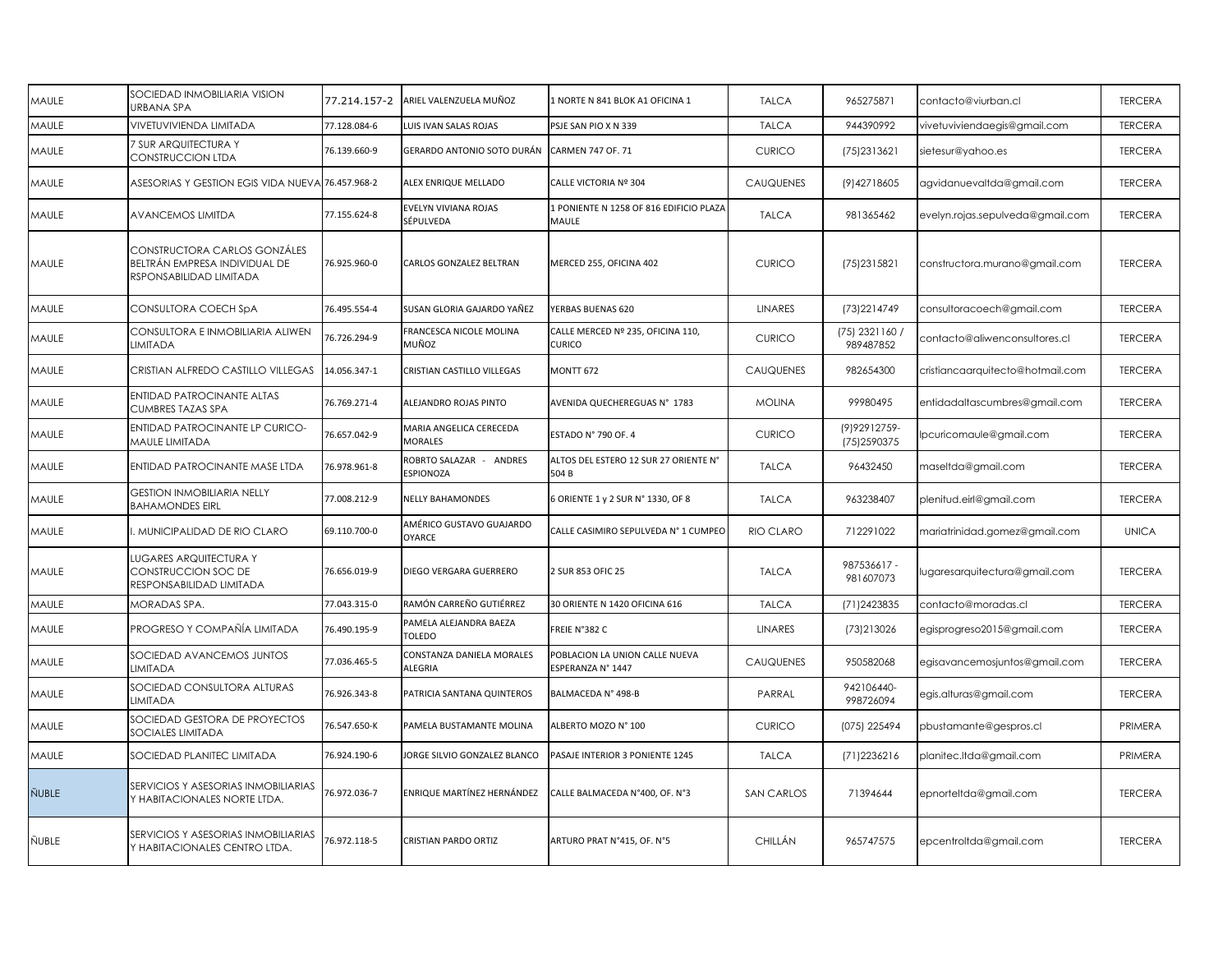| ÑUBLE | ASISTENCIA TECNICA ALTO HORIZONTE<br><b>IMITDA</b>                                      | 76.940.287-K | NICOLE CABRERA PARRA        | ERASMO ESCALA N°125                                | CHILLÁN VIEJO     | 99999999                 | yerlyvaldes@hotmail.com                 | <b>TERCERA</b> |
|-------|-----------------------------------------------------------------------------------------|--------------|-----------------------------|----------------------------------------------------|-------------------|--------------------------|-----------------------------------------|----------------|
| ÑUBLE | <b>ENTIDAD PATROCINANTE LOS LLEUQUES</b><br>SPA                                         | 76.869.281-5 | KAREN FUENTES NAVARRETE     | MATTA N°327                                        | SAN CARLOS        | 422476264                | eploslleuques@gmail.com                 | <b>SEGUNDA</b> |
| ÑUBLE | ENTIDAD PATROCINANTE INMOBILIARIA<br>PULLAY LTDA.                                       | 76.993.585-1 | OSCAR CRISÓSTOMO LLANOS     | CARRERA N°559                                      | CHILLÁN           | 423286285                | inmobiliariapullay@gmail.com            | <b>TERCERA</b> |
| ÑUBLE | <b>ENTIDAD PATROCINANTE</b><br>CONSTRUCTORA IRAIRA LTDA.                                | 76.524.990-2 | FRAN IRAIRA QUEZADA         | AVENIDA FRANCIA N°325                              | CHILLÁN           | 422272061 /<br>422272062 | firaira@iraira.cl                       | SEGUNDA        |
| ÑUBLE | <b>ENTIDAD PATROCINANTE GESTION</b><br>ACTIVA LTDA.                                     | 77.008.083-5 | UIS TORRES ARTEAGA          | CONSTITUCION N°339, OF. N°4                        | CHILLÁN           | 413601507                | epgestionactiva@gmail.com               | <b>TERCERA</b> |
| ÑUBLE | <b>SOCIEDAD CONSTRUCTORA</b><br>MARGARITA BRAVO LTDA.                                   | 77.006.862-2 | MARGARITA BRAVO SANCHEZ     | Calle Gamero N°362                                 | CHILLÁN           | 422503048                | mbravoconsultoresltda@gmail.com         | <b>TERCERA</b> |
| ÑUBLE | ASISTENCIA TECNICA LOS NOGALES SPA 76.987.421-6                                         |              | CIRO RUBILAR ALARCÓN        | 18 DE SEPTIEMBRE N°293, OF. N°5                    | CHILLÁN           | 986444591 /<br>422591169 | ep.losnogales@gmail.com                 | <b>TERCERA</b> |
| ÑUBLE | CONSTRUCION Y GESTION<br>INMOBILIARIA CREA LTDA.                                        | 76.918.995-5 | SIHGRI RIVERA JARA          | 18 DE SEPTIEMBRE N°14                              | CHILLÁN           | 422323503                | egrcrealtda@gmail.com                   | <b>TERCERA</b> |
| ÑUBLE | SERVICIOS Y ASESORIAS INMOBILIARIAS<br>Y HABITACIONALES ÑUBLE UNION LTDA                | 77.003.841-3 | IRMA BUSTOS GATICA          | CALLE BULNES N°832, OF. N°24                       | CHILLÁN           | 422383507                | ibustos@nubleunion.cl                   | <b>TERCERA</b> |
| ÑUBLE | ENTIDAD PATROCINANTE RICHARD<br><b>MAUREIRA VERGARA</b>                                 | 14.028.536-6 | RICHARD MAUREIRA VERGARA    | CALLE ROSAS N°505                                  | CHILLÁN           | 422227239 /<br>972189917 | entidadpatrocinante.r.m.v@gmail.co<br>m | <b>TERCERA</b> |
| ÑUBLE | CARRASCO Y CARRASCO<br>CONSULTORES LTDA.                                                | 76.610.870-9 | HUGO CARRASCO HURTADO       | FUNDO SAN JOAQUIN LOTE N°7 Y 8, KM<br>N°7,9        | CHILLÁN VIEJO     | 422452590 /<br>992282203 | egis@hyc.cl                             | PRIMERA        |
| ÑUBLE | OTEC PAUSA HABITACIONAL SPA                                                             | 77.054.869-1 | ADÁN CONTRERAS SUAZO        | CHACABUCO N°497                                    | <b>SAN CARLOS</b> | 953973196 /<br>422414273 | pausahabitacional@gmail.com             | <b>TERCERA</b> |
| ÑUBLE | <b>GESTION Y CONSULTORIA DIGUILLIN</b><br>SPA                                           | 77.047.124-9 | MARTIN GONZÁLEZ RIQUELME    | PJE. RAPA NUI N°914, VILLA SANTA CRUZ<br>DE LARQUI | <b>BULNES</b>     | 996658323                | egisdiguillin@gmail.com                 | <b>TERCERA</b> |
| ÑUBLE | FUENZALIDA Y VILLA LTDA.                                                                | 77.052.353-2 | MARTA ESPINOZA VALENZUELA   | CALLE CARLOS PALACIOS LOCALES N°7 Y 8              | <b>BULNES</b>     | 955198964                | puelo.entidadpatrocinante@gmail.c<br>om | <b>TERCERA</b> |
| ÑUBLE | ENTIDAD DE GESTION INMOBILIARIA Y<br>SOCIAL PROYECTO HOGAR SPA                          | 76.936.176-6 | CAMILA SEPULVEDA NAVARRETE  | O"HIGGINS N°507 SEGUNDO PISO, OF. N°2B             | <b>SAN CARLOS</b> | 999599189                | egisproyectohogar@gmail.com             | <b>TERCERA</b> |
| ÑUBLE | LUSTRE MUNICIPALIDAD DE QUIRIHUE                                                        | 69.140.100-6 | PABLO NAVARRETE CRISOSTOMO  | CALLE ESMERALDA N°698                              | <b>QUIRIHUE</b>   | 4225313933               | egisquirihue@gmail.com                  | <b>UNICA</b>   |
| ÑUBLE | <b>JUAN LUIS PONCE SANDOVAL</b>                                                         | 16.783.253-9 | UAN LUIS PONCE SANDOVAL     | CLAUDIO ARRAU N°678, OF. N°2                       | CHILLÁN           | 422529345/946965<br>116  | e.p.juanponcesandoval@gmail.com         | <b>TERCERA</b> |
| ÑUBLE | LUSTRE MUNICIPALIDAD DE<br>PORTEZUELO                                                   | 69.140.200-2 | YECSICA ANDREA FARIAS PONCE | O"HIGGINS N°403                                    | PORTEZUELO        | 422200808/963088<br>027  | egis.imp@gmail.com                      | <b>UNICA</b>   |
| ÑUBLE | SOCIEDAD DE SERVICIOS<br><b>INMOBILIARIOS Y HABITACIONALES</b><br>ESPINOZA Y AEDO LTDA. | 76.059.088-6 | VERÓNICA ESPINOZA FUENTES   | CALLE 5 DE ABRIL N°934, OF. N°11                   | CHILLÁN           | 422548083/991594<br>021  | egis.aye@gmail.com                      | PRIMERA        |
| ÑUBLE | SOCIEDAD DE GESTION INMOBILIARIA<br>ANDALUZ LTDA.                                       | 76.319.623-2 | /OSELIN SEPULVEDA MAUREIRA  | AVENIDA LIBERTAD N°640, OF. N°209                  | CHILLÁN           | 422503055/972003<br>6577 | EGISANDALUZ@GMAIL.COM                   | PRIMERA        |
| ÑUBLE | CONSULTORA E INMOBILIARIA<br>CONKRETA SpA.                                              | 76.358.869-6 | EDGARDO SILVA SANDOVAL      | BLANCO ENCALADA Nº39, POBLACIÓN<br>CHILLANCITO     | CHILLÁN           | 422329264/977492<br>874  | consultoraconkreta@gmail.com            | <b>TERCERA</b> |
| ÑUBLE | ILUSTRE MUNICIPALIDAD DE BULNES                                                         | 69.141.200-8 | CAROLINA MENDOZA            | CARLOS PALACIOS N°418                              | <b>BULNES</b>     | 422631488/955116<br>580  | egisbulnes@imb.cl                       | <b>UNICA</b>   |
|       |                                                                                         |              |                             |                                                    |                   |                          |                                         |                |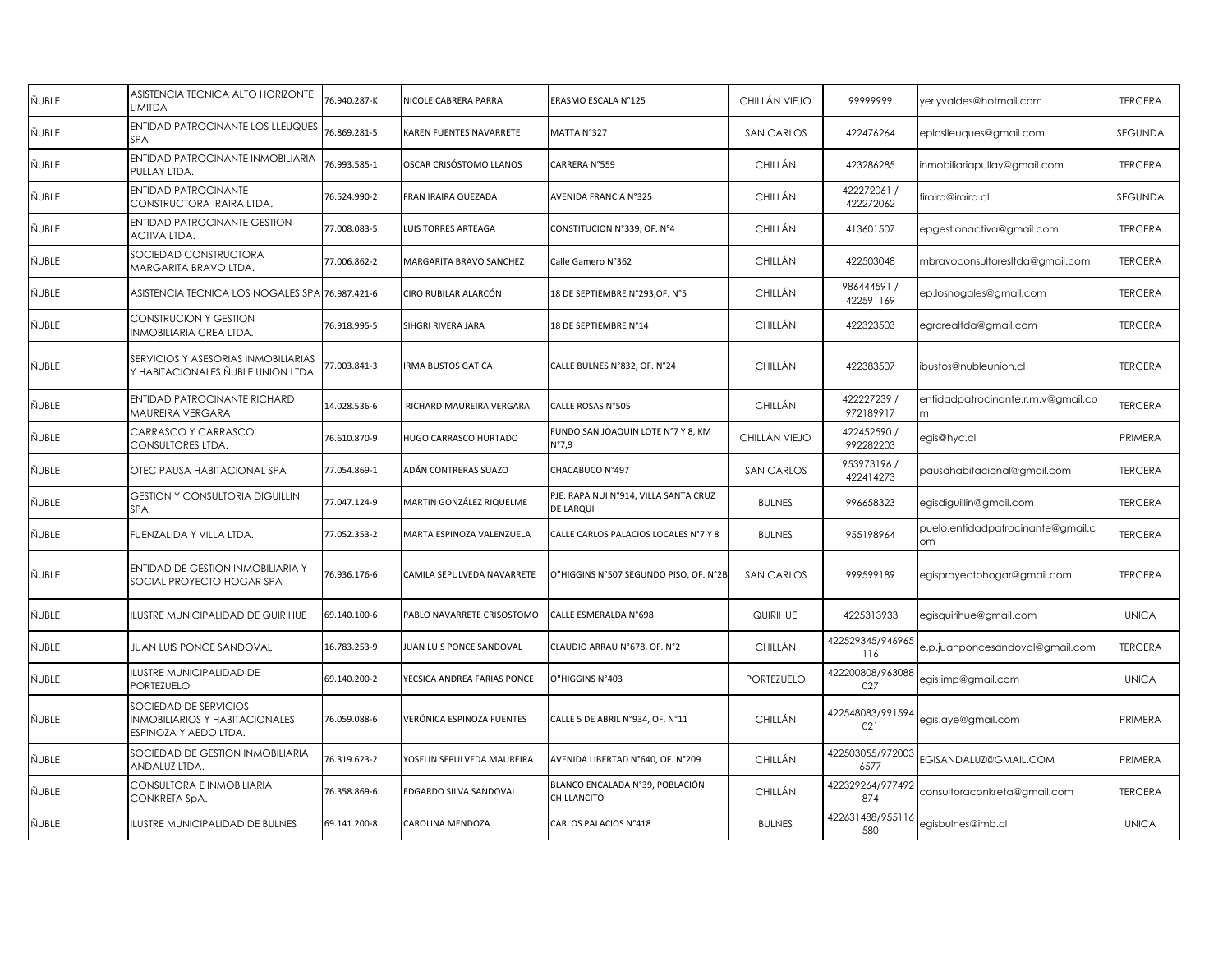| ÑUBLE | SERVICIOS Y CONSTRUCCIONES LC<br>IDA.                                                             | 76.077.348-4 | <b>BERNARDO HEREDIA</b>        | LOTE 2-C, FUNDO BOYEN, CAMINO A PINTO         | CHILLÁN           | 974763118                | bheredia@constructoralc.cl    | <b>TERCERA</b> |
|-------|---------------------------------------------------------------------------------------------------|--------------|--------------------------------|-----------------------------------------------|-------------------|--------------------------|-------------------------------|----------------|
| ÑUBLE | INGENIERÍA, DISEÑO, ARQUITECTURA Y<br>CONSTRUCCIÓN LTDA.                                          | 76.085.781-5 | ORLANDO MÉNDEZ                 | CALLE ARTURO PRAT N°371                       | QUILLÓN           | 994725106                | epatrocinante.idac@gmail.com  | <b>TERCERA</b> |
| ÑUBLE | CONSTRUCTORA Y ASISTENCIA TÉCNICA<br>LA TOSCANA LTDA.                                             | 76.411.500-7 | <b>RICARDO TORRES</b>          | <b>IOSE JOAQUIN PEREZ N°360</b>               | QUIREHUE          | 422530437/981931<br>334  | casastoscana@yahoo.es         | <b>TERCERA</b> |
| ÑUBLE | ENTIDAD DE GESTIÓN INMOBILIARIA Y<br>SOCIAL LOS OLIVOS LTDA                                       | 76.607.029-9 | MARYORIE SEPÚLVEDA             | LIBERTAD N°871, OF. N°11                      | CHILLÁN           | 422234460/972968<br>047  | egis.losolivosItda@gmail.com  | <b>TERCERA</b> |
| ÑUBLE | SOCIEDAD CONSTRUCTOTA MOLINA Y<br>ROMERO LTDA.                                                    | 89.903.500-3 | <b>JICTOR ROMERO</b>           | AV. COLLIN N°950                              | CHILLÁN           | 422227743/966486<br>929  | constructoraromero@gmail.com  | <b>TERCERA</b> |
| ÑUBLE | SERVICIOS FINANCIEROS E<br><b>NMOBILIARIOS SpA</b>                                                | 76.062.200-1 | MARÍA RODRÍGUEZ                | 18 DE SEPTIEMBRE, DEPTO N°A                   | CHILLÁN           | 422235829/984799<br>646  | mrodriguez@credyhogar.cl      | PRIMERA        |
| ÑUBLE | ASISTENCIA TECNICA ARRAYANES SpA                                                                  | 76.797.123-0 | <b>/ESSICA ROCHA</b>           | 19 DE SEPTIEMBRE N°293, OF. N°3, DEPTO<br>Ν°Α | CHILLÁN           | 422556511/986452<br>858  | rochab@gmail.com              | <b>TERCERA</b> |
| ÑUBLE | SOCIEDAD CONSULTORA CUMBRES<br>IDA.                                                               | 76.029.886-7 | M. PATRICIA QUINTEROS          | GAMERO N°520                                  | CHILLÁN           | 422320489/998726<br>094  | cumbres.limitada@gmail.com    | <b>TERCERA</b> |
| ÑUBLE | SOCIEDAD CALONNA Y CALONNA<br>IDA.                                                                | 76.044.052-3 | MAGDALENA GACITÚA              | ROSAS N°676                                   | CHILLÁN           | 422254428                | alcyone.Itda@gmail.com        | <b>TERCERA</b> |
| ÑUBLE | SERVICIOS Y ASESORIAS INMOBILIARIAS<br>Y HABITACIONALES BIOBIO LTDA.                              | 76.011.034-5 | CRISTIAN PARDO ORTIZ           | CALLE PUREN N°425                             | CHILLÁN           | 422250112/944407<br>427  | biocej@gmail.com              | PRIMERA        |
| ÑUBLE | LUSTRE MUNICIPALIDAD DE TREHUACO                                                                  | 69.250.600-6 | ANGELA CANCINO HERNÁNDEZ       | GONZALO URREJOLA N°460                        | <b>TREHUACO</b>   | 422452595/999050<br>823  | egistrehuaco.arq@gmail.con    | <b>UNICA</b>   |
| ÑUBLE | ENTIDAD DE GESTIÓN INMOBILIARIA Y<br>SOCIAL NUEVA VIDA LTDA.                                      | 76.753.191-5 | <b>JUAN LOPEZ CHAMORRO</b>     | GAMERO N°112                                  | CHILLÁN           | 4222524639/95000<br>0494 | psta.nuevavida@gmail.com      | PRIMERA        |
| ÑUBLE | SOCIEDAD INMOBILIARIA GARCIA Y<br>BERBERIS LTDA.                                                  | 76.016.702-9 | CAROLINA GARCIA                | NDEPENDENCIA N°233                            | CHILLÁN           | 412221597/976497<br>518  | egisconastec@gmail.com        | <b>TERCERA</b> |
| ÑUBLE | COOPERATIVA DE TRABAJO ASECOOP<br>IDA.                                                            | 77.885.200-4 | INA MUÑOZ MONSALVES            | CALLE CONSTITUCIÓN N°664, OF. N°204           | CHILLÁN           | 422503144/984821<br>918  | asecoop@gmail.com             | <b>TERCERA</b> |
| ÑUBLE | ENTIDAD DE GESTIÓN INMOBILIARIA Y<br>SOCIAL SAN AGUSTÍN LTDA.                                     | 76.450.754-1 | <b>MARCELO MELLA CONTRERAS</b> | ERNESTO RIQUELME N°188, OF. N°2               | CHILLÁN           | 938854414                | egissanagustin@gmail.com      | <b>TERCERA</b> |
| ÑUBLE | ENTIDAD DE GESTIÓN INMOBILIARIA Y<br>SOCIAL PROYEKTA LTDA.                                        | 76.810.803-K | MARCELO MELLA CONTRERAS        | ERNESTO RIQUELME N°188, OF. N°3               | <b>SAN CARLOS</b> | 940908140                | egisproyektaltda@gmail.com    | <b>TERCERA</b> |
| ÑUBLE | <b>GESTIONES LONQUEN LTDA.</b>                                                                    | 76.768.255-7 | MAURO ESPINOZA BRIONES         | PALAZUELOS N°253                              | COELEMU           | 953051177/961553<br>415  | gestioneslonquen@gmail.com    | PRIMERA        |
| ÑUBLE | ENTIDAD PATROCINANTE SUR LTDA.                                                                    | 76.749.551-K | BARBARA RODRIGUEZ CEA          | AVDA. LIBERTAD N°140 A                        | CHILLÁN           | 954513230                | epsurltda@gmail.com           | <b>TERCERA</b> |
| ÑUBLE | ILUSTRE MUNICIPALIDAD DE EL CARMEN                                                                | 69.141.700-K | UAN CARLOS PEÑA                | JUVENAL HERNÁNDEZ JAQUE N°314                 | EL CARMEN         | 422834179/957297<br>725  | egis@municipalidadelcarmen.cl | <b>UNICA</b>   |
| ÑUBLE | SERVISIOS DE ASISTENCIA TÉCNICA Y<br><b>SOCIAL PARA PROYECTOS</b><br>HABITACIONALES SURVIDA LTDA. | 76.231.455-K | DANIELA FIGUEROA               | <b>BULNES N°998</b>                           | CHILLÁN           | 422270464/942882<br>895  | contacto@survida.cl           | SEGUNDA        |
| ÑUBLE | ILUSTRE MUNICIPALIDAD DE COELEMU                                                                  | 69.150.200-7 | ALEJANDRO PEDREROS             | CALLE PEDRO LEON GALLO N°609                  | COELEMU           | 422556605                | epcoelemu@gmail.com           | <b>UNICA</b>   |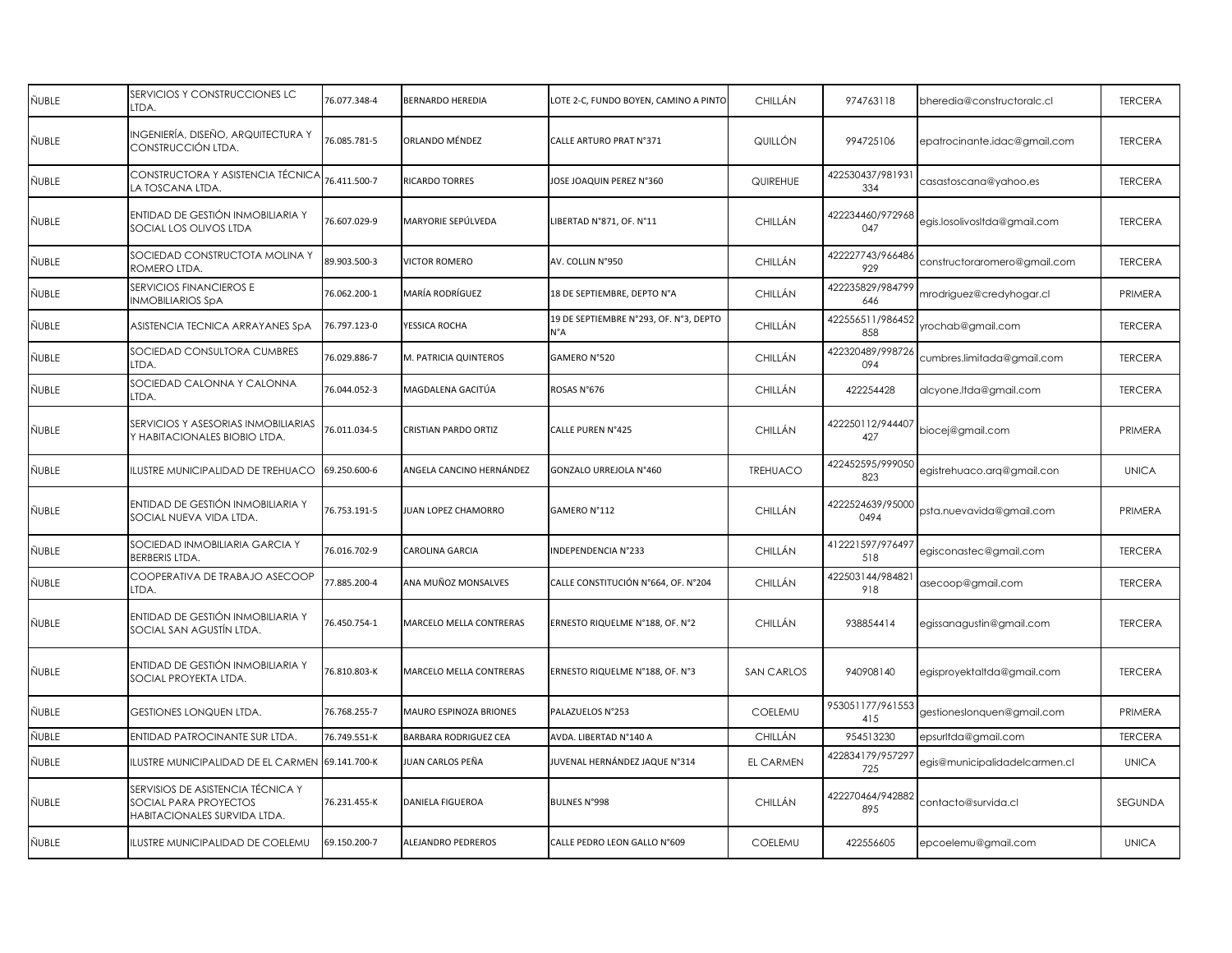| ÑUBLE  | MARIA IGNACIA ROMO ZIEBRVECHT                                                               | 17.128.715-4 | MARIA IGNACIA ROMO<br>ZIEBRVECHT   | VILLA SAN MARTÍN, PASAJE N°12, N°272          | CHILLÁN            | 8760                                         | 4222559944/99844 entidadpatrocinante.mirz@gmail.co                               | <b>SEGUNDA</b> |
|--------|---------------------------------------------------------------------------------------------|--------------|------------------------------------|-----------------------------------------------|--------------------|----------------------------------------------|----------------------------------------------------------------------------------|----------------|
| ÑUBLE  | SOCIEDAD CONSULTORA DE GESTIÓN<br>URBANA Y HABITACIONAL AREASUR S.A                         | 76.041.780-7 | <b>ALVARO PINTO KUNZAGK</b>        | CONDOMIO DEL REAL III, CASA N°2               | CHILLÁN            | 412887200/962469<br>254                      | areasur@areasur.cl                                                               | PRIMERA        |
| ÑUBLE  | <b>ENTIDAD PATROCINANTE ACOGE</b><br>ASESORIAS Y CONSULTORIAS LTDA.                         | 76.556.762-9 | EONARDO MORA BARRERA               | CALLE JOSE JOAQUIN PRIETO N°324               | <b>CHILLÁN</b>     | 422245444/935321<br>170                      | acogeconsultorias@gmail.com                                                      | <b>TERCERA</b> |
| ÑUBLE  | COSTA Y ASOCIADOS                                                                           | 76.796.680-6 | <b>ALEX COSTA CORNEJO</b>          | CONSTITUCIÓN N°1050                           | CHILLÁN            | 422281287/994608<br>092                      | ep.sanjoseltda@gmail.com                                                         | <b>TERCERA</b> |
| ÑUBLE  | SOCIEDAD CONSULTORA DIGNIFICA<br>LTDA.                                                      | 76.332.067-7 | ARACELY VENEGAS OTÁROLA            | CALLE 18 DE SEPTIEMBRE N°695, OFICINA<br>N°4A | CHILLÁN            | 4224161831/95942<br>5392                     | consultoradignifica@gmail.com                                                    | <b>TERCERA</b> |
| ÑUBLE  | SOCIEDAD CONSTRUCTORA COIQUEN<br>ltda.                                                      | 76.249.889-8 | <b>HERNAN BUSTOS ROMERO</b>        | CALLE GRUMETE CORTEZ N°620                    | QUIRIHUE           | 42253130/9425854<br>58                       | constructoracoiquen@gmail.com                                                    | <b>TERCERA</b> |
| ÑUBLE  | ENTIDAD PATROCINANTE FLORINA<br>ESPINOSA RIQUELME SOCIEDAD DE<br>RESPONZABILIDAD LTDA.      | 76.643.347-2 | ELIANA MABEL VERGARA GARCIA        | ESMERALDA N°575, LOCAL 2A                     | QUIRIHUE           | 942585458                                    | ep.nuevavida@gmail.com                                                           | <b>TERCERA</b> |
| ÑUBLE  | ENTIDAD PATROCINANTE EMPRESA<br>CONSTRUCTORA PAOLA LAMAS Y CIA<br>LTDA.                     | 77.834.330-4 | PAOLA ANDREA LAMAS ALEGRIA         | SAMUEL BAMBACH N°254                          | COELEMU            | 422835240                                    | constructoralamas@hotmail.com                                                    | <b>TERCERA</b> |
| ÑUBLE  | CONSULTORA E INVERCIONES RED<br>ÑUBLE LTDA.                                                 | 76.141.663-4 | PAOLA SOLEDAD MUÑOZ                | CALLE BULNES N°470, OF. N°36                  | CHILLÁN            | 944478905/989000<br>332                      | rednubleinversiones@gmail.com                                                    | <b>TERCERA</b> |
| ÑUBLE  | ILUSTRE MUNICIPALIDAD DE SAN<br>NICOLÁS                                                     | 69.140.800-0 | ROCÍO VERGARA PAVEZ                | AVENIDA ARTURO PRAT N°202                     | <b>SAN NICOLAS</b> | 422561423/973156<br>337                      | sannicolas.ep@gmail.com                                                          | <b>UNICA</b>   |
| ÑUBLE  | ORGANIZACIÓN NO GUBERNAMENTAL<br>DE DESARROLLO Y JUSTICIA SOCIAL<br><b>ACCION SOLIDARIA</b> | 65.070.982-9 | MICHAEL ESCOBAR DIÁZ               | 5 DE ABRIL N°191                              | CHILLÁN            | 422428863/954127<br>927                      | ong.accionsolidaria@gmail.com                                                    | <b>TERCERA</b> |
| ÑUBLE  | SERVICIOS SOCIALES Y DE GESTIÓN<br>ÑUBLEHOGAR LTDA.                                         | 76.799.055-3 | OMAR REBOLLEDO SÁEZ                | MAIRA CASTELLÓN N°386                         | RÁNQUIL            | 422556010/977273<br>043                      | nublehogar@gmail.com                                                             | <b>TERCERA</b> |
| ÑUBLE  | SERVIU ÑUBLE                                                                                | N/A          | N/A                                | N/A                                           | CHILLÁN            | N/A                                          | N/A                                                                              | <b>UNICA</b>   |
| ÑUBLE  | ASESORIAS Y GESTIÓN INMOVILIARIA<br>UMBRAL SPA                                              | 77.129.518-5 | <b>AMANDA CONTRERAS</b>            | RAMON SUBERCASEUX PJE. N°278 P                | CHILLÁN            | 991484073                                    | e.p.umbralspa@gmail.com                                                          | <b>TERCERA</b> |
| ÑUBLE  | ALEXIS ROLANDO MONTENEGRO SÁEZ                                                              | 17.062.204-9 | ALEXIS ROLANDO MONTENEGRO<br>SÁEZ  | AVENIDA LIBERTAD N°680, OF. N°03              | CHILLÁN            | 977475536                                    | prosocial320@gmail.com                                                           | <b>TERCERA</b> |
| ÑUBLE  | SERVICIOS Y ASESORIAS INMOBILIARIAS<br>Y HABITACIONALES SAN MATIAS SPA                      | 77.198.332-4 | RODRIGO LAGOS SANHUEZA             | ZAÑARTU 971-B                                 | CHILLÁN            | 963983826                                    | egissanmatias@gmail.com                                                          | <b>TERCERA</b> |
| ÑUBLE  | ENTIDAD DE GESTIÓN INMOBILIARIA Y<br>SOCIAL PUNILLA SPA.                                    | 77.204.801-7 | DYANA SAN MARTÍN                   | O"HIGGINS N°507, 2° PISO, OF. N°3             | <b>SAN CARLOS</b>  | 984147016                                    | ep.punilla@gmail.com                                                             | <b>TERCERA</b> |
| ÑUBLE  | ENTIDAD DE GESTIÓN INMOBILIARIA Y<br>SOCIAL MEJOR HOGAR SPA.                                | 77.196.061-8 | DYANA SAN MARTÍN                   | O"HIGGINS N°507, 2° PISO, OF. N°1             | <b>SAN CARLOS</b>  | 422595467                                    | ep.mejorhogar@gmail.com                                                          | <b>TERCERA</b> |
| BIOBÍO | MUNICIPALIDAD DE LOS ÁLAMOS                                                                 | 69.160.400-4 | SUSAN AGUAYO<br><b>CAREN MATUS</b> | PEDRO EYHERAMENDI 876, LOS<br>ÁLAMOS          | LOS ÁLAMOS         | 56 412261000<br>56 412261004<br>56 412261061 | egislosalamos@hotmail.com<br>richardfernandezco@gmail.com<br>pafeco999@gmail.com | <b>UNICA</b>   |
| BIOBÍO | ENTIDAD PATROCINANTE DEL BÍO BÍO<br><b>SPA</b>                                              | 76.623.542-5 | ANTONIO ARRIAGADA                  | LAS HERAS N° 705, 2° PISO,<br>CONCEPCIÓN      | CONCEPCIÓN         | 56 41 31 63 922<br>56 9 92300764             | epdelbiobio@gmail.com                                                            | <b>TERCERA</b> |
|        |                                                                                             |              |                                    |                                               |                    |                                              |                                                                                  |                |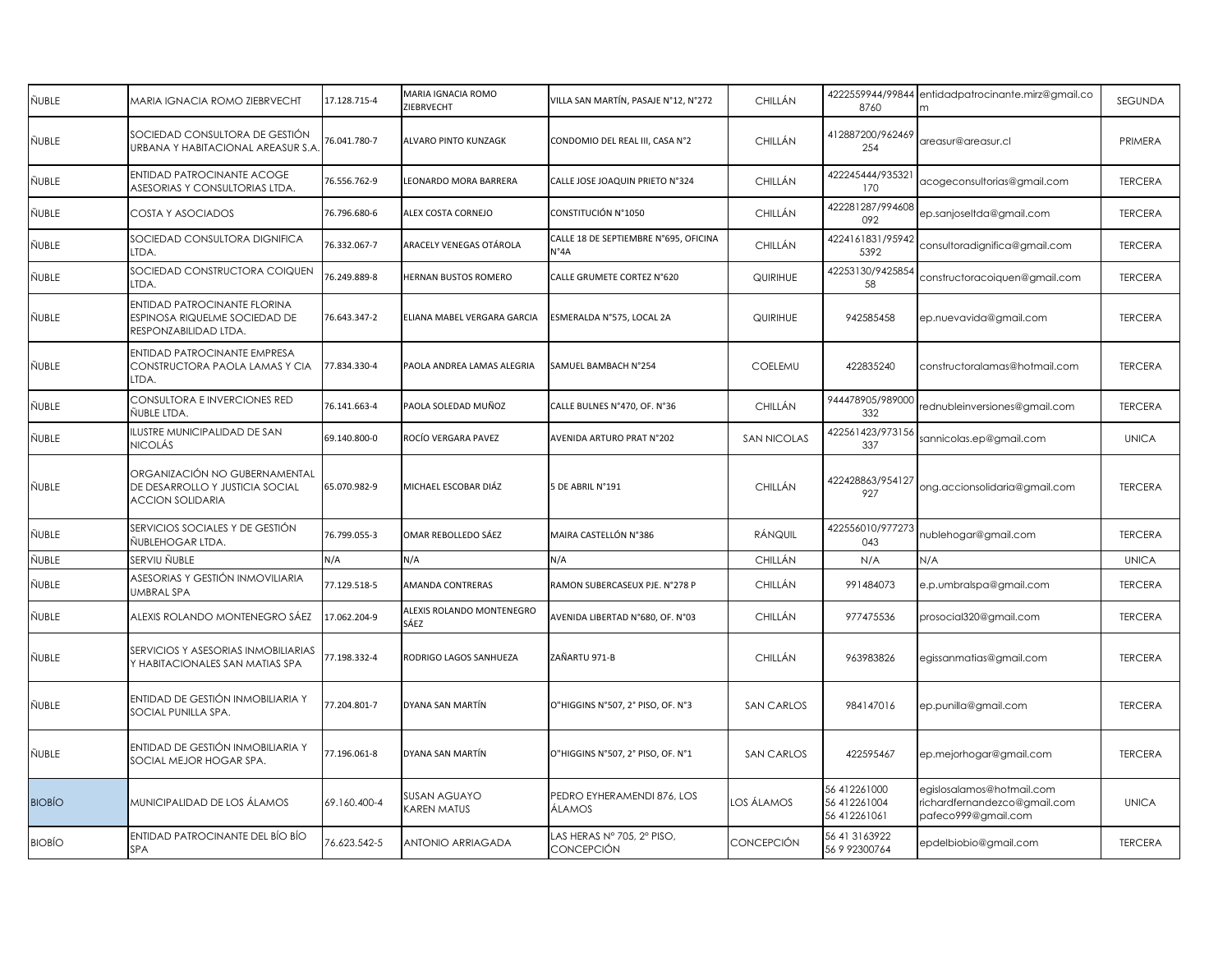| <b>BIOBÍO</b> | ILUSTRE MUNICIPALIDAD DE SANTA<br><b>JUANA</b>                                                 | 69.151.400-5 | <b>BIENVENIDA JARA</b><br><b>MONTECINOS</b>                             | YUNGAY 125, SANTA JUANA                                                                                                                                   | SANTA JUANA           | 56 41 2779243<br>(anexos: 351, 352,<br>353 y 354)                                                                          | ulita60@hotmail.com<br>maricela pincheira@hotmail.com                            | <b>UNICA</b>   |
|---------------|------------------------------------------------------------------------------------------------|--------------|-------------------------------------------------------------------------|-----------------------------------------------------------------------------------------------------------------------------------------------------------|-----------------------|----------------------------------------------------------------------------------------------------------------------------|----------------------------------------------------------------------------------|----------------|
| <b>BIOBÍO</b> | COSTA Y ASOCIADOS LIMITADA<br>(NOMBRE FANTASÍA: SAN JOSÉ LTDA.)                                | 76.796.680-6 | MOIRA COSTA REYES                                                       | CONSTITUCIÓN 1050, CHILLÁN                                                                                                                                | CHILLÁN               | 56 42 223 4859<br>56 9 94608092                                                                                            | alexcostacornejo2005@yahoo.es<br>egissanjoseltda@yahoo.es                        | <b>TERCERA</b> |
| <b>BIOBÍO</b> | MONDACA Y POBLETE LIMITADA<br>(NOMBRE FANTASÍA: PAAS LTDA.)                                    | 76.350.304-6 | KATHERINE ARAVENA SOTO                                                  | ANGOL 436, OFICINA 1007,<br><b>CONCEPCIÓN</b>                                                                                                             | CONCEPCIÓN            | 56 41 2790800<br>56 9 73013623                                                                                             | ep.adrianapoblete@gmail.com<br>paas.ltda@gmail.com                               | PRIMERA        |
| <b>BIOBÍO</b> | INMOBILIARIA H&C SPA (NOMBRE<br>FANTASÍA: INMOBILIARIA H&C)                                    | 76.618.399-9 | CARMEN SANHUEZA VELOSO                                                  | ORLEANS 1326, VILLA FRANCIA, LOS<br>ÁNGELES                                                                                                               | LOS ÁNGELES           | 56 43 2299089<br>56 9 56592430<br>56 9 78871665                                                                            | inmob.hc@gmail.com<br>calusave@hotmail.com<br>daniel.a.h.j@gmail.com             | <b>TERCERA</b> |
| <b>BIOBÍO</b> | I. MUNICIPALIDAD DE LEBU                                                                       | 69.160.300-8 | <b>TATIANA BASTIAS LOBO</b>                                             | CARRERA N°585, LEBU                                                                                                                                       | LEBU                  | 56 41 2888756<br>56 41 2888757                                                                                             | areatecnicaviviendalebu@gmail.co<br>directorvivienda@lebu.cl<br>vivienda@lebu.cl | <b>UNICA</b>   |
| <b>BIOBÍO</b> | ACOGE ASESORIAS Y CONSULTORIAS<br>LIMITADA (NOMBRE FANTASÍA: ACOGE<br>LTDA)                    | 76.556.762-9 | PAULA GAJARDO                                                           | CALLE JOSÉ JOAQUÍN PRIETO Nº 324,<br>CHILLÁN                                                                                                              | CHILLÁN               | 56 42 2542444<br>56998181416                                                                                               | acogeconsultorias@gmail.com<br>mproyect@gmail.com                                | <b>TERCERA</b> |
| <b>BIOBÍO</b> | MUNICIPALIDAD DE TREHUACO                                                                      | 69.250.600-6 | ORENA LAGOS DURÁN Y<br>ÁNGELA CANCINO                                   | HERNÁN BUSTOS 312, TREHUACO                                                                                                                               | TREHUACO              | 56 42 2832200<br>56 9 99050823<br>(Oficina y<br>contacto)                                                                  | egistrehuaco.arq@gmail.com                                                       | <b>UNICA</b>   |
| <b>BIOBÍO</b> | MUNICIPALIDAD DE LAJA                                                                          | 69.170.300-2 | INGRID RÍOS                                                             | BALMACEDA 292, LAJA                                                                                                                                       | LAJA                  | 56 43 252 4677<br>56 43 252 4681<br>(área técnica y<br>social)<br>56 43 2524607<br>(encargada)<br>56 43 252 4655           | egis@munilaja.cl<br>gsoto@munilaja.cl<br>gescarate@munilaja.cl                   | <b>UNICA</b>   |
| <b>BIOBÍO</b> | ASESORÍAS Y CONSULTORÍA NAVAN SPA<br>(NOMBRE FANTASÍA: NAVAN SPA)                              | 76.576.538-2 | EVA AGUAYO                                                              | PORVENIR 520, CHIGUAYANTE                                                                                                                                 | CHIGUAYANTE           | 56 41 235 1011                                                                                                             | consultorianavan@gmail.com                                                       | <b>TERCERA</b> |
| <b>BIOBÍO</b> | SERVICIOS FINANCIEROS E<br>INMOBILIARIOS SPA (NOMBRE FANTASÍA: 76.062.200-1<br>CREDYHOGAR SPA) |              | ANA MARIA FIGUEROA<br>(CONCEPCIÓN)<br>MARIA INÉS RODRIGUEZ<br>(CHILLÁN) | CALLE O'HIGGINSPONIENTE N°077<br>OFICINA N°2007 - 2008,<br><b>CONCEPCIÓN</b><br>CALLE 18 DE SEPTIEMBRE N°685,<br>SEGUNDO PISO, DEPARTAMENTO A,<br>CHILLAN | CONCEPCIÓN<br>CHILLÁN | 56 41 2766232<br>(Concepción)<br>56 9 84799646<br>(Chillán)<br>56 9 75386181<br>(Concepcion)<br>56 42 2235829<br>(Chillán) | david.vasquezalarcon@gmail.com<br>bjara@credyhogar.cl                            | PRIMERA        |
| <b>BIOBÍO</b> | EGIS, GESTIÓN INMOBILIARIA SANTA<br>FRANCISCA LIMITADA                                         | 76.042.887-6 | MARÍA GUAJARDO L.                                                       | CALLE ANIBAL PINTO N°266 TORRE B<br>DEPTO Nº404, CONCEPCIÓN                                                                                               | CONCEPCIÓN            | 56 41 3238875<br>56 9 79 673747<br>(Claudio Alegría)<br>56 9 79 673749<br>(Maria Guajardo)                                 | mguajardo@epsantafrancisca.cl<br>calegria@epsantafrancisca.cl                    | PRIMERA        |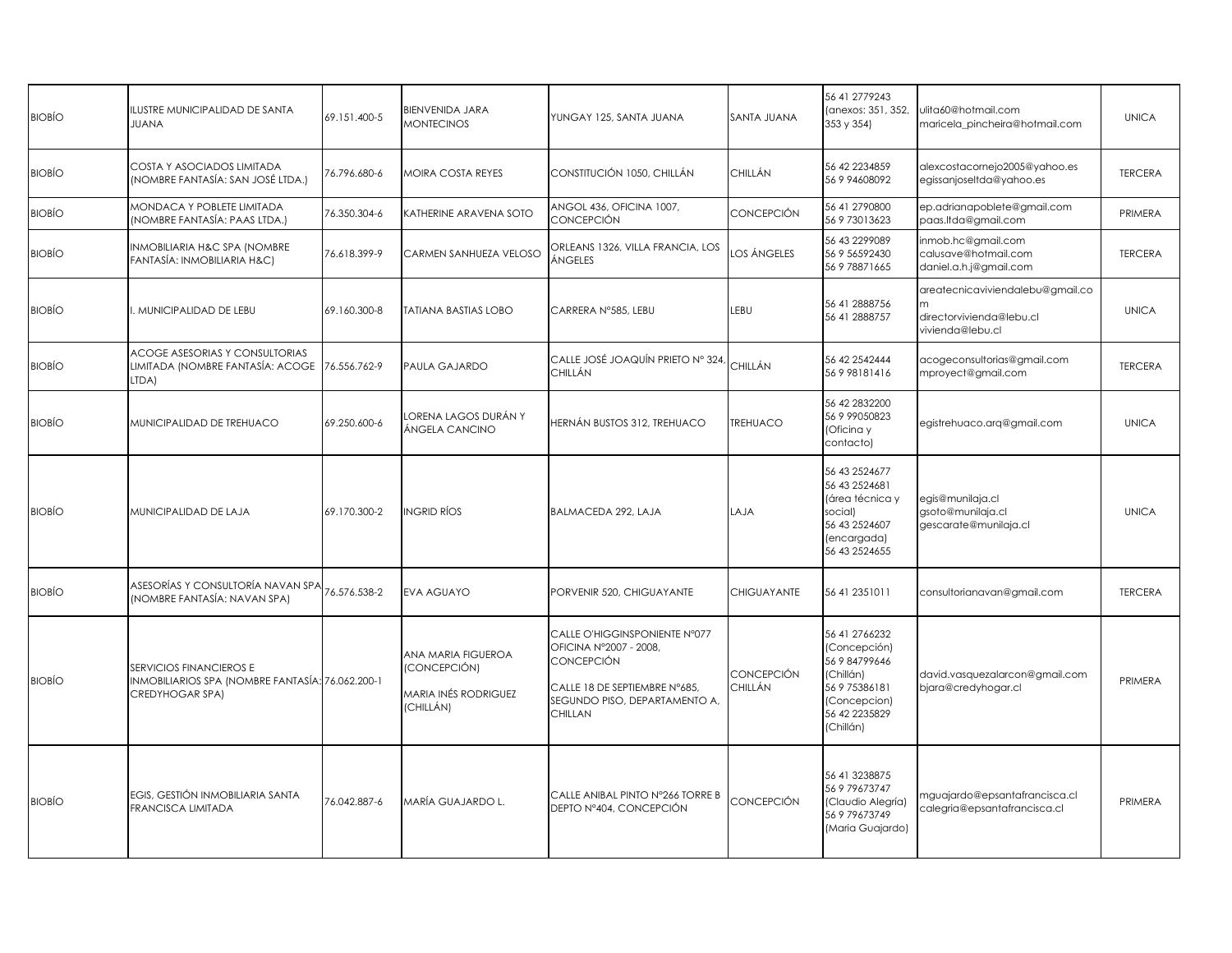| <b>BIOBÍO</b> | ENTIDAD DE GESTIÓN INMOBILIARIA Y<br>SOCIAL LOS OLIVOS LIMITADA (NOMBRE<br>FANTASÍA: SOCIEDAD CONSULTORA LOS<br>OLIVOS LIMITADA)                | 76.607.029-9 | DYANA SAN MARTIN<br>VALLEJOS                  | CALLE BULNES, Nº 470, OFICINA 22,<br>SEGUNDO PISO, CHILLÁN                                            | CHILLÁN               | 56 42 2234460<br>56 9 50390164                                               | egis.losolivosItda@gmail.com                                                   | <b>TERCERA</b> |
|---------------|-------------------------------------------------------------------------------------------------------------------------------------------------|--------------|-----------------------------------------------|-------------------------------------------------------------------------------------------------------|-----------------------|------------------------------------------------------------------------------|--------------------------------------------------------------------------------|----------------|
| <b>BIOBÍO</b> | SOCIEDAD CONSULTORA-<br>CONSTRUCTORA DEL SUR FERREIRA<br><b>GARRIDO LIMITADA (NOMBRE</b><br>FANTASÍA: DOMOSUR LTDA.)                            | 76.011.917-2 | <b>JAVIERA CHAMBLAS</b><br>ANA MARÍA FERREIRA | JUAN ANTONIO RÍOS Nº29 (ESQ.<br>O'HIGGINS), LEBU                                                      | LEBU                  | 56 41 251 1636<br>56 9 66781361                                              | domosurltda@gmail.com<br>egisdomosur@gmail.com                                 | SEGUNDA        |
| <b>BIOBIO</b> | CONSTRUCCIÓN Y GESTIÓN<br>INMOBILIARIA VALDÉS CHANDÍA<br>LIMITADA (NOMBRE FANTASÍA:<br>CONSTRUCCIÓN Y GESTIÓN<br>INMOBILIARIA CHILECRECE LTDA.) | 76.391.188-8 | NATHALIA VALDÉS                               | LAS HERAS 1932, B, CONCEPCIÓN                                                                         | <b>CONCEPCIÓN</b>     | 56 41 3252342<br>56 9 99174575                                               | CHILECRECE@OUTLOOK.COM                                                         | <b>TERCERA</b> |
| <b>BIOBÍO</b> | ALEXIS DANIEL TOLOZA ROA                                                                                                                        | 15.189.644-8 | CINTYA PAVEZ SALAZAR                          | AVENIDA PEDRO HUERTA 2227, LA<br>PEÑA, CORONEL                                                        | CORONEL               | 56 41 3326536<br>56 9 47015235<br>56 9 88125314                              | cpavez.alpa@gmail.com                                                          | <b>TERCERA</b> |
| <b>BIOBÍO</b> | SERVICIOS Y ASESORÍAS INMOBILIARIAS<br>Y HABITACIONALES BIO BIO LIMITADA<br>(NOMBRE FANTASÍA: BIOCEJ LTDA.)                                     | 76.011.034-5 | <b>PAULA CARTES</b>                           | CALLE 18 DE SEPTIEMBRE 822-A,<br>CHILLÁN<br>AVDA, PRAT N°538, DEPTO 4-A<br>(PLAZA ESPAÑA), CONCEPCIÓN | CHILLÁN<br>CONCEPCIÓN | 56 41 2183569<br>(Concepción)<br>56 42 2250112<br>(Chillán)<br>56 9 44407427 | biocej@yahoo.es; biocej@gmail.com<br><b>BIOCEJCONCEPCION@GMAIL.COM</b>         | PRIMERA        |
| <b>BIOBÍO</b> | <b>SOCIEDAD CONSULTORA E</b><br>INMOBILIARIA URBANO LIMITADA<br>(NOMBRE FANTASÍA: INMOBILIARIA<br>URBANO LTDA.)                                 | 76.051.863-8 | YASNA GONZÁLEZ                                | COLO COLO Nº 222, OFICINA 1002,<br>CONCEPCIÓN                                                         | PENCO                 | 56 41 2459090<br>56 9 79781011 (RL)                                          | consultoraurbano@gmail.com<br>aldogarcial@gmail.com                            | PRIMERA        |
| <b>BIOBIO</b> | JOSÉ ELISEO TRONCOSO GONZALEZ                                                                                                                   | 13.601.885-k | PAOLA SOARZO URIBE                            | CALLE 18 DE SEPTIEMBRE Nº14,<br>CHILLAN                                                               | CHILLÁN               | 56 42 2323503<br>56 9 42107212                                               | e.patrocinantejosetroncosog@gmail.<br>com                                      | <b>TERCERA</b> |
| <b>BIOBÍO</b> | SIÓN GESTIÓN Y ASESORÍA<br><b>INMOBILIARIA LIMITADA</b>                                                                                         | 76.311.649-2 | SONIA CASTRO F.<br>NELLY VALENZUELA V.        | MONSALVE Nº168, CARAMPANGUE<br>(PPAL.), ARAUCO<br>O'HIGGINS 491, OFICINA 37, 3ER<br>PISO, CONCEPCIÓN  | ARAUCO<br>CONCEPCIÓN  | 56 41 2169323<br>56 41 257 1449<br>56 9 97463921                             | sion.gestioninmobiliaria@gmail.com                                             | <b>TERCERA</b> |
| <b>BIOBÍO</b> | INMOBILIARIA KUYEN LIMITADA<br>(NOMBRE FANTASÍA: KUYEN LTDA.)                                                                                   | 76.619.366-8 | MAGDALENA GARRIDO                             | SERRANO 551 OFICINA216,<br>CONCEPCIÓN                                                                 | CONCEPCIÓN            | 56 41 2222294<br>56 9 88189975                                               | info.epkuyen@gmail.com                                                         | <b>TERCERA</b> |
| <b>BIOBÍO</b> | . MUNICIPALIDAD DE CONTULMO                                                                                                                     | 69.160.600-7 | <b>GUIDO CASTAGNOLI</b>                       | NAHUELBUTA N° 109, CONTULMO                                                                           | <b>CONTULMO</b>       | 56 41 26 18 11 1<br>56 9 66550811                                            | viviendacontulmo@gmail.com                                                     | <b>UNICA</b>   |
| <b>BIOBÍO</b> | CONSULTORA PADRE HURTADO<br>LIMITADA                                                                                                            | 76.024.922-k | <b>ADRIANA RAMOS</b>                          | SERRANO 540, CONCEPCIÓN                                                                               | <b>CONCEPCIÓN</b>     | 56 41 2467330<br>56 9 73304338 (A.<br>Ramos)                                 | egis@tpcristo.cl; aramos@tpcristo.cl<br>pvallejos@tpcristo.cl                  | <b>SEGUNDA</b> |
| <b>BIOBÍO</b> | , MUNICIPALIDAD DE CONCEPCIÓN                                                                                                                   | 69.150.400-K | CAMILA MERINO GONZÁLEZ                        | O'HIGGINS Nº 525, CONCEPCION                                                                          | <b>CONCEPCIÓN</b>     | 56 41 2266710<br>56 41 2266719<br>(Camila Merino)<br>56 9 9 60 9 5 2 4 6     | sbrito@concepcion.cl<br>cmanriquez@concepcion.cl<br>camilamerino@concepcion.cl | <b>UNICA</b>   |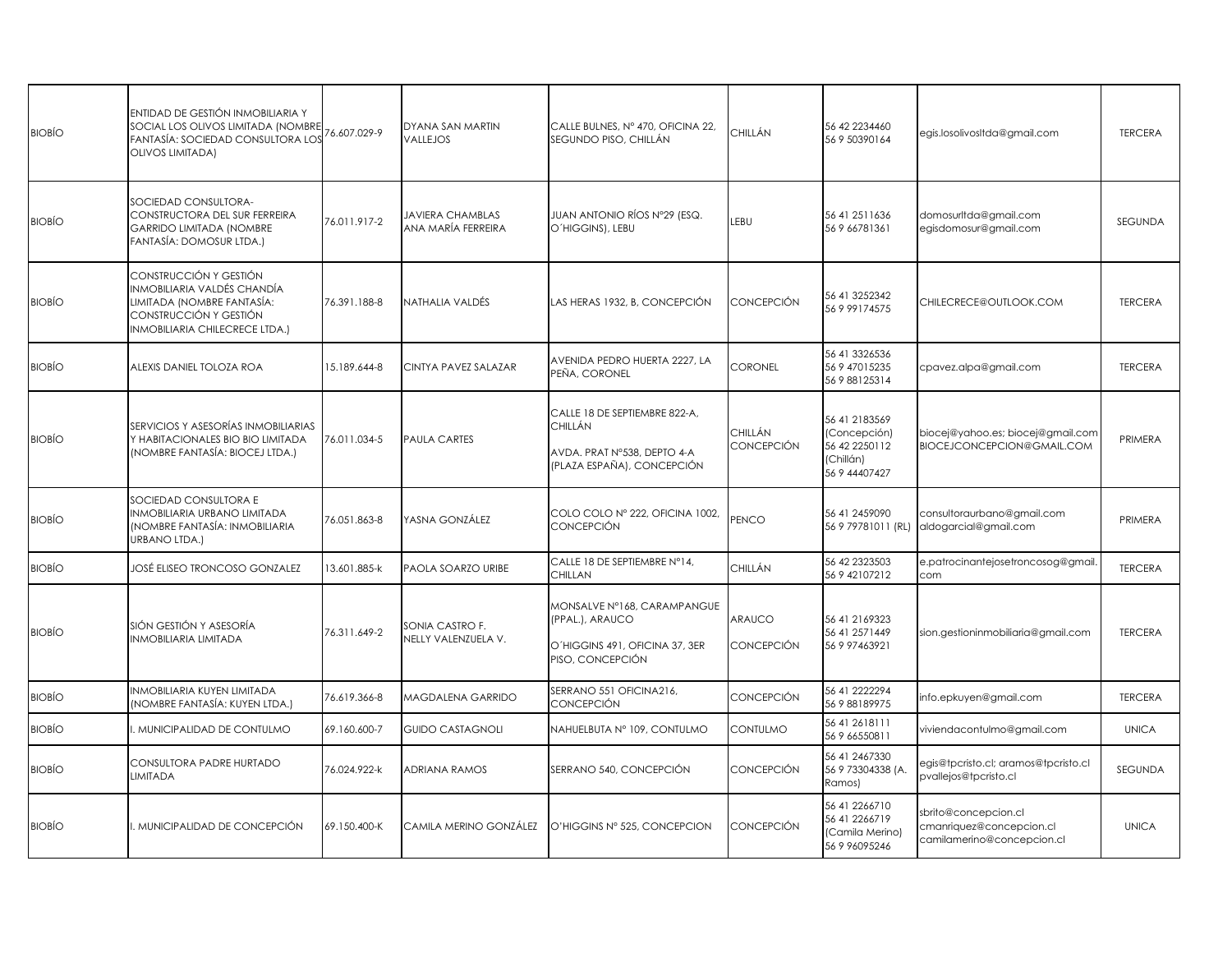| <b>BIOBÍO</b> | SOCIEDAD CONSULTORA Y DE GESTIÓN<br>URBANA Y HABITACIONAL HABILITA<br>LIMITADA (NOMBRE FANTASÍA: HABILITA<br>LIMITADA) | 76.028.478-5 | GLORIA ÁLVAREZ                 | LINCOYÁN 445 INTERIOR, 2DO PISO,<br>CONCEPCIÓN                                                    | CONCEPCIÓN                   | 56 41 2521852<br>56 9 75786609<br>(Empresa)                                              | mperez@habilita.cl<br>guillermosalazar@habilita.cl                                               | SEGUNDA        |
|---------------|------------------------------------------------------------------------------------------------------------------------|--------------|--------------------------------|---------------------------------------------------------------------------------------------------|------------------------------|------------------------------------------------------------------------------------------|--------------------------------------------------------------------------------------------------|----------------|
| <b>BIOBÍO</b> | MARIBEL MARGARITA MUÑOZ MUÑOZ                                                                                          | 13.972.536-0 | MARÍA RIQUELME ORTIZ           | CALLE CHAITÉN N° 8024, TORRE D,<br>DEPARTAMENTO Nº 1603, HUALPÉN                                  | HUALPÉN                      | 56 41 2793690<br>56 9 64994374                                                           | g.inmobiliaria.maribelmunoz@gmail<br>com                                                         | <b>TERCERA</b> |
| <b>BIOBÍO</b> | ENTIDAD DE GESTIÓN INMOBILIARIA Y<br>SOCIAL SAN AGUSTÍN LIMITADA<br>(NOMBRE FANTASÍA: EGIS SAN AGUSTÍN)                | 76.450.754-1 | CLAUDIA SEPULVEDA<br>HERNÁNDEZ | CALLE RIQUELME 188, OFICINA 2,<br><b>SAN CARLOS</b>                                               | <b>SAN CARLOS</b>            | 56 42 241 2176<br>56 9 42664358                                                          | egissanagustin@gmail.com<br>contacto@egissanagustin.cl                                           | <b>TERCERA</b> |
| <b>BIOBÍO</b> | CONSTRUCTORA Y ASISTENCIA<br>TÉCNICA LA TOSCANA LIMITADA<br>(NOMBRE FANTASÍA: LA TOSCANA<br>LIMITADA)                  | 76.411.500-7 | YÉSSICA PLACENCIA              | ARTURO PRAT N°309, OF.904,<br><b>EDIFICIO NEOCENTRO</b><br>JOSÉ JOAQUÍN PÉREZ 360, QUIRIHUE       | CONCEPCIÓN<br>QUIRIHUE       | 56 41 2305874<br>(Concepción)<br>56 42 2530437<br>56 9 81931334<br>(Rdo. Torres)         | casastoscana@yahoo.es<br>sociallatoscana@gmail.com                                               | <b>TERCERA</b> |
| <b>BIOBÍO</b> | SERVICIOS Y CONSTRUCCIONES LC<br>LIMITADA (NOMBRE FANTASÍA:<br>CONSTRUCTORA LC LIMITADA)                               | 76.077.348-4 | VALEZKA BIZAMA                 | O'HIGGINS 196, PISO 2,<br>CONCEPCIÓN                                                              | CONCEPCIÓN                   | 56 41 2222951<br>56 9 74763118                                                           | bheredia@constructoralc.cl<br>bheredia@udec.cl                                                   | <b>TERCERA</b> |
| <b>BIOBÍO</b> | ONG DE DESARROLLO Y JUSTICIA<br>SOCIAL ACCIÓN SOLIDARIA (NOMBRE<br>FANTASÍA: ONG ACCIÓN SOLIDARIA)                     | 65.070.982-9 | MARIALUISA DEZA                | LAS AZALEAS, Nº 19, CABRERO                                                                       | CABRERO                      | 56 43 2428863<br>56 9 54127927                                                           | CONTACTO@ONGACCIONSOLIDARI<br>A.CL<br>ong.accionsolidaria@gmail.com                              | <b>TERCERA</b> |
| <b>BIOBIO</b> | ALARCÓN ARQUITECTO Y COMPAÑÍA<br>LIMITADA (NOMBRE FANTASÍA:<br>CONSULTORA CAL LTDA.)                                   | 77.283.540-K | <b>CLAUDIA BRIONES</b>         | SOTOMAYOR 610, PISOS 2 Y 3,<br>CORONEL                                                            | CORONEL                      | 56 41 271 1900<br>(depto. social)<br>56 41 2773338<br>56 9 99392603<br>Julia Guantiante) | jguantiante.cal@gmail.com<br>ralarcon.cal@gmail.com                                              | PRIMERA        |
| <b>BIOBÍO</b> | I. MUNICIPALIDAD DE ALTO BIOBÍO                                                                                        | 69.264.600-2 | <b>JOSCELYN RIQUELME</b>       | VILLA RALCO S/N ALTO BIO BIO                                                                      | ALTO BIO BIO                 | 56 43 297 2015<br>56 43 2545771                                                          | EGISMUNICIPALIDADDEALTOBIOBIO@<br>YAHOO.ES<br>JEMANQUEPI@YAHOO.COM<br>v.vergara.correa@gmail.com | <b>UNICA</b>   |
| <b>BIOBÍO</b> | CONSULTORA Y ASESORÍA TÉCNICA<br><b>GONYVEN LIMITADA (NOMBRE</b><br>FANTASÍA: GONYVEN LTDA.)                           | 76.222.811-4 | PAMELA VELIZ RUMINOT           | SAN MARTÍN 553 OFICINA 806,<br>CONCEPCIÓN                                                         | CONCEPCIÓN                   | 56 41 2151948<br>56 9 99959800                                                           | erika.waghorn@gmail.com                                                                          | <b>SEGUNDA</b> |
| <b>BIOBÍO</b> | SOCIEDAD CONSULTORA DIGNIFICA<br>LIMITADA (NOMBRE FANTASÍA:<br>CONSULTORA DIGNIFICA LTDA.)                             | 76.332.067-7 | ARACELY VENEGAS OTAROLA        | 18 DE SEPTIEMBRE 695 OFICINA 4-A,<br>CHILLÁN                                                      | CHILLÁN                      | 56 42 2835348<br>56 9 59425392                                                           | consultoradignifica@gmail.com                                                                    | <b>TERCERA</b> |
| <b>BIOBÍO</b> | DANIELA JACQUELINE FLORES TORRES                                                                                       | 15.671.025-3 | KARLA LORCA                    | CALLE MANUEL MONTT 1121,<br>SEGUNDO PISO TOMÉ                                                     | TOMÉ                         | 56 44 287 6845<br>56 9 90533593                                                          | dflor84@gmail.com                                                                                | <b>TERCERA</b> |
| <b>BIOBÍO</b> | MARÍA IGNACIA ROMO ZIEBRVECHT                                                                                          | 17.128.715-4 | <b>MARIA IGNACIA ROMO</b>      | PASAJE 12 Nº272, VILLA DON<br>MARTÍN, CHILLÁN<br>CALLE LOS NOTROS Nº 2841, BARRIO<br><b>NORTE</b> | CHILLÁN<br><b>CONCEPCIÓN</b> | 56 42 2225172<br>56 9 98448760                                                           | entidadpatrocinante.mirz@gmail.co<br>m                                                           | <b>TERCERA</b> |
|               |                                                                                                                        |              |                                |                                                                                                   |                              |                                                                                          |                                                                                                  |                |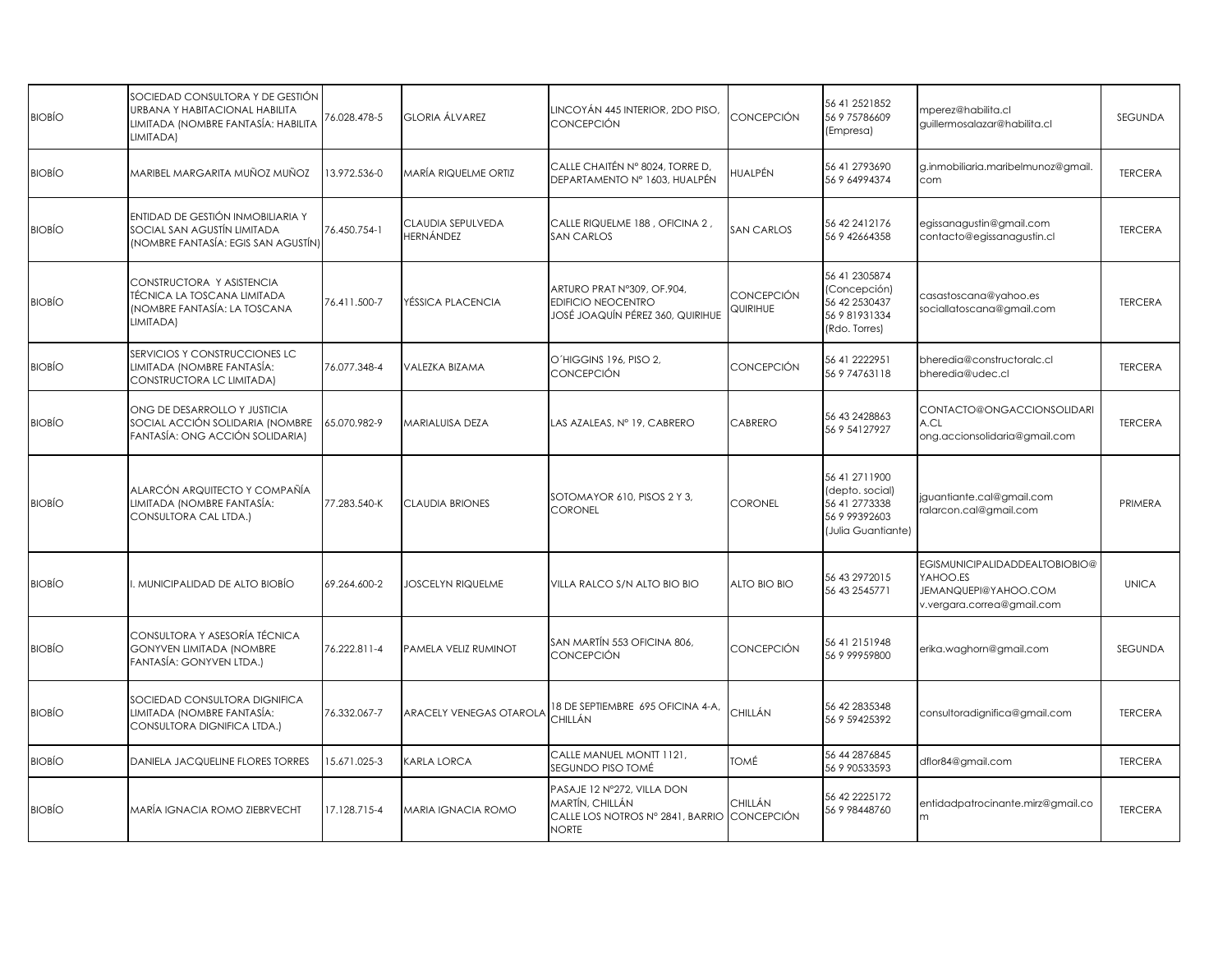| <b>BIOBÍO</b> | CONSTRUCCIÓN Y GESTIÓN<br><b>INMOBILIARIA JORGE TORRES ROA</b><br>EMPRESA INDIVIDUAL DE<br>RESPONSABILIDAD LIMITADA (NOMBRE<br>FANTASÍA: CONSTRUCTORA MIRO<br>E.I.R.L.                                | 76.000.711-0 | FANY MELIÁN                       | LAS HERAS 1932 B, CONCEPCIÓN                                                                            | <b>CONCEPCIÓN</b> | 56 9 92120491                                                                                        | miro.egis@gmail.com                                                                   | <b>TERCERA</b> |
|---------------|-------------------------------------------------------------------------------------------------------------------------------------------------------------------------------------------------------|--------------|-----------------------------------|---------------------------------------------------------------------------------------------------------|-------------------|------------------------------------------------------------------------------------------------------|---------------------------------------------------------------------------------------|----------------|
| <b>BIOBÍO</b> | CONSTRUCTORA IRAIRA LIMITADA                                                                                                                                                                          | 76.524.990-2 | MARÍA NUÑEZ                       | AVDA, FRANCIA 325, CHILLÁN                                                                              | CHILLÁN           | 56 42 227 2061<br>56 42 227 2062<br>56 9 89205668                                                    | firaira@iraira.cl<br>sautierrez@iraira.cl                                             | <b>SEGUNDA</b> |
| <b>BIOBÍO</b> | EMPRESA CONSTRUCTORA PAOLA<br>LAMAS Y COMPAÑÍA LIMITADA<br>(NOMBRE FANTASÍA: CONSTRUCTORA<br>LAMAS LTDA)                                                                                              | 77.834.330-4 | <b>VICTORIA HERNÁNDEZ</b>         | CALLE SAMUEL BAMBACH N°254,<br>COELEMU<br>BOMBERO FUENTES NRO 27, OFICINA CONCEPCIÓN<br>504, CONCEPCIÓN | <b>COELEMU</b>    | 56 42 2835240<br>56 42 2835241<br>(Coelemu)<br>56 9 98881822                                         | sociallamas@gmail.com<br>constructoralamas@hotmail.com<br>lamasconcepcion@hotmail.com | <b>TERCERA</b> |
| <b>BIOBÍO</b> | SOCIEDAD CONSULTORA GNOSIS<br>LIMITADA (NOMBRE FANTASÍA: GNOSIS<br><b>CONSULTORES LTDA.)</b>                                                                                                          | 76.029.250-8 | <b>INGRID ORELLANA</b>            | SEGUNDO DE LÍNEA 1054, CAÑETE                                                                           | <b>CAÑETE</b>     | 56 41 2619421<br>56 41 2619400<br>56 9 76091187                                                      | consultoragnosis@gmail.com<br>cgnosis@gmail.com                                       | PRIMERA        |
| <b>BIOBÍO</b> | <b>EMPRESA CONSTRUCTORA Y ASESORÍAS</b><br>HABITACIONALES MIGUEL ÁNGEL<br>MONTANARES ORTEGA E.I.R.L. (NOMBRE 76.235.704-6<br>FANTASÍA: ASESORÍAS HABITACIONALES<br>Y DE ARQUITECTURA VIMONT E.I.R.L.) |              | MARÍA MAGDALENA<br>ORTEGA POBLETE | CALLE MANSO DE VELASCO CITY<br>CENTER, OFICINA 1101, PISO 11., LOS LOS ÁNGELES<br>ÁNGELES               |                   | 56 43 229 57 54<br>56 9 62280941                                                                     | arg.miguelmontanares@gmail.com                                                        | <b>TERCERA</b> |
| <b>BIOBÍO</b> | MARITZA ANGÉLICA QUILODRÁN<br>ARANDA CONSTRUCTORA EMPRESA<br>INDIVIDUAL DE RESPONSABILIDAD<br>LIMITADA (NOMBRE FANTASÍA: MARITZA<br>QUILODRÁN ARANDA CONSTRUCTORA<br>E.I.R.L.                         | 76.442.553-7 | <b>EMMA PINTO CRUZ</b>            | PATRICIO LYNCH, Nº 154, HUALQUI                                                                         | <b>HUALQUI</b>    | 56 41 2462043<br>56 9 88058906<br><i>(Maritza</i><br>Quilodrán)<br>56 9 77040922<br>(Ema Pinto Cruz) | maritzaquilodrana@gmail.com                                                           | <b>TERCERA</b> |
| <b>BIOBÍO</b> | SOCIEDAD CONSTRUCTORA COIQUEN<br>LIMITADA (NOMBRE FANTASÍA:<br>CONSTRUCTORA COIQUEN LIMITADA)                                                                                                         | 76.249.889-8 | ELIANA VERGARA GARCÍA             | CALLE ESMERALDA Nº575, QUIRIHUE QUIRIHUE                                                                |                   | 56 42 2530130<br>56 9 42545458                                                                       | constructoracoiquen@gmail.com                                                         | <b>TERCERA</b> |
| <b>BIOBÍO</b> | . MUNICIPALIDAD DE TIRÚA                                                                                                                                                                              | 69.160.700-3 | CARLOS HERRERA                    | AVDA. COSTANERA 080, TIRÚA                                                                              | TIRÚA             | 56 41 2445813<br>56 9 62096676                                                                       | egisviviendatirua@gmail.com<br>carlosherrera@munitirua.com                            | <b>UNICA</b>   |
| <b>BIOBÍO</b> | MUNICIPALIDAD DE PENCO                                                                                                                                                                                | 69.150.500-6 | <b>PAULA SILVA</b>                | PENCO 302, PENCO                                                                                        | <b>PENCO</b>      | 56 41 2454642<br>56 9 56707058<br><b>Gerson</b><br>Hernández/técn.)<br>56 9 42912867 (T.<br>social)  | egis@penco.cl<br>muoz.natalia@yahoo.es<br>gersonhernandezlanderos@gmail.co            | <b>UNICA</b>   |
| <b>BIOBÍO</b> | SOCIEDAD DE SERVICIOS<br><b>INMOBILIARIOS Y HABITACIONALES</b><br>ESPINOZA Y AEDO LIMITADA (NOMBRE<br>FANTASÍA: A Y E LTDA.)                                                                          | 76.059.088-6 | VERÓNICA ESPINOZA                 | 5 DE ABRIL 934, 2DO PISO, OFICINA<br>11, CHILLÁN                                                        | CHILLÁN           | 56 42 2548083<br>56 9 91594021                                                                       | espinozafuentes_5@hotmail.com<br>egis.aye@gmail.com                                   | <b>SEGUNDA</b> |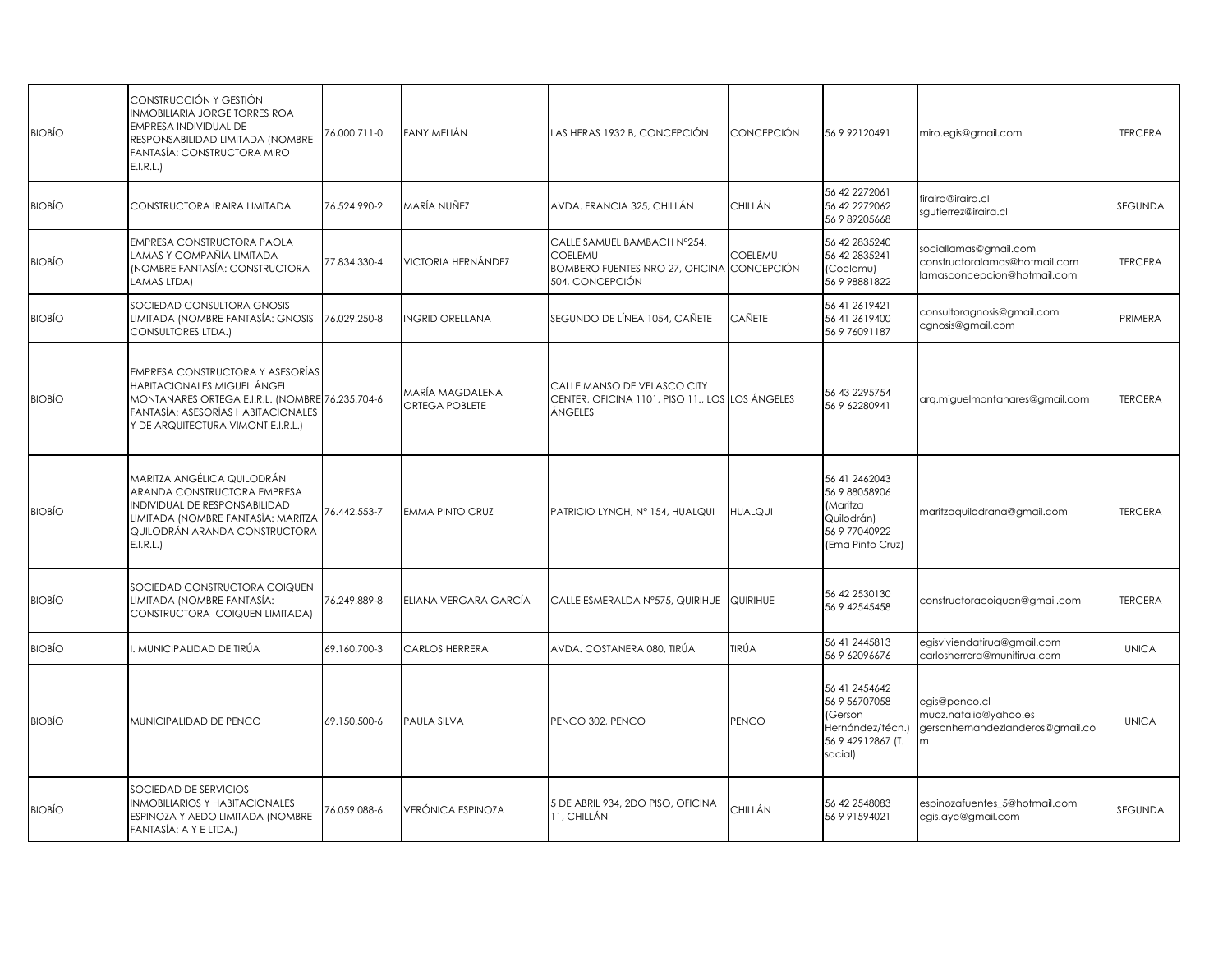| <b>BIOBÍO</b> | ENTIDAD ORGANIZADORA Y<br>CONSULTORA HABITACIONAL NUEVA<br>VIVIENDA SPA (NOMBRE FANTASÍA:<br>NUEVA VIVIENDA SPA)              | 76.625.360-1 | <b>VICTORIA JARA TORRES</b> | RENGO Nº68, CONCEPCIÓN<br>(INGRESO 18/12/2019, PENDIENTE<br>VISITA)<br>CALLE MATTA Nº327, SAN CARLOS                       | <b>CONCEPCIÓN</b><br><b>SAN CARLOS</b>      | 56 41 3337003<br>(CONCEPCIÓN)<br>56 9 58570313                                                                                                                                  | contacto@nuevavivienda.cl<br>marco.panes@gmail.com                     | <b>SEGUNDA</b> |
|---------------|-------------------------------------------------------------------------------------------------------------------------------|--------------|-----------------------------|----------------------------------------------------------------------------------------------------------------------------|---------------------------------------------|---------------------------------------------------------------------------------------------------------------------------------------------------------------------------------|------------------------------------------------------------------------|----------------|
| <b>BIOBÍO</b> | CONSULTORA BIOHABITAT LIMITADA                                                                                                | 76.690.906-K | <b>JAVIER VILLA</b>         | LOS LIRIOS 555, CONCEPCIÓN                                                                                                 | <b>CONCEPCIÓN</b>                           | 56 41 231 5774<br>56 9 54965761 (J.<br>Villa)<br>56 9 56060421 (J.M.<br>Muñoz)                                                                                                  | biohabitat.ep@gmail.com<br>martasoto44@gmail.com                       | <b>TERCERA</b> |
| <b>BIOBÍO</b> | RODRIGO ORLANDO POZA GODOY                                                                                                    | 12.920.355-2 | HÉCTOR INOSTROZA            | ALMAGRO 824, LOS ÁNGELES                                                                                                   | LOS ÁNGELES                                 | 56 43 254913 ??<br>56 9 62696732                                                                                                                                                | luiscastillo144@gmail.com                                              | <b>TERCERA</b> |
| <b>BIOBÍO</b> | RICHARD ALEX MAUREIRA VERGARA                                                                                                 | 14.028.536-6 | SOFÍA VERGARA               | ROSAS Nº 505, CHILLÁN<br>MAIPÚ Nº1020, OF. 12,<br><b>CONCEPCIÓN</b><br>ALMAGRO Nº 824, OF. 31, TERCER<br>PISO, LOS ÁNGELES | <b>CHILLÁN</b><br>CONCEPCIÓN<br>LOS ÁNGELES | 56 9 72189917<br>56 42 2227239<br>56 43 2490568                                                                                                                                 | entidadpatrocinante.r.m.v@gmail.co<br>m                                | <b>TERCERA</b> |
| <b>BIOBÍO</b> | NMOBILIARIA Y ASESORÍAS<br>HABITACIONALES HABITARE LIMITADA                                                                   | 76.274.085-0 | MARIANA SÁEZ                | COVADONGA Nº185, ARAUCO                                                                                                    | ARAUCO                                      | 56 41 2552042<br>56 9 85901187<br>(Paola Medina)                                                                                                                                | paolamedinab@gmail.com<br>consultorahabitareltda@gmail.com             | SEGUNDA        |
| <b>BIOBÍO</b> | MUNICIPALIDAD DE QUILLECO                                                                                                     | 69.170.400-9 |                             | ARNOLDO JIMENEZ VENEGAS CALLE LOS CARRERA 460, QUILLECO QUILLECO                                                           |                                             | 56 43 2633420<br>56 9 40183903                                                                                                                                                  | egis@municipalidadquilleco.cl<br>secplan@municipalidadquilleco.cl      | <b>UNICA</b>   |
| <b>BIOBÍO</b> | SOCIEDAD INMOBILIARIA, GESTIÓN<br>NMOBILIARIA SOCIAL PROYECTA SPA<br>(NOMBRE FANTASÍA: SOCIEDAD<br>INMOBILIARIA PROYECTA SPA) | 76.700.491-5 | GISELA VALENZUELA CUEVAS    | CALLE SÉPTIMO DE LÍNEA 654,<br>SEGUNDO PISO, CAÑETE                                                                        | CAÑETE                                      | 56 9 88142498<br>56 9 58506440                                                                                                                                                  | inproyecta.ltda@gmail.com                                              | <b>TERCERA</b> |
| <b>BIOBÍO</b> | MUNICIPALIDAD DE CABRERO                                                                                                      | 69.151.000-k | ROMINA OSES                 | LAS DELICIAS Nº355, CABRERO                                                                                                | CABRERO                                     | 56 43 2401855<br>(secretaría)<br>56 43 240 1853<br>(ofic. Técnico y<br>social)<br>56 9 58191165 (de<br>oficina)<br>56 9 44019195 (J.<br>Chavarría)<br>56 9 82089551<br>(Romina) | egis.cabrero@gmail.com<br>chavarriag@gmail.com                         | <b>UNICA</b>   |
| <b>BIOBÍO</b> | SOCIEDAD CONSTRUCTORA MOLINA Y<br>ROMERO LIMITADA (NOMBRE FANTASÍA: 89.903.500-3<br>CASAS ROMERO LTDA.)                       |              | OLGA PÉREZ                  | AVDA. COLLÍN 950, CHILLÁN                                                                                                  | CHILLÁN                                     | 56 42 2227743<br>56 9 84797146 (RL)<br>56 9 84797147 (RL)<br>56 9 66486929<br>(Olga Pérez)                                                                                      | constructoraromero@gmail.com<br>constructoraromerosocial@gmail.co<br>m | <b>TERCERA</b> |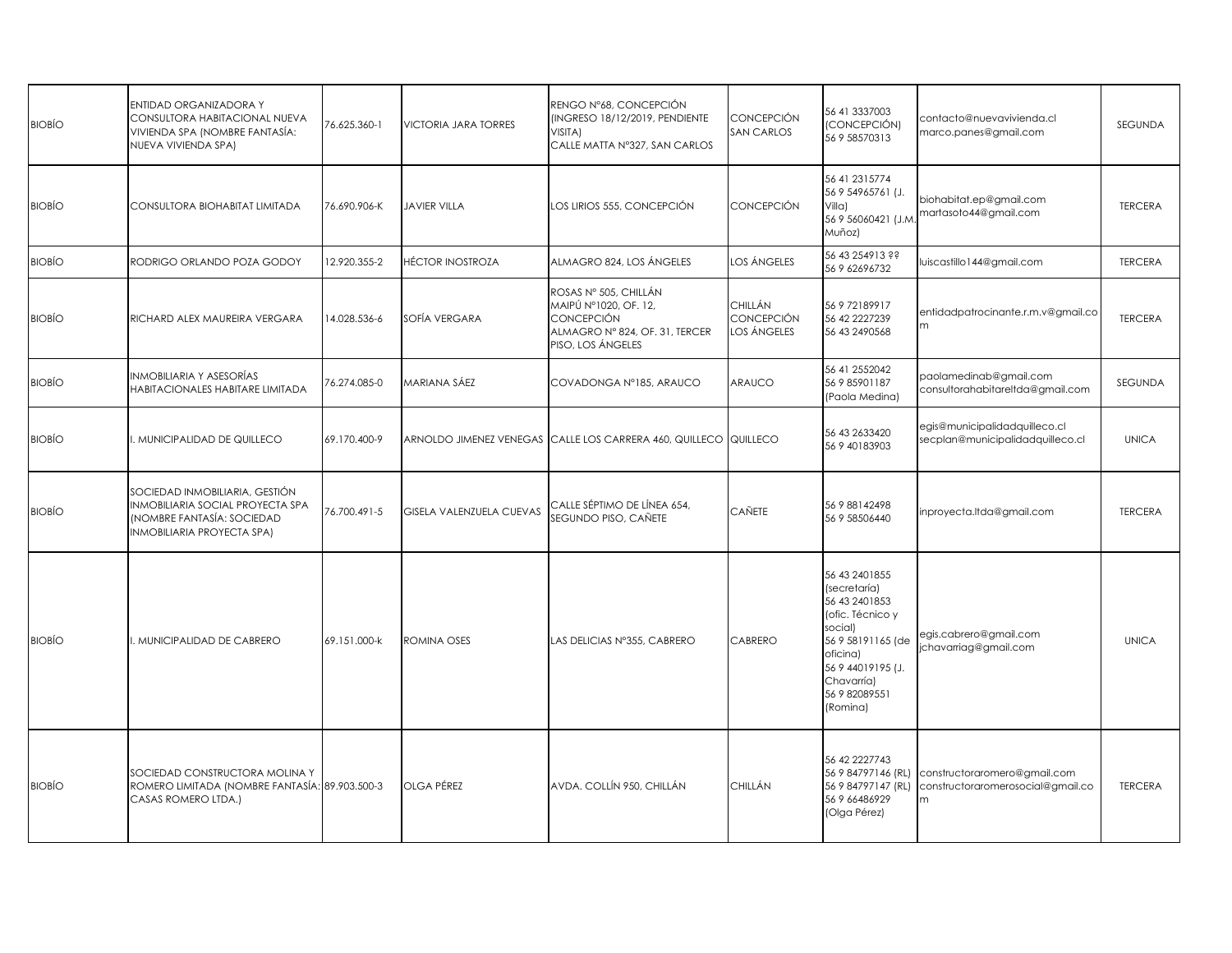| <b>BIOBÍO</b> | INGENIERÍA, DISEÑO, ARQUITECTURA Y<br>CONSTRUCCIÓN LIMITADA (NOMBRE<br>FANTASÍA: IDAC LTDA.) | 76.085.781-5 | SHIRLEY BARRA                  | LAS HERAS N° 412, SEGUNDO PISO,<br><b>CONCEPCIÓN</b>                                                                                                                            | CONCEPCIÓN                   | 56 41 2250299<br>56 9 94725106                                                                         | mendez360@gmail.com<br>epatrocinante.idac@gmail.com<br>(Orlando Méndez) shbarra.idac@gmail.com           | PRIMERA        |
|---------------|----------------------------------------------------------------------------------------------|--------------|--------------------------------|---------------------------------------------------------------------------------------------------------------------------------------------------------------------------------|------------------------------|--------------------------------------------------------------------------------------------------------|----------------------------------------------------------------------------------------------------------|----------------|
| <b>BIOBIO</b> | CARRASCO Y CARRASCO<br>CONSULTORES LIMITADA (NOMBRE<br>FANTASÍA: C Y C CONSULTORES LTDA.)    | 76.610.870-9 | VARÍA INÉS CARRASCO            | FUNDO SAN JOAQUÍN LOTE 7 Y 8,<br>KM. 7,9, CHILLÁN VIEJO (CASILLA<br>257, CHILLÁN).<br>CALLE 8 ORIENTE, Nº 1368, CASA 10,<br>CONDOMINIO PORTAL ORIENTE II,<br><b>CHIGUAYANTE</b> | CHILLÁN VIEJO<br>CHIGUAYANTE | 56 42 2423712<br>(Hugo Carrasco)<br>56 42 2423710<br>(central)                                         | egis@hyc.cl<br>hcarrasco@hyc.cl                                                                          | SEGUNDA        |
| <b>BIOBÍO</b> | SERVICIOS HABITACIONALES CHILE SPA                                                           | 76.229.208-4 | ANGELA BUSTOS ISLA             | PASAJE LOS LINGUES Nº15, LOMAS<br>COLORADAS, SAN PEDRO DE LA PAZ PAZ                                                                                                            | SAN PEDRO DE LA              | 56 41 31 60 20 2                                                                                       | abustos.epchilespa@gmail.com<br>jparis.epchilespa@gmail.com<br>abogado@ihv.cl                            | PRIMERA        |
| <b>BIOBÍO</b> | ILUSTRE MUNICIPALIDAD DE HUALQUI                                                             | 69.150.600-2 | RUTH GONZALEZ BAEZ             | FREIRE Nº 351, HUALQUI<br>(MUNICIPALIDAD)<br>FREIRE Nº 246 (208), HUALQUI (EP)                                                                                                  | <b>HUALQUI</b>               | 56 41 2101155<br>56 9 82889645                                                                         | hualquiegismunicipal@gmail.com<br>gonzalezbaezr@gmail.com                                                | <b>UNICA</b>   |
| <b>BIOBÍO</b> | SOCIEDAD COFRÉ Y COMPAÑÍA<br>LIMITADA (NOMBRE FANTASÍA: PROCÁS 76.564.710-K<br>LTDA.)        |              | <b>FLOR HIDALGO</b>            | SOTOMAYOR 92, CONCEPCIÓN                                                                                                                                                        | CONCEPCIÓN                   | 56 41 221 2568<br>56 41 221 69 43<br>56 9 91917554<br>(enc. Atención<br>público)<br>56 9 67251429 (RL) | gerencia@procas.cl<br>concepcion@procas.cl<br>contacto@procas.cl                                         | PRIMERA        |
| <b>BIOBÍO</b> | EP INNOVASUR LIMITADA (NOMBRE<br>FANTASÍA: INNOVASUR LTDA.)                                  | 76.707.395-K | <b>MARTA AGUAYO</b>            | SOTOMAYOR 994 (INGRESAR POR<br>FRANCIA), 2DO PISO, OFICINA 2,<br><b>CORONEL</b>                                                                                                 | CORONEL                      | 56 41 271 4035<br>56 9 91533783 (R.<br>Arévalo)                                                        | epinnovasur@gmail.com<br>josarevalo@gmail.com                                                            | <b>TERCERA</b> |
| <b>BIOBÍO</b> | MUNICIPALIDAD DE QUILACO                                                                     | 69.172.600-2 | CAROLINA ALTAMIRANO            | CALLE MANUEL CÓRDOVA Nº46,<br>QUILACO                                                                                                                                           | QUILACO                      | 56 43 2633602<br>(alcaldía)<br>56 43 2633604<br>(alcaldía)<br>56 9 66375220                            | vivienda@municipalidadquilaco.cl<br>secplan@municipalidadquilaco.cl                                      | <b>UNICA</b>   |
| <b>BIOBIO</b> | CONSTRUCTORA MENURAL LIMITADA                                                                | 76.016.843-2 | EMILIA SAEZ HERMOSILLA         | CRUCE CARAMPANGUE NORTE.<br>HIJUELA 2, CARAMPANGUE,<br><b>ARAUCO</b>                                                                                                            | ARAUCO                       | 56 41 2572335<br>56 9 89028382                                                                         | constructoramenural@gmail.com<br>sodeserfo_vys@hotmail.com<br>entidad.patrocinante.menural@gmai<br>I.com | <b>TERCERA</b> |
| <b>BIOBÍO</b> | GESTIÓN INMOBILIARIA DEL BIO BIO SPA 76.732.871-0                                            |              | PRISCILA CARRASCO              | AVENIDA COLÓN 782, SEGUNDO<br>PISO, OFICINA 104, TALCAHUANO                                                                                                                     | <b>TALCAHUANO</b>            | 56 41 3834377<br>56 9 63106977                                                                         | egisdelbiobio@gmail.com                                                                                  | <b>TERCERA</b> |
| <b>BIOBÍO</b> | ENTIDAD PATROCINANTE SUR LIMITADA<br>(NOMBRE FANTASÍA: EP SUR LIMITADA)                      | 76.749.551-K | BÁRBARA BELÉN RODRÍGUEZ<br>CEA | AVDA, LIBERTA Nº 140 - A                                                                                                                                                        | CHILLÁN                      | 56 42 259 16 18<br>56 9 54513230                                                                       | epsurltda@gmail.com                                                                                      | <b>TERCERA</b> |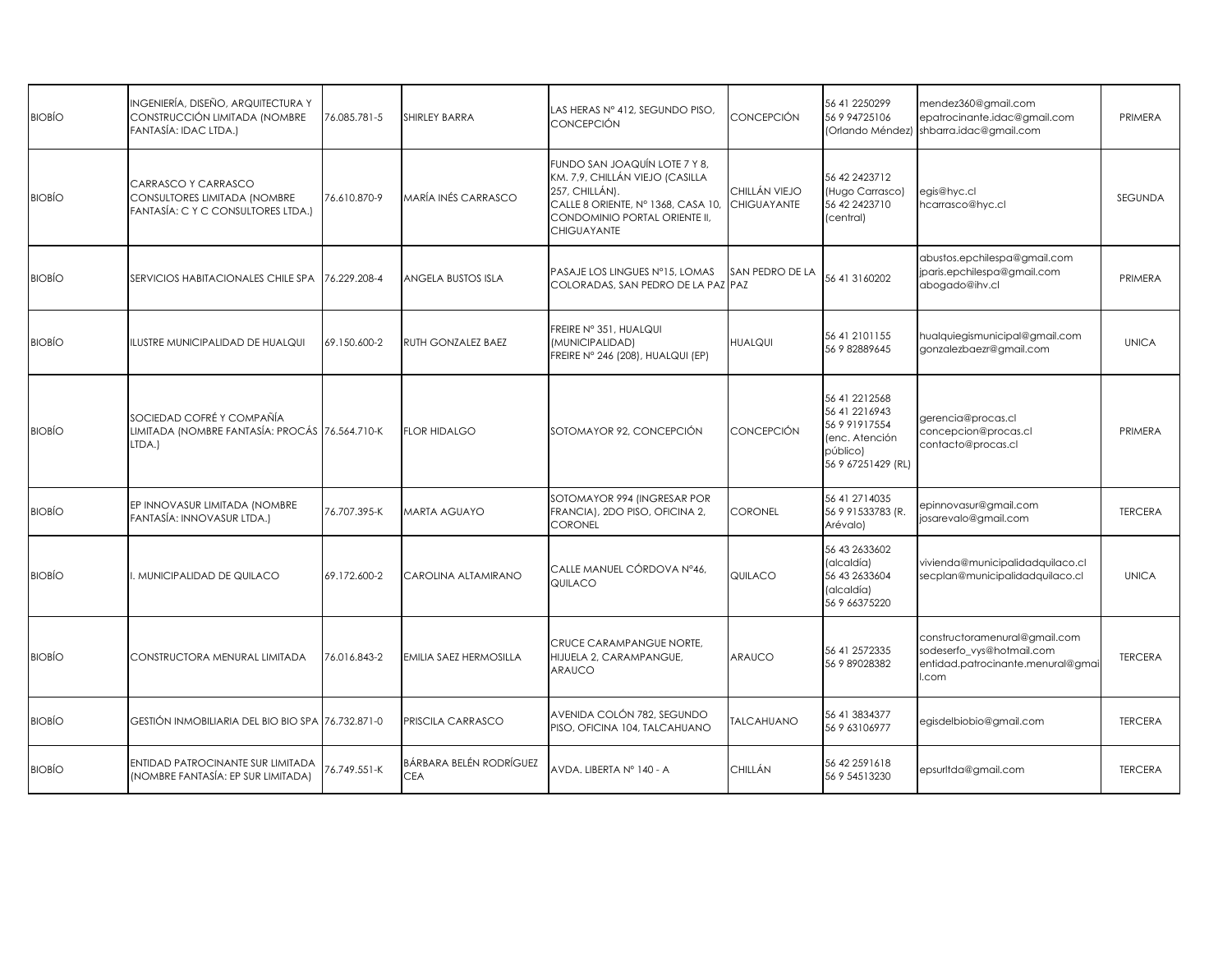| <b>BIOBÍO</b> | I. MUNICIPALIDAD DE NACIMIENTO                                                                         | 69.170.700-8 | MARÍA TERESA CARRASCO<br>GRICELA ALARCÓN | BAQUEDANO Nº490, NACIMIENTO                                                    | <b>NACIMIENTO</b>     | 56 43 2404691 (Of.<br>vivienda_Grisela)<br>56 9 73889011<br>(MTCV)<br>56 43 240 469 2<br>(Técnico)<br>56 43<br>2404693(MTCV)<br>56 9 73518642<br>(Alberto)<br>56 9 82790748<br>(Grisela)<br>56 9 84532012<br>(Secr.) | gricela.alarcon@nacimiento.cl<br>gonzalo.antonio@nacimiento.cl<br>maria.carrasco@nacimiento.cl; | <b>UNICA</b>   |
|---------------|--------------------------------------------------------------------------------------------------------|--------------|------------------------------------------|--------------------------------------------------------------------------------|-----------------------|----------------------------------------------------------------------------------------------------------------------------------------------------------------------------------------------------------------------|-------------------------------------------------------------------------------------------------|----------------|
| <b>BIOBÍO</b> | <b>JUAN LUIS PONCE SANDOVAL</b>                                                                        | 16.783.253-9 | <b>JUAN PONCE</b>                        | ARTURO PRAT Nº461, OFICINA 02,<br>SEGUNDO PISO, CHILLÁN                        | CHILLÁN               | 56 9 49449097<br>56 42 2529345                                                                                                                                                                                       | e.p.juanponcesandoval@gmail.com<br>juanponces@yahoo.com                                         | <b>TERCERA</b> |
| <b>BIOBÍO</b> | ASESORÍAS E INVERSIONES MOSAICO<br>LIMITADA (NOMBRE FANTASÍA:<br>MOSAICO LIMITADA)                     | 76.769.310-9 | GLADYS BELTRÁN                           | OROZIMBO BARBOZA Nº 669, POB.<br>PEDRO LAGOS, LOS ÁNGELES                      | <b>LOS ÁNGELES</b>    | 56 43 2349 632<br>56 9 91440511<br>(ofic.)                                                                                                                                                                           | mosaico.limitada@gmail.com                                                                      | SEGUNDA        |
| <b>BIOBÍO</b> | NEXO CONSULTORES PROFESIONALES<br>LIMITADA (NOMBRE FANTASÍA: NEXO<br><b>CONSULTORES LTDA)</b>          | 76.674.160-6 | ALVARO RUÍZ RUÍZ                         | CALLE LAS VEGAS 1331, BARRIO<br>UNIVERSITARIO, CONCEPCIÓN                      | CONCEPCIÓN            | 56 41 2463883<br>56 9 87297562                                                                                                                                                                                       | proyectos@nexoconsultores.cl                                                                    | PRIMERA        |
| <b>BIOBÍO</b> | MUNICIPALIDAD DE LOTA                                                                                  | 69.151.300-9 | CAROLINA SANZANA                         | CARRERA Nº 709, LOTA BAJO, LOTA                                                | LOTA                  | 56 41 2876525<br>56 9 44926871                                                                                                                                                                                       | egismunicipalidadlota@gmail.com                                                                 | <b>UNICA</b>   |
| <b>BIOBÍO</b> | SEC, SERVICIOS DE CONSTRUCCIÓN Y<br>EDIFICACIÓN S.A. (NOMBRE FANTASÍA:<br>SEC S.A.)                    | 76.507.783-4 | LUIS ALBERTO SÁNCHEZ                     | FREIRE 341, PISO 2, CONCEPCIÓN                                                 | <b>CONCEPCIÓN</b>     | 56 41 3833356<br>56 9 59806532                                                                                                                                                                                       | sec.sa15@gmail.com                                                                              | PRIMERA        |
| <b>BIOBÍO</b> | . MUNICIPALIDAD DE MULCHÉN                                                                             | 69.170.500-5 | FELIPE AGUIAR VALENZUELA                 | ANIBAL PINTO 495, MULCHÉN                                                      | <b>MULCHÉN</b>        | 56 43 240 1497<br>56 9 95577518                                                                                                                                                                                      | egis@munimulchen.cl                                                                             | <b>UNICA</b>   |
| <b>BIOBÍO</b> | ENTIDAD DE GESTIÓN INMOBILIARIA Y<br>SOCIAL NUEVA VIDA LIMITADA<br>(NOMBRE FANTASÍA: NUEVA VIDA LTDA.) | 76.753.191-5 |                                          | VANESSA ROMERO GONZÁLEZ OHIGGINS 112, OFICINA 3, CHILLÁN                       | <b>CHILLÁN</b>        | 56 42 2524639<br>56 9 49083221<br>(Paulina)<br>56 9 85493647                                                                                                                                                         | psat.nuevavida@gmail.com<br>margaritabravo.egisnuevavida@gm<br>ail.com                          | PRIMERA        |
| <b>BIOBÍO</b> | CONSULTORA E INMOBILIARIA<br><b>CONKRETA SPA</b>                                                       | 76.358.869-6 | CAREN FERNÁNDEZ                          | BLANCO ENCALADA Nº 39, POBL.<br>CHILLANCITO, CHILLÁN                           | CHILLÁN               | 56 42 2329 261<br>56 9 66895417<br>(Silvia)<br>569 77492874                                                                                                                                                          | consultoraconkreta@gmail.com<br>aconkreta@gmail.com                                             | <b>TERCERA</b> |
| <b>BIOBÍO</b> | MAURO ESPINOZA Y COMPAÑÍA<br>LIMITADA (NOMBRE FANTASÍA:<br>GESTIONES LONQUEN LTDA.)                    | 76.768.255-7 | JORGE CAAMAÑO MALIO                      | CALLE PALAZUELOS 253, COELEMU<br>PASAJE SALAMANCA Nº 24, VALLE<br><b>NOBLE</b> | COELEMU<br>CONCEPCIÓN | 56 9 61553415                                                                                                                                                                                                        | gestioneslonquen@gmail.com                                                                      | PRIMERA        |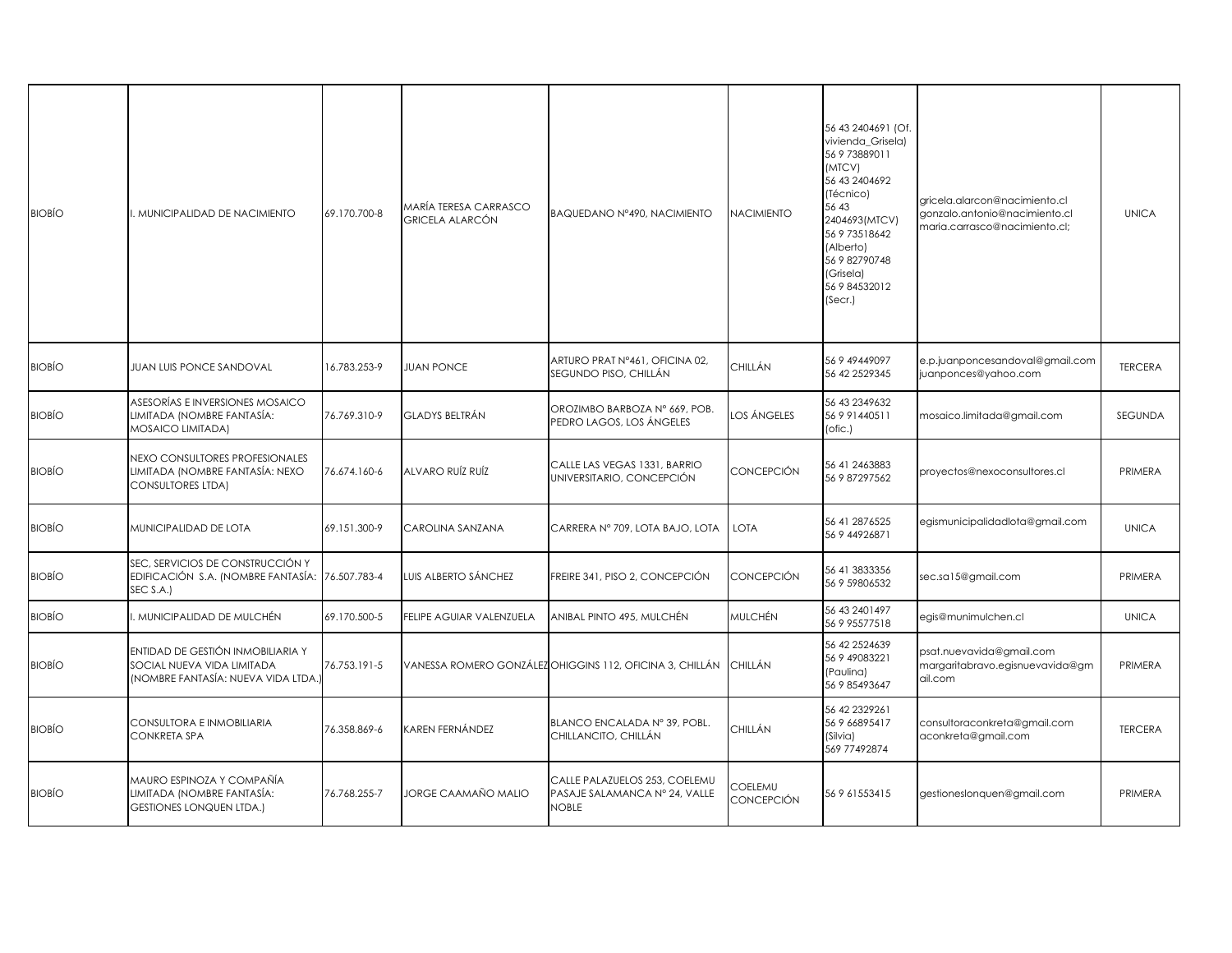| <b>BIOBÍO</b> | ENTIDAD PATROCINANTE FLORINA<br>ESPINOSA RIQUELME SOCIEDAD DE<br>RESPONSABILIDAD LIMITADA                                          | 76.643.347-2 | ELIANA VERGARA GARCÍA                | ESMERALDA 575-A-2DO PISO,<br><b>QUIRIHUE</b>                                                                                                               | QUIRIHUE           | 56 42 2530130<br>56 9 95628067<br>(oficina)                                                                       | epflorinaespinosa@gmail.com                                    | <b>TERCERA</b> |
|---------------|------------------------------------------------------------------------------------------------------------------------------------|--------------|--------------------------------------|------------------------------------------------------------------------------------------------------------------------------------------------------------|--------------------|-------------------------------------------------------------------------------------------------------------------|----------------------------------------------------------------|----------------|
| <b>BIOBIO</b> | SOCIEDAD CONSTRUCTORA MAÑÍO<br>LIMITADA (NOMBRE FANTASÍA:<br>CONSTRUCTORA MAÑÍO LTDA.)                                             | 76.339.022-5 | <b>ELIZABETH VIGUERAS</b>            | LIBERTAD N°10, LOS ÁLAMOS                                                                                                                                  | los álamos         | 56 9 96356461<br>56 41 3287185                                                                                    | soc.constructoramanio@gmail.com                                | <b>TERCERA</b> |
| <b>BIOBÍO</b> | SOCIEDAD CONSULTORA CUMBRES<br>LIMITADA (NOMBRE FANTASÍA: CUMBRES 76.029.886-7<br>LTDA.)                                           |              | MAFALDA PATRICA SANTANA<br>QUINTEROS | CALLE GAMERO 520, CHILLÁN                                                                                                                                  | CHILLÁN            | 56 42 2320489<br>56 9 98726094                                                                                    | cumbres.limitada@gmail.com                                     | <b>TERCERA</b> |
| <b>BIOBÍO</b> | SOCIEDAD INMOBILIARIA GARCÍA Y<br>BARBERIS LIMITADA (NOMBRE FANTASÍA:<br>SOCIEDAD INMOBILIARIA CONASTEC<br>LTDA.)                  | 76.016.702-9 | YOLANDA SAN MARTÍN                   | AINAVILLO Nº643-A, CONCEPCIÓN                                                                                                                              | <b>CONCEPCIÓN</b>  | 56 41 2221597<br>(Concep)<br>56 9 73084077 (C.<br>Grau)<br>56 9 73084078 (G.<br>Durán)                            | egisconastec@gmail.com                                         | PRIMERA        |
| <b>BIOBIO</b> | ENTIDAD PATROCINANTE DEL SUR SPA                                                                                                   | 76.778.096-6 | ELIZABETH SANHUEZA                   | ANÍBAL PINTO Nº 910, PISO 1,<br><b>CONCEPCIÓN</b>                                                                                                          | CONCEPCIÓN         | 56 9 54052346<br>56 41 3361797                                                                                    | eliz.same@gmail.com<br>entidadpatrocinantedelsur@gmail.c<br>om | <b>TERCERA</b> |
| <b>BIOBIO</b> | MUNICIPALIDAD DE LOS ÁNGELES                                                                                                       | 69.170.100-K | MARCELA MORA                         | VALDIVIA Nº115, LOS ÁNGELES<br>(ATENCIÓN PÚBLICO Y ÁREA<br>SOCIAL)<br>CAUPOLICÁN Nº 399, 5º PISO NUEVO<br>EDIF. CONSISTORIAL LOS ÁNGELES<br>(ÁREA TÉCNICA) | <b>LOS ÁNGELES</b> | 56 43 231 1779<br>56 43 232 46 25                                                                                 | egismunicipal@losangeles.cl<br>mrodriguez@losangeles.cl        | <b>UNICA</b>   |
| <b>BIOBIO</b> | SERVICIOS INMOBILIARIOS LUIS<br>VILLAGRÁN ORTIZ E.I.R.L. (NOMBRE<br>FANTASÍA: RUCALEMU SERVICIOS<br><b>INMOBILIARIOS E.I.R.L.)</b> | 76.228.402-2 | UIS ALEJANDRO VILLAGRÁN<br>ORTIZ     | PORTALES Nº 530, OF. 31,<br><b>CONCEPCIÓN</b>                                                                                                              | CONCEPCIÓN         | 56 41 2235671<br>56 9 78621908 (Luis<br>Villagrán)                                                                | luisvillagran29@gmail.com<br>eprucalemu@gmail.com              | <b>TERCERA</b> |
| <b>BIOBIO</b> | . MUNICIPALIDAD DE HUALPÉN                                                                                                         | 69.264.400-K | CRISTHEL STUARDO                     | CHAITÉN 8070, LOCAL 10, HUALPÉN                                                                                                                            | <b>HUALPÉN</b>     | 56 41 2668140<br>(secr. Myrian<br>Alegría)<br>56 41 2668139<br>56 9 63409587<br>(Resp. Tec.<br>Christian Araneda) | cstuardo@hualpenciudad.cl<br>ramon.molina@hualpenciudad.cl     | <b>UNICA</b>   |
| <b>BIOBÍO</b> | SERVICIOS DE ASISTENCIA TÉCNICA<br>VALESKA GUTIERREZ E.I.R.L. (NOMBRE<br>FANTASÍA: BAUPROJEKT E.I.R.L.)                            | 76.502.882-5 | <b>VALESKA GUTIERREZ</b>             | ARBOLEDA SAN PEDRO, LOS CACTUS SAN PEDRO DE LA<br>SUR Nº235, SAN PEDRO DE LA PAZ                                                                           | PAZ                | 56 9 87448320<br>56 41 3171869<br>56 9 45651592<br>(Adela Solis)                                                  | valeska.gutierrez.flores@gmail.com                             | <b>TERCERA</b> |
| <b>BIOBÍO</b> | INGENIERÍA Y CONSTRUCCIÓN PEHUÉN<br>LIMITADA (NOMBRE FANTASÍA:<br>CONSTRUCTORA PEHUÉN LTDA.)                                       | 76.399.069-9 | ELIZARDO HENRÍQUEZ                   | O'HIGGINS 375-A, PENCO                                                                                                                                     | PENCO              | 56 9 85013243<br>56 41 3253869                                                                                    | pehuenltda2015@gmail.com<br>elizardo.com@gmail.com             | <b>TERCERA</b> |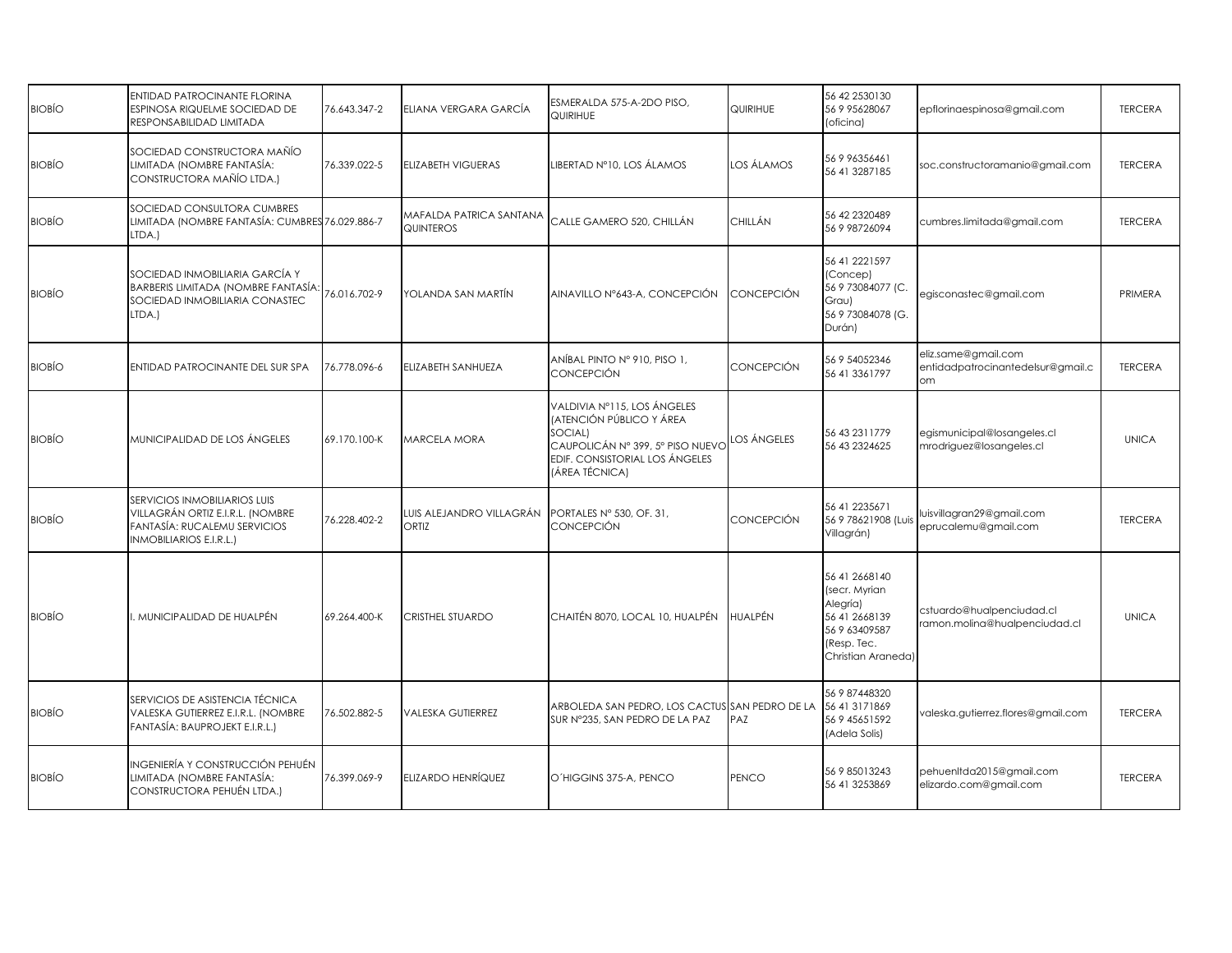| <b>BIOBÍO</b> | ENTIDAD DE GESTIÓN INMOBILIARIA<br>SOCIAL JOHANA CUEVAS MEDINA<br>E.I.R.L. (NOMBRE FANTASÍA: EGIS<br>CONSULTORA ACÉ E.I.R.L.)                                                      | 76.154.963-4 | JOHANA CUEVAS                                                         | LIBERTAD 10, LOS ALAMOS                                                                                                              | los álamos                   | 56 41 2532161<br>56 9 98029764<br>56 9 96356461                                                                                         | egisconsultora.ace@gmail.com                                                  | <b>TERCERA</b> |
|---------------|------------------------------------------------------------------------------------------------------------------------------------------------------------------------------------|--------------|-----------------------------------------------------------------------|--------------------------------------------------------------------------------------------------------------------------------------|------------------------------|-----------------------------------------------------------------------------------------------------------------------------------------|-------------------------------------------------------------------------------|----------------|
| <b>BIOBÍO</b> | SERVICIOS SOCIALES Y DE GESTIÓN<br>ÑUBLEHOGAR LIMITADA (NOMBRE<br>FANTASÍA: ÑUBLEHOGAR LIMITADA)                                                                                   | 76.799.055-3 | OMAR FELIPE REBOLLEDO<br>SÁEZ                                         | MAIRA CASTELLÓN, Nº 386, ÑIPAS,<br><b>RÁNQUIL</b><br>ANÍBAL PINTO Nº 2284, DEPTO. 403-E,<br>VALLE ESCONDIDO, CONCEPCIÓN              | RÁNQUIL<br><b>CONCEPCIÓN</b> | 56 9 77273043<br>56 42 2556010<br>56 9 50136710                                                                                         | nublehogar@gmail.com<br>hibiehi@yahoo.es<br>feliperanquil@gmail.com           | <b>TERCERA</b> |
| <b>BIOBÍO</b> | CONSULTORA E INMOBILIARIA VALESKA<br>JASMINE ABURTO SOLÍS E.I.R.L. (NOMBRE<br>FANTASÍA: CONSULTORÍAS MARTEL<br>E.I.R.L.                                                            | 76.543.892-6 | <b>VALESKA ABURTO</b>                                                 | CALLE SQUELLA 45, LOTA                                                                                                               | LOTA                         | 56 9 42958423<br>56 44 2850900                                                                                                          | consultoramartel@gmail.com                                                    | <b>TERCERA</b> |
| <b>BIOBÍO</b> | . MUNICIPALIDAD DE SAN PEDRO DE LA<br>PAZ                                                                                                                                          | 69.264.800-5 | <b>JUAN PABLO PARADA</b><br>CABEZAS                                   | LOS ACACIOS 43, SAN PEDRO DE LA<br>PAZ                                                                                               | SAN PEDRO DE LA<br>PAZ       | 56 41 2505057<br>56 41 2505058<br>56 9 82603422                                                                                         | egis@sanpedrodelapaz.cl<br>jpparada@sanpedrodelapaz.cl<br>jpparadac@gmail.com | <b>UNICA</b>   |
| <b>BIOBÍO</b> | ENTIDAD DE GESTIÓN INMOBILIARIA Y<br>SOCIAL PROYEKTA LIMITADA (NOMBRE<br>FANTASÍA: EGIS PROYEKTA)                                                                                  | 76.810.803-K | DYANA SAN MARTÍN                                                      | CALLE RIQUELME 188, OFICINA 3,<br>SAN CARLOS.                                                                                        | <b>SAN CARLOS</b>            | 56 9 89076943<br>56 42 241 5885                                                                                                         | EGISPROYEKTALTDA@GMAIL.COM                                                    | <b>TERCERA</b> |
| <b>BIOBÍO</b> | SOCIEDAD DE GESTIÓN INMOBILIARIA<br>ANDALUZ LIMITADA (NOMBRE FANTASÍA: 76.319.623-2<br>ANDALUZ LTDA.)                                                                              |              | <b><i>MACIEL DAYANA SUAZO</i></b><br>CONTRERAS                        | AVDA. LIBERTAD Nº 640, OF. 209,<br><b>CHILLÁN</b>                                                                                    | CHILLÁN                      | 56 9 72036577<br>56 42 2503055                                                                                                          | yoselin.sepulveda.maureira@gmail.c<br>om<br>egisandaluz@gmail.com             | PRIMERA        |
| <b>BIOBIO</b> | ENTIDAD PATROCINANTE KARIN<br>MORGADO CONCHA EMPRESA<br>INDIVIDUAL DE RESPONSABILIDAD<br>LIMITADA (NOMBRE FANTASÍA: EP DEL<br>SUR E.I.R.L.)                                        | 76.566.435-7 | NELCY ALEJANDRA SÁNCHEZ<br><b>MORENO</b>                              | EXETER Nº 538, DEPTO, 52,<br>CONCEPCIÓN (ATENCIÓN DE<br>PÚBLICO).<br>SAN MARTÍN Nº 533, SEGUNDO PISO<br>(SOLO PARA CORRESPONDENCIA). | CONCEPCIÓN                   | 56 9 64395777<br>56 9 32488576<br>41 227691694                                                                                          | epdelsur@gmail.com<br>karimorgado@gmail.com                                   | SEGUNDA        |
| <b>BIOBIO</b> | INMOBILIARIA Y GESTORA INMOBILIARIA<br>LUIS HANS LAURIE FUENTES EMPRESA<br>INDIVIDUAL DE RESPONSABILIDAD<br>LIMITADA (NOMBRE FANTASÍA:<br>INMOBILIARIA NUEVO HORIZONTE<br>E.I.R.L. | 76.038.852-1 | LUIS LAURIE FUENTES<br>(CONCEPCIÓN) ; CARMEN<br>SOUBELET (LOS ÁLAMOS) | CALLE ARTURO PRAT Nº199 OFICINA<br>303-B, CONCEPCIÓN; IGNACIO<br>CARRERA PINTO 795, LOS ÁLAMOS                                       | los álamos                   | 56 41 2532043<br>56 9 6779 6463<br>(CSG)                                                                                                | 56 9 56890380 (R.L.) egisnuevohorizonte@gmail.com<br>vicmar97@gmail.com       | PRIMERA        |
| <b>BIOBÍO</b> | MUNICIPALIDAD DE TALCAHUANO                                                                                                                                                        | 69.150.800-5 | OLGA GENOVEVA REYES<br>VILLEGAS                                       | 1) SAN MARTÍN 260, TALCAHUANO<br>(ÁREA SOCIAL Y ATENCIÓN DE<br>PÚBLICO)<br>2) SARGENTO ALDEA 250.<br>TALCAHUANO (ÁREA TÉCNICA)       | <b>TALCAHUANO</b>            | 56 41 250 4015<br>(secretaria)<br>56 41 2504189<br>(social: C. Ulloa)<br>56 41 2504248 (A.<br>Barrera);<br>56 9 85961437<br>(A.Barrera) | talcahuanoep@gmail.com<br>claudia.ulloa@talcahuano.cl                         | <b>UNICA</b>   |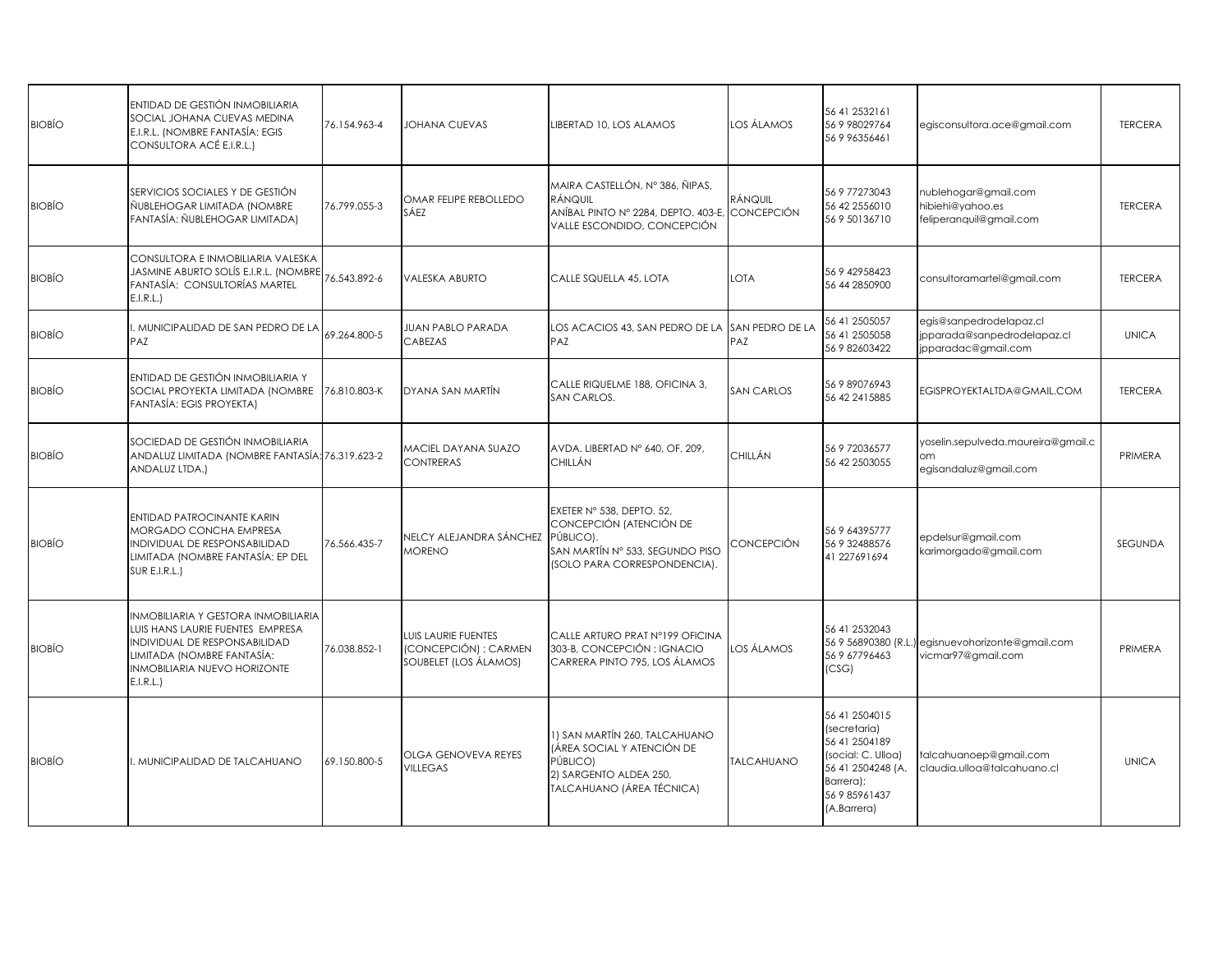| <b>BIOBÍO</b> | EDIFICACIONES PREFABRICADAS SPA<br>(NOMBRE FANTASÍA: EPREFA SPA)                                                                         | 76.807.948-K | NICOLÁS PÉREZ                                                                       | SAN MARTÍN, Nº 495, OFICINA 5, LOS<br>ÁNGELES                                                            | LOS ÁNGELES                      | 56 9 39333198<br>56 43 2657517                                   | eprefa.constructora@gmail.com<br>eprefa.social@gmail.com                                                 | <b>TERCERA</b> |
|---------------|------------------------------------------------------------------------------------------------------------------------------------------|--------------|-------------------------------------------------------------------------------------|----------------------------------------------------------------------------------------------------------|----------------------------------|------------------------------------------------------------------|----------------------------------------------------------------------------------------------------------|----------------|
| <b>BIOBÍO</b> | ASESORÍAS HABITACIONALES Y GESTIÓN<br>DE PROYECTOS SOCIALES GLADYS<br>BELTRAN F. E.I.R.L. (NOMBRE FANTASÍA:<br>SAN JOSÉ OBRERO E.I.R.L.) | 76.815.282-9 | GLADYS BELTRÁN FONSECA                                                              | CALLE LONCO Nº139, VILLA<br>JARDINES DE RUCAHUE, LOS<br><b>ANGELES</b>                                   | los ángeles                      | 56 43 2318824<br>56 9 78096627                                   | asesoriassanjoseobrero@gmail.com                                                                         | <b>TERCERA</b> |
| <b>BIOBÍO</b> | CONSTRUCTORA YUBINI ARAYA Y<br>COMPAÑÍA LIMITADA (NOMBRE<br>FANTASÍA: CONSTRUCTORA YUBINI Y<br>CÍA LTDA.)                                | 76.046.833-9 | <b>MARIO YUBINI</b>                                                                 | PASAJE PEDRO BONAL Nº1487, VILLA SAN PEDRO DE LA<br>SAN PEDRO, SAN PEDRO DE LA PAZ                       | PAZ                              | 56 41 3189610<br>56999498441                                     | mferreira@yubini.cl<br>manuelmedina@yubini.cl                                                            | PRIMERA        |
| <b>BIOBÍO</b> | CONSULTORA WILFREDO ALEJANDRO<br>CASTRO DURÁN LIMITADA (NOMBRE<br>FANTASÍA: CONSULTORA PROYECTA<br>LTDA.)                                | 76.962.790-1 | WILFREDO CASTRO DURÁN                                                               | HIPÓLITO SALAS Nº266.<br><b>CONCEPCIÓN</b>                                                               | CONCEPCIÓN                       | 56 41 2737223<br>56 41 2737294                                   | wcastro.proyecta@gmail.com<br>javierm.proyecta@gmail.com<br>PROYECTA.CONSULTORA@GMAIL.CO<br>M            | <b>TERCERA</b> |
| <b>BIOBÍO</b> | ÁREA SUR S.A.                                                                                                                            | 76.041.780-7 | SOLEDAD HORMAZABAL                                                                  | LINCOYÁN Nº 445, PISO 4,<br><b>CONCEPCION</b>                                                            | CONCEPCIÓN                       | 56 41 2887220<br>56 41 2887221<br>56 41 2887200<br>56 41 2887206 | areasur@areasur.cl<br>nsazo@areasur.cl                                                                   | PRIMERA        |
| <b>BIOBÍO</b> | CONSULTORA Y GESTIÓN INMOBILIARIA<br>PATAGONIA SPA (NOMBRE FANTASÍA:<br><b>EGIS PATAGONIA SPA)</b>                                       | 76.791.877-1 | PATRICIO POBLETE                                                                    | CHAITÉN 8024, DEPTO, 102-D.<br><b>HUALPÉN</b>                                                            | HUALPÉN                          | 56 9 81982779<br>56 2 29053488                                   | contacto.egispatagonia@gmail.com<br>patopoblete@gmail.com                                                | <b>TERCERA</b> |
| <b>BIOBÍO</b> | SOCIEDAD GUTIÉRREZ Y VERA LIMITADA<br>(NOMBRE FANTASÍA: GESTORA INICIA<br>LTDA.)                                                         | 76.737.289-2 | JAIME GUTIÉRREZ M.                                                                  | LOS ALERCES 1741, VILLA SAN<br>PEDRO, SAN PEDRO DE LA PAZ                                                | SAN PEDRO DE LA<br>PAZ           | 56 41 3834387<br>56 9 73762585                                   | jgutierrezmelo@gmail.com                                                                                 | <b>TERCERA</b> |
| <b>BIOBÍO</b> | ASISTENCIA TÉCNICA ARRAYANES SPA                                                                                                         | 76.797.123-0 | YESSICA ROCHA                                                                       | CALLE CARRERA 182, OFICINA 2,<br><b>CHILLÁN</b>                                                          | CHILLÁN                          | 56 42 2556511<br>56 9 86452858                                   | yrochab@gmail.com                                                                                        | <b>TERCERA</b> |
| <b>BIOBÍO</b> | CONSULTORA RAULÍ SPA (NOMBRE<br>FANTASÍA: RAULÍ SPA)                                                                                     | 76.836.148-7 | <b>ERICA UTRERAS</b>                                                                | AVENIDA LIBERTAD Nº 845, OFICINA<br>702, PISO 7, EDIFICIO DON<br>ALFONSO, CHILLÁN                        | CHILLÁN                          | 56 42 2213861<br>56 9 54902904                                   | ericautrerassocial@gmail.com<br>entidadrauli@gmail.com                                                   | <b>TERCERA</b> |
| <b>BIOBÍO</b> | SERVICIOS DE ASISTENCIA TÉCNICA Y<br>SOCIAL PARA PROYECTOS<br>HABITACIONALES SURVIDA LIMITADA<br>(NOMBRE FANTASÍA: SURVIDA LIMITADA)     | 76.231.455-k | FRANCISCO DE LA TORRE<br><b>LOS ANGELES)</b><br>CLAUDIA NEIRA YAÑEZ<br>(CONCEPCIÓN) | CALLE ALMAGRO Nº 250, OFICINA<br>801, LOS ÁNGELES<br>SUCURSAL: OHIGGINS N°330,<br>OFICINA 63, CONCEPCIÓN | <b>LOS ÁNGELES</b><br>CONCEPCIÓN | 56 43 2213680<br>56 9 42209472<br>56 41 3834385                  | contacto@survida.cl<br>alejandravalenzuela@survida.cl<br>claudianeira@survida.cl                         | <b>TERCERA</b> |
| <b>BIOBÍO</b> | CEDECAP CONSULTORES LIMITADA                                                                                                             | 76.025.678-1 | YULY CARRILLO ARIAS                                                                 | SARGENTO ALDEA Nº1441,<br>CURANILAHUE                                                                    | CURANILAHUE                      | 56 41 2691297<br>56 9 73777467                                   | cedecap.egis@gmail.com                                                                                   | <b>TERCERA</b> |
| <b>BIOBÍO</b> | <b>GESTION INMOBILIARIA Y</b><br>CONSTRUCTORA SOCIAL LIMITADA<br>(NOMBRE FANTASÍA: SOCIAL LTDA)                                          | 76.828.517-9 | <b>GRISELLE CARRASCO PARRA</b>                                                      | MANUEL MONTT N° 651, OFICINA 11<br>PISO 2, CORONEL                                                       | CORONEL                          | 56 44 289 6809<br>56 9 65480071                                  | contacto.social.Itda@gmail.com<br>carriel.lopez@gmail.com                                                | <b>TERCERA</b> |
| <b>BIOBIO</b> | <b>INMOBILIARIA CIMIENTOS LIMITADA</b><br>(NOMBRE FANTASÍA: CIMIENTOS LTDA)                                                              | 76.824.442-1 |                                                                                     | AVENIDA CATALUÑA Nº1172.<br>KARINA INÉS HAYET PACHECO OFICINA 310, VALLE ESCONDIDO,<br><b>CONCEPCIÓN</b> | <b>CONCEPCIÓN</b>                | 56 412460100<br>56 977596230                                     | contacto@inmobiliariacimientos.cl<br>jburgos@inmobiliariacimientos.cl<br>contratacioncimientos@gmail.com | <b>TERCERA</b> |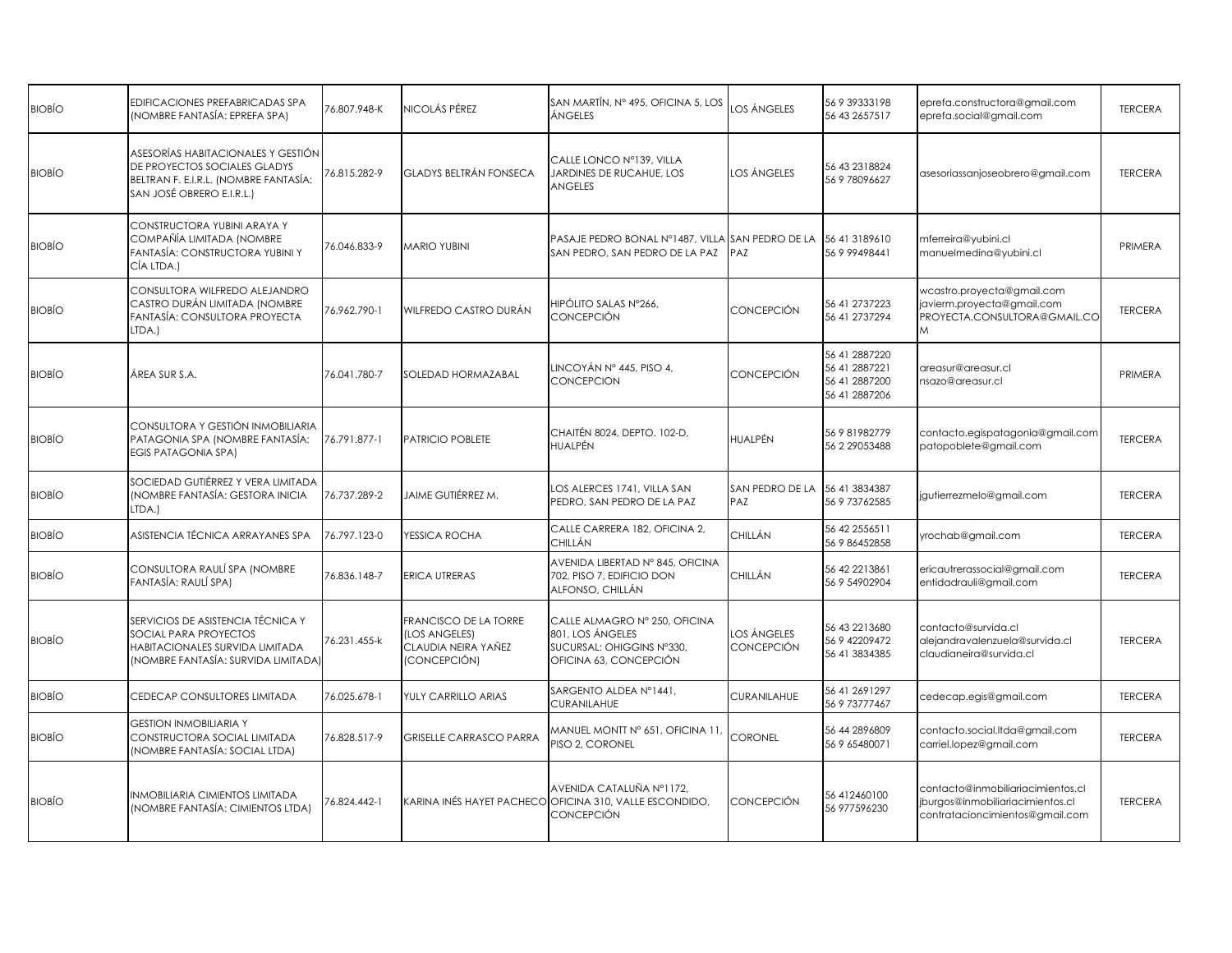| <b>BIOBÍO</b> | CONSULTORA GERMÁN JARA ESCOBAR<br>E.I.R.L. (NOMBRE FANTASÍA: CONSULTOR 76.149.887-8<br>INMOBILIARIO E.I.R.L.) |              | GERMÁN JARA ESCOBAR                             | ONGOLMO 460 (INTERIOR),<br>CONCEPCIÓN                                                        | CONCEPCIÓN         | 56 9 78890009                                                                                                         | jaraes@gmail.com                                                              | <b>TERCERA</b> |
|---------------|---------------------------------------------------------------------------------------------------------------|--------------|-------------------------------------------------|----------------------------------------------------------------------------------------------|--------------------|-----------------------------------------------------------------------------------------------------------------------|-------------------------------------------------------------------------------|----------------|
| <b>BIOBÍO</b> | COOPERATIVA DE TRABAJO ASECOOP<br>LIMITADA (NOMBRE FANTASÍA:<br>ASECOOP)                                      | 77.885.200-4 | <b>ELIZABETH CARRASCO</b><br>RODRÍGUEZ          | CONSTITUCIÓN Nº664, PATIO LAS<br>TERRAZAS, OFICINA 204, 2º PISO --<br>CHILLÁN                | CHILLÁN            | 56 42 2503144<br>56 9 98912553 (RL)                                                                                   | asecoop@gmail.com                                                             | <b>SEGUNDA</b> |
| <b>BIOBIO</b> | I. MUNICIPALIDAD DE CORONEL                                                                                   | 69.151.200-2 | <b>BANIA CHAMORRO</b>                           | SOTOMAYOR 851, LOCAL 1,<br><b>CORONEL</b>                                                    | <b>CORONEL</b>     | 56 41 271 2259<br>(técnico)<br>56 41 271 2309<br>(social)<br>56 9 75276337<br>(Coordinadora<br><b>Bania Chamorro)</b> | baniandrea.chamorro@gmail.com<br>coronelegis@gmail.com;                       | <b>UNICA</b>   |
| <b>BIOBÍO</b> | SOCIEDAD INMOBILIARIA SOCIAL S.A.<br>(NOMBRE FANTASÍA: S.I.S. S.A.)                                           | 76.095.361-K | <b>MAGDALENA GARRIDO</b>                        | O'HIGGINS PONIENTE N°77 OF 1405.<br><b>CONCEPCIÓN</b>                                        | CONCEPCIÓN         | 56 41 3173628                                                                                                         | sociedadinmobiliariasocial@gmail.c<br>om                                      | PRIMERA        |
| <b>BIOBÍO</b> | CONSTRUCTORA E INVERSIONES RED<br>ÑUBLE LIMITADA (NOMBRE FANTASÍA:<br>RED ÑUBLE LTDA.)                        | 76.141.663-4 | JESSICA RUTH MUÑOZ<br>RODRÍGUEZ                 | BULNES, Nº 470, OFICINA 76 CHILLÁN CHILLÁN                                                   |                    | 56 42 2876145<br>56 9 44478905                                                                                        | rednubleinversiones@gmail.com                                                 | SEGUNDA        |
| <b>BIOBÍO</b> | REFIN, SPA                                                                                                    | 76.829.704-5 | AMNERIS SEPÚLVEDA                               | LAS CODORNICES N°760, HUALPÉN                                                                | HUALPÉN            | 56 41 2308584<br>56 9 84661535                                                                                        | consultorarefin@gmail.com<br>ep.refin@gmail.com                               | <b>TERCERA</b> |
| <b>BIOBÍO</b> | ENTIDAD PATROCINANTE GLOVALMAX<br><b>SPA</b>                                                                  | 76.830.565-K | <b>GLORIA CALLUPE RAIN</b>                      | ANIBAL PINTO Nº 531, OFICINA 41,<br><b>CONCEPCIÓN</b>                                        | CONCEPCIÓN         | 56 41 2224418<br>56 9 47531037                                                                                        | epglovalmax@gmail.com<br>gloria.callupe@gmail.com                             | <b>TERCERA</b> |
| <b>BIOBÍO</b> | URBANA BIO BIO LIMITADA (NOMBRE<br>FANTASÍA: URBANA BIO BIO LTDA.)                                            | 76.849.242-5 | <b>CATHERIN TORRES</b>                          | PUERTO DOMÍNGUEZ Nº9316,<br>HUALPÉN                                                          | HUALPÉN            | 56 41 319 6444                                                                                                        | silvanafuentesmnt1@gmail.com                                                  | <b>TERCERA</b> |
| <b>BIOBÍO</b> | <b>GESTION HABITACIONAL RAICES</b><br>LIMITADA (NOMBRE FANTASÍA: RAICES<br>LTDA.)                             | 76.059.978-6 | YENIFER GILLI                                   | SERRANO Nº 495, PISO 3,<br>CONCEPCIÓN                                                        | CONCEPCIÓN         | 56 41 3239509<br>56 9 63208836                                                                                        | acontrerasp.raices@gmail.com                                                  | <b>TERCERA</b> |
| BIOBÍO        | SOCIEDAD CALONNA Y CALONNA<br>LIMITADA (NOMBRE FANTASÍA:<br>ALCYONE LTDA.)                                    | 76.044.052-3 | <b>MAGDALENA SOLEDAD</b>                        | ROSAS, Nº 676, CHILLÁN                                                                       | CHILLÁN            | 56 42 2254428                                                                                                         | alcyone.ltda@gmail.com                                                        | PRIMERA        |
| <b>BIOBIO</b> | CONSULTORA Y ASESORIA TECNICA<br>HABITAR LIMITADA (NOMBRE FANTASÍA:<br>EGIS HABITAR CHILE LTDA.)              | 76.826.121-0 | <b>CATHERINE ELIZABETH</b><br>iobosque muñoz    | AURELIO MANZANO 575 OF 201-A                                                                 | CONCEPCIÓN         | 56 41 3365307                                                                                                         | habitarchileltda@gmail.com                                                    | <b>TERCERA</b> |
| <b>BIOBÍO</b> | MUNICIPALIDAD DE CURANILAHUE                                                                                  | 69.160.200-1 | SERGIO NEIRA BELTRÁN                            | AVDA. ARTURO PRAT Nº 801,<br>CURANILAHUE                                                     | <b>CURANILAHUE</b> | 56 41 2720870<br>56 41 2720818                                                                                        | egis@munichue.cl<br>claudia.arevalo@munichue.cl<br>angela.navarro@munichue.cl | <b>UNICA</b>   |
| <b>BIOBÍO</b> | INMOBILIARIA E INVERSIONES DOBLE V<br><b>SPA</b>                                                              | 76.456.034-5 | ALEJANDRA IBACACHE                              | BARROS ARANA Nº492, OF. 78,<br><b>CONCEPCIÓN</b>                                             | CONCEPCIÓN         | 56 41 2798643<br>56 9 96792580                                                                                        | cmaldonado@idoblev.com<br>ccox@idoblev.com<br>aibacache@idoblev.com           | PRIMERA        |
| <b>BIOBÍO</b> | <b>PATRICIO GERMÁN SÁNCHEZ ROJAS</b>                                                                          | 12.329.546-3 | PATRICIO SÁNCHEZ ROJAS<br>EDUARDO SÁNCHEZ ROJAS | AVDA. EDUARDO FREI S/N, (CENTRO<br>CULTURAL CLOTARIO BLEST) POB.<br>CHILLANCITO, CURANILAHUE | <b>CURANILAHUE</b> | 56988061823<br>56 9 50027290                                                                                          | eppatriciosanchez@gmail.com                                                   | <b>TERCERA</b> |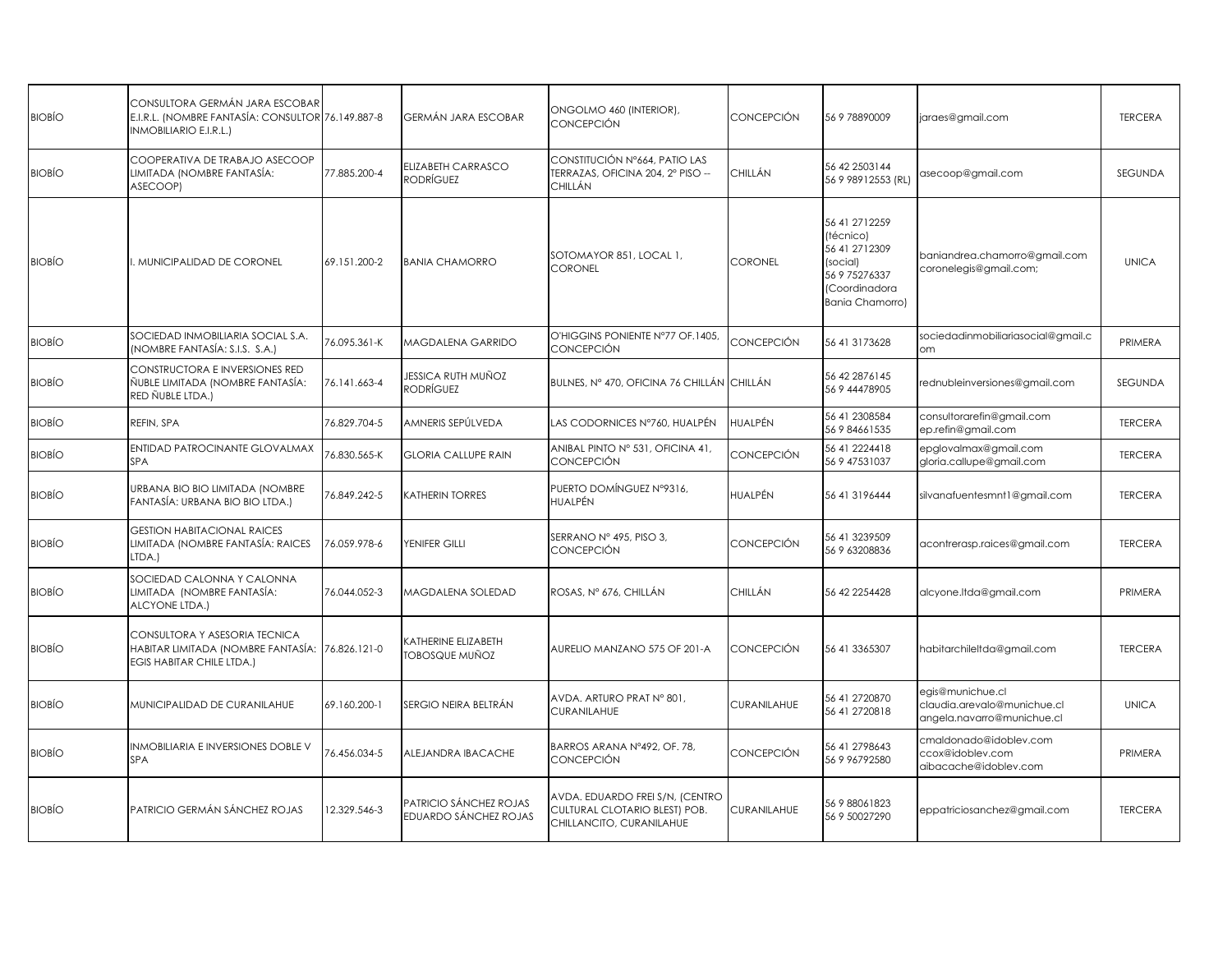| MUNICIPALIDAD DE CHIGUAYANTE                                                                                         | 69.264.700-9 | ANDRÉS PARRA SANDOVAL                                                                              | CALLE OROZIMBO BARBOSA Nº 104,<br>CHIGUAYANTE (ALCALDÍA)<br>LOS CASTAÑOS, CHIGUAYANTE<br>(ENTIDAD) |                                                                                                         | 56 41 2675006<br>56 9 68329382             | aparras@chiguayante.cl<br>catalina.yanez@munichiguayante.cl<br>valentina.arias@munichiguayante.cl | <b>UNICA</b>   |
|----------------------------------------------------------------------------------------------------------------------|--------------|----------------------------------------------------------------------------------------------------|----------------------------------------------------------------------------------------------------|---------------------------------------------------------------------------------------------------------|--------------------------------------------|---------------------------------------------------------------------------------------------------|----------------|
| <b>SERVICIOS PROFESIONALES DE</b><br>ARQUITECTURA Y CONSTRUCCIÓN<br>LAWEN LIMITADA (NOMBRE FANTASÍA:<br>LAWEN LTDA.) | 6.865.961-3  | NATALIA GONZÁLEZ                                                                                   | AVENIDA GRAN BRETAÑA N°4733-B<br><b>TALCAHUANO</b>                                                 | <b>TALCAHUANO</b>                                                                                       | 56 41 2435008<br>56 9 95547106             | EP.LAWEN@GMAIL.COM<br>SOCIAL.EP.LAWEN@GMAIL.COM                                                   | <b>TERCERA</b> |
| MUNICIPALIDAD DE YUMBEL                                                                                              | 69.150.900-1 | KAREN SANHUEZA OCAMPO                                                                              | O'HIGGINS Nº 851, YUMBEL<br>(MUNICIPALIDAD)<br>(ENTIDAD PATROCINANTE)                              | YUMBEL                                                                                                  | 56 43 287 5822<br>56 9 75483289            | alcalde@yumbel.cl<br>karem24@gmail.com<br>caromarin.e@gmail.com                                   | <b>UNICA</b>   |
| INMOBILIARIA VIPA LIMITADA (NOMBRE<br>FANTASÍA: VIPA LTDA.)                                                          | 76.494.369-4 | PATRICIO ESTEBAN HUILIPÁN<br><b>MORAGA</b>                                                         | CALLE CORBETA CONSTITUCIÓN<br>N°652, CHIGUAYANTE                                                   | CHIGUAYANTE                                                                                             | 56 9 66170641<br>56 41 290 641 6           | inmobiliariavipaltda@gmail.com                                                                    | <b>TERCERA</b> |
| INMOBILIARIA 3L SPA                                                                                                  | 77.730.720-7 | CALRA DURAN                                                                                        | CALLE O"HIGGINS PONIENTE, Nº 77,<br>OFICINA 1806, CONCEPCIÓN                                       | CONCEPCIÓN                                                                                              | 56 41 2739111<br>56 9 88071333             | grocamora@3l.cl; cduran@3l.cl                                                                     | PRIMERA        |
| FUNDACIÓN UN TECHO PARA CHILE<br>PAÍS)                                                                               |              | CAMILO ROJAS                                                                                       | CHACABUCO Nº1042,<br>CONCEPCIÓN                                                                    | CONCEPCIÓN                                                                                              | 56 41 2222734<br>56 9 57699064             | camilo.rojas@techo.org<br>camila.molina@techo.org                                                 | PRIMERA        |
| NVERSIONES EXUS LIMITADA (NOMBRE<br>FANTASÍA: EXUS LTDA.)                                                            | 6.333.956-4  | JAVIER ALEXANDER<br>SAAVEDRA INZUNZA                                                               | GENERAL NOVOA N°871,<br>CONCEPCIÓN                                                                 | CONCEPCIÓN                                                                                              | 56 9 82332548<br>56 41 3240040             | javier.saavedra@exus.cl<br>alejandra.andrades@exus.cl                                             | <b>TERCERA</b> |
| SOLUCIONES HABITACIONALES SU CASA<br>S.P.A. (NOMBRE FANTASÍA: SU CASA<br>SPA)                                        | 76.794.300-8 | MARÍA TERESA                                                                                       | AVDA. PEDRO DE VALDIVIA, Nº 45,<br>OFICINA 20, CONCEPCIÓN                                          | CONCEPCIÓN                                                                                              | 56 41 2464943<br>56 9 94581410             | sucasaconcepcion@gmail.com                                                                        | <b>TERCERA</b> |
| INMOBILIARIA, INGENIERÍA Y GESTIÓN<br>BIG LIMITADA (NOMBRE FANTASÍA: BIG<br>GESTIÓN LTDA.)                           | 76.261.676-9 | KATHERINE MATAMALA                                                                                 | SERRANO Nº 889, LOTA BAJO, LOTA                                                                    | <b>LOTA</b>                                                                                             | 56 44 21 61 730<br>56 9 76002690           | biggestionItda@gmail.com<br>katherinematamala.big@gmail.com                                       | <b>TERCERA</b> |
| ENTIDAD PATROCINANTE LOS LLEUQUES<br>SPA)                                                                            |              | <b>VICTORIA JARA TORRES</b>                                                                        | SERRANO Nº 495, TERCER PISO,<br>OFICINA A-4, CONCEPCIÓN                                            | CONCEPCIÓN                                                                                              | 56 41 3607297<br>56 9 81493331             | eploslleuques@gmail.com<br>victoriajarat@hotmail.com                                              | <b>TERCERA</b> |
| MUNICIPALIDAD DE ARAUCO.                                                                                             | 69.160.100-5 | MAVEL ULLOA                                                                                        | ESMERALDA Nº411, ARAUCO                                                                            | ARAUCO                                                                                                  | 56 41 2168012<br>56 9 68458673             | maurozoe@gmail.com<br>yessica.yazmin@hotmail.com                                                  | <b>UNICA</b>   |
| RICARDO ANDRÉS ZUCHEL ROA                                                                                            | 14.576.515-3 | RICARDO ANDRÉS ZUCHEL<br><b>ROA</b>                                                                | CALLE ARCE N° 185 SECTOR SANTA<br>LEONOR, TALCAHUANO                                               | <b>TALCAHUANO</b>                                                                                       | 56 9 33976753<br>56 9 87288773             | contactozuchel@gmail.com<br>zuchel@gmail.com                                                      | <b>TERCERA</b> |
| EGIS KYRIOS LIMITADA                                                                                                 | 76.936.792-6 |                                                                                                    |                                                                                                    | LOTA                                                                                                    | 56 41 2872431<br>56 9 72661226             | egiskyrios.Itda@gmail.com                                                                         | <b>TERCERA</b> |
| ENTIDAD DE GESTIÓN INMOBILIARIA<br>SOCIAL LOGROS SPA (NOMBRE<br>FANTASÍA: EGIS LOGROS SPA)                           | 76.948.476-0 | CARLOS GONZÁLEZ MUÑOZ                                                                              | 5 DE ABRIL Nº 144, CONCEPCIÓN                                                                      | CONCEPCIÓN                                                                                              | 56 41 2932104<br>56 9 85441386             | egislogros@gmail.com                                                                              | <b>TERCERA</b> |
| GESTIÓN AYUDA KURT LANDSBERGER<br>E.I.R.L. (NOMBRE FANTASÍA: GESTIÓN<br>AYUDA E.I.R.L.)                              | 76.934.588-4 | <b>KURT LANDSBERGER</b>                                                                            | COLO COLO Nº 156 - A,<br>CONCEPCIÓN                                                                | CONCEPCIÓN                                                                                              | 56 41 221 4477                             | egisgestionayuda@gmail.com                                                                        | <b>TERCERA</b> |
| GESTIONES INMOBILIARIAS BIOEGIS SPA<br>(NOMBRE FANTASÍA: BIOEGIS SPA)                                                | 76.908.983-7 | ALEJANDRO REBOLLEDO<br><b>SMITH</b>                                                                | AV. PADRE HURTADO Nº 320, PISO 8,<br>OF. 2-B, CONCEPCIÓN                                           | CONCEPCIÓN                                                                                              | 56 9 81549774<br>56 41 2250641             | alejandro.smith@estudiointegral.cl                                                                | <b>TERCERA</b> |
|                                                                                                                      |              | (NOMBRE FANTASÍA: UN TECHO PARA MI 65.533.130-1<br>SPA (NOMBRE FANTASÍA: LOS LLEUQUES 76.869.281-5 |                                                                                                    | PAULINA BETANCUR ARANEDA O'HIGGINS Nº 750, YUMBEL<br>JIMENA ANDREA ASKEN URRA SQUELLA Nº 226, LOTA BAJO | CORNELIO SAAVEDRA Nº19, PARQUE CHIGUAYANTE |                                                                                                   |                |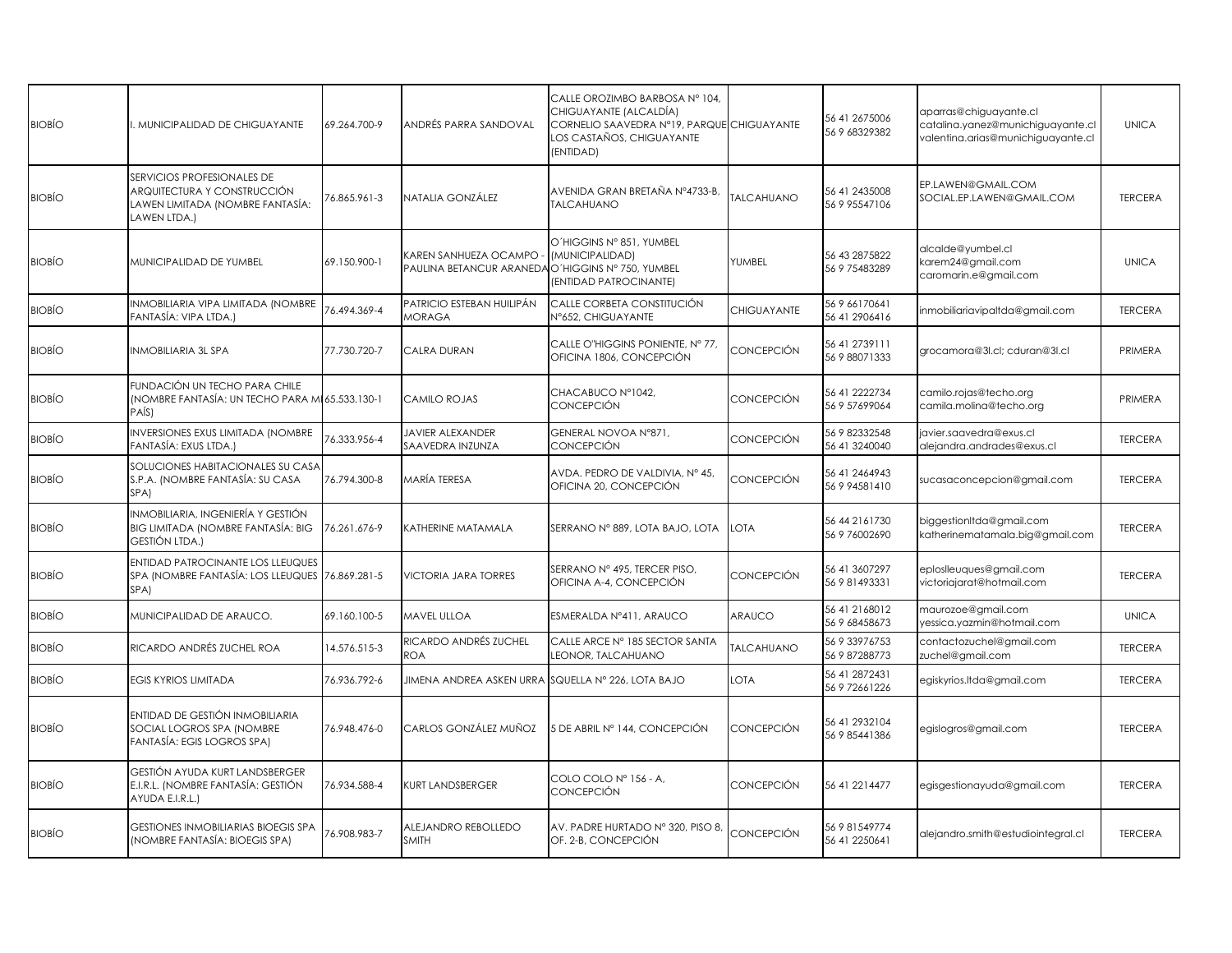| <b>BIOBIO</b> | CONSULTORA ÁLVARO MIRANDA<br>CÁCERES LIMITADA (NOMBRE FANTASÍA: 76.917.298-K<br>AMC CONSULTORA LIMITADA)                                                                                                        |              | ÁLVARO MIRANDA CÁCERES   2º DE LÍNEA Nº251, CAÑETE          |                                                                                          | CAÑETE            | 56 44 2889754<br>56 9 82359139                  | consultora.aemc@gmail.com                      | <b>TERCERA</b> |
|---------------|-----------------------------------------------------------------------------------------------------------------------------------------------------------------------------------------------------------------|--------------|-------------------------------------------------------------|------------------------------------------------------------------------------------------|-------------------|-------------------------------------------------|------------------------------------------------|----------------|
| <b>BIOBIO</b> | SERVICIOS DE ARQUITECTURA Y<br>GESTIÓN INMOBILIARIA GINO AEDO<br>VALLEJOS, EMPRESA INDIVIDUAL DE<br>RESPONSABILIDAD LIMITADA (NOMBRE<br>FANTASÍA: "ARQUIKASA", ARQUITECTURA<br>y GESTIÓN INMOBILIARIA E.I.R.L.) | 76.144.569-3 | <b>GINO AEDO VALLEJOS</b>                                   | FREIRE 374, OFICINA 9-10,<br><b>NACIMIENTO</b>                                           | <b>NACIMIENTO</b> | 56 44 290804 ??<br>56 9 73600804                | ginoark@gmail.com                              | <b>TERCERA</b> |
| <b>BIOBÍO</b> | TERRA VERDE SPA (NOMBRE FANTASÍA:<br><b>TERRA VERDE SPA)</b>                                                                                                                                                    | 76.437.753-2 | FRANCISCA ISAMAR<br>ALCÁNTARA FIGUEROA                      | CALLE 109, Nº1859, LAS PRINCESAS,<br><b>CONCEPCIÓN</b>                                   | CONCEPCIÓN        | 56 41 2517168<br>56 9 64346041                  | terraverdespabiobio@gmail.com                  | <b>SEGUNDA</b> |
| <b>BIOBÍO</b> | ENTIDAD INMOBILIARIA HABITACIONAL<br>COMPLEMENTA LIMITADA (NOMBRE<br>FANTASÍA: COMPLEMENTA LTDA.)                                                                                                               | 76.461.033-4 | PAMELA ESTER RAMOS ARAYA                                    | CALLE LOS AGUILERA, Nº 10,<br><b>CONCEPCIÓN</b>                                          | CONCEPCIÓN        | 56 9 81549774<br>56 9 81582229                  | egiscomplementa@gmail.com                      | PRIMERA        |
| <b>BIOBÍO</b> | <b>ENTIDAD PATROCINANTE ARCO SPA</b><br>(NOMBRE FANTASÍA: ENTIDAD<br>PATROCINANTE AR-CO SPA)                                                                                                                    | 76.996.259-k | FRANCISCA MACARENA SILVA MAIPÚ 1020, OFICINA 12,<br>ANGUITA | CONCEPCIÓN                                                                               | CONCEPCIÓN        | 56 41 2225298<br>56 9 51598159                  | entidadpatrocinantearco@gmail.co<br>m          | <b>TERCERA</b> |
| <b>BIOBIO</b> | SERVICIOS PROFESIONALES DE<br>CONSULTORÍA Y ASESORIAS LAUFER SPA 76.759.126-8<br>(NOMBRE FANTASÍA: LAUFER SPA)                                                                                                  |              | LAURA MORALES                                               | SERRANO Nº 551, OFICINA 210,<br>CONCEPCIÓN                                               | CONCEPCIÓN        | 56 41 2304164<br>56 9 68661155                  | consultoralaufer@gmail.com                     | <b>TERCERA</b> |
| <b>BIOBIO</b> | INMOBILIARIA Y GESTORA<br>CREAVIVIENDA SPA (NOMBRE FANTASÍA: 76.996.701-K<br>CREAVIVIENDA SPA)                                                                                                                  |              | PAULA CID NAVARRETE                                         | DIEGO DE ORO, NRO 382, OFICINA<br>G, CONCEPCIÓN                                          | CONCEPCIÓN        | 56 41 3601278<br>56 9 94934825                  | epcreavivienda@gmail.com                       | <b>TERCERA</b> |
| <b>BIOBIO</b> | SERVICIOS Y CONSTRUCTORA QUALITY<br>CITY LIMITADA (NOMBRE FANTASÍA:<br>SERVICIOS QC LTDA)                                                                                                                       | 77.026.155-4 | OMAR SEBASTIÁN CUEVAS<br>ZUÑIGA                             | CALLE CATALUÑA Nº 1172, OFICINA<br>501, VALLE ESCONDIDO DE PAICAVÍ,<br><b>CONCEPCIÓN</b> | <b>CONCEPCIÓN</b> | 56 44 2928009<br>56 9 98407771<br>56 9 44358599 | ep.qualitycity@gmail.com                       | <b>TERCERA</b> |
| <b>BIOBÍO</b> | CONSTRUCTORA RODRIGO RIOS<br>SALAZAR E.I.R.L. (NOMBRE FANTASÍA:<br>CONSTRUCTORA RIOSALCO E.I.R.L.)                                                                                                              | 76.274.066-4 | RODRIGO RIOS SALAZAR                                        | CALLE VALDIVIA N°300, EDIFICIO<br>PLAZA, OFICINA 513, LOS ÁNGELES                        | LOS ÁNGELES       | 56 43 266 1945<br>56 9 88678281                 | epriosalco@gmail.com                           | <b>TERCERA</b> |
| <b>BIOBIO</b> | SERVICIOS PROFESIONALES Y ASESORÍA<br>INMOBILIARIA LOS ROBLES LIMITADA<br>(NOMBRE FANTASÍA: SERVICIOS LOS<br>ROBLES LIMITADA)                                                                                   | 77.030.712-0 | MARCELO SANHUEZA PINTO                                      | CALLE MIGUEL DE AVENDAÑO Y<br>SAAVEDRA Nº 117, VILLA GARCÍA<br>HURTADO, CAÑETE           | CAÑETE            | 56 44 2859788<br>56 9 73714066                  | entidadlosrobles@gmail.com                     | <b>TERCERA</b> |
| <b>BIOBÍO</b> | COPHA SPA                                                                                                                                                                                                       | 76.959.756-5 | PABLO IGNACIO HERNÁNDEZ<br>ANDRADE                          | CARAMPANGUE Nº 34                                                                        | HUALPÉN           | 56 41 3132467<br>56 9 62476522                  | cophaspa@gmail.com<br>ivettetorres84@gmail.com | <b>TERCERA</b> |
| <b>BIOBÍO</b> | SOCIEDAD DE GESTIÓN INMOBILIARIA<br>TRES BOLDOS SPA (NOMBRE FANTASÍA:<br>INMO TRES BOLDOS SPA)                                                                                                                  | 77.009.649-9 | CAMILA ISIDORA BUSTOS<br>muñoz                              | LAUTARO Nº 268, OF. Nº 303,<br>EDIFICIO DEL DESARROLLO                                   | LOS ÁNGELES       | 56 43 2354427<br>56 9 54162752                  | tresboldos@gmail.com                           | <b>TERCERA</b> |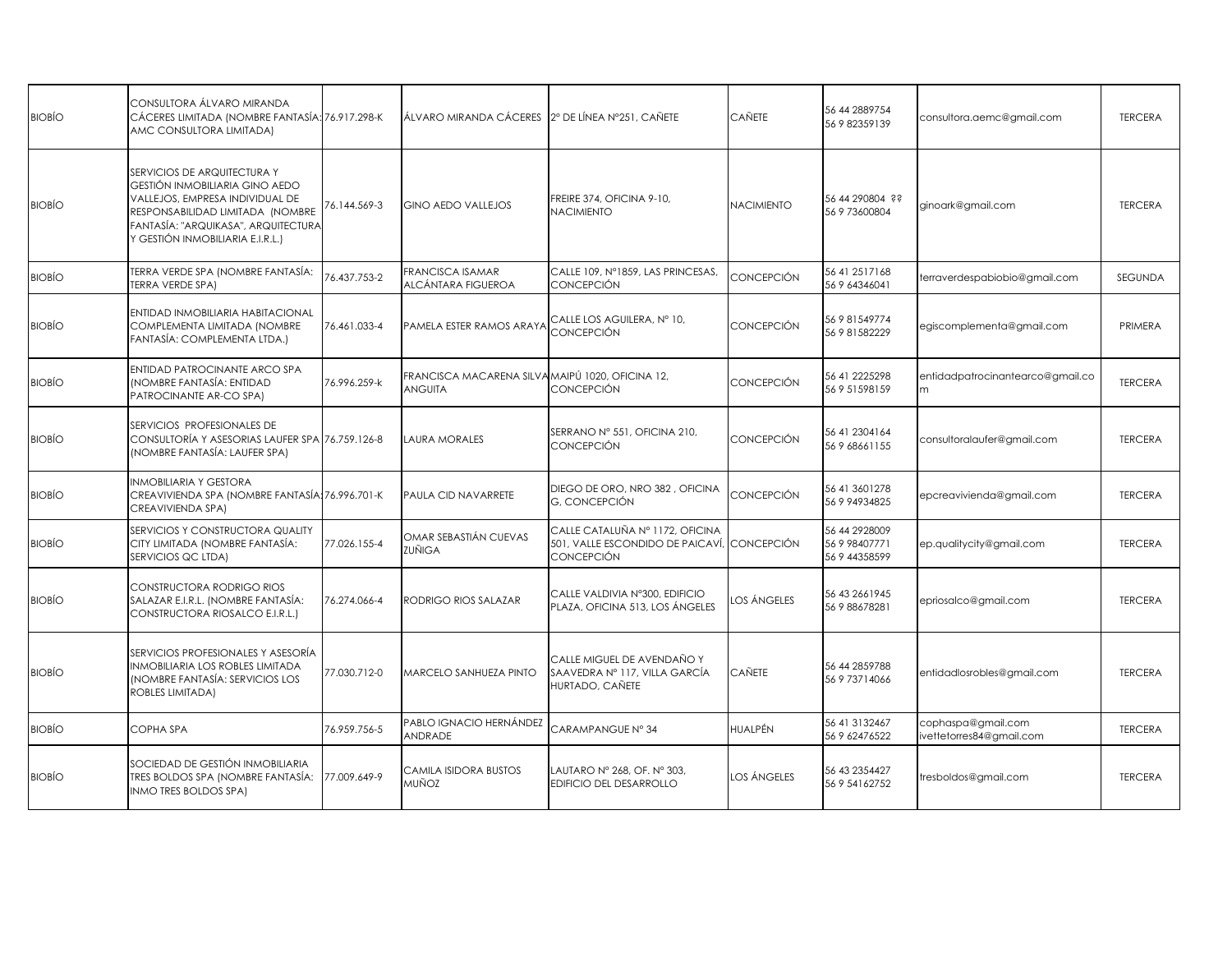| <b>BIOBIO</b> | DAVID OSVALDO RIVERA BELLO<br>(NODOS)                                                                                              | 13.381.167-2 | SARA FERNANDA BUSTOS<br>RETAMAL                                    | SERRANO 148, OF. 703,<br><b>CONCEPCIÓN</b>                                    | CONCEPCIÓN             | 56 41 3602237<br>56 9 95627855                             | davidrnodosconsultores@gmail.com<br>sarabnodosconsultores@gmail.com<br>evanodosconsultores@gmail.com | <b>TERCERA</b> |
|---------------|------------------------------------------------------------------------------------------------------------------------------------|--------------|--------------------------------------------------------------------|-------------------------------------------------------------------------------|------------------------|------------------------------------------------------------|------------------------------------------------------------------------------------------------------|----------------|
| <b>BIOBÍO</b> | YURI CARTES RIFFO ARQUITECTURA<br>E.I.R.L. (NOMBRE FANTASÍA: VETA SUR<br>ARQUITECTURA E.I.R.L.)                                    | 77.087.101-8 | YURI ALEXIS CARTES RIFFO                                           | PASAJE FELIPE II Nº 123, VILLA<br><b>GALILEA, LOS ÁNGELES</b>                 | los ángeles            | 56 43 2662386<br>56 9 62385730                             | vetasurarquitectura@gmail.com                                                                        | <b>TERCERA</b> |
| <b>BIOBÍO</b> | <b>ENTIDAD PATROCINANTE</b><br>CONSTRUYENDO SUEÑOS LTDA.<br>(NOMBRE FANTASÍA: CONSTRUYENDO<br>SUEÑOS LTDA.)                        | 77.101.728-2 | MARÍA ANTONIETA<br>SEPÚLVEDA SEPÚLVEDA                             | MERCEDES JARPA Nº 350, LOS<br>ÁNGELES                                         | los ángeles            | 56 2 28139149<br>56 9 9451 6823<br>Maggie<br>56 9 58802802 | e.p.construyendosuenos@gmail.com<br>maggie.construyendosuenos@gmail.<br>com                          | <b>TERCERA</b> |
| <b>BIOBIO</b> | CONSULTORA Y ENTIDAD<br>PATROCINANTE SUR MUJER LIMITADA<br>(NOMBRE FANTASÍA: SUR MUJER<br>LIMITADA)                                | 77.109.935-1 | MARÍA ELISA JERÉZ SALAZAR                                          | AVDA. ALEMANIA Nº 333, SEGUNDO<br>PISO, LOS ÁNGELES                           | LOS ÁNGELES            | 56 2 29 19 58 17<br>56 9 93581227                          | surmujerItda@gmail.com                                                                               | <b>TERCERA</b> |
| <b>BIOBÍO</b> | ASESORÍAS NEWEN SPA (NOMBRE<br>FANTASÍA: ASESORÍAS NEWEN SPA)                                                                      | 77.121.863-6 | MARTA AGUAYO ROMERO                                                | VOLCÁN MICHIMAHUIDA Nº 3096,<br><b>ESCUADRÓN SUR, CORONEL</b>                 | CORONEL                | 56 41 3604158<br>56 9 77419686                             | a.newenspa@gmail.com                                                                                 | <b>TERCERA</b> |
| <b>BIOBÍO</b> | ASISTENCIA TÉCNICA Y SOCIAL PARA<br>PROYECTOS HABITACIONALES LAS<br>ARAUCARIAS LIMITADA (NOMBRE<br>FANTASÍA: LAS ARAUCARIAS LTDA.) | 76.342.565-7 | <b>LUIS OBREQUE MENDEZ</b>                                         | COLÓN Nº 891, OFICINA 4, LOS<br>ÁNGELES<br>LAS HERAS Nº 711, TEMUCO           | LOS ÁNGELES            | 56 9 96274946<br>56 45 2642395                             | eplasaraucarias@gmail.com                                                                            | PRIMERA        |
| <b>BIOBÍO</b> | CONSULTORÍA Y DESARROLLO SOCIAL<br>SPA (NOMBRE FANTASÍA: CODES SPA)                                                                | 77.065.797-0 | MARIBEL DE CÁRMEN<br>BUSTAMANTE ANDÍA                              | ALMITANTE LATORRE Nº28, LOS<br>ÁNGELES                                        | LOS ÁNGELES            | 56 43 2362299<br>56 9 95409271                             | egiscodes@gmail.com                                                                                  | <b>TERCERA</b> |
| <b>BIOBIO</b> | CONSTRUCCIÓN Y GESTIÓN<br>INMOBILIARIA CREA LIMITADA (NOMBRE<br>FANTASÍA: CONSTRUCCIÓN Y GESTIÓN<br>INMOBILIARIA CREA LIMITADA)    | 6.918.995-5  | HÉCTOR ARIEL NAVARRETE<br>SALAZAR Y SIHGRI HOLIVEX<br>RIVERA JARA. | AVENIDA MATTA 493, POLCURA,<br><b>TUCAPEL</b>                                 | <b>TUCAPEL</b>         | 56 9 59118042                                              | egrcrealtda@gmail.com                                                                                | <b>TERCERA</b> |
| <b>BIOBÍO</b> | SOCIEDAD COMERCIAL SANDOVAL &<br>CIFUENTES LIMITADA (NOMBRE<br>FANTASÍA: KSAS LTDA.)                                               | 76.934.310-5 | <b>EDUARDO BURGOS CIFUENTE</b>                                     | PASAJE MALALCAHUELLO Nº 116,<br>VILLA EL REFUGIO, LOS ÁNGELES                 | LOS ÁNGELES            | 56 43 221 4649                                             | ksasltda@hotmail.com                                                                                 | <b>TERCERA</b> |
| <b>BIOBÍO</b> | CARLOS ABEL TIZNADO ALVIAL                                                                                                         | 13.377.206-5 | <b>JAVIERA TORRES ARANCIBIA</b>                                    | COLO COLO Nº 379, OF. 1009,<br><b>CONCEPCIÓN</b>                              | <b>CONCEPCIÓN</b>      | 56 41 2797453<br>56 9 98257512                             | epctiznado@gmail.com                                                                                 | <b>TERCERA</b> |
| <b>BIOBÍO</b> | ENTIDAD PATROCINANTE VIO SPA<br>(NOMBRE FANTASÍA: VIO CONSULTORA 77.217.879-4<br>SPA)                                              |              | <b>JORGE GONZÁLEZ</b>                                              | PASAJE LAGO PLOMO, N 715, LT<br>1043, PORTAL SAN PEDRO, SN.PEDRO<br>DE LA PAZ | SAN PEDRO DE LA<br>PAZ | 56 41 2558277<br>56 9 39302592                             | jorge.gonzalez@epvio.cl<br>sara.bustos@epvio.cl                                                      | <b>TERCERA</b> |
| <b>BIOBÍO</b> | <b>GESTION OCTAVA SPA</b>                                                                                                          | 77.227.387-8 | MARÍA CECILIA TORRES                                               | SAN GUILLERMO Nº 197                                                          | CONCEPCIÓN             | 56 9 54965761<br>56 9 53528556                             | gestionoctava.ep@gmail.com                                                                           | <b>TERCERA</b> |
| LA ARAUCANÍA  | ARQUISUR CONSULTORA LIMITADA                                                                                                       | 76121893-K   | NORA SMITH                                                         | VARAS Nº 854, OFICINA 903,<br><b>TEMUCO</b>                                   | <b>TEMUCO</b>          | 452 211244<br>96119417                                     | arquisurconsultora@gmail.com                                                                         | <b>TERCERA</b> |
| LA ARAUCANÍA  | SOCIEDAD CONSULTORA NEWENSUR<br>LIMITADA                                                                                           | 76084499-3   | LUCIANO SALDÍAS MEZA                                               | AVENIDA BRASIL Nº1160, LAUTARO                                                | LAUTARO                | 452531379                                                  | consultoranewensur@gmail.com<br>consultoranewensur@yahoo.es                                          | <b>TERCERA</b> |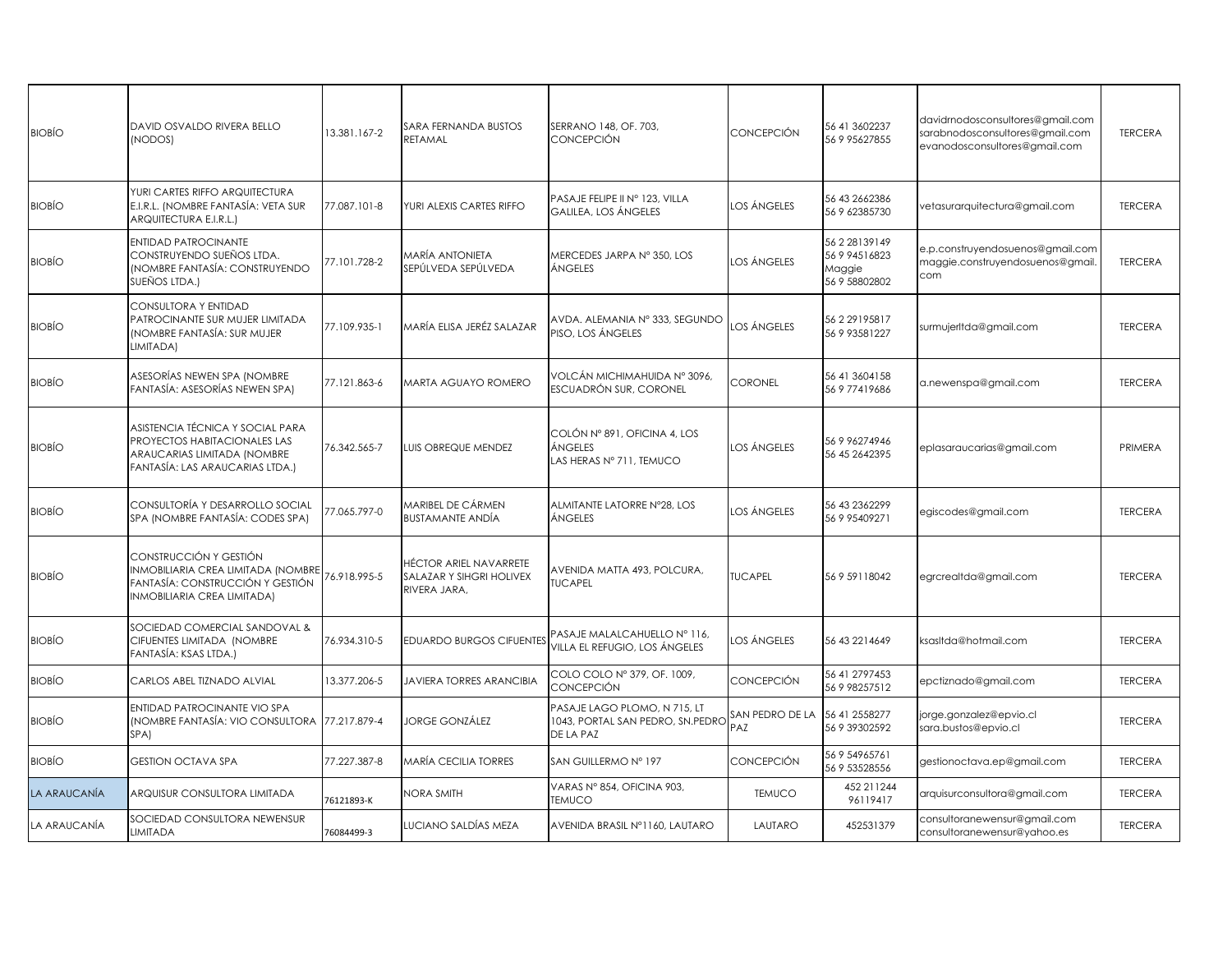| LA ARAUCANÍA | MUNICIPALIDAD DE ERCILLA                                                                        | 59180600-6 | ROXANA SUAZO POVEDA                                 | ONGOLMO Nº351, ERCILLA                                     | <b>ERCILLA</b>         | 977668167<br>452922431                 | vivienda@muniercilla.cl                                 | PRIMERA        |
|--------------|-------------------------------------------------------------------------------------------------|------------|-----------------------------------------------------|------------------------------------------------------------|------------------------|----------------------------------------|---------------------------------------------------------|----------------|
| LA ARAUCANÍA | SOCIEDAD CONSULTORA Y DE GESTIÓN<br>URBANA Y HABITACIONAL HABILITA<br>LIMITADA                  | 76028478-5 | MARIA PAULINA BONILLA<br>MUÑOZ                      | ANTONIO VARAS Nº 687 OF. 510,<br><b>TEMUCO</b>             | <b>TEMUCO</b>          | 978782670<br>988988927<br>452747030    | paulinabonilla@habilita.cl                              | SEGUNDA        |
| LA ARAUCANÍA | MUNICIPALIDAD DE PUCÓN                                                                          | 69191600-6 | FELIPE ANDRES ALVAREZ<br><b>BARRIL</b>              | AV. O'HIGGINS N°483                                        | <b>PUCON</b>           | 452293075<br>977064225                 | falvarez@municipalidadpucon.cl                          | PRIMERA        |
| LA ARAUCANÍA | INMOBILIARIA Y GESTIÓN<br>HABITACIONAL TIERRA DEL FUEGO<br>LIMITADA                             | 76004978-6 | RODRIGO REBOLLEDO<br>NAVARRETE                      | GENRAL MACKENNA #593 OF. 302<br>EDIFICIO NUEVA ARAUCANIA   | <b>TEMUCO</b>          | 983952506                              | rrebolledo@parenas.com                                  | PRIMERA        |
| LA ARAUCANÍA | ASESORÍA Y GESTIÓN INMOBILIARIA<br>ACTIVA LTDA,- nombre fantasia activa<br>Itda                 | 76855300-9 | LUZ ELENA FIGUEROA ZAROR                            | ALDUNATE Nº 620, OFICINA 605,<br>EDIFICIO INVERSUR, TEMUCO | <b>TEMUCO</b>          | 452737353<br>978477068                 | luzelena@egisactiva.cl;                                 | <b>TERCERA</b> |
| LA ARAUCANÍA | <b>AGENCIA DE SERVICIOS</b><br>HABITACIONALES VIGO LIMITADA                                     | 78879980-2 | ADRIANA VILCHES CAMPOS                              | INGLATERRA N° 0820, TEMUCO                                 | <b>TEMUCO</b>          | 452-519155 y 452-<br>519154, 977925571 | vigotemuco@gmail.com                                    | <b>SEGUNDA</b> |
| LA ARAUCANÍA | RONALD MAURICIO ZAMBRANO<br>NAVARRETE CONSULTORA E.I.R.L.                                       | 76511460-8 | RONALD ZAMBRANO<br>NAVARRETE                        | BERNARDO O'HIGGINS Nº910,<br><b>TEMUCO</b>                 | <b>TEMUCO</b>          | 452743610                              | rzambrano@consultorarz.cl                               | PRIMERA        |
| LA ARAUCANÍA | MUNICIPALIDAD DE PERQUENCO                                                                      | 69190300-1 | SUSAN PEREIRA VASQUEZ                               | ESMERALDA Nº497, PERQUENCO                                 | Perquenco              | 950038273<br>452756226                 | spereira@perquenco.cl                                   | PRIMERA        |
| LA ARAUCANÍA | MUNICIPALIDAD DE NUEVA IMPERIAL                                                                 | 59190400-8 | RIGOBERTO VASQUEZ<br>ARANEDA                        | ARTURO PRAT N°65, NUEVA IMPERIAL                           | NUEVA IMPERIAL         | 4522683174<br>9 421 45 477             | vasquez@nuevaimperial.cl<br>igho.vasquez@gmail.com      | PRIMERA        |
| LA ARAUCANÍA | GENTE EXPRESA, ASESORÍAS<br>HABITACIONALES LTDA.                                                | 76002605-0 | VIVIANNE LASSERRE<br>MOSQUERA                       | VARAS N° 687 OF 411, TEMUCO                                |                        | 452210593<br>979574271<br>79574270     | njorquera@gentexpresa.cl<br>vlaserre@gentexpresa.cl     | PRIMERA        |
| LA ARAUCANÍA | MUNICIPALIDAD DE PADRE LAS CASAS                                                                | 61955000-5 | ANDREA MELLADO ANGUITA                              | FUENTES Nº 278, PADRE LAS CASAS                            | <b>PADRE LAS CASAS</b> | 934597292<br>96874280<br>452590449     | amellado@padrelascasas.cl<br>dmosquera@padrelascasas.cl | PRIMERA        |
| LA ARAUCANÍA | ARQUITECTURA CONSTRUCCIÓN Y<br>SERVICIOS PROFESIONALES MIRTHA<br>SANDOVAL DE LA FUENTE E.I.R.L. | 76489570-3 | MIRTHA SANDOVAL DE LA<br><b>FUENTE</b>              | VARAS Nº854, OFICINA 109, EDIFICIO<br>VARAS, TEMUCO        | <b>TEMUCO</b>          | 452409706                              | egis.temuco@gmail.com                                   | <b>TERCERA</b> |
| LA ARAUCANÍA | SOCIEDAD DE ASESORÍAS EN GESTIÓN<br>HABITACIONAL Y SERVICIOS SOCIALES<br>LTDA.                  | 76042944-9 | .ORENZA GOMEZ ACUÑA                                 | GENERAL LAGOS Nº 515 OFICINA 4,<br>Temuco                  | <b>TEMUCO</b>          | 452737171<br>976208880<br>7-6208880    | lorenzagomez@gmail.com                                  | <b>TERCERA</b> |
| LA ARAUCANÍA | MUNICIPALIDAD DE COLLIPULLI                                                                     | 69180500-K | <b>JUAN PABLO BRAVO</b>                             | AVDA. SAAVEDRA SUR Nº1355,<br>COLLIPULLI                   | <b>COLLIPULLI</b>      | 452886407<br>452993000<br>959908459    | entidadpatrocinante@municipalidad<br>collipulli.cl      | PRIMERA        |
| LA ARAUCANÍA | MUNICIPALIDAD DE VILCUN                                                                         | 59190800-3 | RODRIGO CID SAAVEDRA                                | -ORD COCHRANNE №255, VILCÚN                                | <b>VILCUN</b>          | 953338340<br>452918588                 | rcid@vilcun.cl                                          | PRIMERA        |
| LA ARAUCANÍA | MUNICIPALIDAD DE VILLARRICA                                                                     | 69191500-K | <b>JUAN PABLO ORLANDO</b><br><b>DINAMARCA TAPIA</b> | PEDRO DE VALDIVIA 810                                      | <b>VILLARRICA</b>      | 452206605<br>452206635 -<br>90618312   | .dinamarcatapia@gmail.com;<br>anytamaria26@gmail.com    | PRIMERA        |
| LA ARAUCANÍA | ASESORÍAS Y SERVICIOS INMOBILIARIOS<br><b>INTERVIVA LIMITADA</b>                                | 76003965-9 | JUAN CARLOS SANDOVAL<br><b>RIVAS</b>                | LAS HERAS Nº 811, TEMUCO                                   | <b>TEMUCO</b>          | 984393861                              | isandoval@interviva.cl                                  | PRIMERA        |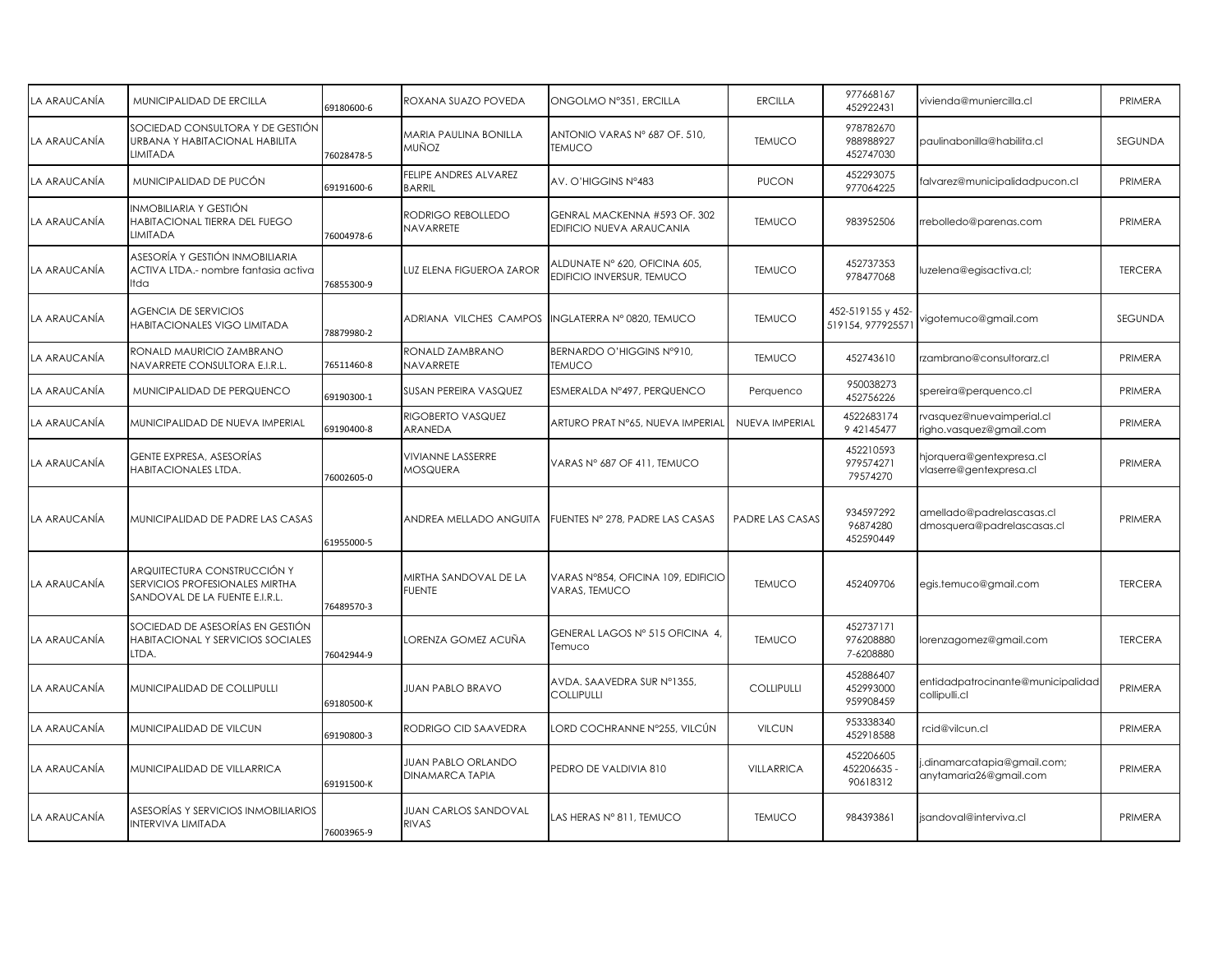| <b>TÉCNICA FODES CHILE LIMITADA</b>                                                                         | 76810590-1 | <b>GERARDO PEREZ DIAZ</b>                                               | ANDRES BELLO Nº 1083 OFICINA 201<br>DEPTO. 4    | <b>TEMUCO</b>           | 452644313                          | fodeschile@gmail.com                                                      | SEGUNDA        |
|-------------------------------------------------------------------------------------------------------------|------------|-------------------------------------------------------------------------|-------------------------------------------------|-------------------------|------------------------------------|---------------------------------------------------------------------------|----------------|
| JEAN PIERRE MARGOT CASTILLO,<br>ENTIDAD DE GESTIÓN INMOBILIARIA<br>E.I.R.L.                                 | 76065077-3 | <b>JEAN PIERRE MARGOT</b><br>CASTILLO                                   | CARRERA Nº 98, TEMUCO                           | <b>TEMUCO</b>           | 452329251                          | arkypierre@gmail.com<br>v.perez715@gmail.com                              | <b>TERCERA</b> |
| MUNICIPALIDAD DE GALVARINO                                                                                  | 69190200-5 | INGRID VALDES CAÑIPAN Y<br><b>JOSE LEVICHE MONTEPIL</b>                 | INDEPENDENCIA Nº 90, GALVARINO                  | <b>GALVARINO</b>        | 977216003<br>999600850             | valdes@galvarinochile.cl<br>jleviche@galvarinochile.cl                    | PRIMERA        |
| SERVICIOS PROFESIONALES<br>ASISTENCIALES Y DE CONSTRUCCIÓN<br><b>LIMITADA</b>                               | 76588510-8 | CARLOS LANDAETA FONSECA                                                 | CLARO SOLAR Nº 996, OFICINA 4,<br><b>TEMUCO</b> | <b>TEMUCO</b>           | 452734966<br>992201733             | asesoriaslanfor@gmail.com<br>andfon@gmail.com<br>social.lanfor@gmail.com; | SEGUNDA        |
| MUNICIPALIDAD DE TEMUCO                                                                                     | 69190700-7 | PAULA YAÑEZ GUZMAN                                                      | FCO. BILBAO Nº 875, Temuco                      | <b>TEMUCO</b>           | 452973251<br>452973232             | pyañez@temuco.cl<br>egis@temuco.cl                                        | PRIMERA        |
| MUNICIPALIDAD DE SAAVEDRA                                                                                   | 69190600-0 | CLAUDIA CABRERA<br><b>ETCHEPARE</b>                                     | AV. EJÉRCITO Nº1424, SAAVEDRA                   | SAAVEDRA                | 452463837                          | vivienda.msaavedra@gmail.com                                              | PRIMERA        |
| MUNICIPALIDAD DE PITRUFQUÉN                                                                                 | 69191300-7 | DANIELA ESTRELLA RIVERA<br>RIQUELME                                     | VICUÑA MACKENNA Nº 891,<br>Pitrufquén           | PITRUFQUEN              | 974223134<br>452991120             | danielarivera@mpitrufquen.cl<br>danielae.riverariquelme@gmail.com         | PRIMERA        |
| SERVICIOS INTEGRALES PARA<br>PROYECTOS Y OBRAS DE<br>CONSTRUCCION JUAN LUIS CARRILLO<br>VALENZUELA E.I.R.L. | 52001927-8 | PAULA GUAJARDO<br>ARRIAGADA                                             | O'HIGGINS Nº 858, TEMUCO                        | <b>TEMUCO</b>           | 452405266<br>974880003             | pguajardo@proyexta.com;<br>jcarrillo@proyexta.com                         | PRIMERA        |
| <b>INGENIERIA Y SERVICIOS</b><br>PROFESIONALES INGEPRO LIMITADA                                             | 76969030-1 | SOTO                                                                    | SAN ERNESTO Nº 1190, TEMUCO                     | <b>TEMUCO</b>           | 978076763-45-<br>2243737           | cadamaco@ingeprospa.cl                                                    | SEGUNDA        |
| SOTO MUÑOZ E.I.R.L                                                                                          | 52003402-1 | lilian soto muñoz                                                       | ANTONIO VARAS Nº 687 OF 704,<br><b>TEMUCO</b>   | <b>TEMUCO</b>           | 452276442                          | cliliansoto@hotmail.com                                                   | SEGUNDA        |
| EMPRESA CONSTRUCTORA LUIS SAEZ TH.<br><b>LTDA</b>                                                           | 76016415-1 | SOL INES GARCIA<br>THIELEMANN                                           | PASAJE PIRCUNCHE Nº 0655, SANTA<br>ROSA, TEMUCO | <b>TEMUCO</b>           | 452320222                          | secretaria@lst.cl<br>Ist@lst.cl                                           | <b>TERCERA</b> |
| INMOBILIARIA JOMAR SPA                                                                                      | 77853970-5 | PABLO CONTRERAS WILSON                                                  | AS QUILAS Nº 1535, TEMUCO                       | <b>TEMUCO</b>           | 452732980                          | marcoavila@martabid.com;<br>pablocontreras@martabid.com                   | PRIMERA        |
| CONSTRUCTORA JOSELYN FERNANDA<br>ORIAS VIDAL E.I.R.L.- nombre fantasia<br>CONSTRUCTORA PEHUEN EIRL.         | 76193409-0 | <b>JOSELYN ORIAS VIDAL</b>                                              | DIECIOCHO Nº 465, ANGOL                         | ANGOL                   | 997121463                          | oscarbaezaurra@gmail.com                                                  | SEGUNDA        |
| MARCELA ANDREA BRAVO SANDOVAL<br>CONSULTORA HABITACIONAL E.I.R.L.                                           | 76194021-K | FERNANDO VERGARA                                                        | ANTONIO VARAS Nº 687 OF 508.<br><b>TEMUCO</b>   | <b>TEMUCO</b>           | 954069462<br>954069461<br>93407300 | fernandoarestey@gmail.com<br>logrohogar@gmail.com                         | <b>TERCERA</b> |
| SERVICIOS DE ASISTENCIA TECNICA Y<br>SOCIAL PARA PROYECTOS<br>HABITACIONALES SURVIDA LIMITADA               | 76231455-K | VIVIANA ALEJANDRA<br>VALENZUELA PUENTE                                  | PRAT Nº 620 OF 501, TEMUCO                      | <b>TEMUCO</b>           | 452320910 -<br>995983690           | consultorasurvida@gmail.com<br>contacto@survida.cl                        | SEGUNDA        |
| CONSTRUCTORA SANTA MAGDALENA<br>SPA                                                                         | 76117129-1 | PAOLA MUÑOZ GARCIA                                                      | RUTA S-30 Nº 07724, TEMUCO                      | <b>TEMUCO</b>           | 453 208806<br>977775161            | aarratia@santa-magdalena.cl<br>pmunoz@santa-magdalena.cl                  | <b>TERCERA</b> |
|                                                                                                             |            | SERVICIOS DE ASESORÍA PROFESIONAL Y<br>CONSTRUCTORA Y CONSULTORA LILIAN |                                                 | CRISTIAN ROLAND ADAMACO |                                    |                                                                           |                |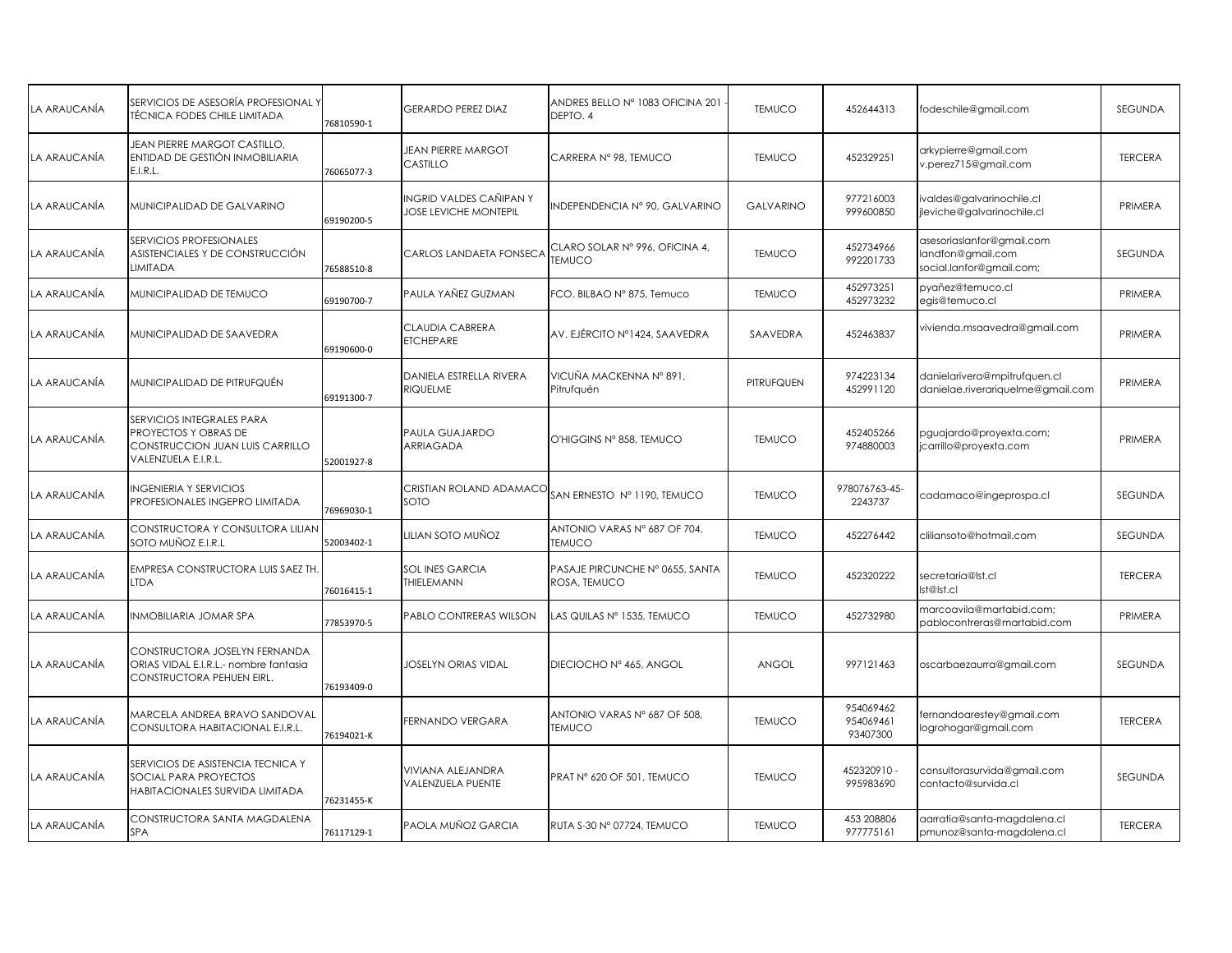| LA ARAUCANÍA | CONSTRUCTORA LOS NARANJOS S.A.                                                                                                  | 76105442-2 | <b>JORGE LOPEZ CAYUQUEO</b><br>VIVIANA ALVARADO ALVIAL | CLARO SOLAR Nº 835 OFICINA 603,<br>EDIFICIO CAMPANARIO, TEMUCO | <b>TEMUCO</b>   | 452405922                          | iturraylopezItda@gmail.com                        | <b>TERCERA</b> |
|--------------|---------------------------------------------------------------------------------------------------------------------------------|------------|--------------------------------------------------------|----------------------------------------------------------------|-----------------|------------------------------------|---------------------------------------------------|----------------|
| LA ARAUCANÍA | ASESORIAS INMOBILIARIAS Y<br>HABITACIONALES PUCON LIMITADA                                                                      | 76261021-3 | ESTEFANIA BELEN FERNANDEZ<br><b>SALAS</b>              | M. RODRIGUEZ N°825, OFICINA 304,<br>3 PISO, TEMUCO             | <b>TEMUCO</b>   | 452201735<br>945480382             | eb.fernandez.s@gmail.com<br>egispucon@gmail.com   | <b>TERCERA</b> |
| LA ARAUCANÍA | SOCIEDAD COFAZ CONSTRUCCION<br>LIMITADA                                                                                         | 76201003-8 | DANIELA FAUNDEZ LOBOS                                  | IRUN 01785, TEMUCO                                             | <b>TEMUCO</b>   | 452489077<br>452982719             | dpfaunde@gmail.com<br>constructoracofaz@gmail.com | <b>TERCERA</b> |
| LA ARAUCANÍA | MUNICIPALIDAD DE LAUTARO                                                                                                        | 69190100-9 | JONATHAN RODRIGUEZ<br><b>RODRIGUEZ</b>                 | O'HIGGINS 1032, LAUTARO                                        | LAUTARO         | 954848497                          | jrodriguez@munilautaro.cl                         | PRIMERA        |
| LA ARAUCANÍA | SERVICIO DE ASISTENCIA TECNICA Y<br>SOCIAL PARA PROYECTOS<br>HABITACIONALES ARHAUCO LIMITADA-<br>NOMBRE FANTASIA ARAHAUCO LTDA. | 76289701-6 | PEDRO SALAZAR RUIZ                                     | ALDUNATE n° 719 OF. 1101 B                                     | <b>TEMUCO</b>   | 996492336                          | arhaucoltda@gmail.com                             | <b>TERCERA</b> |
| LA ARAUCANÍA | SERVICIO DE ASISTENCIA TECNICA Y<br>SOCIAL PARA PROYECTOS<br>HABITACIONALES LAS ARAUCARIAS<br>LIMITADA                          | 76342565-7 | <b>UIS OCTAVIO OBREQUE</b><br>MENDEZ                   | LAS HERAS Nº 711, TEMUCO                                       | <b>TEMUCO</b>   | 996274946<br>452642395<br>73895589 | seba2320@gmail.com                                | PRIMERA        |
| LA ARAUCANÍA | ENRAIZA CONSULTORES LIMITADA-<br>nombre fantasia Enraiza Itda.                                                                  | 76362935-K | CAMILA CONTRERAS ARCOS                                 | IGNACIO CARRERA PINTO Nº 1285,<br><b>TEMUCO</b>                | <b>TEMUCO</b>   | 990022203                          | social.enraiza@gmail.com                          | SEGUNDA        |
| LA ARAUCANÍA | SOCIEDAD CONSULTORA Y ASESORIAS<br>HABITACIONALES DEL SUR LIMITADA                                                              | 76347788-6 | PAULINA ANDREA NAVARRET<br><b>BRIONES</b>              | SAN MARTIN N°745 OF 302, TEMUCO                                | <b>TEMUCO</b>   | 990775349                          | pnavarrete@consultoradelsur.cl                    | PRIMERA        |
| LA ARAUCANÍA | CONSULTORA ROBERTO BARRA RIFFO<br>E.I.R.L.                                                                                      | 76300098-2 | ROBERTO BARRA RIFFO                                    | PEREZ Nº 630, TRAIGUEN                                         | <b>TRAIGUEN</b> | 452861605<br>986581690             | rabari66@hotmail.cl                               | <b>TERCERA</b> |
| LA ARAUCANÍA | MUNICIPALIDAD DE CHOL CHOL                                                                                                      | 69265000-K | RODRIGO HERNANDEZ<br>PINCHEIRA                         | JOAQUIN PEREZ 449, CHOL-CHOL                                   | CHOL-CHOL       | 962234394<br>452734201             | rodrigohernandez.pincheira@gmail.c<br>om          | PRIMERA        |
| LA ARAUCANÍA | DIAMANTINA ANDREA BELTRAN<br><b>POLANCO</b>                                                                                     | 13112059-1 | PATRICIO FERNANDEZ                                     | MARIA LUISA Nº 960, TEMUCO                                     | <b>TEMUCO</b>   | 961241994 -<br>932304265           | egisoasis@gmail.com                               | <b>TERCERA</b> |
| LA ARAUCANÍA | SYGMA GESTION DE PROYECTOS<br>LIMITADA                                                                                          | 76056748-5 | ORENA AVILA FAUNDEZ                                    | AV. MANUEL RECABARREN Nº 01731<br><b>TEMUCO</b>                | <b>TEMUCO</b>   | 452 404004                         | consultora@sygma.cl                               | <b>TERCERA</b> |
| LA ARAUCANÍA | <b>ENTIDAD PATROCINANTE DE GESTION</b><br>SOCIAL E INMOBILIARIA ALFA HOGAR<br>CRISTINA CASTILLO EIRL                            | 76390115-7 | CRISTINA CASTILLO MEDINA                               | RIO MAÑIGUALES Nº 531, VILLA LOS<br>RIOS, TEMUCO               | <b>TEMUCO</b>   | 452482642                          | ccastillo@alfahogar.cl                            | <b>TERCERA</b> |
| LA ARAUCANÍA | <b>MUNICIPALIDAD DE ANGOL</b>                                                                                                   | 69180100-4 | <b>JEANNETTE PULGAR</b><br>CORONADO                    | PEDRO AGUIRRE CERDA Nº 509,<br>ANGOL                           | ANGOL           | 931116164                          | jeannette.pulgar@angol.cl                         | PRIMERA        |
| LA ARAUCANÍA | SOCIEDAD CONSTRUCTORA RAICES<br>LIMITADA                                                                                        | 76274415-5 | MARIA ELIANA GUIÑEZ<br>GARCES                          | AV PEDRO DE VALDIVIA Nº 03815,<br><b>TEMUCO</b>                | <b>TEMUCO</b>   | 452921715                          | mguinez@scraices.cl                               | SEGUNDA        |
| LA ARAUCANÍA | ENTIDAD PATROCINANTE HABITACIONAL<br>COMPLEMENTA LIMITADA                                                                       | 76461033-4 | <b>MARITZA VALDERRAMA</b>                              | LEON GALLO Nº 75, TEMUCO                                       | <b>TEMUCO</b>   | 54688571                           | egiscomplementa@gmail.com                         | <b>TERCERA</b> |
| LA ARAUCANÍA | MUNICIPALIDAD DE CARAHUE                                                                                                        | 69190500-4 | <b>KAREN ESCAMILA RIQUELME</b>                         | DIEGO PORTALES Nº 295, CARAHUE                                 | CARAHUE         | 956643754<br>452681560             | vivienda@carahue.cl                               | PRIMERA        |
| LA ARAUCANÍA | ASESORIAS Y SERVICIOS PROFESIONALES<br>LOS ANDES LIMITADA                                                                       | 76470416-9 | MAGALY ALEJANDRA<br><b>GONZALEZ CRETON</b>             | RAMIREZ Nº 975, VICTORIA                                       | <b>VICTORIA</b> | 452841412                          | e.p.losandesItda@gmail.com                        | <b>TERCERA</b> |
|              |                                                                                                                                 |            |                                                        |                                                                |                 |                                    |                                                   |                |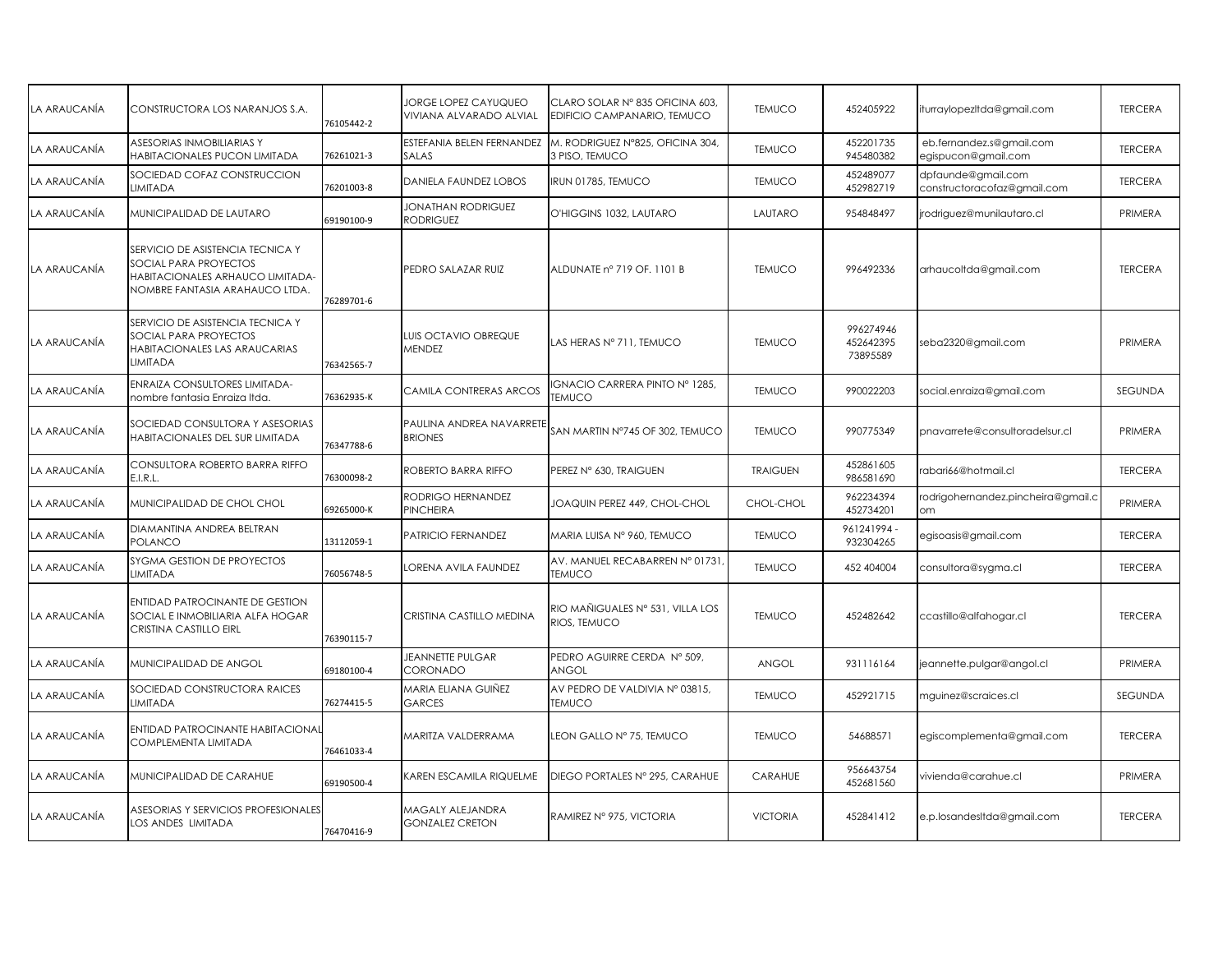| ENTIDAD PATROCINANTE AUSTRAL SPA-<br>Nombre fanstasia AUSTRAL SPA                                  | 76477131-1 | hataly estefania vidal<br>huiriqueo              | PRAT N° 696 OFICINA 322, TEMUCO                                   | <b>TEMUCO</b>             | 45 2 7 5 6 0 4 6                                       | austral.ep@gmail.com                                   | <b>TERCERA</b> |
|----------------------------------------------------------------------------------------------------|------------|--------------------------------------------------|-------------------------------------------------------------------|---------------------------|--------------------------------------------------------|--------------------------------------------------------|----------------|
| MARCIA PAOLA GARAY OTTESEN                                                                         | 13518121-8 | <b>MARCIA PAOLA GARAY</b><br><b>OTTESEN</b>      | BERNARDO OHIGGINS Nº 563.<br><b>TEMUCO</b>                        | <b>TEMUCO</b>             | 45 2 7 5 6 7 7 7<br>99792887                           | marcia.garayottesen@gmail.com                          | <b>TERCERA</b> |
| <b>GESTION INMOBILIARIA BAMBU</b><br>LIMITADA- NOMBRE FANTASIA BAMBU<br>LIMITADA                   | 76529696-K | VETTE MAGALY ARAVENA<br>VALLEJOS                 | ESPAÑA Nº 460 OF 513. TEMUCO                                      | <b>TEMUCO</b>             | 45 2607411                                             | gi.bambu.ltda@gmail.com                                | <b>TERCERA</b> |
| CONSULTORA Y ASESORIAS CRE<br><b>EMPRENDE LIMITADA</b>                                             | 76522044-0 | PATRICIO MILLAR TORRES                           | MONTT N° 966 OFICINA 302, LETRA F,<br>3º PISO                     | <b>TEMUCO</b>             | 950417524                                              | epcreemprende@gmail.com                                | <b>TERCERA</b> |
| ASESORIAS GAMMAN LIMITADA                                                                          | 76542813-0 | SILVIA ALARCON VIVEROS                           | MIGUEL FARADAY N° 02470.<br>CONDOMINIO INDUSTRIAL TEMUCO          | <b>TEMUCO</b>             | 961139177 45<br>2622004                                | as.gamman@gmail.com<br>silvia@gamman.cl                | <b>TERCERA</b> |
| PATRICIA ANDREA ITURRA APABLAZA-<br>NOMBRE FANTASIA EP ANDREA ITURRA                               | 14078150-9 | PATRICIA ANDREA ITURRA<br>APABLAZA               | GERMAN WINKEL N° 840, TEODORO<br><b>SCHMIDT</b>                   | <b>TEODORO</b><br>SCHMIDT | 990393285                                              | patyitu30@gmail.com                                    | <b>TERCERA</b> |
| CONSULTORA PATRICIO AUGUSTO<br>ZEGPI MANCILLA E.I.R.L.                                             | 76587198-0 | <b>PATRICIO AUGUSTO ZEGPI</b><br><b>MANCILLA</b> | PAULA JARAQUEMADA Nº 02180                                        | <b>TEMUCO</b>             | 989004094                                              | patricio.zegpi.m@gmail.com;<br>consultorazeg@gmail.com | <b>TERCERA</b> |
| <b>INMOBILIARIA CONSULTORA Y</b><br>ASESORIA INNOVASUR LIMITADA-<br>NOMBRE FANTASIA INNOVASUR EIRL | 76574331-1 | <b>JORGE INOSTROZA</b>                           | <b>GENERAL CARRERA 249</b>                                        | <b>TEMUCO</b>             | 452215459<br>984042928                                 | fernandojavier.gm@gmail.com                            | <b>TERCERA</b> |
| CONSTRUCTORA RODRIGO RIOS<br>SALAZAR E.I.R.L.                                                      | 76274066-4 | RODRIGO RIOS SALAZAR                             | PASAJE LICOÑIR 600, VILLA<br>MANKEMALEN, PADRE LAS CASAS          | PADRE LAS CASAS           | 988678281                                              | epriosalco@gmail.com                                   | <b>TERCERA</b> |
| SERVICIOS DE ASISTENCIA TECNICA<br>HABITACIONAL RENACER SPA                                        | 76633118-1 | <b>VARIA ISABEL CHAIN</b><br><b>NOSTROZA</b>     | GENERAL MACKENNA N° 593 OF 405                                    | <b>TEMUCO</b>             | 996351572                                              | eprenacerspa@gmail.com                                 | <b>TERCERA</b> |
| PROYECTOS E INSPECCION TECNICA DE<br>OBRAS RESCALAT LIMITADA                                       | 76654115-1 | DANIEL HERNANDEZ TOLEDO                          | OS ALPES Nº 01705                                                 | <b>TEMUCO</b>             | 992802101 452-<br>243476 452-<br>243493 452-<br>217237 | daniel.c.civil@gmail.com;<br>escalatampe@gmail.com     | PRIMERA        |
| <b>INGENIERIA SOCIAL LIMITADA</b>                                                                  | 76539809-6 | NANCY ARCOS INZUNZA                              | PASAJE EL PRADO Nº442, VILLA EL<br>VALLE, SECTOR LABRANZA, TEMUCO | <b>TEMUCO</b>             | 950546683                                              | ingesoc.ltda@gmail.com                                 | <b>TERCERA</b> |
| CONSTRUCTORA NARVAEZ SPA                                                                           | 76115426-5 | DIONEL NARVAEZ TORRES                            | PAULA JARAQUEMADA Nº 01020,<br>VILLA JARDIN LAS ROSAS, TEMUCO     | <b>TEMUCO</b>             | 987822243                                              | contacto@nyt-Itda.cl                                   | <b>TERCERA</b> |
| <b>INMOBILIARIA Y SERVICIOS DE</b><br>ASESORIA HABITACIONAL RUKACURA<br><b>LIMITADA</b>            | 76626563-4 | ALEJANDRA ARRATIA SEGUEL                         | JRUGUAY Nº 1290 - TEMUCO                                          | <b>TEMUCO</b>             | 9684406566                                             | ep.rukacura@gmail.com;<br>adm.rukacura@gmail.com       | <b>TERCERA</b> |
| PLANVIVIENDA SPA                                                                                   | 76692385-2 | <b>JUAN LUIS CARRILLO</b><br>VALENZUELA          | O'HIGGINS N°858                                                   | <b>TEMUCO</b>             | 452405266                                              | ilcarrillo@carrival.com                                | PRIMERA        |
| SUSANA MAGDALENA SOLAR<br>VALENZUELA                                                               | 13316597-5 | SUSANA MAGDALENA SOLAR<br>VALENZUELA             | OS AJENJOS Nº 07271.                                              | <b>TEMUCO</b>             | 991579523                                              | egrsolar@gmail.com                                     | <b>TERCERA</b> |
| MUNICIPALIDAD DE LUMACO                                                                            | 69180800-9 | KIZZI CARMIGLIA SOLARTE                          | ARTURO PRAT 506                                                   | <b>LUMACO</b>             | 992777381<br>452656940                                 | lumaco.secplan@gmail.com<br>kizzycarmiglia@gmail.com   | PRIMERA        |
|                                                                                                    |            |                                                  |                                                                   |                           |                                                        |                                                        |                |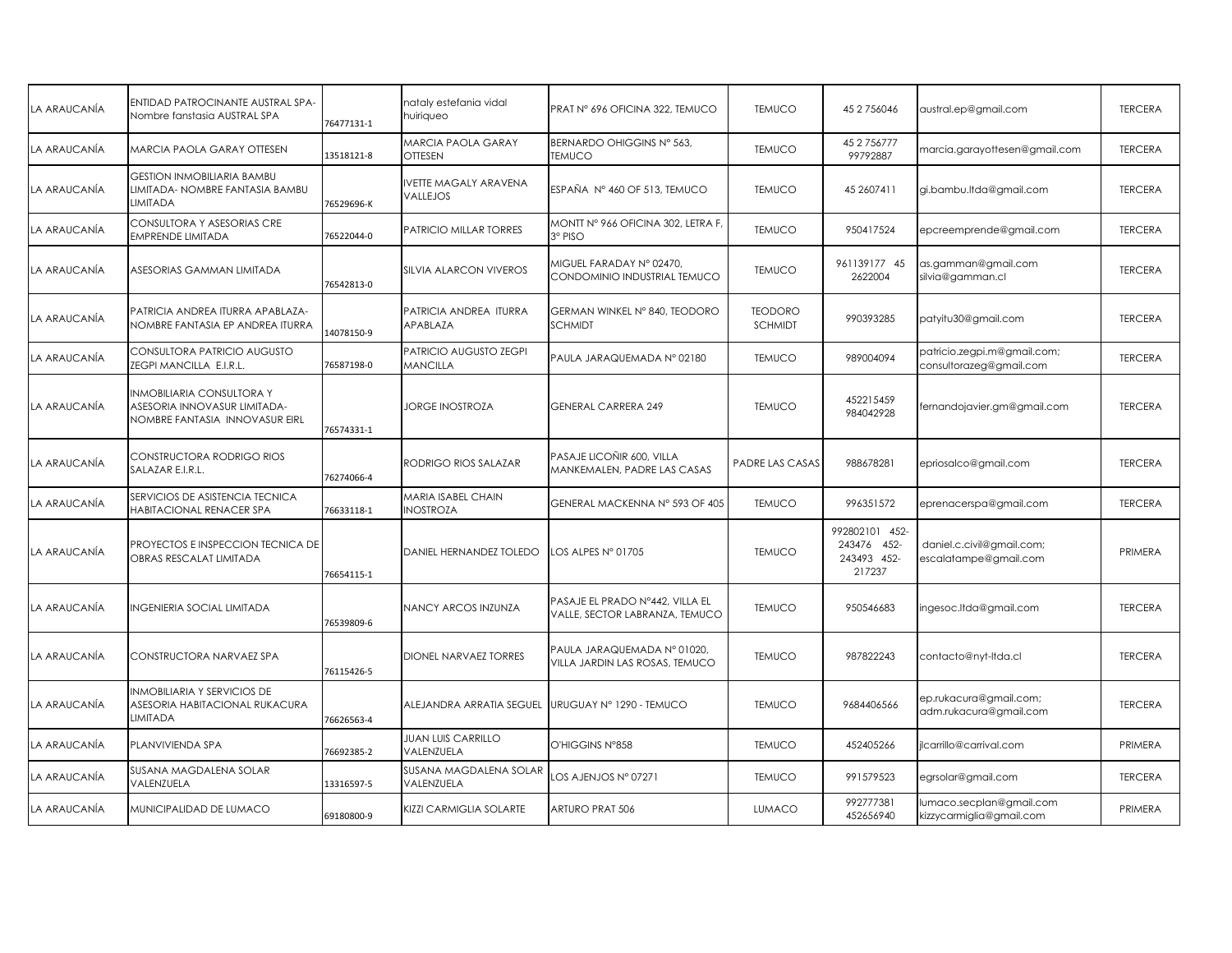| LA ARAUCANÍA | CONSULTORA Y ASISTENCIA TECNICA<br>PAOLA ANDREA MARTINEZ ITURRA E.I.R.L                                             | 76728638-4 | PAOLA ANDREA MARTINEZ<br><b>TURRA</b>                     | FREIRE N° 806                                          | COLLIPULLI     | 991297123                            | consultorantu@gmail.com                                 | <b>TERCERA</b> |
|--------------|---------------------------------------------------------------------------------------------------------------------|------------|-----------------------------------------------------------|--------------------------------------------------------|----------------|--------------------------------------|---------------------------------------------------------|----------------|
| LA ARAUCANÍA | <b>GESTION INMOBILIARIA AILINKO SPA</b>                                                                             | 76700904-6 | RICARDO CARRASCO<br>VASQUEZ                               | MANUEL MONTT N° 1027 OFICINA<br>307                    | <b>TEMUCO</b>  | 452931351<br>974964697               | epailinko@gmail.com                                     | <b>TERCERA</b> |
| LA ARAUCANÍA | SOCIEDAD PRESTADORA DE SERVICIOS<br>DE ASISTENCIA TECNICA EGIS<br>CASANUEVA LIMITADA                                | 76753902-9 | <b>MARIA ANTONIETA</b><br>CASANUEVA FAUNDEZ               | CAPITAN PASTENE Nº 02446, P. SAN<br>FRANCISCO - TEMUCO | <b>TEMUCO</b>  | 949466762                            | amaranta.casanueva@gmail.com                            | <b>TERCERA</b> |
| LA ARAUCANÍA | MUNICIPALIDAD DE PUREN                                                                                              | 69180200-0 | AILA DEL CARMEN FLORES<br><b>ARIAS (Asistente Social)</b> | DOCTOR GARRIGA Nº 995                                  | <b>PUREN</b>   | 452793699                            | entidadpatrocinante@munipuren.cl                        | PRIMERA        |
| LA ARAUCANÍA | CONSULTORA E INMOBILIARIA<br>PROGRESO SPA                                                                           | 76762088-8 | EVELYN OÑATE FRANCE                                       | RANCAGUA Nº 593 OFICINA 3                              | ANGOL          | 452743858<br>940283217               | progreso.consultora@gmail.com                           | <b>TERCERA</b> |
| LA ARAUCANÍA | ASESORIAS INMOBILIARIA RUKANEWEN<br>SPA- NOMBRE FANTASIA RUKANEWEN<br><b>SPA</b>                                    | 76655229-3 | PATRICIO BECERRA<br><b>ESCALONA</b>                       | BULNES Nº 155 OFICINA 02, TEMUCO                       | <b>TEMUCO</b>  | 995387828                            | inmobiliariarukanewen@gmail.com                         | <b>TERCERA</b> |
| LA ARAUCANÍA | CONSULTORA BUONA VITA SPA                                                                                           | 76757957-8 | NICOLE ANDREA REUNST<br><b>GUTIERREZ</b>                  | A. VARAS Nº 979 OFICINA 401,<br><b>TEMUCO</b>          | <b>TEMUCO</b>  | 45 3213514<br>958299465<br>977989726 | conbvita@gmail.com                                      | <b>TERCERA</b> |
| LA ARAUCANÍA | RIO CALLE CALLE SPA                                                                                                 | 76745791-K | CATHERINE LAGOS ROA                                       | O'HIGGINS Nº 563 OFICINA Nº 2                          | <b>TEMUCO</b>  | 452756777                            | clagos@riocallecalle.cl                                 | <b>TERCERA</b> |
| LA ARAUCANÍA | ASESORIA Y ASISTENCIA TECNICA SPA-<br>NOMBRE FANTASIA INMOGEST SPA                                                  | 76801546-5 | FELIPE ELLIS MUÑOZ                                        | MANUEL RODRIGUEZ Nº 825 OFICINA<br>507, Temuco         | <b>TEMUCO</b>  | 946716679                            | fellism@gmail.com                                       | <b>TERCERA</b> |
| LA ARAUCANÍA | SOCIEDAD DE ASESORIAS<br>HABITACIONALES NUEVO HORIZONTE<br>LIMITADA- NOMBRE FANTASIA NUEVO<br><b>HORIZONTE LTDA</b> | 76814914-3 | <b>JACQUELINE CADIN COLLIN</b>                            | PEDRO LAGOS Nº 579, NUEVA<br><b>IMPERIAL</b>           | NUEVA IMPERIAL | 452612098                            | soc.nuevohorizonte@gmail.com                            | <b>TERCERA</b> |
| LA ARAUCANÍA | SOCIEDAD CONSULTORA DOMUS<br>LIMITADA                                                                               | 76844121-9 | NATALY PARRA CORTES                                       | O' HIGGINS Nº 910 OFICINA 4.<br><b>TEMUCO</b>          | <b>TEMUCO</b>  | 963035350<br>998639254               | nataly.parra@domusconsultores.cl                        | <b>TERCERA</b> |
| LA ARAUCANÍA | ENTIDAD DE ASISTENCIA TECNICA CAR<br>SPA                                                                            | 76829065-2 | CRISTINA PINTO VASQUEZ                                    | BAQUEDANO Nº 270 0FICINA 8,<br>NUEVA IMPERIAL          | NUEVA IMPERIAL | 979445313                            | cpinto24@gmail.com<br>epcarspa@gmail.com                | <b>TERCERA</b> |
| LA ARAUCANÍA | ASISTENCIA TECNICA Y PROYECTOS<br><b>INGESUR SPA</b>                                                                | 76743012-4 | MARIELA ESTER HENRIQUEZ<br>PADILLA                        | ALDUNATE Nº 427 OFICINA 401                            | <b>TEMUCO</b>  | 99610169                             | ep.ingesur@gmail.com                                    | <b>TERCERA</b> |
| LA ARAUCANÍA | SOCIEDAD CONSULTORA Y GESTION<br>INMOBILIARIA SURCAP LIMITADA                                                       | 76858092-8 | CAROLINA ALEJANDRA RUBIO<br><b>ALBORNOZ</b>               | RIO GRANDE Nº 577, TEMUCO                              | <b>TEMUCO</b>  | 996237160<br>453208710               | surcapconsultores@gmail.com                             | <b>TERCERA</b> |
| LA ARAUCANÍA | RUKA PEWEN GESTIONES SPA                                                                                            | 76843606-1 | JUAN PABLO MILLALEO MORA                                  | BALMACEDA 1110-1198, TEMUCO,<br>ARAUCANÍA              | <b>TEMUCO</b>  | 983829464                            | juanpablomillaleo@gmail.com;<br>rukapewenpppf@gmail.com | <b>TERCERA</b> |
| LA ARAUCANÍA | CONSULTORA DEM SPA/NOMBRE<br>FANTASIA DEM CONSULTORES                                                               | 76831603-1 | Mauricio Campos Pichun                                    | MANUEL RODRIGUEZ Nº 825 OFICINA<br>202, TEMUCO         | <b>TEMUCO</b>  | 985867037<br>3209520                 | contacto@cdem.cl                                        | <b>TERCERA</b> |
| LA ARAUCANÍA | ENTRELAGOS GESTION HABITACIONAL<br>PAULINA LAGOS ALBARRAN E.I.R.L.-<br>NOMBRE FANTASIA EGIS ENTRELAGOS<br>EIRL      | 76875598-1 | PAULINA LAGOS ALBARRAN                                    | MANUEL MATTA Nº 969 - VILLARRICA                       | VILLARRICA     | 974647327                            | ep.entrelagos@gmail.com                                 | <b>TERCERA</b> |
| LA ARAUCANÍA | <b>ECOSUR SPA</b>                                                                                                   | 76880676-4 | CLAUDIO CONTRERAS<br><b>LOCARES</b>                       | ANIBAL PINTO Nº 7923- NUEVA<br><b>IMPERIAL</b>         | NUEVA IMPERIAL | 959848851                            | claudio.contreras.l@hotmail.com                         | <b>TERCERA</b> |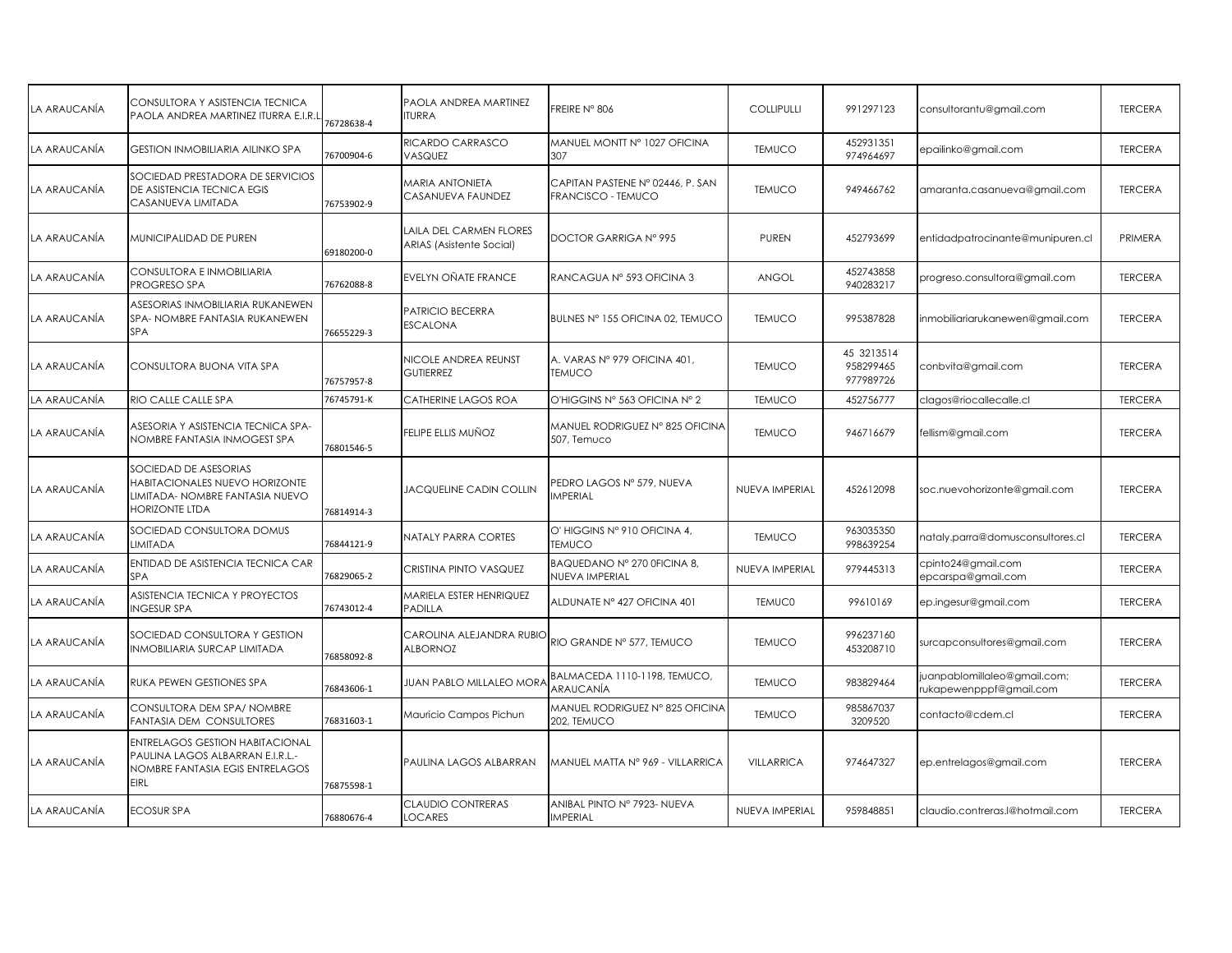| LA ARAUCANÍA | <b>INMOBILIARIA Y GESTION</b><br>HABITACIONAL VILLMAPU LIMITADA-<br>nombre fantasia inmobiliaria villmapu<br>Ltda.                  | 76841366-5 | MARIA SEPULVEDA YAÑEZ                         | BULNES Nº 750 - TRAIGUEN                             | <b>TRAIGUEN</b>   | 977079224                              | epvillma@gmail.com                          | <b>TERCERA</b> |
|--------------|-------------------------------------------------------------------------------------------------------------------------------------|------------|-----------------------------------------------|------------------------------------------------------|-------------------|----------------------------------------|---------------------------------------------|----------------|
| LA ARAUCANÍA | SERVICIOS DE ASISTENCIA TECNICA<br>PARA PROYECTOS HABITACIONALES<br>TRAFUL SPA- nombre fantasia ENTIDAD<br>PATROCINANTES TRAFUL SPA | 76924982-6 | CHRISTIAN MAURICIO MORA<br><b>VIVEROS</b>     | CAUPOLICAN Nº 260 DEPTO, 102.<br><b>TEMUCO</b>       | <b>TEMUCO</b>     | 95743955                               | contactotraful@gmail.com                    | <b>TERCERA</b> |
| LA ARAUCANÍA | <b>INMOBILIARIA Y GESTION</b><br>HABITACIONAL ARAUCANIA SPA                                                                         | 76774101-4 | CONSTANZA VICTORIA HILDA<br>MIHOEVIC GONZALEZ | MUERDAGO Nº 02100, TEMUCO                            | <b>TEMUCO</b>     | 977285426                              | araucania.spa3@gmail.com                    | <b>TERCERA</b> |
| LA ARAUCANÍA | CONSTRUCTORA MERMOUD LIMITADA                                                                                                       | 76132773-9 | MARLIN PEREIRA SANDOVAL<br><b>GLADYS JARA</b> | VERGARA Nº 645, VICTORIA                             | <b>VICTORIA</b>   | 934004434<br>962395260<br>987745295    | gestionentrearaucarias@gmail.com            | <b>TERCERA</b> |
| LA ARAUCANÍA | CONSTRUCTORA E INMOBILIARIA SANTA<br><b>MARIA LIMITADA</b>                                                                          | 76330106-0 | CARMEN GLORIA GOMEZ<br>SANCHEZ                | CALLE AMANCAY Nº 1740                                | <b>TEMUCO</b>     | 965686741                              | cgomez@constructorastamaria.cl              | <b>TERCERA</b> |
| LA ARAUCANÍA | INMOBILIARIA E INVERSIONES DOBLE V<br>SPA                                                                                           | 76456034-5 | ALEJANDRA IBACACHE                            | MANUEL BULNES Nº 541 OFICINA 511<br><b>TEMUCO</b>    | <b>TEMUCO</b>     | 45 - 2423323<br>934823509<br>996792580 | aibacache@idoblev.com<br>cmuñoz@idoblev.com | SEGUNDA        |
| LA ARAUCANÍA | CONSULTORA MAILEN LIMITADA                                                                                                          | 76980584-2 | ERIKA QUEZADA ASTORGA                         | SAN FRANCISCO 0932                                   | <b>TEMUCO</b>     | 453214273<br>98149057                  | consultoramailen@gmail.com                  | <b>TERCERA</b> |
| LA ARAUCANÍA | JIMENA ANDRA VERA RETAMAL                                                                                                           | 1961860-6  | <b>JIMENA ANDREA VERA</b><br>RETAMAL          | ARTURO PRAT Nº 267 DEPTO. 101,<br><b>TEMUCO</b>      | <b>TEMUCO</b>     | 966498200                              | verajimena93@gmail.com                      | <b>TERCERA</b> |
| LA ARAUCANÍA | ASESORIA HABITACIONAL A Y S<br><b>LIMITADA</b>                                                                                      | 77011163-3 | HILDA SENDOYA PUENTES                         | SAN MARTIN Nº 745, OFICINA 301                       | <b>TEMUCO</b>     | 452642710<br>96421507                  | sendoya40@gmail.com                         | <b>TERCERA</b> |
| LA ARAUCANÍA | MUNICIPALIDAD DE LOS SAUCES                                                                                                         | 69180300-7 | GISELA JARA GONZALEZ                          | ERCILLA Nº 205, LOS SAUCES                           | <b>LOS SAUCES</b> | 934243963<br>452655735                 | giselajara0@gmail.com                       | PRIMERA        |
| LA ARAUCANÍA | ENTIDAD PATROCINANTE CRUZ DEL SUR<br>SPA                                                                                            | 77061992-0 |                                               | TATIANA PARADA GANDARA ∥21 DE MAYO Nº 1133, VICTORIA | <b>VICTORIA</b>   | 958838632                              | taty.parada@gmail.com                       | <b>TERCERA</b> |
| LA ARAUCANÍA | ENTIDAD PATROCINANTE KALLFUKURA<br><b>SPA</b>                                                                                       | 77076236-7 | <b>MARCIA GONZALEZ</b><br><b>CIFUENTES</b>    | AVDA. 0' HIGGINS N° 583, ANGOL                       | ANGOL             | 995389301                              | ep.kallfukura@gmail.com                     | <b>TERCERA</b> |
| LA ARAUCANÍA | CONSULTORA Y GESTION ENTRE<br><b>ARAUCARIAS SPA</b>                                                                                 | 77044267-2 | MARIA ALEJANDRA TILLERIA<br><b>FUENTES</b>    | RAMIREZ Nº 685, LOCAL 1, VICTORIA                    | <b>VICTORIA</b>   | 957886370                              | atilleria.entrearaucarias@gmail.com         | <b>TERCERA</b> |
| LA ARAUCANÍA | <b>FUNDARE SPA</b>                                                                                                                  | 77082593-8 | <b>BRUNO MEDINA NEIRA</b>                     | CLARO SOLAR Nº 950 OFICIO 604,<br><b>TEMUCO</b>      | <b>TEMUCO</b>     | 452 231 5589<br>974215623              | medinaneira90@gmail.com                     | <b>TERCERA</b> |
| LA ARAUCANÍA | <b>JAIME ANDRES GATICA MARTIEZ</b>                                                                                                  | 13399646-K | <b>JAIME GATICA MARTINEZ</b>                  | ALDUNATE N°719 OFICINA 1101 A.<br><b>TEMUCO</b>      | <b>TEMUCO</b>     | 993553550                              | arquigama@gmail.com                         | <b>TERCERA</b> |
| LA ARAUCANÍA | ASISTENCIA TECNICA HABITACIONAL<br>ANDES SPA - NOMBRE FANTASIA<br><b>GESTION INMOBILIARIA ANDES SPA</b>                             | 77175083-4 | ANA DEL PILAR HERNANDEZ                       | ARTURO PRAT Nº 289 OF 03, TEMUCO                     | <b>TEMUCO</b>     | 986994532                              | andes.cs33@gmail.com                        | <b>TERCERA</b> |
| LA ARAUCANÍA | SERVICIOS DE ASESORIAS TECNICA Y<br>SOCIAL OLGA ACUÑA MAGENTA EIRL-<br>NOMBRE FANTASIA EP MAGENTA EIRL                              | 77117649-6 | OLGA ESTER ACUÑA PINEDA                       | GENERAL CRUZ 632 - B TEMUCO                          | <b>TEMUCO</b>     | 962729895                              | epmagenta@gmail.com                         | <b>TERCERA</b> |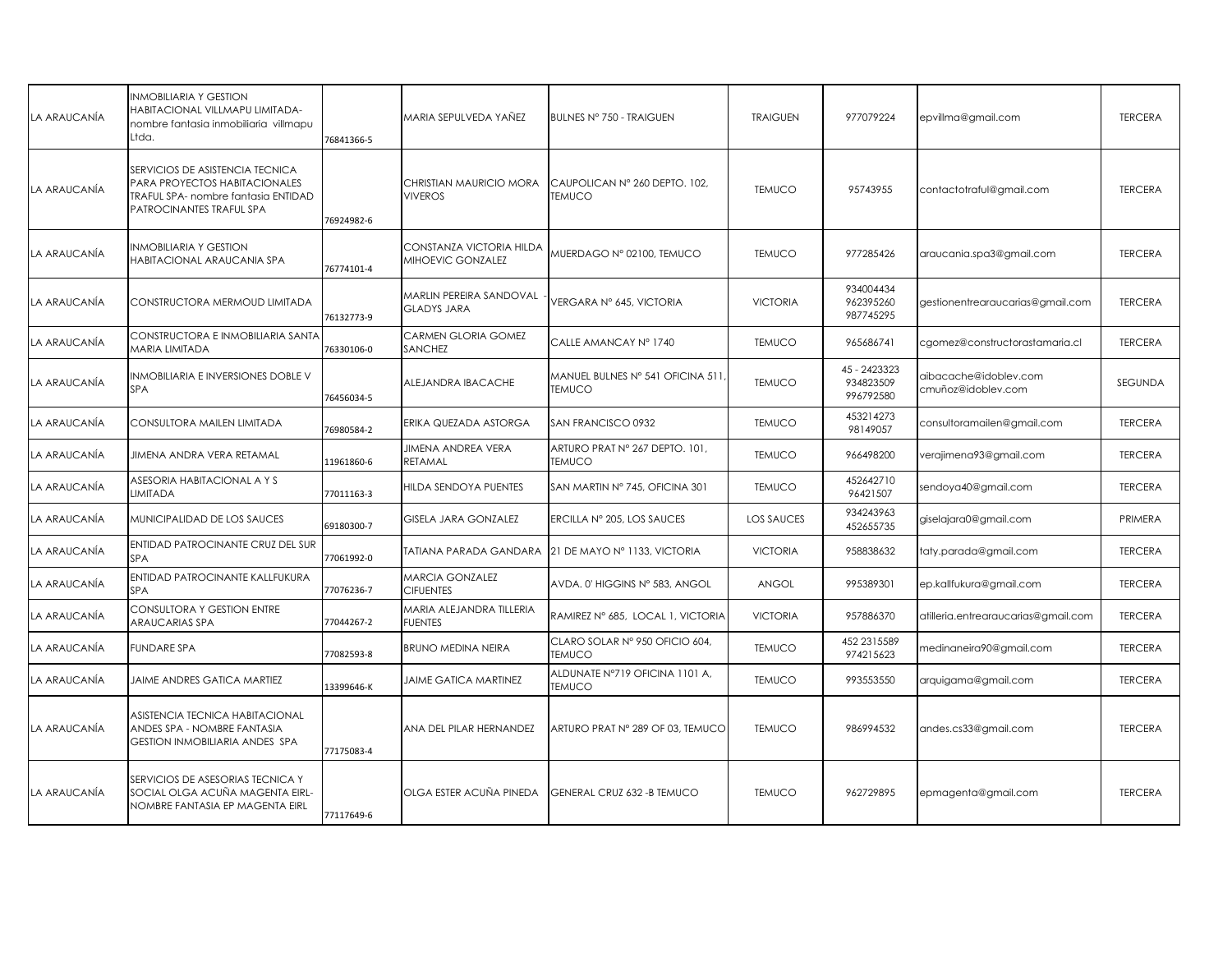| LA ARAUCANÍA | CONSULTORA VIDA RENOVABLE SPA-<br>NOMBRE FANTASIA VIDA RENOVABLE<br><b>SPA</b>                               | 77164798-7    | CARMEN GLORIA IBAÑEZ<br><b>BASSO</b>                                                | MODULO 1 PISO 2 UTA 5 SUR Nº2735               | PADRE LAS CASAS | 97410753   | c.g.ibanez.basso@gmail.com                       | <b>TERCERA</b> |
|--------------|--------------------------------------------------------------------------------------------------------------|---------------|-------------------------------------------------------------------------------------|------------------------------------------------|-----------------|------------|--------------------------------------------------|----------------|
| LA ARAUCANÍA | ARQUITECTURA Y CONSTRUCCION<br>CLAUDIO ALEJANDRO ROMO<br>SANHUEZA E.I.R.L. ó MIRO<br>CONSTRUCCIONES E.I.R.L. | 76421606-7    | CLAUDIO ROMO SANHUEZA                                                               | ESPAÑA Nº 460 OFICINA 1001,<br><b>TEMUCO</b>   | <b>TEMUCO</b>   | 976671436  | miro.eirl@gmail.com                              | <b>TERCERA</b> |
| LA ARAUCANÍA | SOCIEDAD CONSTRUCTORA Y<br>CONSULTORA OLAM SPA                                                               | 77.204.216-4  | CECILIA MARGOR<br>SANTIBAÑEZ CURIFUTA                                               | PASAJE PEDRO MATHELU Nº 1931,<br><b>TEMUCO</b> | <b>TEMUCO</b>   | 967795907  | asesoriasocial2020@gmail.com                     | <b>TERCERA</b> |
| LA ARAUCANÍA | CONSULTORA PLAN SOCIAL SPA                                                                                   | 77.235.354-5  | <b>JUAN CARLOS FERNANDEZ</b><br><b>BARRA</b>                                        | ALDUNATE Nº 719 OFICINA 902,<br><b>TEMUCO</b>  | <b>TEMUCO</b>   | 994699931  | epplansocial@gmail.com                           | PRIMERA        |
| LOS RÍOS     | . MUNICIPALIDAD DE VALDIVIA                                                                                  | 69.200.100-1  | OMAR SABAT GUZMAN                                                                   | JOSÉ MÁRTIN #05                                | VALDIVIA        | 632220459  | viviendamunivaldivia@gmail.com                   | <b>UNICA</b>   |
| LOS RÍOS     | .MUNICIPALIDAD DE MAFILI                                                                                     | 69.200.500 -7 | CLAUDIO SEPULVEDA<br><b>MIRANDA</b>                                                 | <b>BERNARDO O"HIGGINS #256</b>                 | <b>MAFIL</b>    | 632411727  | claudio.alcaldia@gmail.com                       | <b>UNICA</b>   |
| LOS RÍOS     | .MUNICIPALIDAD DE FUTRONO                                                                                    | 69.200.700-K  | CALUDIO LAVADO CASTRO                                                               | BaALMACEDA ESQUINA<br>ALESSANDRRI i S/N        | <b>FUTRONO</b>  | 6324822649 | alcalde@minifutrono.cl                           | <b>UNICA</b>   |
| LOS RÍOS     | .MUNICIPALIDAD DE PANGUIPULLII                                                                               | 69.201.200 -3 | RODRIGO VALDIVIA ORIAS                                                              | <b>BERNARDO O"HIGGINS #808</b>                 | PANGUIPULLI     | 632310424  | rodrigo.valdivia@municipalidadpang<br>uipulli.cl | <b>UNICA</b>   |
| LOS RÍOS     | .MUNICIPALIDAD DE RÍO BUENO                                                                                  | 69.201.000 -0 | LUIS ROBERTO REYES ALVAREZ COMERCIO #603                                            |                                                | RÍO BUENO       | 642340476  | uis.reyes.alvarez@gmail.com                      | <b>UNICA</b>   |
| LOS RÍOS     | CONSTRUCTORA MAJO LTDA.                                                                                      | 76.293.423 -K | SERGIO EDUARDO<br><b>MARDONES MARDONES</b>                                          | VALPARAISO #345 CASA 1                         | LANCO           | 632442997  | majoconstructora@gmail.com                       | <b>TERCERA</b> |
| LOS RÍOS     | GESTIÓN DE PROYECTOS<br>INMOBILIARIOS JUAN ANTONIO GARCÍA 76.073.866-2<br>mgomez e.i.r.l.                    |               | <b>JUAN ANTONIO GARCIA</b><br><b>GOMEZ</b>                                          | CALLE SIMPSON#501                              | VALDIVIA        | 632209785  | jgconstruyendochile@gmail.com                    | PRIMERA        |
| LOS RÍOS     | CONSTRUCTORA RONALD ZAMBRANO<br>E.I.R.L.                                                                     | 76.511.460-8  | RONALD MAURICIO<br>ZAMBRANO NAVARRETE                                               | AVENIDA ALEMANIA #793 OFC. 301                 | <b>VALDIVIA</b> | 632239450  | ronald@consultorarz.cl                           | PRIMERA        |
| LOS RÍOS     | <b>AGENCIA DE SERVICIOS</b><br>HABITACIONALES VIGO Ltda.                                                     | 78.879.980-2  | ADRIANA DEL CARMEN<br><b>VILCHES CAMPOS</b>                                         | GARCIAS REYES #455 OFC. 10                     | VALDIVIA        | 632228423  | asvigovaldivia@gmail.com                         | SEGUNDA        |
| LOS RÍOS     | <b>INMOBILIARAI E INVERSIONES VICTOR</b><br>PEROLDO E.I.R.L.                                                 | 76.046.344-2  | VICTOR MANUEL PEROLDO<br>MACHADO                                                    | ERNESTO RIQUELME # 501                         | VALDIVIA        | 632207888  | egisvperoldo@gmail.com                           | PRIMERA        |
| LOS RÍOS     | PROYECTO Y DEMANDA<br>HABITACIONALES SUR LIMITADA -<br><b>PROYECSUR</b>                                      | 76.069.923-3  | FELICIANO ENRIQUE OPAZO<br>DEMUR                                                    | ANGAMOS #327                                   | LA UNIÓN        | 642470470  | egisproyecsur@gmail.com                          | SEGUNDA        |
| LOS RÍOS     | INMOBILIARIA D & M SpA.                                                                                      | 76.055.515-0  | ALEJANDRO DEL VALLE<br><b>ALDUNATE</b>                                              | CALLE PRAT #812                                | LA UNIÓN        | 642322428  | info@dyminversiones.cl                           | PRIMERA        |
| LOS RÍOS     | AVIFEL GESTIÓN INMOBILIARIA SpA.                                                                             | 76.226.917-K  | WALDEMAR JUAN AVILA<br><b>BEDECARRATZ</b>                                           | PEDRO LAGOS #837                               | RÍO BUENO       | 642342625  | venegas@avifel.cl                                | <b>TERCERA</b> |
| LOS RÍOS     | INMOBILIARIA JOMAR SpA. - ABICASA<br>SpA.                                                                    | 77.853.970-5  | <b>JORGE FRANMCISCO</b><br>MARTABID RAZAZI / PABLO<br><b>JORGE CONTRERAS WILSON</b> | CALLE LAUTARO #177 2° PISO OFIC.<br>N°1        | VALDIVIA        | 632290000  | marcoavila@habicasa.cl                           | <b>TERCERA</b> |
| LOS RÍOS     | CONSTRUCTORA E INMOBILIARIA SANTA<br>MARÍA LTDA.                                                             | 76.330.106-0  | <b>MARCELO FRANCISCO</b><br>zuñiga lopez                                            | YUNGAY # 311 "B" ESQUINA LA<br><b>UNIÓN</b>    | LANCO           | 632312288  | cgomez@constructorastamaria.cl                   | <b>SEGUNDA</b> |
| LOS RÍOS     | SERVICIO DE ASESORÍAS TÉCNCIOCAS<br>VALDIVIA LIMITADA - ATEVAL                                               | 76.648.651-7  | IUAN BERNABÉ FIGUEROA<br>VILLAGRÁN                                                  | PEDRO AGUIRRE CERDA CERDA #1300,<br>OFC.3      | VALDIVIA        | 632280165  | serviciosateval@gmail.com                        | <b>TERCERA</b> |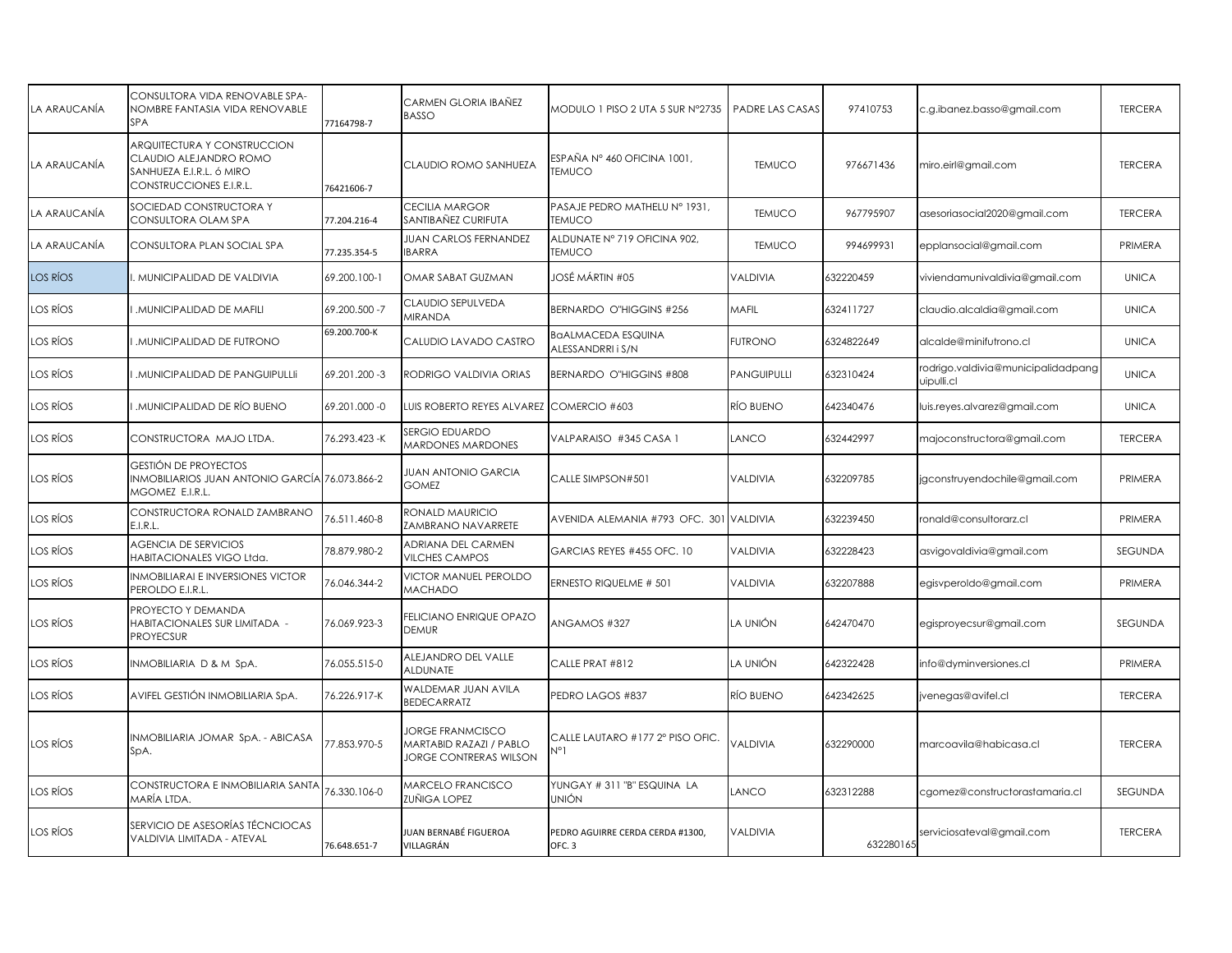| LOS RÍOS         | SERVICIO DE ASISTENCIA TÉCNICA Y<br>SOCIAL PARA PROYECTOPS<br>HABITACIONALES SURVIDA LTDA. | 76.231.455-K | ERWIN SCHEEL ALIAGA                                           | PASEO LIBERTAD #491 OFC. 405                            | VALDIVIA                 | 632292362                                | contacto@survida.cl                                                                   | SEGUNDA        |
|------------------|--------------------------------------------------------------------------------------------|--------------|---------------------------------------------------------------|---------------------------------------------------------|--------------------------|------------------------------------------|---------------------------------------------------------------------------------------|----------------|
| LOS RÍOS         | NEXO CONSULTORES PROFESIONALES<br>LTDA.                                                    | 76.674.160-6 | VICTOR EDUARDO DÍAZ OBANDO                                    | ARAUCO #159 OFIC. 404 EDIFICIO ZERENÉ                   | VALDIVIA                 | 412463883                                | mfriz@nexoconsultores.cl/<br>casencio@nexoconsultores.cl                              | <b>TERCERA</b> |
| LOS RÍOS         | SOCIEDAD CONSULTORA Y GESTIÓN<br>URBANA Y HABITACIONAL HABILITA<br>LTDA.                   | 76.028.478-5 | MARÍA PAULINA BONILLA                                         | YUNGAY CON LAUTARO #704 OFIC. 104<br><b>PRIMER PISO</b> | VALDIVIA                 | 6322695590                               | paulinabonilla@habilita.cl                                                            | <b>TERCERA</b> |
| LOS RÍOS         | PAMELA SOLEDAD SOLIS MUÑOZ E.I.R.L                                                         | 76.806.279-K | PAMELA SOLIS MUÑOZ                                            | COMERCIO #313, OFIC. 1                                  | RÍO BUENO                |                                          | 642640990 epportalhogar@gmail.com                                                     | <b>TERCERA</b> |
| LOS RÍOS         | GESTIÓN DE PROYECTOS<br>INMOBILIARIOS CECILIA GEOVANA<br>VALENZUELA VIDAL E.I.R.L.         | 76.895.824-6 | CECILIA VALENZUELA VIDAL                                      | PASAJE CINCO #231, LAS ANIMAS                           | VALDIVIA                 | 632255536                                | egislosrios@gmail.com                                                                 | <b>TERCERA</b> |
| LOS RÍOS         | ELIAS MANUEL APELEO HUENCHULEO<br>E.I.R.L.                                                 | 14.219.968-8 | ELIAS MANUEL APELEO<br>HUENCHULEO                             | SAN MARTÍN #549                                         | VALDIVIA                 | 63223170086                              | elias.apeleo@gmail.com                                                                | <b>TERCERA</b> |
| LOS RÍOS         | Proyectos e Ingeniaría del Sur Ltda. -<br><b>INDELSUR</b>                                  | 76.787.243-7 | Francisco Javier Figueroa Rodriguez Pedro Aguirre Cerda #1300 |                                                         | VALDIVIA                 | 632235644                                | ndelsur21@gmail.com                                                                   | <b>TERCERA</b> |
| LOS RÍOS         | <b>INMOBILIARIA E INVERSIONES IGNACIO</b><br>MARISLAO E.I.R.L.                             | 77.031.658-8 | <b>GNACIO MARISLOAO</b>                                       | O"HIGGINS #380, PISO 4° OFIC. 41                        | VALDIVIA                 |                                          | 950180825 i.marislao@gamail.com                                                       | <b>TERCERA</b> |
| LOS RÍOS         | TERMICAS AUSTRAL SPA.                                                                      | 76.891.198-3 | NATALIA MIRANDA VAN DEN<br><b>BOSCH</b>                       | GENERAL LAGOS #1100                                     | VALDIVIA                 | 632248900                                | termicas.austral.valdivia@gmail.com                                                   | <b>TERCERA</b> |
| LOS RÍOS         | NUEVO SENDERO SPA - EPANSE SPA                                                             | 77.062.652-8 | PATRICIO SOLIS TISNADO                                        | AVENIDA FRANCIA #3130                                   | VALDIVIA                 | 632201251                                | epanse.spa@gmail.com                                                                  | <b>TERCERA</b> |
| LOS RÍOS         | <b>GLOBAL CONSULTORES SPA.</b>                                                             | 77.088.849-2 | MARCELA DEL CARMEN AUCAL<br>BAEZ                              | CALLE COMERCIO #445                                     | RÍO BUENO                | 632698789                                | contacto.globalasesorias@gmail.co<br>m                                                | <b>TERCERA</b> |
| LOS RÍOS         | SUR EMPRESA LTDA.                                                                          | 77.144.737-6 | FERNANDA ERLANDSEN GOMEZ                                      | LIBERTAD #1C                                            | LANCO                    | 63269951                                 | contacto@surempresas.cl                                                               | <b>TERCERA</b> |
| LOS RÍOS         | SOCIEDAD CONSTRUCTORA DEL SUR<br>LTDA. - SOCOSUR LTDA.                                     | 76.180.558-4 | MARCO ARTURO VENEGAS<br>DOMINGUEZ                             | SAN MARTÍN #549                                         | VALDIVIA                 | 6322920620                               | /aldivia@socosurlimitada.cl                                                           | <b>TERCERA</b> |
| LOS RÍOS         | CONSTRUCTORA SANTA MAGDALENA<br>SPA.                                                       | 76.117.129-1 | <b>GIAN HUMBERTO CAPURRO</b><br><b>BARNERT</b>                | LOS CARRERA #1160                                       | SAN JOSE LA<br>MARIQUINA | 977775161                                | giancapurro@gmail.com                                                                 | <b>TERCERA</b> |
| LOS RÍOS         | INMOBILIARIA E INVERSIONES<br><b>TORREONES LTDA.</b>                                       | 77.266.827-9 | RAFAEL IGNACIO CARDENAS<br>OBANDO                             | QUINCHILCA #1401                                        | LOS LAGOS                | 632-461944                               | eptorreones@gmail.com                                                                 | <b>TERCERA</b> |
| LOS RÍOS         | CONSTRUCTORA E INMOBILIARIA TIERRA<br>NUEVA LTDA.                                          | 76.148614-4  | OSWAL YERALDO ORTIZ DÍAZ                                      | SIMPSON #218                                            | VALDIVIA                 |                                          | 632205323 oswyer@hotmail.com                                                          | <b>TERCERA</b> |
| <b>LOS LAGOS</b> | INMOBILIARIA SALGADO Y REHBEIN SPA.                                                        | 76.098.181-8 | FRANCISCO SALGADO LÓPEZ                                       | PEDRO MONTT Nº160, OFICINA 52, 5°<br>PISO               | PUERTO MONTT             | (65) 2250363;<br>97798169                | fsalgado@iensenada.cl;<br>igallardo@iensenada.cl                                      | <b>TERCERA</b> |
| <b>LOS LAGOS</b> | MUNICIPALIDAD DE CURACO DE VÉLEZ                                                           | 69.231.000-4 | <b>KAREN ELGUETA ROJEL</b>                                    | GABRIELA MISTRAL Nº10                                   | CURACO DE VELEZ          | (65) 667723<br>(65) 667730               | oficina.vivienda.curaco@gmail.com;<br>egis.curaco@gmail.com;karendanier<br>@gmail.com | <b>UNICA</b>   |
| <b>LOS LAGOS</b> | MUNICIPALIDAD DE PUERTO MONTT                                                              | 69.220.100-0 | BEXEN VARGAS VARGAS                                           | PEDRO MONTT N° 56                                       | PUERTO MONTT             | 0652482696/<br>0652482690 /<br>932266922 | ing.paula@gmail.com;bexen.vargas<br>@gmail.com;                                       | <b>UNICA</b>   |
| LOS LAGOS        | EGIS E INMOBILIARIA SAN JOSÉ<br>LIMITADA                                                   | 76.072.328-2 | MAURICIO LÓPEZ AGÜERO                                         | O'HIGGINS N°583, OFICINA 11                             | <b>OSORNO</b>            | $(64)$ 2230044 /<br>973961170            | egissanjose@gmail.com                                                                 | SEGUNDA        |
| <b>LOS LAGOS</b> | <b>AGENCIA DE SERVICIOS</b><br>HABITACIONALES VIGO LIMITADA                                | 78.879.980-2 | CLAUDIA VILCHES BUSTOS                                        | RAMÓN FREIRE Nº 1050                                    | <b>OSORNO</b>            | (64) 2553188                             | consultoravigoltda@gmail.com;<br>vigo.cvilches@gmail.com                              | SEGUNDA        |
|                  |                                                                                            |              |                                                               |                                                         |                          |                                          |                                                                                       |                |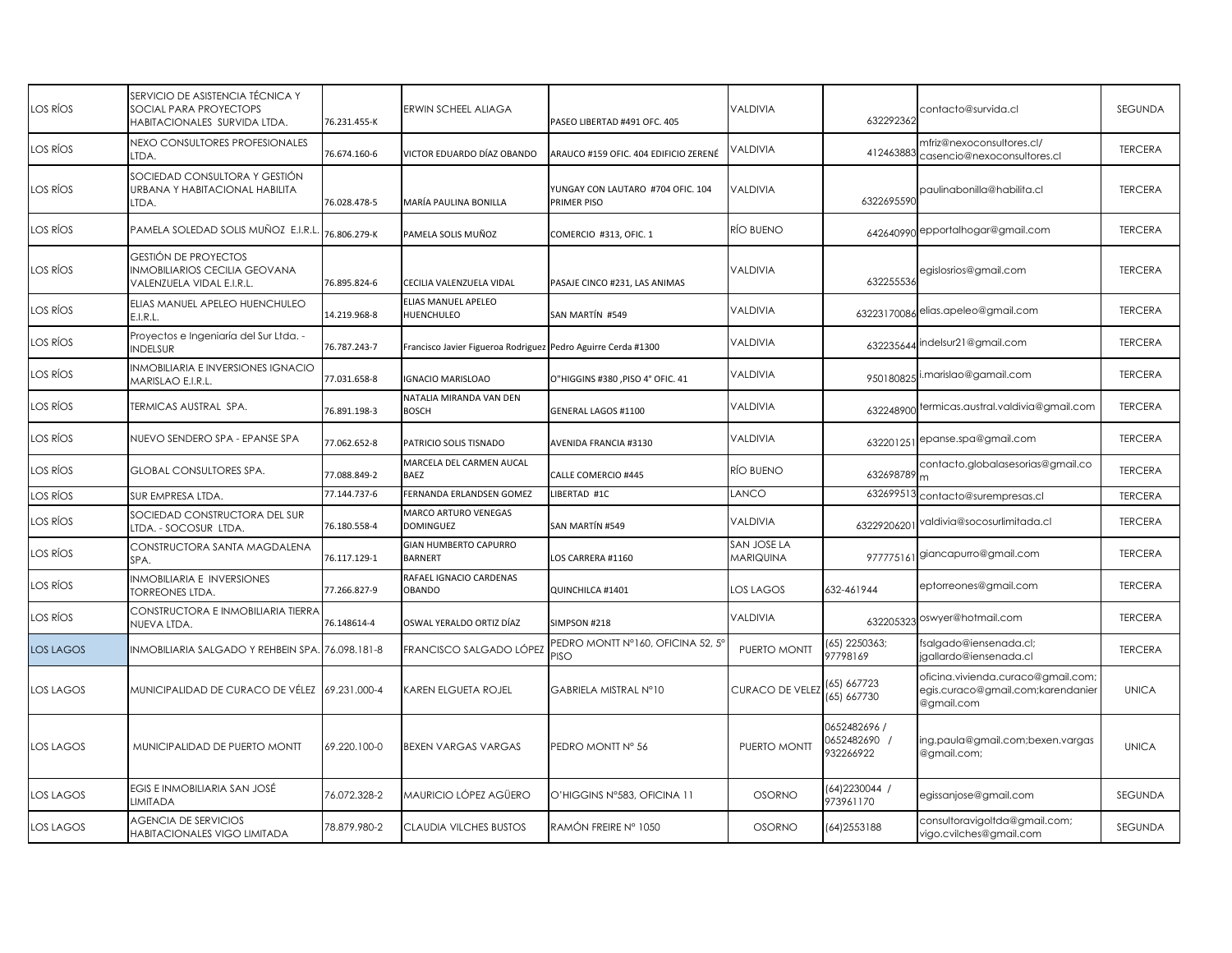| <b>LOS LAGOS</b> | CONSULTORA VIVE ECO LIMITADA                                        | 76.044.695-5 | RICARDO TONEATTI DEL RÍO                    | COPIAPÓ Nº020.                                               | PUERTO MONTT          | (65) 2253125                                              | consultora@viveeco.cl                                                               | <b>TERCERA</b> |
|------------------|---------------------------------------------------------------------|--------------|---------------------------------------------|--------------------------------------------------------------|-----------------------|-----------------------------------------------------------|-------------------------------------------------------------------------------------|----------------|
| LOS LAGOS        | MUNICIPALIDAD DE QUINCHAO                                           | 69.230.900-6 | FRANCISCO RUIZ URIBE                        | AMUNATEGUI Nº018, ACHAO.                                     | QUINCHAO              | 65-2661180 / 65-<br>2661178                               | viviendaquinchao@gmail.com;<br>d.obrasquinchao@gmail.com                            | <b>UNICA</b>   |
| <b>LOS LAGOS</b> | MUNICIPALIDAD DE HUALAIHUÉ                                          | 69.252.200-1 | YAZMÍN DIAZ CARCAMO                         | LAGO PINTO CONCHA S/N                                        | HUALAIHUÉ             | 65-2217340;<br>942724937;<br>962183611;<br>984347581      | egishualaihue@gmail.com;<br>ydiazcarcamo@gmail.com                                  | <b>UNICA</b>   |
| <b>LOS LAGOS</b> | SOCIEDAD CONSULTORA AUSTRAL<br>LIMITADA                             | 76.009.313-0 | IGNACIO BILBAO RAMÍREZ                      | EGAÑA 150 B, PUERTO MONTT.                                   | PUERTO MONTT          | (65) 2343822                                              | egis@consultoraaustral.cl;<br>administracion@consultoraaustral.cl                   | <b>SEGUNDA</b> |
| LOS LAGOS        | MUNICIPALIDAD DE PURRANQUE                                          | 69.210.500-1 | MARIANELA HUENCHOR<br><b>HUENCHOR</b>       | CALLE PEDRO MONTI N°249.                                     | PURRANQUE             | (64) 2351128 /<br>978625957                               | viviendapurranque@gmail.com;<br>direccion.secplan@purranque.cl                      | <b>UNICA</b>   |
| LOS LAGOS        | MUNICIPALIDAD DE PUQUELDÓN                                          | 69.220.800-K | JOSE ALEX ARAYA RUIZ                        | CARRERA S/N°.                                                | PUQUELDÓN             | (65) 677216 -<br>967601191                                | egis@munipuqueldon.cl<br>a.araya@munipuqueldon.cl;<br>nosben@munipuqueldon.cl       | <b>UNICA</b>   |
| LOS LAGOS        | SOCIEDAD GESTIÓN INMOBILIARIA<br>SOCIAL ELISABETH SALDIVIA LIMITADA | 76.043.838-3 | MARIA ELIZABETH SALDIVIA<br><b>MANCILLA</b> | ELEUTERIO RAMIREZ Nº977, OFICINA<br>27.                      | <b>OSORNO</b>         | (64) 2200412                                              | m.e.saldivia@hotmail.com                                                            | SEGUNDA        |
| LOS LAGOS        | MUNICIPALIDAD DE ANCUD                                              | 69.230.100-5 | MARIA CRISTINA CORBET                       | BLANCO N°660.                                                | <b>ANCUD</b>          | 65 2487306 / 9<br>93239522                                | vivienda@muniancud.cl                                                               | <b>UNICA</b>   |
| LOS LAGOS        | MUNICIPALIDAD DE LOS MUERMOS                                        | 69.220.800-5 | JOSE MIGUEL ÁLVAREZ<br>VÁSQUEZ              | ANTONIO VARAS N°498.                                         | LOS MUERMOS           | 84793154; 065-<br>2773923; 065-<br>2772640<br>(65) 211528 | vivienda@muermos.cl;<br>vtoledo.navarro@gmail.com;dvidal3<br>68@gmail.com           | <b>UNICA</b>   |
| <b>LOS LAGOS</b> | ASESORÍAS HABITACIONALES NAYADET<br>DEL CARMEN RENTZ OSORIO EIRL    | 76.884.940-4 | NAYADET RENTZ OSORIO                        | LATORRE Nº 289.                                              | CASTRO                | 065-2530291<br>76077276                                   | rentz2007@gmail.com                                                                 | <b>SEGUNDA</b> |
| LOS LAGOS        | MUNICIPALIDAD DE OSORNO                                             | 69.210.100-6 | NANCY LEVIPANI RUIZ                         | BILBAO Nº 850, QUINTO PISO.                                  | <b>OSORNO</b>         | 64-2326384<br>966190572<br>(Nancy)                        | nancy.levipani@imo.cl;danilo.mancill<br>a@imo.cl                                    | <b>UNICA</b>   |
| LOS LAGOS        | ULMO CONSULTORES S.A.                                               | 76.042.675-K | SEBASTIAN OROZCO<br><b>ANFRANCO</b>         | CALLE LIN LIN D-6, POBLACION ANEF                            | PUERTO MONTT          | (65) 2263612;<br>995869503/968363<br>219                  | sorozco@ulmoconsultores.cl;<br>egis@ulmoconsultores.cl                              | SEGUNDA        |
| LOS LAGOS        | MUNICIPALIDAD DE FRUTILLAR                                          | 69.220.700-9 | ANDREA TARZIJAN                             | ALESSANDRI S/N°, EDIFICIO RECINTO<br>ESTACIÓN FERROCARRILES. | <b>FRUTILLAR ALTO</b> | (65) 421860                                               | viviendafrutillar@gmail.com;<br>vivienda@munifrutillar.cl                           | <b>UNICA</b>   |
| LOS LAGOS        | MUNICIPALIDAD DE CALBUCO                                            | 69.220.600-2 | FLOR DÍAZ DÍAZ                              | ARTURO PRAT Nº 250                                           | CALBUCO               | (65) 2462680                                              | departamentovivienda@gmail.com                                                      | <b>UNICA</b>   |
| LOS LAGOS        | INMOBILIARIA CASA ACTIVA LIMITADA                                   | 76.146.397-7 | MÓNICA LÓPEZ MUÑOZ                          | CALLE PEDRO MONTT N°160,<br>OFICINA 53.                      | PUERTO MONTT          | (65) 2290126 /<br>950906460<br>(Mónica López)             | monicalopez150@gmail.com;<br>asistentesocialcasactiva@gmail.com                     | PRIMERA        |
| <b>LOS LAGOS</b> | <b>INMOBILIARIA D &amp; M SpA</b>                                   | 76.055.515-0 | PAOLA CORTEZ TRUJILLO                       | MANUEL RODIGUEZ N° 245, CUARTO<br>PISO.                      | PUERTO MONTT          | 8-8292436 65-<br>2432636                                  | info@dyminversiones.cl;<br>pcortes@dyminversiones.cl<br>adelvalle@dyminversiones.cl | PRIMERA        |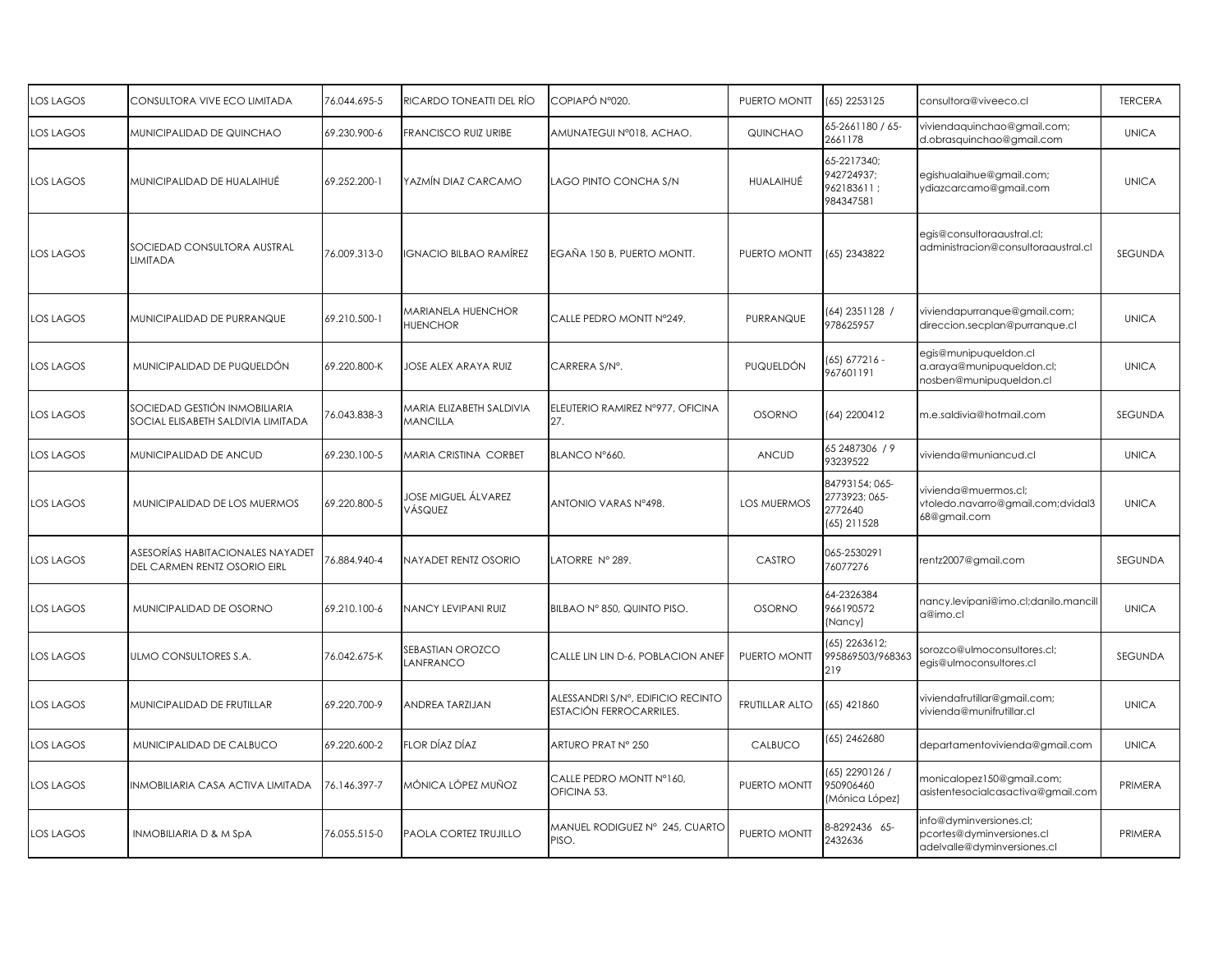| <b>LOS LAGOS</b> | MUNICIPALIDAD DE CHONCHI                                                                     | 69.230.500-0 | <b>MABEL VERA</b>                                                  | PEDRO MONTT SUR N°263.                                     | <b>CHONCHI</b>                | 65 267 2867/65<br>2672889 Héctor<br>Gallardo<br>975757575 | viviendachonchi@gmail.com                                                                                                 | <b>UNICA</b>   |
|------------------|----------------------------------------------------------------------------------------------|--------------|--------------------------------------------------------------------|------------------------------------------------------------|-------------------------------|-----------------------------------------------------------|---------------------------------------------------------------------------------------------------------------------------|----------------|
| <b>LOS LAGOS</b> | SERVICIOS DE ASISTENCIA<br>HABITACIONAL YESENIA MORALES REYES 76.210.847-K<br>E.I.R.L.       |              | YESENIA MORALES REYES                                              | PORTALES N°678, OFICINA 8,<br>EDIFICIO LOMAS DE CAUQUENES. | <b>OSORNO</b>                 | (64) 211616<br>/56940188880                               | ymoralesreyes@hotmail.com;entidad<br>yeseniamorales@gmail.com                                                             | <b>TERCERA</b> |
| <b>LOS LAGOS</b> | MUNICIPALIDAD DE PUERTO VARAS                                                                | 69.220.200-7 | DAVID ANDRÉS VÉLIZ                                                 | SAN FRANCISCO Nº441                                        | PUERTO VARAS                  | $(65)$ 2361195 /<br>(65) 22361131                         | dveliz@ptovaras.cl                                                                                                        | <b>UNICA</b>   |
| <b>LOS LAGOS</b> | SOCIEDAD INMOBILIARIA LA CAMPIÑA<br>LIMITADA                                                 | 78.871.170-0 | ALEJANDRA SALAZAR                                                  | FRANCISCO DEL CAMPO Nº 177<br>OVEJERÍA BAJO.               | <b>OSORNO</b>                 | (64) 2235 111                                             | lacampina@ingesurosorno.cl                                                                                                | <b>TERCERA</b> |
| <b>LOS LAGOS</b> | INMOBILIARIA BEDECARRATZ LTDA.                                                               | 76.125.807-9 | <b>JULIO VARGAS GONZALEZ</b>                                       | CASANOVA 1030.                                             | <b>OSORNO</b>                 | (64)-2429030                                              | d.bedecarratz@bedecarratz.cl;<br>e.patrocinante@bedecarratz.cl;<br>j.vargas@bedecarratz.cl;<br>mmunozbustamante@yahoo.com | SEGUNDA        |
| <b>LOS LAGOS</b> | AVIFEL GESTION INMOBILIARIA SPA                                                              | 76.266.917-K | EDITH SAAVEDRA                                                     | FUNDO EL CASTILLO LOTE 7, CAMINO<br>A PUERTO OCTAY.        | <b>OSORNO</b>                 | 64 - 2334100                                              | javilab@msn.com;<br>yvera@avifel.cl;mmunozbustamante<br>@yahoo.com;<br>esaavedra@avifel.cl;iavila@avifel.cl               | <b>TERCERA</b> |
| LOS LAGOS        | ASESORÍAS LOS AMANCAYES LIMITADA.                                                            | 6.393.099-8  | JUAN COMIGUAL BAÑADOS                                              | O'HIGGINS N°580, PISO 19, OFICINA<br>103, (ED. KAHUAK)     | <b>OSORNO</b>                 | (64) 2200366 /<br>66213388                                | amancayes.social@gmail.com                                                                                                | <b>TERCERA</b> |
| <b>LOS LAGOS</b> | CONSULTORA EDIFIKA SPA                                                                       | 76.380.872-6 | <b>POLLY VERA VIDELA</b>                                           | BALMACEDA Nº 226, SEGUNDO PISO                             | CASTRO                        | 65-2634457                                                | arqduo2@gmail.com;edifika.spa@g<br>mail.com;administracion@soichs.co<br>m;brendafriasgomez.t.social@gmail.<br>com         | SEGUNDA        |
| LOS LAGOS        | ARARAT SpA.                                                                                  | 76.236.777-7 | ROBERTO SALAMANCA                                                  | WALKER MARTINEZ Nº 430, OF. 43                             | PUERTO VARAS                  | 65-2236330 /<br>2236331                                   | obertosalamanca@ararat.cl;<br>melconmartabid@ararat.cl                                                                    | PRIMERA        |
| <b>LOS LAGOS</b> | GESTIÓN INMOBILIARIA WALDO ALEX<br>PEREZ SEPULVEDA E.I.R.L.                                  | 76.359.036-4 | WALDO PEREZ SEPULVEDA                                              | OSCAR VOLMER Nº 257                                        | PUERTO MONTT                  | 65-2251566                                                | inmb.sanpedro@gmail.com                                                                                                   | <b>TERCERA</b> |
| <b>LOS LAGOS</b> | SERVICIO DE ASISTENCIA TECNICA Y<br>SOCIAL PARA PROYECTOS<br>HABITACIONALES SURVIDA LIMITADA | 76.231.455-K | VIVIANA ALEJANDRA<br>VALENZUELA PUENTE; LILIBETH<br><b>ALVAREZ</b> | MACKENNA 871 PISO 7º OFICINA 702                           | <b>OSORNO</b>                 | 64-2226445                                                | contacto@survida.cl';<br>'loslagos@survida.cl';<br>lilibethalvarez@survida.cl                                             | PRIMERA        |
| <b>LOS LAGOS</b> | MUNICIPALIDAD DE SAN JUAN DE LA<br><b>COSTA</b>                                              | 69.251.800-4 | JULIAN QUEZADA                                                     | AVDA. NORTE SUR S/N                                        | SAN JUAN DE LA<br>COSTA       | 642551604 /<br>998872706 (Julian<br>Quezada)              | iquezada@sanjuandelacosta.cl                                                                                              | <b>UNICA</b>   |
| LOS LAGOS        | INMOBILIARIA FELMER LIMITADA                                                                 | 77.098.160-3 | ANDREA GONZALEZ YAÑEZ<br><b>ANA MONTOYA</b>                        | 0'HIGGINS Nº 531 / AVDA. NUEVA<br>MACKENNA 871, OF. 408    | PUERTO MONTT<br><b>OSORNO</b> | 552283090                                                 | amontoya@felmer.cl;dmartel@felme<br>.cl;cseguel@felmer.cl                                                                 | <b>TERCERA</b> |
| LOS LAGOS        | <b>INMOBILIARIA Y CONSTRUCTORA INSOC</b><br>LIMITADA                                         | 76.961.330-7 | KARINA PÉREZ PAIDANCA                                              | ANTONIO VARAS Nº 216, OFICINA<br>505                       | PUERTO MONTT                  | 55-2315513 / 9<br>39518636 (Karina<br>Pérez)              | .elicer@insoc.cl;<br><perez@insoc.cl;jelicer920gmail.com< td=""><td>PRIMERA</td></perez@insoc.cl;jelicer920gmail.com<>    | PRIMERA        |
| <b>LOS LAGOS</b> | GESTIÓN INMOBILIARIA LOS LAGOS SpA 76.580.281-4                                              |              | <b>OSCAR SOTO VARGAS</b>                                           | DIEGO PORTALES Nº 1000 OFICINA<br>512                      | PUERTO MONTT                  | 65-2358269                                                | info@iloslagos.cl;<br>info@constructorakayros.cl;<br>inmobiliarialoslagos.spa7@gmail.co<br>m                              | <b>TERCERA</b> |
|                  |                                                                                              |              |                                                                    |                                                            |                               |                                                           |                                                                                                                           |                |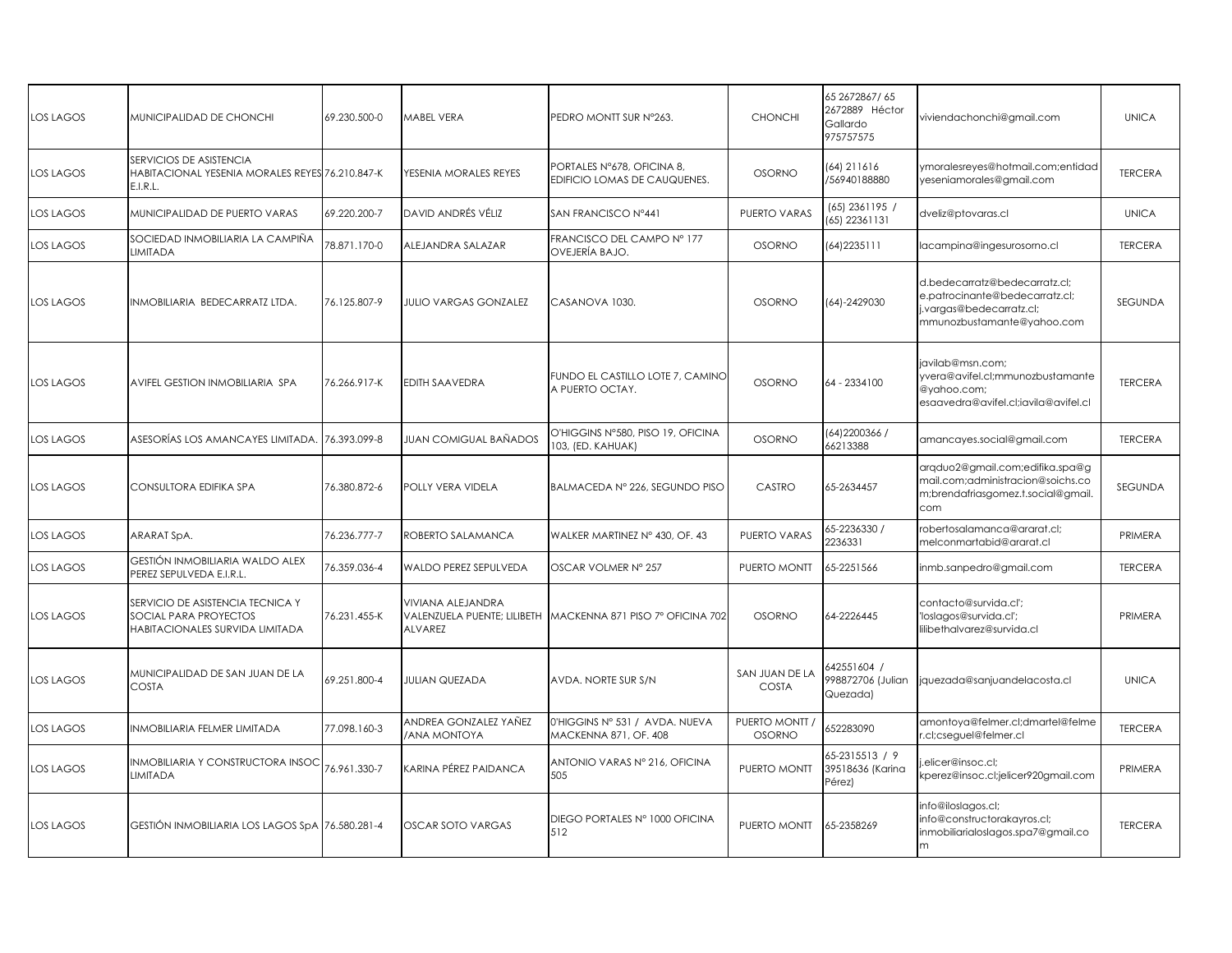| OS LAGOS         | VIARCO SOCIEDAD POR ACCIONES                                            | 76.594.009-5 | CAROLINA ROBLES LÓPEZ                          | O'HIGGINS Nº 827, OFICINA 1                           | <b>OSORNO</b>      | 64-2629093 /<br>984819676                  | caisavero@gmail.com;<br>katiparra1813@gmail.com                                                            | <b>TERCERA</b> |
|------------------|-------------------------------------------------------------------------|--------------|------------------------------------------------|-------------------------------------------------------|--------------------|--------------------------------------------|------------------------------------------------------------------------------------------------------------|----------------|
| OS LAGOS         | MUNICIPALIDAD DE CHAITEN                                                | 69.231.100-0 | JUAN PABLO OSMAN NAOUM PEDRO AGUIRRE CERDA 398 |                                                       | <b>CHAITEN</b>     | 65-2741508 /<br>966588535                  | osman.jp@gmail.com/<br>juanpablo.osman@mchaiten.cl                                                         | <b>UNICA</b>   |
| OS LAGOS         | PROYECTOS MEJORA TU VIVIENDA<br>LIMITADA                                | 76.559.217-8 | <b>DANIEL CASTRO</b><br><b>MANQUECHEO</b>      | GUILLERMO GALLARDO Nº 166,<br>OFICINA 602, SEXTO PISO | PUERTO MONTT       | 065-251787 /<br>84289365                   | proyectosmejoratuvivienda@gmail.c<br>om                                                                    | <b>TERCERA</b> |
| LOS LAGOS        | CONSULTORA FLOR PAZ MUÑOZ MOYA<br>SpA.                                  | 76.623.807-6 | CAROLINA MIRANDA                               | SANTOS VARGAS Nº 490                                  | QUELLÓN            | 983546381                                  | florpazmunoz@gmail.com                                                                                     | <b>TERCERA</b> |
| LOS LAGOS        | CONSULTORA SUNELTO SpA.                                                 | 76.646.623-0 | MARÍA CARDENAS BARRÍA                          | LAS AMERICAS Nº 685                                   | <b>ANCUD</b>       | 65-229479249 /<br>977074482                | consultorasunelto@gmail.com                                                                                | <b>TERCERA</b> |
| OS LAGOS         | CONSULTORA MELINKA GESTIÓN<br>HABITACIONAL LIMITADA                     | 76.676.805-9 | ORENA PONCE ANDRADE                            | PALENA Nº 288                                         | PUERTO MONTT       | 65-2250899 /<br>988298658                  | consultoramelinka@gmail.com                                                                                | <b>TERCERA</b> |
| OS LAGOS         | MUNICIPALIDAD DE FUTALEUFÚ                                              | 69.231.200-7 | ANTON SILVA REICHART                           | BERNARDO O'HIGGINS Nº 596                             | FUTALEUFÚ          | 65-27221617                                | asilva@futaleufu.cl                                                                                        | <b>UNICA</b>   |
| LOS LAGOS        | MUNICIPALIDAD DE PALENA                                                 | 69.231.300-3 | CHRISTIAN LETELEIR LETELIER                    | BERNARDO O'HIGGINS Nº 740                             | PALENA             | 65-2741217 anexo<br>2017 / 98344251        | vivienda@municipalidadpalena.cl;<br>patty85_7@hotmail.com                                                  | <b>UNICA</b>   |
| OS LAGOS         | SERVICIOS HABITACIONALES SUR SpA                                        | 76.729.926-5 | CAMILA GODOY SILVA                             | COCHRANE Nº 610, DEPTO 302,<br>OFICINA 1              | <b>OSORNO</b>      | 64-2315886 /<br>957735723                  | servihsur@gmail.com                                                                                        | <b>TERCERA</b> |
| LOS LAGOS        | CONSULTORA BAKER SOCIEDAD POR<br><b>ACCIONES</b>                        | 76.516.804-K | CARMEN SAUTERL ALVAREZ                         | LORD COCHRANE Nº 954, INTERIOR                        | <b>OSORNO</b>      | 642201264/971843<br>453                    | consultorabakerosorno@gmail.com                                                                            | <b>TERCERA</b> |
| OS LAGOS         | GESTIÓN INMOBILIARIA, PROYECTOS,<br>ARQUITECTURA, E INGENIERIA LIMITADA | 6.338.773-9  | <b>AULA BEATRIZ MINTE</b><br><b>HIDALGO</b>    | ANTONIO VARAS Nº 272                                  | <b>LOS MUERMOS</b> | 652211599 /<br>99912968                    | elmeli.consultora@gmail.com                                                                                | <b>TERCERA</b> |
| OS LAGOS         | LEVIANTE Y EMHART ASOCIADOS<br>SOCIEDAD POR ACCIONES                    | 76.836.182-7 | DAMIAN LEVIANTE HENRÍQUEZ EGAÑA Nº597          |                                                       | PUERTO MONTT       | 652271878 /<br>950100005                   | contacto@lye.cl;<br>cristian.emhart@gmail.com;c.emhart<br>@lve.cl                                          | <b>TERCERA</b> |
| OS LAGOS         | ENRAIZA CONSULTORES LIMITADA                                            | 76.362.935-K | <b>UCIA SILVA GALDAMES</b>                     | ZENTENO Nº 729                                        | <b>OSORNO</b>      | 989029554                                  | silva@enraiza.cl                                                                                           | <b>TERCERA</b> |
| OS LAGOS         | PEUMAYEN SpA.                                                           | 76.846.275-5 | STEFAN HEITMANN W.                             | MACKENNA Nº 1027                                      | <b>OSORNO</b>      | 569 8341 5285                              | tefan@intarq.cl                                                                                            | <b>TERCERA</b> |
| OS LAGOS         | ANA CRISTINA ALVARADO ZAPATA                                            | 11.809.934-6 | ANA ALVARADO ZAPATA                            | CHACABUCO Nº 720, OFICINA 15                          | <b>ANCUD</b>       | 982641345                                  | cristina.alvazap@gmail.com                                                                                 | <b>TERCERA</b> |
| OS LAGOS         | JORGE IVÁN URREA OJEDA                                                  | 8.339.652-0  | <b>IORGE URREA OJEDA</b>                       | ELEUTERIO RAMIREZ Nº 816, OFICINA                     | <b>OSORNO</b>      | 982625180 / 64-<br>2671912                 | jorgeurreaojeda@hotmail.es                                                                                 | <b>TERCERA</b> |
| LOS LAGOS        | CONSULTORES SUR LIMITADA                                                | 77.026.693-8 | RAMÓN CARCAMO                                  | ELEUTERIO RAMIREZ Nº 265                              | <b>ANCUD</b>       | 986861558<br>(America Canio)               | s.surchiloe@gmail.com                                                                                      | <b>TERCERA</b> |
| LOS LAGOS        | CONSULTORA WE LIWEN SpA                                                 | 77.060.207-6 | DANIZA BARRÍA IBAÑEZ - ROSA<br>SOTO SAN MARTIN | ARTURO PRAT Nº 780                                    | <b>OSORNO</b>      | 975793269 /64-<br>2202421                  | weliwenconsultora@gmail.com                                                                                | <b>TERCERA</b> |
| OS LAGOS         | GLOBAL CONSULTORA ASESORÍAS Y<br>GESTIÓN SpA                            | 77.088.849-2 | LUIS BÓRQUEZ PEREIRA                           | FRANCISCO BILBAO Nº 1129,<br>OFICINA 501              | <b>OSORNO</b>      | 64-2672838                                 | contacto.globalasesorias@gmail.co<br>m.                                                                    | <b>TERCERA</b> |
| <b>LOS LAGOS</b> | MUNICIPALIDAD DE MAULLIN                                                | 69.220.500-6 | <b>JULIO CARCAMO GOMEZ</b>                     | BERNARDO O'HIGGINS Nº 641                             | <b>MAULLIN</b>     | 996922284 (Julio<br>Carcamo)/<br>652482536 | jcarcamogomez@gmail.com;of.vivie<br>nda@gmail.com;juan.oyarzun@muni<br>maullin.cl;jaime.vega@munimaullin.c | <b>UNICA</b>   |
| LOS LAGOS        | CONSULTORA HABITECK SpA                                                 | 77.022.064-5 | RICARDO GAMIN SOTO                             | PASAJE IRENE FREI Nº 15                               | PUERTO MONTT       | 972552497<br>(Ricardo Gamin)               | ricardogamin@gmail.com                                                                                     | <b>TERCERA</b> |
| <b>LOS LAGOS</b> | CONSULTORA PAULINA BEATRIZ<br>CASTILLO SpA                              | 76.468.237-0 | VICTOR CAMPOS CAMPOS                           | MANUEL MONTT Nº 563                                   | <b>OSORNO</b>      | 953964704 /<br>994472596                   | consultorapsicoactiva@gmail.com                                                                            | <b>TERCERA</b> |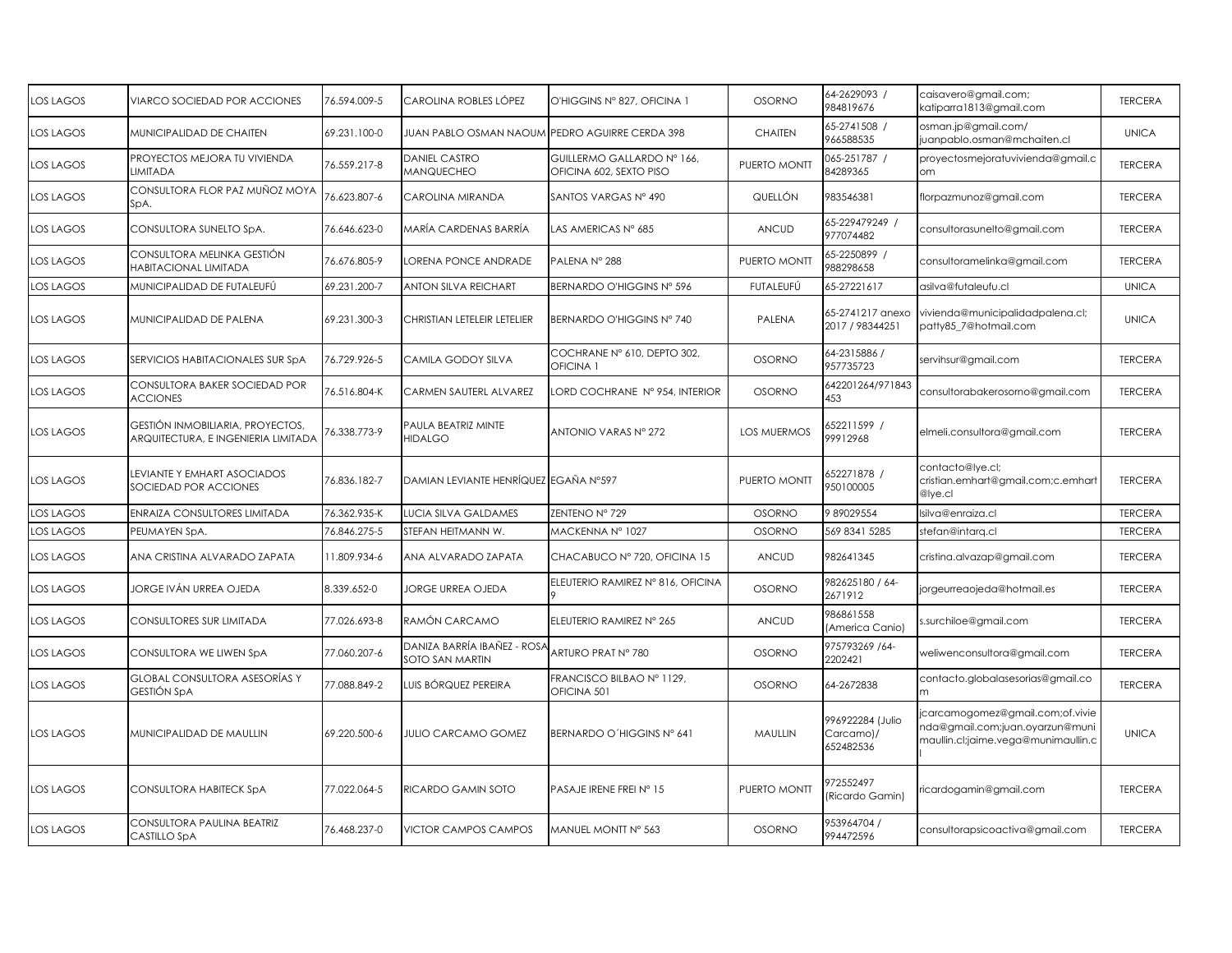| <b>AYSEN</b> | ARQSO SPA                                                                    | 77.233.892-9 | <b>VICTOR LEONARDO</b><br><b>PANICHINE FLORES</b> | BALMACEDA Nº341 COYHAIQUE                                      | Coyhaique | 966292575 | fplv200@gmail.com                           | <b>TERCERA</b> |
|--------------|------------------------------------------------------------------------------|--------------|---------------------------------------------------|----------------------------------------------------------------|-----------|-----------|---------------------------------------------|----------------|
| AYSEN        | CARLOS HERNANDEZ ZAMBRANO                                                    | 15.193.847-7 | CARLOS HERNÁNDEZ<br>ZAMBRANO                      | RIO MAITEN 436 COCHRANE                                        | Cochrane  | 672522389 | vidapatagona@gmail.com                      | <b>TERCERA</b> |
| AYSEN        | MUCINOZ SPA                                                                  | 76.981.241-5 | CRISTIAN PEREZ ALVAREZ                            | ERRAZURIZ Nº1504 COYHAIQUE                                     | Coyhaique | 994932386 | epmucinoz@gmail.com                         | <b>TERCERA</b> |
| <b>AYSEN</b> | NORTE & SUR LTDA (PADILLA Y CASTILLO<br>LIMITADA)                            | 77.016.035-9 | <b>GONZALO PADILLA DE LA</b><br><b>ROSA</b>       | GENERAL PARRA Nº 348 COYHAIQUE                                 | Coyhaique | 930901938 | consultoranorteysur@gmail.com               | <b>TERCERA</b> |
| AYSEN        | INMOBILIARIA BELLAVISTA AYSEN<br>LIMITADA                                    | 77.164.343-3 | CLAUDIO CAMPUSANO<br>URBINA                       | SIMON BOLIVAR Nº135 COYHAIQUE                                  | Coyhaique | 672573400 | claudio@constructorabellavista.cl           | <b>TERCERA</b> |
| AYSEN        | MARCO FIERRO ARIAS, ARQUITECTURA,<br>CONSTRUCCION Y PLANIFICACION<br>E.I.R.L | 76.166.232-5 | MARCO FIERRO ARIAS                                | 21 DE MAYO, 466, OFICINA 307,<br><b>COYHAIQUE</b>              | Coyhaique | 88069218  | marco.fierroarias@gmail.com                 | SEGUNDA        |
| AYSEN        | NATALIA MIRANDA VAN DEN BOSCH                                                | 14.474.324-5 | NATALIA MIRANDA VAN DEN<br><b>BOSCH</b>           | EUSEBIO LILLO 171 OFICINA 2<br><b>COYHAIQUE</b>                | Coyhaique | 954183904 | bioarquiart@gmail.com                       | <b>TERCERA</b> |
| AYSEN        | CONSTRUCTORA NOVATERMICA<br>LIMITADA                                         | 77.099.882-4 |                                                   | PATRICIA VALENZUELA CASAS GENERAL PARRA Nº33 COYHAIQUE         | Coyhaique | 672210643 | ep@novatermica.com                          | <b>TERCERA</b> |
| AYSEN        | <b>TERMICA LOS RIOS SPA</b>                                                  | 77.207.774-2 | ANDREA MONSALVE                                   | EUSEBIO LILLO 171 SEGUNDO PISO<br>OFICINANº1 COYHAIQUE         | Coyhaique | 954183904 | termicalosrios@gmail.com                    | <b>TERCERA</b> |
| AYSEN        | <b>GESTION IDE PROYECTOS TRAPANANDA</b><br><b>SPA</b>                        | 77.182.945-7 | MARCEL BAHAMONDE<br><b>RAMIREZ</b>                | ELEUTERIO RAMIREZ 1368 PUERTO<br>AYSÉN                         | Aysen     | 98294713  | marcel.bahamonde.r@gmail.com                | <b>TERCERA</b> |
| AYSEN        | CONSTRUCTORA XINTA LIMITADA                                                  | 76.069.239-5 | FERNANDO JARA                                     | EUSEBIO LILLO Nº377 OFICINA 2<br><b>COYHAIQUE</b>              | Coyhaique | 672390993 | constructoraxt@gmail.com                    | <b>TERCERA</b> |
| AYSEN        | ARQUITECTO MARIO VIDAL SPA                                                   | 77.233.892-9 | <b>MARIO VIDAL VICENCIO</b>                       | CARRERA 82 COYHAIQUE                                           | Coyhaique | 672270188 | mariovidalvicencio@gmail.com                | <b>TERCERA</b> |
| AYSEN        | PABLO RUIZ ARANCIBIA                                                         | 16.575.115-9 | PABLO RUIZ ARANCIBIA                              | FRANCISCO BILBAO Nº483 OFICINA 2                               | Coyhaique | 991942529 | ruiz.arg@gmail.com                          | <b>TERCERA</b> |
| AYSEN        | MILTON SAAVEDRA VERA                                                         | 9.723.009-9  | MILTON SAAVEDRA VERA                              | RAMON FREIRE 1013 OFICINA 1<br><b>COYHAQUE</b>                 | Coyhaique | 672529305 | m.saavedra.arquitecto@gmail.com             | <b>TERCERA</b> |
| AYSEN        | ROBERTO IGNACIO BILBAO NOVOA                                                 | 17.863.749-5 | ROBERTO BILBAO                                    | AL. SIMPSON Nº 523 PUERTO AYSEN                                | Aysen     | 981740146 | robertobilbaonovoa@gmail.com                | <b>TERCERA</b> |
| AYSEN        | JORGE TARUMAN CHAURA                                                         | 18.103.003-8 | <b>JORGE TARUMAN CHAURA</b>                       | ALTAS CUMBRES 2516, POBL. TERRZAS<br><b>DEL SOL, COYHAIQUE</b> | Coyhaique |           | 981920232 jorgealejandrotaruman@gmail.com   | <b>TERCERA</b> |
| AYSEN        | ALEJANDRO FIGUEROA CIFUENTES                                                 | 15.784.473-3 | ALEJANDRO FIGUEROA<br><b>CIFUENTES</b>            | PRESIDENTE IBAÑEZ 280 COYHAIQUE                                |           |           | 976544376 a.figueroa.cifuentes@gmail.com    | <b>TERCERA</b> |
| AYSEN        | SOCIEDAD DE CONSULTORIA SOCIAL<br>CAPACITACION Y ESTUDIOS LTDA               | 76.032.765-4 | ROSAMEL VERA SOLIS                                | CARRERA, 1443-B, PUERTO AYSEN                                  | Aysen     | 98359897  | rosamelverasolis@gmail.com                  | <b>TERCERA</b> |
| AYSEN        | HARDY CADAGAN DURAN                                                          | 10.983.146-8 | <b>HARDY CADAGAN</b>                              | FRANCISCO BILBAO, 323, OFICINA<br>218, COYHAIQUE               | Coyhaique |           | 88394516 hardy_arquitecto@hotmail.com       | <b>TERCERA</b> |
| AYSEN        | JORGE IVAN ALVAREZ VILLEGAS E.I.R.L.                                         | 76.091.155-0 | <b>JORGE ALVAREZ VILLEGAS</b>                     | BILBAO 323, PISO 2 OFICINA 216,<br><b>COYHAIQUE</b>            | Coyhaique |           | 245013 codepa.psat@gmail.com                | <b>TERCERA</b> |
| AYSEN        | CONSTRUCTORA L Y D S.A.                                                      | 96.528.140-1 | PATRICIO ILLANES<br>PERDIGUERO                    | KILOMETRO 3 CAMINO TTE. VIDAL                                  | Coyhaique |           | 99340343 patricio.illanes@ldconstructora.cl | SEGUNDA        |
| AYSEN        | CONSULTORA AYSEN LIMITADA                                                    | 76.097.369-6 | WALDEMAR SANHUEZA<br>QUINIYAO                     | E LILLO 377 OFICINA 4 COYHAIQUE                                | Coyhaique |           | 67211035 aysencolsultores@gmail.com         | <b>UNICA</b>   |
| AYSEN        | CONSULTORA BAKER SPA                                                         | 76.516.804-K | CONSTANZA SAUTEREL                                | DUSSEN, 340, OFICINA 2,<br><b>COYHAIQUE</b>                    | Coyhaique | 68406546  | consultorabaker@gmail.com                   | <b>TERCERA</b> |
| AYSEN        | CONSULTORA CAMILA TELLEZ<br>MILLAQUEN E.I.R.L.                               | 76.760.657-5 | CAMILA TELLEZ                                     | 21 de Mayo Nº419, 2do piso, Of. Nº1                            | Coyhaique | 959315616 | consultoravalenza@gmail.com                 | <b>TERCERA</b> |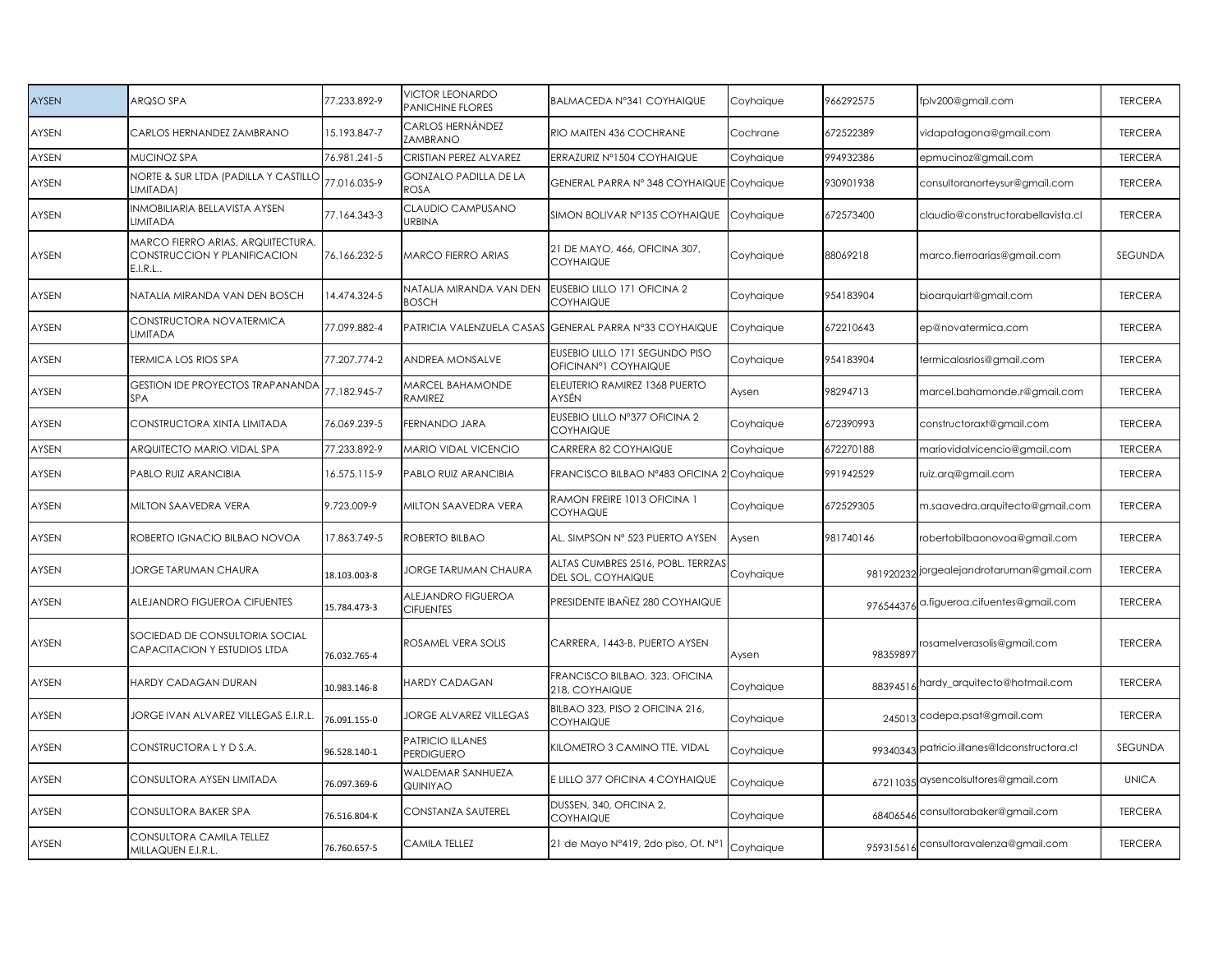| AYSEN             | CONSULTORA DE ARQUITECTURA YASNA<br>LEIVA E.I.R.L.             | 76.147.417-0 | YASNA LEIVA FICA                       | FREIRE Nº1013, OFICINAS 4,5 Y 6<br><b>COYHAIQUE</b>                       | Coyhaique                        |                         | 529305 yasnaleivafica@gmail.com                            | <b>TERCERA</b> |
|-------------------|----------------------------------------------------------------|--------------|----------------------------------------|---------------------------------------------------------------------------|----------------------------------|-------------------------|------------------------------------------------------------|----------------|
| AYSEN             | CONSULTORA ERGO SPA                                            | 77.194.617-8 | ANDREA CECILIA MUNITA<br><b>BURGOS</b> | 21 de Mayo 765, Coyhaique                                                 | Coyhaique                        | 938665630<br>672390619  | consultoraergo@gmail.com                                   | <b>TERCERA</b> |
| AYSEN             | CONSULTORA PATAGONIA JONATAN<br>DUNIC MUOZ E.I.R.L.            | 77.281.444-5 | JONATAN DUNIC                          | PASAJE DON HUGO, LOTE 9G CASA<br><b>B. COYHAIQUE</b>                      | Coyhaique                        |                         | 938827875 jonatandunic@gmail.com                           | <b>UNICA</b>   |
| AYSEN             | CORNEJO Y ALERT CONSULTORES<br>LIMITADA                        | 76.359.470-K | ALEJANDRO CORNEJO<br><b>BARRALES</b>   | DUSSEN, 135B, COYHAIQUE                                                   | Coyhaique                        |                         | 96496593 aesconsultores.a@gmail.com                        | <b>SEGUNDA</b> |
| AYSEN             | DISEÑOS Y PROYECTOS RECSOJO SPA                                | 76.735.359-6 | SERGIO CORTES                          | FRANCISCO BILBAO Nº638, 2ºPISO,<br>OFCINA <sub>3</sub>                    | Coyhaique                        |                         | 971383678 proyectosergiocortes@gmail.com                   | <b>TERCERA</b> |
| AYSEN             | <b>ECOSUR SPA</b>                                              | 76.880.676-4 | <b>CLAUDIO CONTRERAS</b><br>LEOCARES   | EMPERADOR GUILLERMO Nº 2530<br>VILLA TERRAZAS DEL SOL COYHAIQUE Coyhaique |                                  | 959848851               | claudio.contreras.l@hotmail.com                            | <b>UNICA</b>   |
| AYSEN             | EDUARDO MOISES ROSAS VALDOVINO                                 | 1.297.971-0  | <b>EDUARDO ROSAS</b><br>VALDOVINO      | RAMON FREIRE Nº 44                                                        | Coyhaique                        |                         | 77599053 ercoyha@gmail.com                                 | SEGUNDA        |
| AYSEN             | ENTIDAD DE GESTION INMOBILIARIA Y<br>SOCIAL DALCO LIMITADA     | 76.068.302-7 | VICTOR RUIZ ZUÑIGA                     | KM 3 CAMINO A AERODROMO<br><b>TENIENTE VIDAL SECTOR EL CLARO</b>          | Coyhaique                        | 67223200                | patricio.illanes@ldconstructora.cl                         | PRIMERA        |
| AYSEN             | HUEMULES COYHAIQUE SPA                                         | 77.188.273-0 | WILLIAMS REBOLLEDO                     | ARTURO PRAT N°286 OFICINA 9<br><b>COYHAIQUE</b>                           | Coyhaique                        |                         | 968024529 huemules.coyhaique@gmail.com                     | <b>TERCERA</b> |
| AYSEN             | KREEN ARQUITECTURA, DISEÑO Y<br>CONSTRUCCION SOCIEDAD LIMITADA | 76.465.662-8 | LUCIANO ARRIAGADA<br>SALINAS           | LORENZO RUEDA 932 COCHRANE                                                | Cochrane                         | 968322874               | luciano.arriagada@gmail.com                                | <b>TERCERA</b> |
| AYSEN             | MARIA DE LOS ANGELES LOBOS ZUNIGA                              | 11.889.457-K | MARIA DE LOS ANGELES<br>LOBOS ZUNIGA   | 12 DE OCTUBRE Nº 288, COYHAIQUE                                           | Coyhaigue                        |                         | 95472542 angeleslobos@gmail.com                            | SEGUNDA        |
| AYSEN             | MARIA JOSE GONZALEZ NAVARRETE                                  | 8.707.277-0  | NATALIA HERNANDEZ                      | ARTURO PRAT 637 SEGUNDO PISO<br>OF. 3 COYHAIQUE                           | Coyhaique                        |                         | 91624358 psat.mjgonzalez@gmail.com                         | <b>TERCERA</b> |
| AYSEN             | OBRAS YONI CALBUCAN EIRL                                       | 77.033.426-8 | YONI CALBUCÁN CHEUQUIÁI                | CALLE SARGENTO ALDEA Nº1680,<br>PUERTO AYSEN                              | Aysen                            |                         | 971556505 Contabioyarzunvm@gmail.com                       | <b>TERCERA</b> |
| AYSEN             | TÉRMICA AUSTRAL S.P.A.                                         | 76.891.198-3 | ANDREA MONSALVE                        | LILLO Nº 171                                                              | Coyhaique                        | 56954183904             | ermica.austral@gmail.com                                   | <b>TERCERA</b> |
| AYSEN             | VYSSPA                                                         | 76.775.707-7 | RICHARD VIDAL                          | PRAT 162, COYHAIQUE                                                       | Coyhaique                        | 672449040               | consultoravys@outlook.com                                  | <b>TERCERA</b> |
| <b>MAGALLANES</b> | JOSÉ LUIS CÁRDENAS CÁRCAMO                                     | 16.439.893-5 | JOSÉ LUIS CÁRDENAS<br>CÁRCAMO          | CARLOS CONDELL 1428.                                                      | <b>NATALES</b>                   | 61 2413313<br>985101637 | jl.cardenas.carcamo@gmail.com                              | <b>TERCERA</b> |
| <b>MAGALLANES</b> | PAMELA ANDREA IRARRÁZABAL<br>HERNÁNDEZ                         | 13.741.270-5 | PAMELA ANDREA<br>IRARRÁZABAL HERNÁNDEZ | ROCA Nº1030, OFICINA 305.                                                 | PUNTA ARENAS                     | 61 2221707              | pamela.irarrazabal@gmail.com                               | <b>TERCERA</b> |
| <b>MAGALLANES</b> | <b>JUAN GUILLERMO VIEIRA LEIGHTON</b>                          | 15.367.220-2 | KARINA VERA JELVES                     | LUIS URIBE Nº210, PUNTA ARENAS;<br>PATAGONIA Nº972, PUERTO NATALES        | PUNTA ARENAS /<br><b>NATALES</b> | 61 2640406<br>971353067 | karinaverajelves@gmail.com<br>psat.juanguillermo@gmail.com | <b>TERCERA</b> |
| <b>MAGALLANES</b> | MANUEL ANDRÉS ABARZA GONZÁLEZ                                  | 10.621.773-4 | MANUEL ANDRÉS ABARZA<br>GONZÁLEZ       | CROACIA Nº594.                                                            | PUNTA ARENAS                     | 61 2223169              | abarzamanuel@gmail.com                                     | <b>TERCERA</b> |
| <b>MAGALLANES</b> | JORGE ANDRÉS FRESARD HERNÁNDEZ                                 | 8.519.510-7  | JORGE ANDRÉS FRESARD<br>HERNÁNDEZ      | <b>GOBERNADOR CARLOS BORIES</b><br>Nº426, PISO 3.                         | PUNTA ARENAS                     | 61 2245230              | jfhpsat@gmail.com                                          | <b>TERCERA</b> |
| <b>MAGALLANES</b> | PAZ SOLEDAD OYARZÚN MUÑOZ                                      | 9.656.117-2  | PAZ SOLEDAD OYARZÚN<br>MUÑOZ           | BAQUEDANO N°799.                                                          | <b>NATALES</b>                   | 992181926               | poyarzun9@gmail.com                                        | <b>TERCERA</b> |
| <b>MAGALLANES</b> | INMOBILIARIA SALFA AUSTRAL LIMITADA 96.610.790-1               |              | PAOLA ROMO JARA                        | CALLE ENRIQUE ABELLO Nº01476.                                             | PUNTA ARENAS                     | 56 2 29021 558          | promo@salfaustral.cl                                       | PRIMERA        |